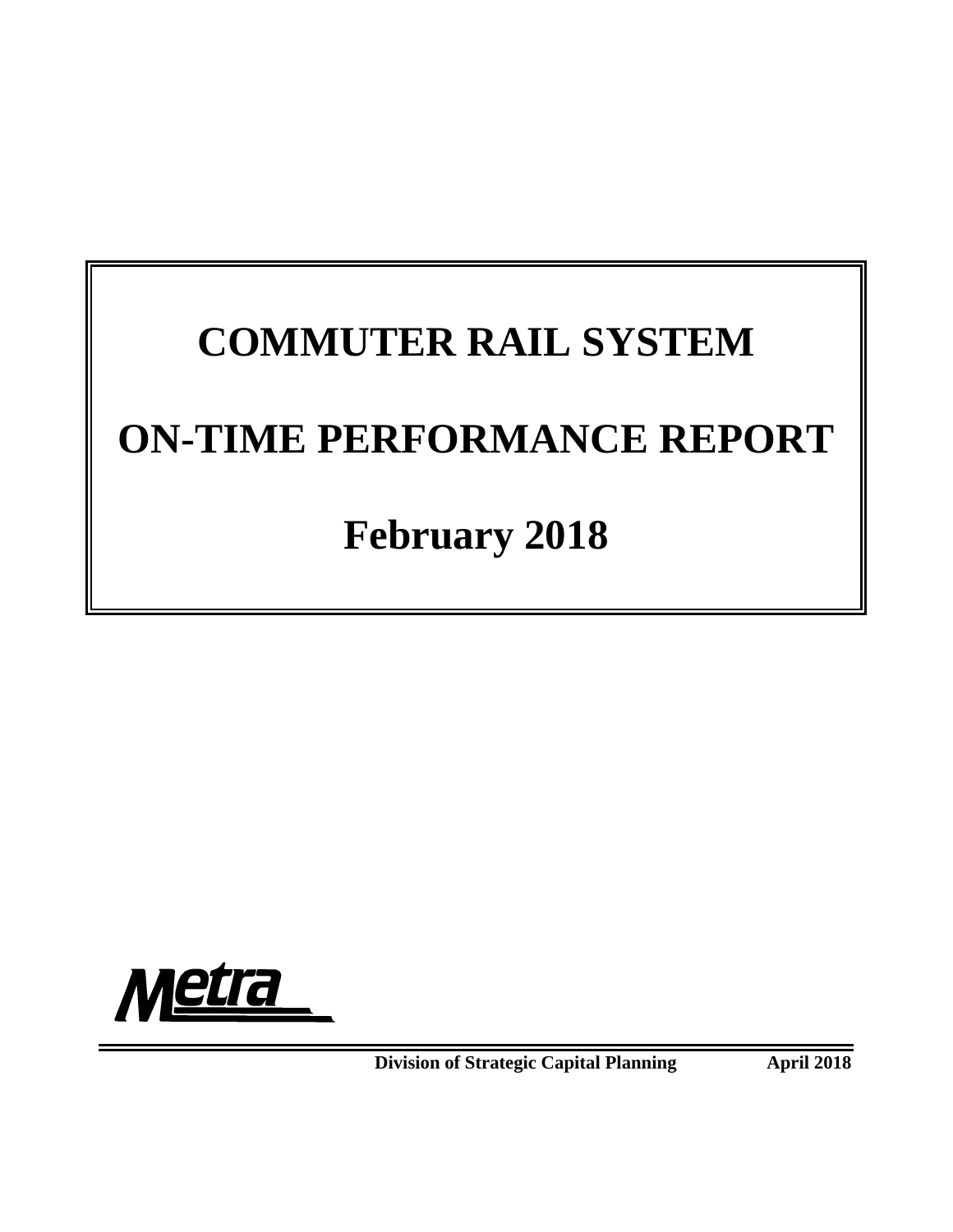# **COMMUTER RAIL ON-TIME PERFORMANCE February 2018**

This report presents an analysis of the February 2018 train delays as reported for Metra's eleven commuter rail lines. On-time is defined, for this analysis, as those regularly scheduled trains arriving at their last station stop less than six minutes behind schedule. Trains that are six minutes or more behind schedule, including annulled trains (trains that do not complete their scheduled runs), are regarded as late. "Extra" trains (trains added to handle special events but not shown in the regularly published timetables) are excluded from on-time performance calculations unless shown in special-event schedules that include all intermediate station stop times and are distributed publicly via Metra's website or on paper flyers. Cancelled (not annulled) trains and non-revenue trains are also excluded from on-time performance calculations.

# **On-Time Performance Tables**

Table 1 presents the number of train delays by rail line and service period. During February 2018, Metra operated 15,447 scheduled trains, including scheduled "extras", if any. 1,190 of these trains were delayed (late or annulled), representing an on-time performance rate of 92.3%. Table 2 lists on-time percentages by line for each month and year since 2013.

Table 3 lists each train that was on time for less than 85% of its weekday runs in February 2018, in order of line, train, and dates delayed. The codes in the 'Delay Code' column of Table 3 are defined in Table 4 and shown sorted by delay-cause category and carrier designation in Table 5. Effective January 1, 2012, January 1, 2014, and July 1, 2016, Metra is using an expanded set of delay codes, to provide more detail about the cause of and responsibility for each train delay.

Table 6.a shows the frequency of train delays by delay-cause control and by line during February 2018. Of the 1,190 delays systemwide in February 2018, all but 437 (37%) were beyond Metra's control. Table 6.b shows the average frequencies over the previous five Februarys, and Table 6.c shows the differences between Table 6.a and Table 6.b., illustrating that in February 2018, 79 more delays than the average over the previous five Februarys were controllable. Table 6.d shows the delay-cause control frequencies since the beginning of the year. Of the 2,177 delays in 2018, all but 911 (42%) were beyond Metra's control.

Table 7 provides a daily listing of the number of delays by line and branch for February 2018.

Table 8.a shows the frequency of train delays by delay-cause category and by line during February 2018. Table 8.b shows the average frequencies over the previous five Februarys, and Table 8.c shows the differences between Table 8.a and Table 8.b. There were 1,190 delays systemwide in February 2018, 271 more than the average over the previous five Februarys. Table 9.a shows delays from the beginning of the year through February 2018. Table 9.b shows the average frequencies from the beginning of the year through February of each of the previous five years, and Table 9.c shows the differences between Table 9.a and Table 9.b. Tables 10.a and 10.b display the systemwide frequency of train delays by cause and by month, for 2018 and 2017 respectively, and Table 10.c shows the difference between the two. From January through February of 2018, a total of 2,177 trains were delayed, compared to 1,244 trains delayed in the same two months of 2017.

In Tables 8 through 10, delays by cause are separated into 'Metra/PSA' and 'Foreign' designations, where applicable. 'Metra/PSA' refers to delays that may be directly or indirectly attributed to Metra or Metra Purchase of Service Agreement partners (BNSF and UP) in commuter rail operation. 'Foreign' refers to delays that may be directly or indirectly attributed to other carriers, including freight carriers, Amtrak, and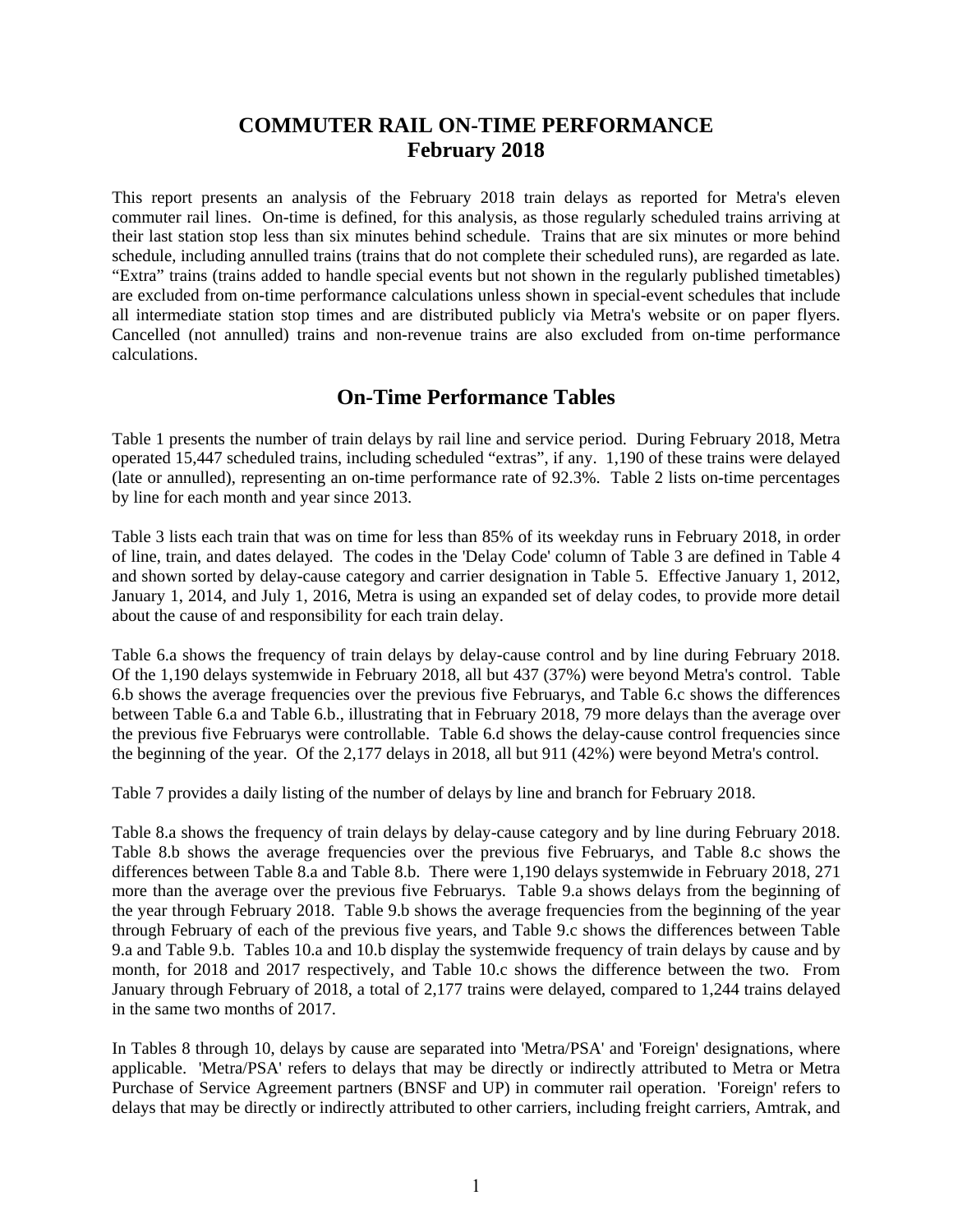NICTD, that affect Metra trains. 'Foreign' also includes delays attributable to BNSF and Union Pacific freight operations. See Table 5 for a detailed breakdown of delay codes by cause category and carrier designation.

Table 11 shows, by line and month, all train delays caused by freight operations over the past 24 months. In February 2018 freight operations delayed 126 trains systemwide, compared to 68 a year earlier. Tables 12.a and 12.b display the frequency of lift-deployment train delays by line and month, for 2018 and 2017 respectively. A total of 27 trains were delayed by lift deployment in February 2018.

A review of February 2018 late trains by duration of delay is shown in Table 13. The range with the greatest number of delays was, as usual, six-to-ten minutes, accounting for 46.4% of all late trains. Table 14 shows that the average length of delay was 17.6 minutes in February 2018. It should be noted that these averages relate only to reportable delays (i.e., trains late by six minutes or more).

# **Changes in On-Time Performance Reporting Calculations**

#### **"Extra" Trains**

"Extra" trains (trains added to handle special events but not shown in the regularly published schedules) are excluded from on-time performance calculations, except for those "extra" trains whose special-event schedules include all intermediate station stop times and are distributed publicly via Metra's website or on paper flyers.

Intermediate station departure times and final station arrival times for some "extra" trains are either unknown (departures of some "extra" trains are held until after the completion of the respective special event) or not published. On-time performance for these two types of "extra" trains cannot be calculated, as arrival times are not known ahead of time; these trains are therefore excluded from on-time performance calculations. However, on-time performance can be calculated for "extra" trains that have full published schedules.

#### **Temporary Schedules and Notices, for Construction and Special Events**

Planned construction projects or special events can adversely affect on-time performance. Metra occasionally publishes full temporary schedules, which supersede the standard published schedules, to inform riders of possible delays or modifications to regular service. Metra also may publish informational notices to accompany temporary schedules. On-time performance is calculated using the temporary schedules and any accompanying notices.

P:\ONTIME\report\ReportText.doc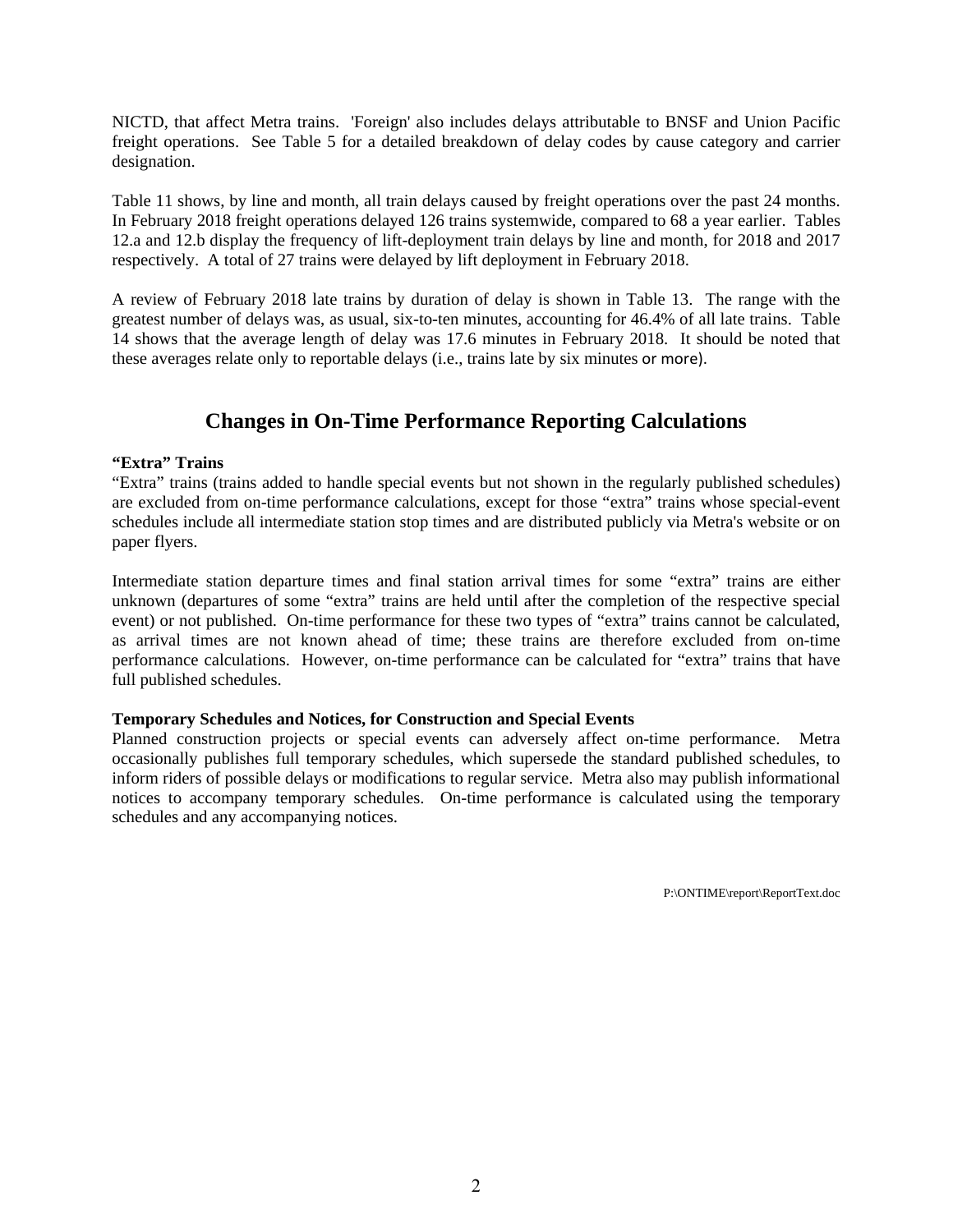# **TABLE 1: SCHEDULED AND DELAYED TRAINS, AND ON-TIME PERFORMANCE BY SERVICE PERIOD AND LINE February 2018**

|                       |                                   |                       |         |                                           | Weekdavs              |         |                                           |                       |         |                                    |                       |         | Weekends                                  |                       |                           |                                   | <b>Total</b>          |                             |
|-----------------------|-----------------------------------|-----------------------|---------|-------------------------------------------|-----------------------|---------|-------------------------------------------|-----------------------|---------|------------------------------------|-----------------------|---------|-------------------------------------------|-----------------------|---------------------------|-----------------------------------|-----------------------|-----------------------------|
|                       |                                   | Peak*                 |         |                                           | Off-Peak**            |         |                                           | <b>Total</b>          |         |                                    | <b>Saturdays</b>      |         | <b>Sundays &amp; Holidays</b>             |                       |                           |                                   |                       |                             |
|                       | <b>Trains</b><br><b>Scheduled</b> | <b>Trains</b><br>Late | Percent | <b>Trains</b><br><b>On-Time</b> Scheduled | <b>Trains</b><br>Late | Percent | <b>Trains</b><br><b>On-Time</b> Scheduled | <b>Trains</b><br>Late | Percent | <b>Trains</b><br>On-Time Scheduled | <b>Trains</b><br>Late | Percent | <b>Trains</b><br><b>On-Time Scheduled</b> | <b>Trains</b><br>Late | Percent<br><b>On-Time</b> | <b>Trains</b><br><b>Scheduled</b> | <b>Trains</b><br>Late | Percent  <br><b>On-Time</b> |
| <b>BNSF</b>           | 1,064                             | 120                   | 88.7%   | 800                                       | 46                    | 94.3%   | 1,864                                     | 166                   | 91.1%   | 112                                | 5                     | 95.5%   | 72                                        |                       | 98.6%                     | 2,048                             | 172                   | 91.6%                       |
| -ML<br>Elec           | 840                               | 32                    | 96.2%   | 840                                       | 13                    | 98.5%   | 1,680                                     | 45                    | 97.3%   | 160                                | 3                     | 98.1%   | 80                                        | $\overline{2}$        | 97.5%                     | 1.920                             | 50                    | 97.4%                       |
| -BI                   | 260                               | 14                    | 94.6%   | 280                                       | 11                    | 96.1%   | 540                                       | 25                    | 95.4%   | 32                                 | 3                     | 90.6%   |                                           |                       |                           | 572                               | 28                    | 95.1%                       |
| $-SC$                 | 279                               | $\overline{9}$        | 96.8%   | 620                                       | $\underline{14}$      | 97.7%   | 899                                       | 23                    | 97.4%   | 126                                |                       | 99.2%   | <u>78</u>                                 | $\boldsymbol{0}$      | 100.0%                    | 1,103                             | 24                    | 97.8%                       |
| <b>Subtotal</b>       | 1,379                             | 55                    | 96.0%   | 1,740                                     | 38                    | 97.8%   | 3,119                                     | 93                    | 97.0%   | 318                                | $\overline{7}$        | 97.8%   | 158                                       | 2                     | 98.7%                     | 3,595                             | 102                   | 97.2%                       |
| Heritage              | 120                               | 9                     | 92.5%   | 20                                        | 4                     | 80.0%   | 140                                       | 13                    | 90.7%   |                                    |                       |         |                                           |                       |                           | 140                               | 13                    | 90.7%                       |
| Milw -N               | 500                               | 52                    | 89.6%   | 700                                       | 86                    | 87.7%   | 1,200                                     | 138                   | 88.5%   | 84                                 | 3                     | 96.4%   | 74                                        | 5                     | 93.2%                     | 1,358                             | 146                   | 89.2%                       |
| $-W$                  | 540                               | 62                    | 88.5%   | 620                                       | 51                    | 91.8%   | 1,160                                     | <u>113</u>            | 90.3%   | 96                                 | 0                     | 100.0%  | 72                                        | $\overline{3}$        | 95.8%                     | 1,328                             | 116                   | 91.3%                       |
| <b>Subtotal</b>       | 1,040                             | 114                   | 89.0%   | 1,320                                     | 137                   | 89.6%   | 2,360                                     | 251                   | 89.4%   | 180                                | 3                     | 98.3%   | 146                                       | 8                     | 94.5%                     | 2,686                             | 262                   | 90.2%                       |
| <b>NCS</b>            | 184                               | 28                    | 84.8%   | 220                                       | 27                    | 87.7%   | 404                                       | 55                    | 86.4%   |                                    |                       |         |                                           |                       |                           | 404                               | 55                    | 86.4%                       |
| $\mathbf{R}$ <b>I</b> | 720                               | 79                    | 89.0%   | 626                                       | 66                    | 89.5%   | 1,346                                     | 145                   | 89.2%   | 128                                | 5                     | 96.1%   | 112                                       | 5                     | 95.5%                     | 1,586                             | 155                   | 90.2%                       |
| <b>ISWS</b>           | 220                               | 27                    | 87.7%   | 380                                       | 32                    | 91.6%   | 600                                       | 59                    | 90.2%   | 24                                 | $\Omega$              | 100.0%  |                                           |                       |                           | 624                               | 59                    | 90.5%                       |
| <b>IUP</b><br>$-N$    | 600                               | 43                    | 92.8%   | 800                                       | 37                    | 95.4%   | 1,400                                     | 80                    | 94.3%   | 104                                |                       | 95.2%   | 72                                        | 6                     | 91.7%                     | 1,576                             | 91                    | 94.2%                       |
| -NW                   | 660                               | 85                    | 87.1%   | 640                                       | 37                    | 94.2%   | 1,300                                     | 122                   | 90.6%   | 96                                 | $\Omega$              | 100.0%  | 60                                        | 13                    | 78.3%                     | 1,456                             | 135                   | 90.7%                       |
| $-W$                  | 540                               | 62                    | 88.5%   | 640                                       | 71                    | 88.9%   | 1,180                                     | 133                   | 88.7%   | 80                                 | 8                     | 90.0%   | <u>72</u>                                 | $\overline{5}$        | 93.1%                     | 1,332                             | 146                   | 89.0%                       |
| <b>Subtotal</b>       | 1,800                             | 190                   | 89.4%   | 2,080                                     | 145                   | 93.0%   | 3,880                                     | 335                   | 91.4%   | 280                                | 13                    | 95.4%   | 204                                       | 24                    | 88.2%                     | 4,364                             | 372                   | 91.5%                       |
| <b>SYSTEM</b>         | 6,527                             | 622                   | 90.5%   | 7,186                                     | 495                   | 93.1%   | 13,713                                    | 1.117                 | 91.9%   | 1,042                              | 33                    | 96.8%   | 692                                       | 40                    | 94.2%                     | 15,447                            | 1.190                 | 92.3%                       |

\*Includes peak direction trains operating during weekday peak periods. \*\*Includes all other weekday trains.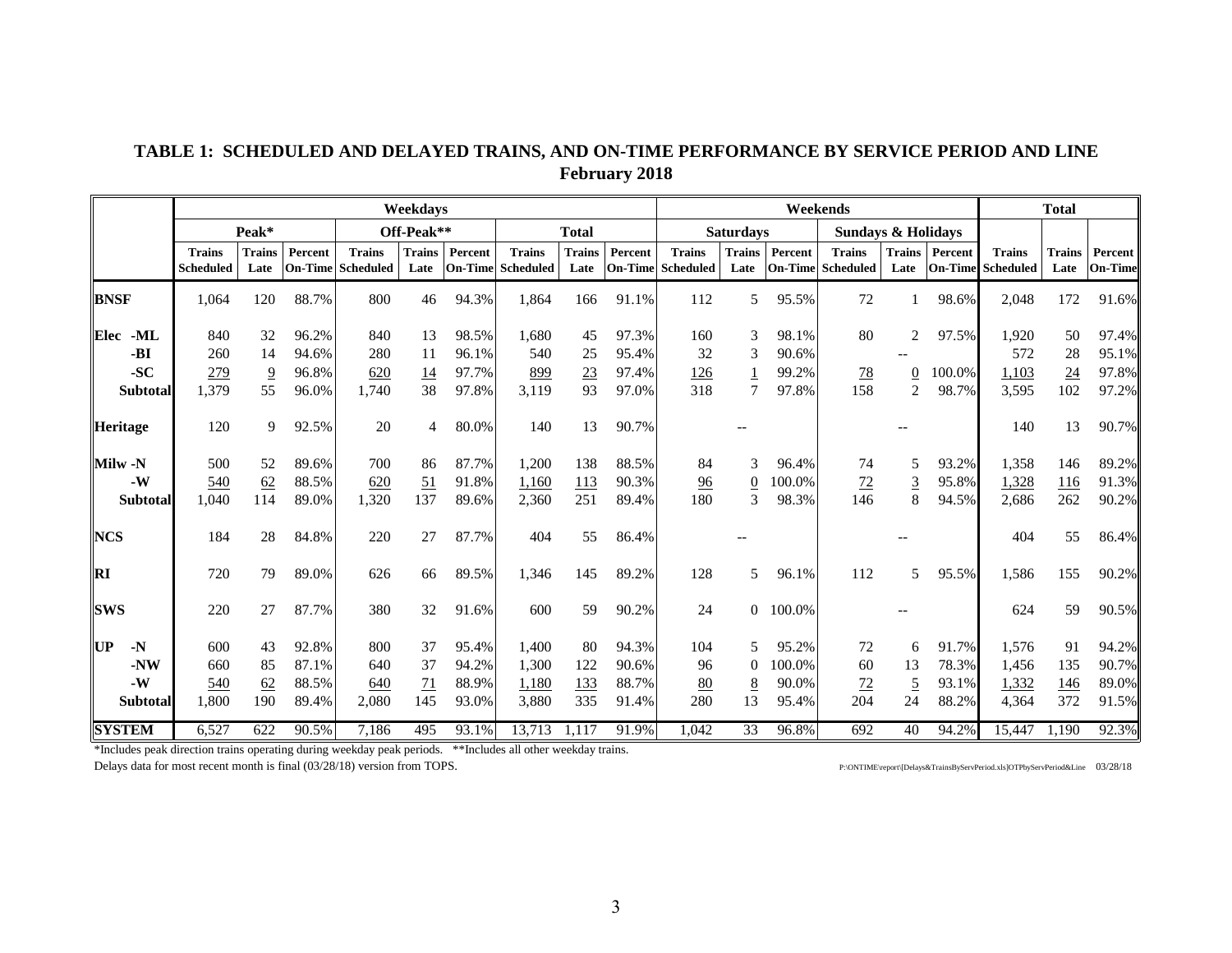|                            |      |              |                   |              |              |              |              |                   |                   |              |              |              |              | JAN-           |                |
|----------------------------|------|--------------|-------------------|--------------|--------------|--------------|--------------|-------------------|-------------------|--------------|--------------|--------------|--------------|----------------|----------------|
| <b>LINE</b><br><b>YEAR</b> |      | <b>JAN</b>   | <b>FEB</b>        |              |              | MAR APR MAY  | <b>JUN</b>   | JUL               | <b>AUG</b>        | <b>SEP</b>   | <b>OCT</b>   | <b>NOV</b>   | <b>DEC</b>   | <b>FEB</b>     | <b>AVG</b>     |
|                            |      |              |                   |              |              |              |              |                   |                   |              |              |              |              |                |                |
| <b>BNSF</b><br>2013        |      | 95.8         | 93.9              | 94.6         | 93.3         | 96.0         | 88.5         | 95.2              | 97.1              | 97.2         | 94.0         | 95.8         | 92.2         | 94.9%          | 94.5%          |
| 2014                       |      | 78.6         | 84.6              | 95.6         | 92.0         | 82.2         | 82.0         | 94.1              | 91.4              | 94.1         | 92.2         | 95.2         | 94.1         | 81.5%          | 89.7%          |
| 2015                       |      | 90.9         | 90.1              | 96.8         | 97.5         | 96.6         | 92.4         | 93.0              | 95.4              | 95.8         | 93.6         | 93.5         | 97.4         | 90.5%          | 94.4%          |
| 2016                       |      | 93.2         | 93.8              | 95.9         | 96.8         | 94.0         | 93.5         | 93.8              | 91.4              | 91.3         | 95.2         | 95.4         | 93.1         | 93.5%          | 94.0%          |
| 2017                       |      | 95.9         | 95.6              | 96.2         | 96.3         | 95.4         | 93.7         | 96.2              | 94.4              | 92.7         | 93.8         | 91.8         | 92.1         | 95.8%          | 94.5%          |
| 2018                       |      | 89.6         | 91.6              |              |              |              |              |                   |                   |              |              |              |              | 90.6%          | 90.6%          |
| $2013 - 2017$ average      |      | 90.8         | 91.6              | 95.8         | 95.2         | 92.9         | 90.1         | 94.4              | 93.9              | 94.2         | 93.7         | 94.3         | 93.8         | 91.2%          | 93.4%          |
|                            |      |              |                   |              |              |              |              |                   |                   |              |              |              |              |                | 97.2%          |
| Electric<br>2014           | 2013 | 98.1<br>93.7 | 99.0<br>95.3      | 98.5<br>97.7 | 98.0<br>98.8 | 98.0<br>98.3 | 98.3<br>97.4 | 92.4<br>96.7      | 96.4<br>98.1      | 97.2<br>98.7 | 97.3<br>98.4 | 96.9<br>98.6 | 97.0<br>98.7 | 98.5%<br>94.4% | 97.5%          |
| 2015                       |      | 96.3         | 95.4              | 98.4         | 98.4         | 98.3         | 97.7         | 96.5              | 98.2              | 97.9         | 97.8         | 97.8         | 99.0         | 95.9%          | 97.6%          |
| 2016                       |      | 98.0         | 98.6              | 98.8         | 98.9         | 98.9         | 96.5         | 97.9              | 98.5              | 97.1         | 98.6         | 97.7         | 97.7         | 98.3%          | 98.1%          |
| 2017                       |      | 95.6         | 98.9              | 98.3         | 98.9         | 98.7         | 97.1         | 98.7              | 98.5              | 98.2         | 98.3         | 97.8         | 98.4         | 97.2%          | 98.1%          |
| 2018                       |      | 97.7         | 97.2              |              |              |              |              |                   |                   |              |              |              |              | 97.5%          | 97.5%          |
| 2013-2017 average          |      | 96.3         | $\overline{97.4}$ | 98.3         | 98.6         | 98.5         | 97.4         | 96.4              | 98.0              | 97.8         | 98.1         | 97.7         | 98.1         | 96.9%          | 97.7%          |
|                            |      |              |                   |              |              |              |              |                   |                   |              |              |              |              |                |                |
| Heritage<br>2013           |      | 97.0         | 99.2              | 94.4         | 97.7         | 94.7         | 92.5         | 97.7              | 99.2              | 97.5         | 96.4         | 98.3         | 92.1         | 98.0%          | 96.4%          |
| 2014                       |      | 79.5         | 75.8              | 88.1         | 93.2         | 92.1         | 94.4         | 94.7              | 93.7              | 92.1         | 97.8         | 96.5         | 98.5         | 77.8%          | 91.4%          |
| 2015                       |      | 92.1         | 90.0              | 96.2         | 88.6         | 85.8         | 89.4         | 92.0              | 85.7              | 86.5         | 98.5         | 85.0         | 90.9         | 91.1%          | 90.2%          |
| 2016                       |      | 90.0         | 92.9              | 97.4         | 97.3         | 95.2         | 94.8         | 87.9              | 94.4              | 94.6         | 98.0         | 94.6         | 91.8         | 91.5%          | 94.2%          |
| 2017                       |      | 93.9         | 94.3              | 96.9         | 96.4         | 94.2         | 89.0         | 90.7              | 97.5              | 95.7         | 90.3         | 88.4         | 90.7         | 94.1%          | 93.2%          |
| 2018                       |      | 86.4         | 90.7              |              |              |              |              |                   |                   |              |              |              |              | 88.4%          | 88.4%          |
| 2013-2017 average          |      | 90.6         | 90.6              | 94.8         | 94.7         | 92.6         | 92.0         | 92.5              | $94.\overline{3}$ | 93.3         | 96.1         | 92.4         | 92.8         | 90.6%          | 93.1%          |
|                            |      |              |                   |              |              |              |              |                   |                   |              |              |              |              |                |                |
| 2013<br>Milw - N           |      | 95.5         | 92.4              | 94.1         | 95.7         | 95.3         | 89.6         | 92.8              | 93.6              | 94.4         | 93.3         | 95.7         | 87.5         | 94.0%          | 93.3%          |
| 2014                       |      | 73.1         | 81.9              | 89.5         | 97.9         | 95.1         | 91.1         | 96.0              | 95.2              | 95.5         | 96.2         | 95.4         | 93.5         | 77.3%          | 91.7%          |
| 2015                       |      | 91.8         | 87.9              | 93.5         | 95.1         | 95.4         | 94.8         | 97.1              | 94.9              | 95.6         | 97.9         | 97.0         | 96.8         | 89.9%          | 94.9%          |
| 2016                       |      | 95.3         | 94.2              | 95.7         | 96.8         | 92.5         | 92.9         | 95.0              | 93.1              | 93.8         | 97.5         | 95.1         | 93.8         | 94.7%          | 94.6%          |
| 2017                       |      | 95.3         | 95.6              | 96.5         | 96.1         | 95.9         | 93.4         | 88.4              | 93.1              | 90.4         | 93.9         | 94.8         | 92.4         | 95.4%          | 93.8%          |
| 2018                       |      | 91.8         | 89.2              |              |              |              |              |                   |                   |              |              |              |              | 90.6%          | 90.6%          |
| 2013-2017 average          |      | 90.1         | 90.4              | 93.9         | 96.3         | 94.9         | 92.4         | $93.\overline{9}$ | 94.0              | 94.0         | 95.8         | 95.6         | 92.8         | 90.3%          | 93.7%          |
|                            |      |              |                   |              |              |              |              |                   | 93.2              |              |              |              |              |                |                |
| Milw - W<br>2013<br>2014   |      | 96.6<br>84.8 | 91.3<br>88.4      | 96.3<br>91.4 | 95.8<br>97.6 | 96.2<br>95.9 | 90.9<br>92.2 | 93.2<br>94.0      | 93.5              | 92.6<br>96.7 | 96.5<br>95.5 | 93.9<br>97.7 | 93.7<br>94.6 | 94.1%<br>86.5% | 94.2%<br>93.5% |
| 2015                       |      | 93.6         | 93.0              | 94.8         | 97.7         | 97.2         | 95.4         | 96.6              | 96.8              | 97.8         | 99.0         | 98.2         | 96.5         | 93.3%          | 96.4%          |
| 2016                       |      | 94.0         | 95.3              | 94.4         | 96.0         | 94.9         | 93.6         | 92.1              | 95.2              | 97.4         | 97.0         | 95.6         | 93.3         | 94.7%          | 94.9%          |
|                            | 2017 | 96.9         | 95.2              | 95.2         | 95.6         | 97.5         | 95.8         | 96.3              | 96.3              | 95.5         | 96.7         | 96.9         | 88.2         | 96.1%          | 95.5%          |
|                            | 2018 | 94.7         | 91.3              |              |              |              |              |                   |                   |              |              |              |              | 93.1%          | 93.1%          |
| $2013 - 2017$ average      |      | 93.1         | 92.7              | 94.4         | 96.6         | 96.3         | 93.6         | 94.5              | 95.0              | 96.0         | 96.9         | 96.4         | 93.3         | 92.9%          | 94.9%          |
|                            |      |              |                   |              |              |              |              |                   |                   |              |              |              |              |                |                |
| $NC\overline{S}$           | 2013 | 95.0         | 87.5              | 93.7         | 90.9         | 94.0         | 92.7         | 93.6              | 95.0              | 92.5         | 93.1         | 90.0         | 87.4         | 91.5%          | 92.2%          |
| 2014                       |      | 76.0         | 81.1              | 88.5         | 96.3         | 88.5         | 89.2         | 94.0              | 88.5              | 95.2         | 90.9         | 97.8         | 91.9         | 78.5%          | 89.9%          |
| 2015                       |      | 93.9         | 82.5              | 92.6         | 94.8         | 95.7         | 94.8         | 96.0              | 92.6              | 95.2         | 97.1         | 96.1         | 93.6         | 88.4%          | 93.8%          |
| 2016                       |      | 92.3         | 95.5              | 91.7         | 93.3         | 94.4         | 96.3         | 95.0              | 96.4              | 96.1         | 95.5         | 95.2         | 92.6         | 93.9%          | 94.5%          |
| 2017                       |      | 92.6         | 91.6              | 95.1         | 95.2         | 95.5         | 95.7         | 94.8              | 98.0              | 92.7         | 91.9         | 92.6         | 92.0         | 92.1%          | 94.0%          |
| 2018                       |      | 93.2         | 86.4              |              |              |              |              |                   |                   |              |              |              |              | 90.1%          | 90.1%          |
| 2013-2017 average          |      | 90.0         | 87.7              | 92.4         | 94.1         | 93.6         | 93.8         | 94.7              | 94.3              | 94.4         | 93.7         | 94.3         | 91.6         | 88.9%          | 92.9%          |

**TABLE 2: ON-TIME PERFORMANCE BY LINE/BRANCH**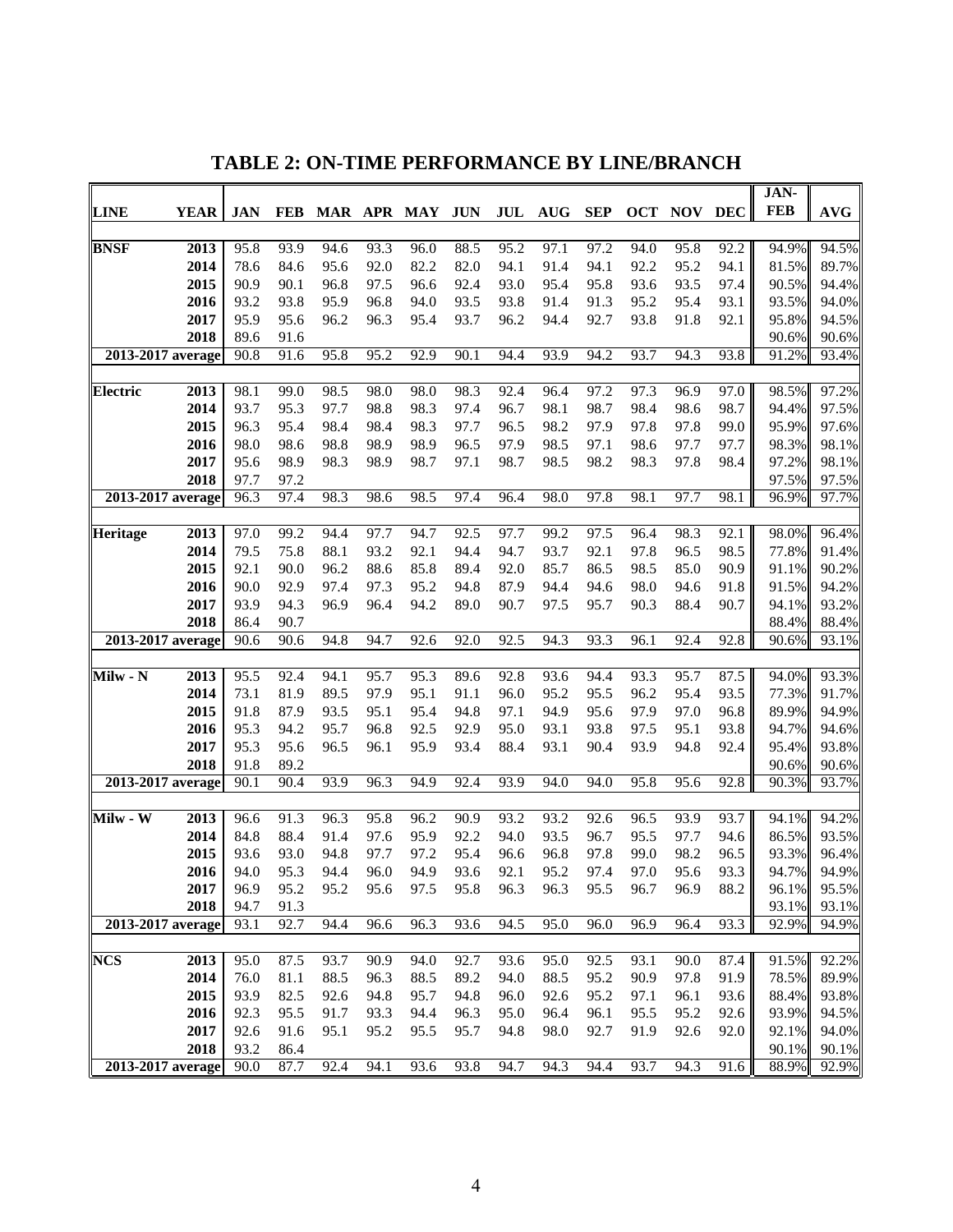|                                                                          |             |            |            |         |      |      |                   |      |            |            |            |            |            | JAN-                                                            |            |
|--------------------------------------------------------------------------|-------------|------------|------------|---------|------|------|-------------------|------|------------|------------|------------|------------|------------|-----------------------------------------------------------------|------------|
| <b>LINE</b>                                                              | <b>YEAR</b> | <b>JAN</b> | <b>FEB</b> | MAR APR |      | MAY  | <b>JUN</b>        | JUL  | <b>AUG</b> | <b>SEP</b> | <b>OCT</b> | <b>NOV</b> | <b>DEC</b> | <b>FEB</b>                                                      | <b>AVG</b> |
| $\overline{\mathbf{R}}$                                                  | 2013        | 96.5       | 98.1       | 97.9    | 94.0 | 95.5 | $\overline{91.5}$ | 93.6 | 95.5       | 98.3       | 96.5       | 91.7       | 94.0       | 97.3%                                                           | 95.3%      |
|                                                                          | 2014        | 82.5       | 83.4       | 93.4    | 95.3 | 95.7 | 92.5              | 95.1 | 97.2       | 96.6       | 97.3       | 97.9       | 98.6       | 82.9%                                                           | 93.8%      |
|                                                                          | 2015        | 97.4       | 95.3       | 98.9    | 98.7 | 97.8 | 97.4              | 94.2 | 97.0       | 96.3       | 97.3       | 97.1       | 97.4       | 96.4%                                                           | 97.1%      |
|                                                                          | 2016        | 92.6       | 96.2       | 95.8    | 96.5 | 97.9 | 96.2              | 93.5 | 96.3       | 96.0       | 98.2       | 97.9       | 95.3       | 94.4%                                                           | 96.1%      |
|                                                                          | 2017        | 95.2       | 97.1       | 97.8    | 98.0 | 94.6 | 96.0              | 95.3 | 95.2       | 95.7       | 95.9       | 94.0       | 92.8       | 96.1%                                                           | 95.7%      |
|                                                                          | 2018        | 92.2       | 90.2       |         |      |      |                   |      |            |            |            |            |            | 91.3%                                                           | 91.3%      |
| 2013-2017 average                                                        |             | 92.9       | 94.1       | 96.8    | 96.5 | 96.2 | 94.9              | 94.3 | 96.2       | 96.5       | 97.1       | 95.8       | 95.6       | 93.5%                                                           | 95.6%      |
| <b>SWS</b>                                                               | 2013        | 94.7       | 97.1       | 97.3    | 97.7 | 95.0 | 91.0              | 98.0 | 96.8       | 97.1       | 98.2       | 93.2       | 91.1       | 95.9%                                                           | 95.6%      |
|                                                                          | 2014        | 83.0       | 92.0       | 93.5    | 94.9 | 93.2 | 92.8              | 93.9 | 95.2       | 94.2       | 92.0       | 90.2       | 96.2       | 87.3%                                                           | 92.6%      |
|                                                                          | 2015        | 94.7       | 89.7       | 95.6    | 96.1 | 96.3 | 91.1              | 92.4 | 93.8       | 97.6       | 96.8       | 96.0       | 94.4       | 92.3%                                                           | 94.5%      |
|                                                                          | 2016        | 95.6       | 97.2       | 97.8    | 95.6 | 91.9 | 95.3              | 94.1 | 93.3       | 91.6       | 97.4       | 96.6       | 96.2       | 96.4%                                                           | 95.2%      |
|                                                                          | 2017        | 96.2       | 94.1       | 96.4    | 97.3 | 92.8 | 97.1              | 97.1 | 94.3       | 96.3       | 93.7       | 90.1       | 93.8       | 95.1%                                                           | 94.9%      |
|                                                                          | 2018        | 93.9       | 90.5       |         |      |      |                   |      |            |            |            |            |            | 92.3%                                                           | 92.3%      |
| $2013 - 2017$ average                                                    |             | 92.8       | 94.1       | 96.1    | 96.3 | 93.8 | 93.5              | 95.1 | 94.6       | 95.3       | 95.6       | 93.2       | 94.4       | 93.4%                                                           | 94.6%      |
|                                                                          |             |            |            |         |      |      |                   |      |            |            |            |            |            |                                                                 |            |
| $UP - N$                                                                 | 2013        | 98.3       | 97.3       | 97.9    | 96.6 | 96.7 | 93.0              | 96.0 | 94.9       | 97.0       | 96.5       | 96.9       | 98.0       | 97.8%                                                           | 96.6%      |
|                                                                          | 2014        | 91.2       | 92.1       | 97.4    | 97.8 | 97.4 | 97.2              | 97.6 | 98.1       | 97.6       | 97.4       | 97.8       | 98.3       | 91.7%                                                           | 96.7%      |
|                                                                          | 2015        | 98.6       | 95.6       | 98.3    | 97.1 | 97.7 | 98.2              | 97.0 | 95.9       | 98.2       | 97.0       | 97.6       | 98.4       | 97.2%                                                           | 97.5%      |
|                                                                          | 2016        | 96.9       | 98.6       | 97.1    | 98.3 | 98.3 | 98.2              | 97.0 | 96.0       | 98.1       | 99.1       | 98.0       | 98.1       | 97.8%                                                           | 97.8%      |
|                                                                          | 2017        | 95.6       | 99.0       | 98.3    | 97.0 | 97.3 | 97.3              | 95.6 | 97.7       | 96.9       | 98.1       | 96.9       | 96.0       | 97.3%                                                           | 97.2%      |
|                                                                          | 2018        | 97.6       | 94.2       |         |      |      |                   |      |            |            |            |            |            | 96.0%                                                           | 96.0%      |
| $2013 - 2017$ average                                                    |             | 96.1       | 96.6       | 97.8    | 97.4 | 97.5 | 96.8              | 96.6 | 96.5       | 97.6       | 97.6       | 97.4       | 97.8       | 96.3%                                                           | 97.1%      |
| UP - NW                                                                  | 2013        | 96.3       | 97.7       | 96.0    | 95.1 | 93.3 | 89.2              | 93.9 | 93.7       | 96.3       | 94.6       | 94.6       | 94.2       | 96.9%                                                           | 94.6%      |
|                                                                          | 2014        | 86.6       | 91.1       | 96.3    | 98.6 | 95.6 | 95.2              | 94.7 | 97.4       | 98.3       | 95.0       | 97.1       | 96.2       | 88.7%                                                           | 95.2%      |
|                                                                          | 2015        | 96.0       | 91.6       | 97.6    | 96.3 | 96.9 | 96.8              | 94.1 | 96.5       | 96.1       | 97.5       | 96.7       | 97.5       | 93.9%                                                           | 96.2%      |
|                                                                          | 2016        | 97.0       | 98.1       | 97.8    | 98.1 | 96.0 | 96.6              | 94.9 | 96.8       | 96.9       | 96.5       | 93.2       | 93.4       | 97.6%                                                           | 96.3%      |
|                                                                          | 2017        | 96.2       | 97.4       | 98.1    | 93.7 | 97.2 | 93.3              | 92.2 | 94.6       | 93.8       | 94.8       | 95.6       | 94.6       | 96.8%                                                           | 95.1%      |
|                                                                          | 2018        | 95.7       | 90.7       |         |      |      |                   |      |            |            |            |            |            | 93.3%                                                           | 93.3%      |
| 2013-2017 average                                                        |             | 94.4       | 95.2       | 97.2    | 96.4 | 95.8 | 94.3              | 94.0 | 95.8       | 96.3       | 95.7       | 95.4       | 95.2       | 94.8%                                                           | 95.5%      |
|                                                                          |             |            |            |         |      |      |                   |      |            |            |            |            |            |                                                                 |            |
| $UP-W$                                                                   | 2013        | 96.5       | 96.2       | 96.9    | 94.4 | 93.7 | 89.2              | 95.0 | 93.0       | 96.6       | 96.6       | 94.0       | 91.5       | 96.3%                                                           | 94.5%      |
|                                                                          | 2014        | 85.9       | 90.9       | 94.4    | 96.7 | 96.4 | 94.8              | 96.4 | 94.3       | 96.7       | 94.6       | 95.9       | 96.2       | 88.3%                                                           | 94.4%      |
|                                                                          | 2015        | 93.9       | 91.1       | 96.1    | 96.3 | 97.5 | 93.9              | 93.9 | 95.9       | 96.0       | 96.1       | 97.3       | 96.8       | 92.5%                                                           | 95.4%      |
|                                                                          | 2016        | 97.8       | 93.4       | 97.2    | 96.7 | 90.1 | 94.4              | 96.6 | 96.0       | 96.2       | 95.6       | 94.0       | 92.9       | 95.6%                                                           | 95.1%      |
|                                                                          | 2017        | 95.0       | 96.5       | 96.1    | 92.9 | 93.8 | 92.4              | 94.8 | 94.3       | 94.7       | 92.9       | 94.8       | 90.7       | 95.7%                                                           | 94.1%      |
|                                                                          | 2018        | 92.3       | 89.0       |         |      |      |                   |      |            |            |            |            |            | 90.8%                                                           | 90.8%      |
| 2013-2017 average                                                        |             | 93.8       | 93.6       | 96.2    | 95.4 | 94.3 | 93.0              | 95.3 | 94.7       | 96.0       | 95.2       | 95.2       | 93.6       | 93.7%                                                           | 94.7%      |
| <b>SYSTEM</b>                                                            | 2013        | 96.8       | 96.1       | 96.7    | 95.7 | 95.9 | 92.4              | 94.0 | 95.2       | 96.4       | 95.9       | 95.1       | 93.8       | 96.5%                                                           | 95.4%      |
| excluding                                                                | 2014        | 85.6       | 89.3       | 94.9    | 96.8 | 94.5 | 93.1              | 95.6 | 95.7       | 96.8       | 95.9       | 96.9       | 96.5       | 87.4%                                                           | 94.3%      |
| <b>South Shore</b>                                                       | 2015        | 94.9       | 92.5       | 97.0    | 97.2 | 97.2 | 95.8              | 95.3 | 96.3       | 96.8       | 97.0       | 96.8       | 97.5       | 93.8%                                                           | 96.2%      |
|                                                                          | 2016        | 95.8       | 96.4       | 96.8    | 97.4 | 95.8 | 95.5              | 95.4 | 95.7       | 95.7       | 97.4       | 96.2       | 95.2       | 96.1%                                                           | 96.1%      |
|                                                                          | 2017        | 95.6       | 96.9       | 97.2    | 96.6 | 96.5 | 95.3              | 95.5 | 96.0       | 95.2       | 95.7       | 95.2       | 93.9       | 96.3%                                                           | 95.8%      |
|                                                                          | 2018        | 94.2       | 92.3       |         |      |      |                   |      |            |            |            |            |            | 93.3%                                                           | 93.3%      |
| 2013-2017 average                                                        |             | 93.7       | 94.3       | 96.5    | 96.7 | 96.0 | 94.4              | 95.1 | 95.8       | 96.2       | 96.4       | 96.0       | 95.4       | 94.0%                                                           | 95.6%      |
| Delays data for most recent month is final (03/28/18) version from TOPS. |             |            |            |         |      |      |                   |      |            |            |            |            |            | P:\ONTIME\report\[Delays&TrainsByServPeriod.xls]OTPbyLine&Month | 3/28/2018  |

**TABLE 2 (continued): ON-TIME PERFORMANCE BY LINE/BRANCH**

**'2013-2017 average' calculated by summing the delays over the five years, summing the trains run over the five years, and calculating their ratio.**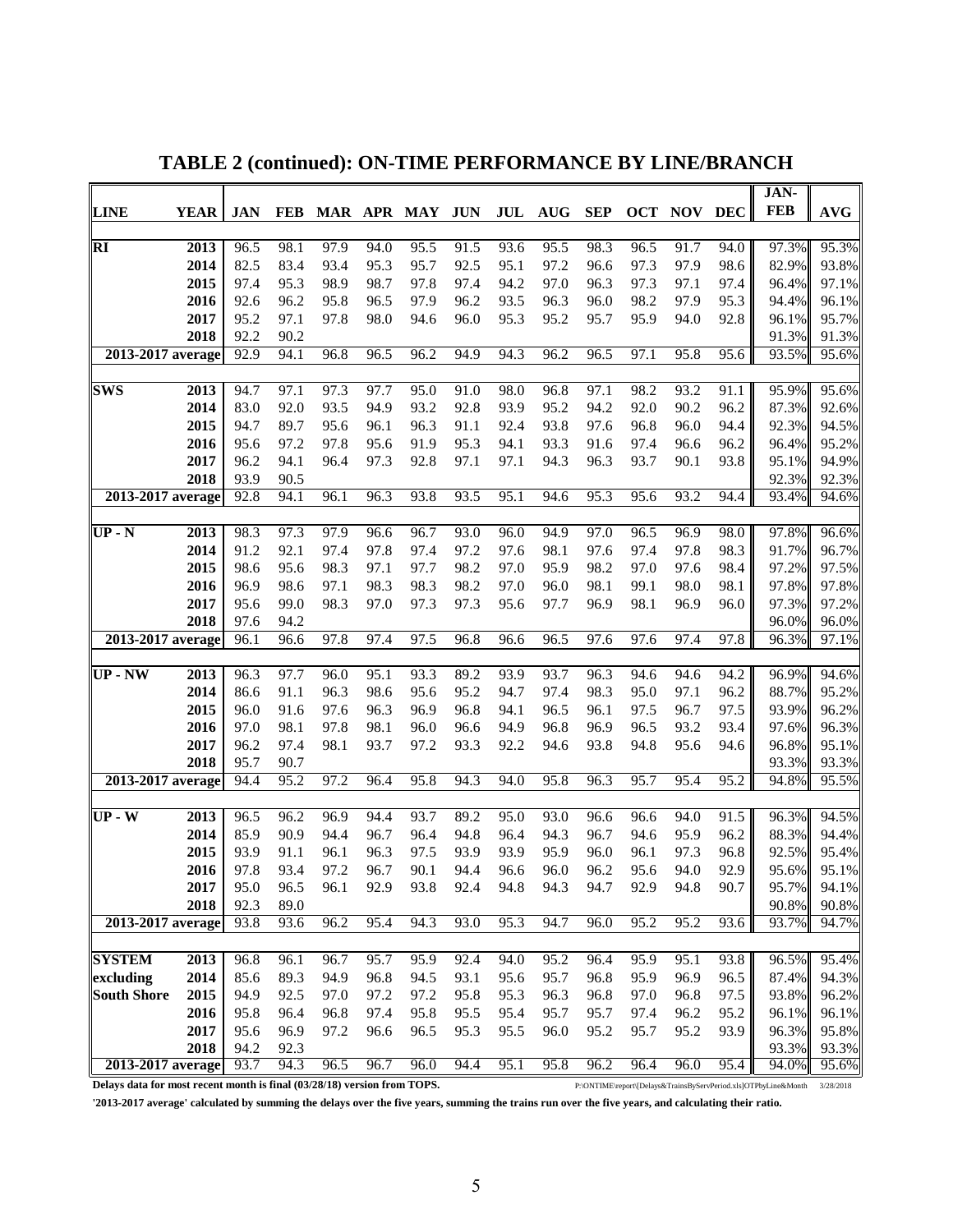|                        |                            | <b>Minutes</b>       | Delay           |                                                                                                                                     |
|------------------------|----------------------------|----------------------|-----------------|-------------------------------------------------------------------------------------------------------------------------------------|
| Train<br>Line          | Date                       | Late                 | Code            | <b>Delay Explanation</b>                                                                                                            |
| BNSF<br>1204           | Thu, Feb 15<br>Tue, Feb 20 | 10<br>8              | <b>GM</b><br>GW | DROPPING FLAGMAN AT BOX 2 PROSPECT AVE MP18.32<br>BOX 2 CROSSING MALFUNCTIONS AT MAIN ST, WASHINGTON, MAPLE AND FAIRVIEW AVE DUE TO |
| 80% OT                 |                            |                      |                 | FLOODING.                                                                                                                           |
|                        | Mon. Feb 26                | 21                   | <b>KD</b>       | REPLACED MAIN RES HOSE BETWEEN CAR 741 AND 804 AT ROOSEVELT RD                                                                      |
|                        | Tue, Feb 27                | 8                    | G               | DELAYED AT LAVERGNE DUE TO 3B SWITCH FAILURE                                                                                        |
| BNSF<br>1242           | Tue, Feb 06                | $10\,$               | FW1             | FOLLOWING 1240 THAT DEPARTED LATE ACCT SETTING OUT B/O CAR FROZEN VALVE                                                             |
| 84% OT                 | Tue, Feb 13                | 8                    | U               | SLOW MOVING ADA PASSENGER LOADING AT NAP. RAN OUT OF SLOT AS A RESULT.                                                              |
| BNSF<br>1248           | Wed, Feb 21<br>Wed, Feb 07 | 10<br>13             | GA<br>FW1       | AMTRAK SWITCH FAILURES AT CP HARRISON. #12, 818 AND E10<br>EARLIER DELAY FROM TRAIN 1214 BROKEN DOWN AT HILL YARD                   |
| 74% OT                 | Thu, Feb 08                | 9                    | FW1             | FOLLOWING 1246                                                                                                                      |
|                        | Wed, Feb 14                | 10                   | G               | #2 CROSSOVER FAILURE AT BERWYN                                                                                                      |
|                        | Wed, Feb 21                | 12                   | GA              | AMTRAK SWITCH FAILURES AT CP HARRISON. #12, 818 AND E10                                                                             |
|                        | Fri, Feb 23                | $\overline{7}$       | ZR <sub>1</sub> | WAITING ON TRAFFIC DUE TO 1242 PTC ISSUE EARLIER CAUSED CONGESTION                                                                  |
| BNSF<br>1251           | Tue, Feb 06                | 9                    | ZH1             | TRAFFIC DUE TO 1241                                                                                                                 |
| 80% OT                 | Fri, Feb 09                | 7                    | D               | DELAYED AT EOLA FOR MBRCEOL808 AND ZCHCSSE909 AT WEST EOLA                                                                          |
|                        | Tue, Feb 13<br>Wed, Feb 14 | 11<br>9              | E1<br><b>RF</b> | 1243 FAILURE<br><b>WAITING FOR LINEUP</b>                                                                                           |
| BNSF<br>1253           | Tue, Feb 06                | 9                    | GT              | SIGNAL FAILURE AT FVW                                                                                                               |
| 80% OT                 | Fri, Feb 09                | 20                   | EW1             | FOLLOWING 1255                                                                                                                      |
|                        | Mon, Feb 12                | 12                   | GW1             | TRAFFIC FROM EARLIER SWITCH PROBLEM                                                                                                 |
|                        | Tue, Feb 13                | 15                   | E1              | HOLDING FOR TRAFFIC FROM 1243                                                                                                       |
| 1259<br>BNSF           | Tue, Feb 06                | 16                   | GT              | SIGNAL FAILURE AT FVW                                                                                                               |
| 65% OT                 | Thu, Feb 08<br>Fri, Feb 09 | 7<br>$7\phantom{.0}$ | Η<br>D          | METX197 HEP FAILURE AT 14TH STREET YARD. NOT PLUGGED IN PROPERLY                                                                    |
|                        | Mon, Feb 12                | 33                   | GW              | TRAFFIC DUE TO MBRCEOL808 AND ZCHCSSE909<br><b>CUS SWITCH FAILURE</b>                                                               |
|                        | Tue, Feb 13                | 12                   | E1              | TRAFFIC FROM 1243 FAILURE                                                                                                           |
|                        | Wed, Feb 14                | 7                    | RF1             | WAITING FOR 1251 TO CLEAR INTO YARD                                                                                                 |
|                        | Thu, Feb 22                | 7                    | CW1             | WORKING AROUND PULL APART - TRAFFIC                                                                                                 |
| <b>BNSF</b><br>1267    | Tue, Feb 06                | 12                   | GT              | SIGNAL FAILURE AT FVW                                                                                                               |
| 80% OT                 | Mon, Feb 12                | 17                   | GW              | <b>CUS SWITCH FAILURE</b>                                                                                                           |
|                        | Tue, Feb 13<br>Thu, Feb 22 | 10<br>7              | E1<br>CW1       | EQ SWAP EARLIER MECHANICAL DELAYS<br>PULL APART TRAFFIC                                                                             |
| BNSF<br>1269           | Tue, Feb 06                | 26                   | GT              | SIGNAL FAILURE AT FVW                                                                                                               |
| 75% OT                 | Fri, Feb 09                | 17                   | EW1             | TRAFFIC DUE TO 1255 DELAY                                                                                                           |
|                        | Mon, Feb 12                | 26                   | GW              | <b>CUS SWITCH FAILURE</b>                                                                                                           |
|                        | Tue, Feb 13                | 28                   | E1              | WAITING FOR AIR TEST ON EQ LATE TIE ON OF ENGINE DUE TO 1243S LOCO FAILURE                                                          |
|                        | Mon, Feb 26                | 10                   | RF              | DS MISROUTE AT EOLA                                                                                                                 |
| 1271<br>BNSF<br>80% OT | Tue, Feb 06<br>Mon, Feb 12 | 22<br>20             | GT<br>GW        | SIGNAL FAILURE AT FVW<br><b>CUS SWITCH FAILURE</b>                                                                                  |
|                        | Tue, Feb 13                | $\bf{0}$             | E1              | TRAIN NOT AIR TESTED IN TIME TO SET DUE TO 1243 FAILURE- ANNULLED                                                                   |
|                        | Mon, Feb 26                | 7                    | RF1             | FOLLOWING DELAYED 1269                                                                                                              |
| 1277<br>BNSF           | Tue, Feb 06                | 20                   | GT              | SIGNAL FAILURE AT FVW                                                                                                               |
| 84% OT                 | Mon, Feb 12                | 10                   | GW              | <b>CUS SWITCH FAILURE</b>                                                                                                           |
|                        | Tue, Feb 13                | 14                   | E1              | <b>FOLLOWING TRAFFIC</b>                                                                                                            |
| BNSF<br>1279           | Tue, Feb 06                | 35<br>11             | GT              | SIGNAL FAILURE AT FVW                                                                                                               |
| 74% OT                 | Thu, Feb 08<br>Mon, Feb 12 | 21                   | G<br>GW         | CODE BROWN AT BERWYN PLANT.<br><b>WAITING FOR LINEUP</b>                                                                            |
|                        | Tue, Feb 13                | 26                   | GW              | MULTIPLE CROSSING FAILURES TRIGGERED BY WATER MELTING SNOW.                                                                         |
|                        | Mon, Feb 19                | 6                    | RF              | MISROUTED DOWN MT2                                                                                                                  |
| 1280<br>BNSF           | Tue, Feb 06                | 31                   | ZH1             | LATE FLIP FROM 1241                                                                                                                 |
| 75% OT                 | Thu, Feb 08                | 9                    | G               | 5B SWITCH FAILING TO GO NORMAL AT LAVERGNE                                                                                          |
|                        | Tue, Feb 13<br>Thu, Feb 22 | 9<br>6               | E1<br>CW        | HELD OUT OF STATION TO EXPEDITE DEPARTURES<br>PULL APART 23.3                                                                       |
|                        | Fri, Feb 23                | 7                    | E1              | LATE FLIP FROM 1241                                                                                                                 |
| BNSF<br>1281           | Tue, Feb 06                | 16                   | ZH1             | LATE FLIP DUE TO 1241                                                                                                               |
| 75% OT                 | Mon, Feb 12                | 6                    | <b>FW</b>       | DOOR STICKING OPEN ON CAR 751 AND 8274                                                                                              |
|                        | Tue, Feb 13                | 20                   | GW              | MULTIPLE CROSSING FAILURES                                                                                                          |
|                        | Thu, Feb 15                | 10                   | RA              | WAITING FOR LINEUP AT CUS                                                                                                           |
|                        | Tue, Feb 20                | 6                    |                 | SLOW PASSENGER HANDLING                                                                                                             |
| BNSF<br>1285<br>80% OT | Tue, Feb 06<br>Mon, Feb 12 | 13<br>6              | ZH1             | HNADLING TRAFFIC FROM 1281 DUE TO 1241 DELAY<br>GW1 LATE FLIP 0FF 1286                                                              |
|                        | Tue, Feb 13                | 21                   |                 | GW1 MULTIPLE CROSSING MALFUNCTIONS                                                                                                  |
|                        | Wed, Feb 14                | 6                    | л               | SLOW PASSENGER HANDLING                                                                                                             |
| BNSF<br>1288           | Tue, Feb 06                | 13                   | ZH1             | DELAYED FOLLOWING 1280                                                                                                              |
| 75% OT                 | Fri, Feb 09                | 16                   | FW              | <b>METX 193 HORN FAILURE</b>                                                                                                        |
|                        | Mon, Feb 12                | 6                    |                 | GW1 CUS SWITCH FAILURE TRAFFIC                                                                                                      |
|                        | Tue, Feb 13                | 8                    | E1              | EARLIER MECHANICAL DELAYS, DRAGGING EXTRA CARS                                                                                      |
|                        | Thu, Feb 15                | 7                    | RA              | WAITING FOR LINEUP AFTER SWS CLEARED                                                                                                |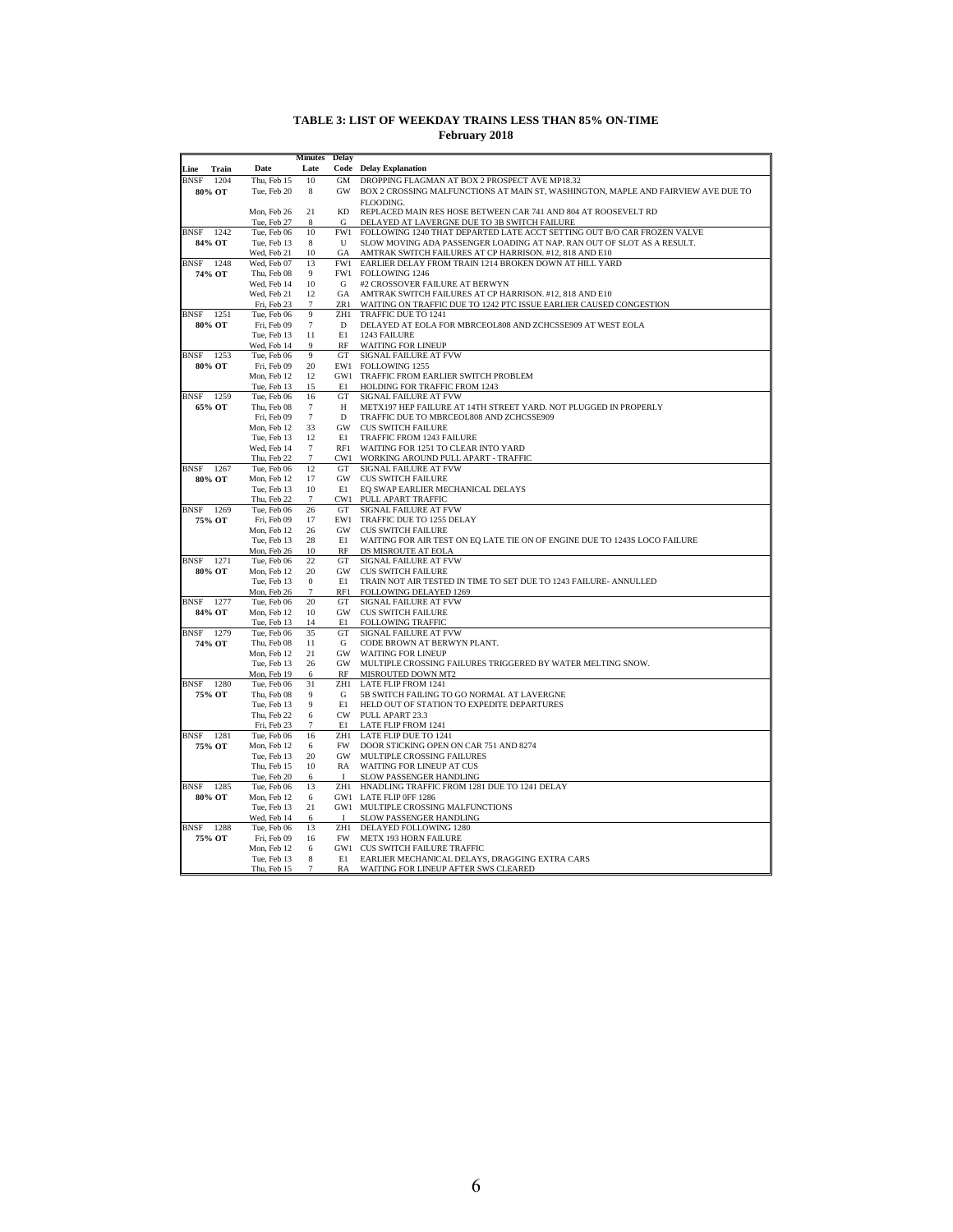| TABLE 3 (continued): LIST OF WEEKDAY TRAINS LESS THAN 85% ON-TIME |
|-------------------------------------------------------------------|
| <b>February 2018</b>                                              |

|             |                   |                            | <b>Minutes</b> | <b>Delay</b>      |                                                                                                                                  |
|-------------|-------------------|----------------------------|----------------|-------------------|----------------------------------------------------------------------------------------------------------------------------------|
| Line        | <b>Train Date</b> |                            | Late           |                   | <b>Code</b> Delay Explanation                                                                                                    |
| <b>BNSF</b> | 1289              | Thu, Feb 01                | 6              | U                 | ADA BOARDINGS.                                                                                                                   |
|             | 75% OT            | Fri, Feb 02                | $\overline{7}$ | U                 | 5" ADA LIFT AND 2 SLOW PASSENGER HANDLING.                                                                                       |
|             |                   | Fri, Feb 09                | 8              | FW1               | LATE FLIP FROM 1288                                                                                                              |
|             |                   | Tue, Feb 13                | 8              | GW1               | EXTRA CARS FROM EQ SWAP                                                                                                          |
|             |                   | Thu, Feb 22                | 10             | UF                | ADA LIFT MALFUNCTION.                                                                                                            |
| <b>BNSF</b> | 1297              | Fri, Feb 02                | 13             | DD                | FREIGHT TRAFFIC AT CICERO                                                                                                        |
|             | 80% OT            | Tue, Feb 06<br>Wed. Feb 14 | 6<br>9         | GT<br>$\mathbf C$ | Z-PTLCHC9-04 INTO CECO AHEAD OF 1297.<br>WORKED MT3 WITH WELDERS ON MT1                                                          |
|             |                   | Thu, Feb 15                | 8              | RA                | WAITING FOR LINEUP AT CUS                                                                                                        |
| <b>BNSF</b> | 1373              | Tue, Feb 06                | 21             | GT                | SIGNAL FAILURE AT FVW                                                                                                            |
|             | 79% OT            | Tue, Feb 13                | 30             | GW1               | MULTIPLE CROSSING FAILURES                                                                                                       |
|             |                   | Thu, Feb 15                | 9              | RA                | WAITING FOR LINEUP AT CUS                                                                                                        |
|             |                   | Tue, Feb 20                | 17             | R1                | LATE FLIP - 1284 UDE @ CPK                                                                                                       |
| HC          | 915               | Tue, Feb 06                | 12             | GM                | 13M LOCKPORT FOR MULTIPLE AWDM'S (4 CROSSINGS) MP 32.06 TO MP 32.74.                                                             |
|             | 80% OT            | Wed, Feb 07                | 20             | GF                | 20M AT 47 CROSSOVER NOT LINGING IN CORRESPONDANCE.                                                                               |
|             |                   | Mon, Feb 12                | 24             | D                 | 9 MIN AT CERMAK FOR NON LINE UP. 21 MIN AT LEMOYNE FOR M337 ACROSS THE DIAMOND<br>RECREWING.                                     |
|             |                   | Tue, Feb 27                | 11             | GF                | 15M BRIDGEPORT 255/310PM SWITCH FAILURE/ CN MAINTAINER CORRECTING PROBLEMS.                                                      |
| <b>ELBI</b> | 232               | Thu, Feb 01                | 10             | ZR                | 10M DUE TO 11TH PLACE PRE-CUT OVER TEST.                                                                                         |
|             | 75% OT            | Tue, Feb 06                | 9              | K1                | 9M ACCT OF PICKING UP PASSENGERS FROM ME328 AT 63RD ST WHO WAS LATE FROM THE CAR ON                                              |
|             |                   |                            |                |                   | THE TRACKS AT STONEY                                                                                                             |
|             |                   | Tue, Feb 20                | 11             | G1                | 11 MINS DELAY WAITING ON MULTIPLE TRAINS TO CLEAR RAND                                                                           |
|             |                   | Thu, Feb 22                | 18             | KP                | 18 MIN DELAY DUE TO SUSPICIOUS PACKAGE @ RAND                                                                                    |
|             |                   | Tue. Feb 27                | 10             | G                 | 9M RANDOLPH WAITING ON ME505 - RUNNING AROUND 126SW FAILURE                                                                      |
| <b>ELSC</b> | 332<br>80% OT     | Tue, Feb 06<br>Tue, Feb 20 | 23<br>6        | K1<br>G1          | 23M DO TO LATE TURN FROM ME329 AVVT OF THE CAR STUCK ON THE TRACK<br>8 MINS DELAY WAITING ON MULTIPLE TRAINS TO CLEAR SW FAILURE |
|             |                   | Thu, Feb 22                | 9              | KP                | 9 MIN DELAY DUE TO SUSPICIOUS PACKAGE @ RAND                                                                                     |
|             |                   | Tue, Feb 27                | 20             | ZB                | 20M RANDOLPH WAITING ON ME337 TO RUN AROUND SWIITCH (126) FAILURE AND SYSTEM CRASH                                               |
|             |                   |                            |                |                   | AT CCF                                                                                                                           |
| MN          | 2107              | Thu, Feb 01                | 35             | E                 | 20" STOP SIGNAL WAITING ON #2128 TO CLEAR FOX LAKE SUB; 14" DEPARTED CUS LATE DUE TO                                             |
|             |                   |                            |                |                   | MECHANICAL PROBLEMS ENGINE #155/216 (NOT LOADING).                                                                               |
|             | 80% OT            | Mon, Feb 05                | 8              |                   | CW1 5" STOP SIGNAL A-3 WAITING ON TRAINS GOING INTO WACY; 3" LAKE FOREST COPYING MOVEMENT                                        |
|             |                   |                            |                |                   | AUTHORITY.                                                                                                                       |
|             |                   | Tue, Feb 06                | 13             | FW1               | 8" LATE DEPARTING CUS DUE TO LATE ARRIVAL/TURN OF EQUIPMENT OF NCS #102; 7" STOP SIGNAL,                                         |
|             |                   | Wed, Feb 07                | 9              | $_{11}$           | MAYFAIR; WEATHER CONDITIONS.<br>5" DEPARTED CUS LATE DUE TO LATE ARRIVAL/TURN OF NCS #102; 4" STOP SIGNAL, MAYFAIR               |
| MN          | 2120              | Mon, Feb 05                | 18             | CW1               | 19" FOLLOWING #2108; 5" HEAVY PASSENGER LOADING MULTIPLE STATIONS.                                                               |
|             | 70% OT            | Wed, Feb 07                | 8              | DE1               | 8" STOP SIGNAL WAITING ON #2209 TO DEPART, CP LAKE.                                                                              |
|             |                   | Tue, Feb 13                | 16             | M1                | 16" STOPPED DUE TO NCS #108 ACCIDENT.                                                                                            |
|             |                   | Fri, Feb 16                | 8              | AM                | 6" LATE DEPARTURE DUE TO A LATE AMTRAK #329, TURNED @ ROUNDOUT; 5" STOP SIGNAL                                                   |
|             |                   |                            |                |                   | MAYFAIR CROSS TRAFFIC; 3" ADA, GOLF; 3" STOP SIGNAL, A-2.                                                                        |
|             |                   | Wed, Feb 21                | 14             | E1                | 14" STOPPED @ GRAYLAND AND PICKED UP/ACCOMMODATED #2114'S PASSENGER; FOLLOWING                                                   |
|             |                   |                            | 19             | U                 | #2118.                                                                                                                           |
| MN          | 2121              | Wed, Feb 28<br>Fri, Feb 02 | $\,$ 8 $\,$    | I                 | 3" ADA GOLF TO CUS.<br>10" SLOW PASSENGER LOADING, EN ROUTE.                                                                     |
|             | 75% OT            | Tue, Feb 06                | 8              | F                 | 10" DELAY DOORS NOT OPENING ON CAR #7302; 4" DOORS ON ADA CAR #7441 STICKING.                                                    |
|             |                   | Wed, Feb 07                | 8              | Е                 | 6" LOCO #420 PROBLEM WITH DYNAMIC BRAKE; 3" ADA.                                                                                 |
|             |                   | Mon, Feb 19                | 14             | G1                | 15" SIGNAL FAILURE AT ROUNDOUT WAITING ON #2140 TO GET OFF THE J-LINE.                                                           |
|             |                   | Wed, Feb 28                | 10             | VE                | 10" DELAY LOCO #419 WAS SLOW ON THE DRAW OUT AT EACH STATION.                                                                    |
| MN          | 2122              | Mon, Feb 05                | 39             | CW1               | 39" DELAY, DEPARTED FOX LAKE LATE (HOLDING NOWHERE TO GO) FOLLOWING #2118.                                                       |
|             | 75% OT            | Mon, Feb 12                | 37             | J                 | 15" STOP LIBERTYVILLE DUE TO POLICE ACTIVITY, SEARCHED THE TRAIN FOR 15 YR OLD RUNAWAY                                           |
|             |                   | Tue, Feb 13                | 11             | M1                | FEMALE; 7" DEPARTED FOX LAKE LATE DUE TO DOOR<br>11" DELAY DUE TO NCS #108 ACCIDENT.                                             |
|             |                   | Fri, Feb 16                | 10             | AM1               | DELAYED FOLLOWING #2120; 4" STOP SIGNAL, MAYFAIR.                                                                                |
|             |                   | Wed, Feb 21                | 8              | E1                | 8" DELAYED FOLLOWING #2120.                                                                                                      |
| MN          | 2124              | Mon, Feb 05                | 47             | CW1               | 47" FOLLOWING #2122.                                                                                                             |
|             | 65% OT            | Fri, Feb 09                | 12             | EW                | 12" AIR DRYER STUCK OPEN ON ENGINE #99, INGLESIDE FROZEN                                                                         |
|             |                   | Mon, Feb 12                | 33             | J1                | 34" FOLLOWING #2122 EN ROUTE.                                                                                                    |
|             |                   | Tue, Feb 13                | 10             | M1                | 12" DELAY DUE TO NCS 108 ACCIDENT.                                                                                               |
|             |                   | Wed, Feb 14                | $\overline{7}$ | D                 | 6" DEPARTED FOX LAKE LATE; 7" STOP SIGNAL, CN CROSSING FREIGHT.                                                                  |
|             |                   | Fri, Feb 16<br>Tue, Feb 20 | 10<br>70       | AM1<br>Н          | 10" DELAY FOLLOWING #2122.<br>45" MECHANICAL PROBLEMS @ LAKE FOREST, QUIT LOADING FROM CAB CAR #8528, HAD TO SWITCH              |
|             |                   |                            |                |                   | ENDS AND SHOVED IN WITH ENGINE #99; 25" MECHANICAL P                                                                             |
| MN          | 2126              | Mon, Feb 05                | $\Omega$       | CW1               | ANNULLED DUE TO BROKEN RAIL.                                                                                                     |
|             | 80% OT            | Mon, Feb 12                | 12             | J1                | 12" FOLLOWING #2124 EN ROUTE.                                                                                                    |
|             |                   | Wed, Feb 14                | 8              | E1                | LATE FLIP FROM 2105 ALL RED WAITING FOR UP TRAIN                                                                                 |
|             |                   | Tue, Feb 20                | 6              | H1                | 6" DELAY FOLLOWING #2124.                                                                                                        |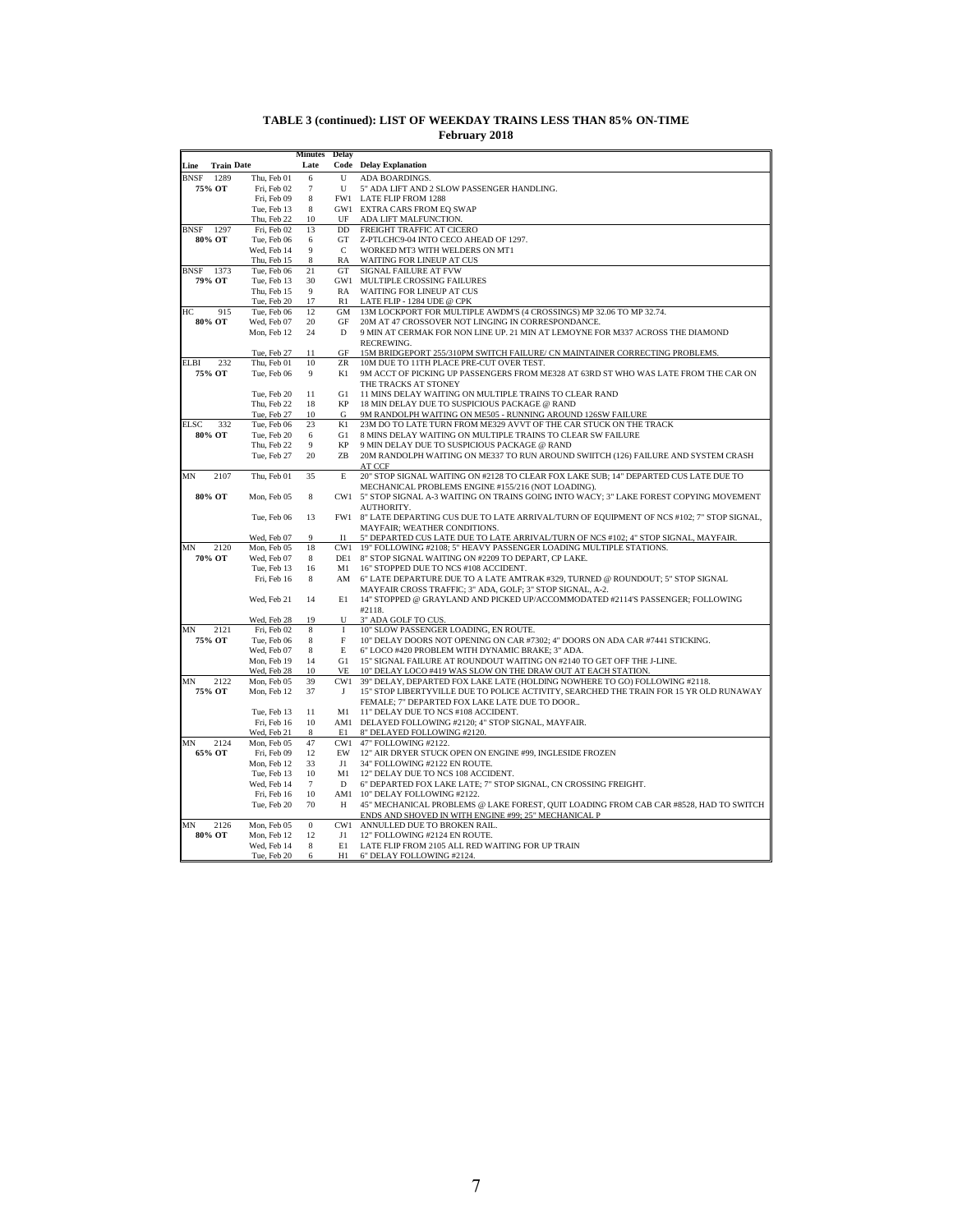|      |                   |                            | <b>Minutes</b>   | Delay       |                                                                                        |
|------|-------------------|----------------------------|------------------|-------------|----------------------------------------------------------------------------------------|
| Line | <b>Train Date</b> |                            | Late             |             | <b>Code</b> Delay Explanation                                                          |
| MN   | 2140              | Fri, Feb 09                | 8                | 1           | 8" PASSENGER LOADING, EN ROUTE.                                                        |
|      | 80% OT            | Tue, Feb 13                | 8                | YW1         | 8" DELAY FOX LAKE TURN FROM #2117; 5" DELAY SWITCH FAILURE AT CUS.                     |
|      |                   | Mon, Feb 19                | 30               | G           | 30" SIGNAL PROBLEM, ROUNDOUT.                                                          |
|      |                   | Tue, Feb 27                | $\tau$           | U           | 3" ADA ON AND OFF; 2" STOP SIGNAL, MAYFAIR; 2" AT A-2                                  |
| MN   | 2145              | Fri, Feb 02                | $\tau$           | $_{\rm II}$ | 7" LATE TURN FROM #2146.                                                               |
|      | 75% OT            | Mon, Feb 05<br>Tue, Feb 06 | 6<br>6           | IW1<br>IW1  | 6" LATE TURN FROM #2146.<br>6" LATE TURN FROM #2146.                                   |
|      |                   | Tue, Feb 27                | 13               | ZB          | 13" DELAY DUE TO CONTROL AND SIGNAL FAILURE AT CCF.                                    |
|      |                   | Wed, Feb 28                | $\overline{7}$   | VE1         | 8" LATE TURN FROM #2146.                                                               |
| MN   | 2148              | Mon, Feb 05                | $\tau$           | IW          | 10" SLOW PASSENGER LOADING, EN ROUTE.                                                  |
|      | 80% OT            | Tue, Feb 06                | 7                | F           | 10" EN ROUTE DOOR STUCK OPEN ON CAR #8263.                                             |
|      |                   | Tue, Feb 13                | 9                | GW1         | 24" DELAY LATE TURN FROM #2127 EXPRESSED #2148 FROM GLENVIEW.                          |
|      |                   | Thu, Feb 22                | $\tau$           | Al          | 7" LATE TURN FROM 2127.                                                                |
| MN   | 2151              | Mon, Feb 05                | 16               | IW1         | 17" WAITING ON #2158.                                                                  |
|      | 75% OT            | Tue, Feb 06                | 8                | E1          | 8" MEETING #2158 AT ROUNDOUT.                                                          |
|      |                   | Mon, Feb 12                | 30               | $_{\rm II}$ | 31" WAITING ON #2158.                                                                  |
|      |                   | Thu, Feb 15                | 30               | E1          | 35" DELAY TAKING GRAYSLAKE SIDING FOR RTA 118/2158.                                    |
|      |                   | Tue, Feb 27                | 20               | EA1         | 20" WAITING ON #2158 AT ROUNDOUT; 7" WAITING ON #120 TO CLEAR                          |
| MN   | 2155              | Fri, Feb 02                | $\tau$           | D1          | 7" WAITING ON DELAYED #2160 @ ROUNDOUT. #2160 DELAYED DUE TO FREIGHT TRAIN             |
|      |                   |                            |                  |             | INTERFERENCE @ CN CROSSING.                                                            |
|      | 60% OT            | Mon. Feb 05                | 12               | IW1         | 12" LATE TURN FROM #2158.                                                              |
|      |                   | Thu, Feb 08<br>Mon, Feb 12 | 8<br>16          | <b>RD</b>   | 4" STOP SIGNAL @ A-5, WAITING FOR LINE UP.<br>16" LATE TURN FROM #2158.                |
|      |                   | Fri, Feb 16                | 6                | 11<br>G1    | 6" LATE ARRIVAL/TURN FROM #2158.                                                       |
|      |                   | Mon, Feb 19                | 29               | G1          | 30" DELAY WAITING ON #2160 AT ROUNDOUT.                                                |
|      |                   | Mon, Feb 26                | 10               | R1          | 7" WAITING ON #2160 @ ROUNOUT; 4" MECHANICAL PROBLEMS, WESTERN.                        |
|      |                   | Wed, Feb 28                | 30               | EA1         | 30" DELAY DUE TO LATE TURN FROM #2158.                                                 |
| MN   | 2158              | Thu, Feb 01                | 7                | DE1         | WAITING ON A LATE #2149.                                                               |
|      | 55% OT            | Mon, Feb 05                | 16               | IW1         | 11" WAITING ON #2149; 6" CN CROSS TRAFFIC.                                             |
|      |                   | Tue, Feb 06                | 11               | E1          | 14" WAITING ON #2149, GRAYSLAKE.                                                       |
|      |                   | Mon, Feb 12                | 22               | $_{\rm II}$ | 17" DELAY WAITING ON #2149 TO CLEAR; 11" CN CROSS TRAFFIC (CN FREIGHT).                |
|      |                   | Thu, Feb 15                | 49               | E1          | 48" DELAY, RESCUED #2143, SWAPPED EQUIPMENT.                                           |
|      |                   | Fri, Feb 16                | 11               | G           | 13" DELAY ENROUTE, STOP SIGNAL MILWAUKEE AVE. RESTRICTED SPEED.                        |
|      |                   | Thu, Feb 22                | 10               | D1          | 13" WAITING ON 2149.                                                                   |
|      |                   | Tue, Feb 27                | 36               | EA1         | 18" WAITING ON #2149; 20" WAITING #2153 AT A-20.                                       |
|      |                   | Wed, Feb 28                | 34               | EA1         | 27" AT A-20 WAITING ON #2153 TO SASHAY AROUND STALLED AMTRAK #342 AT GLENVIEW; 10"     |
| MN   | 2160              | Fri, Feb 02                | 6                | $\mathbf D$ | WAITING ON #2149.<br>11" FREIGHT TRAIN INTERFERENCE, CN CROSSING.                      |
|      | 80% OT            | Thu, Feb 08                | 9                | RF          | 6" FREIGHT TRAIN INTERFERENCE, CN CROSSING; 6" WAITING FOR LINE UP FROM ELGIN          |
|      |                   |                            |                  |             | DISPATCHER, FOX LAKE.                                                                  |
|      |                   | Mon, Feb 19                | 24               | G           | 14" SWITCH PROBLEMS AT ROUNDOUT (HANDLINED SWITCHES); 11" LATE TURN FROM #2160.        |
|      |                   | Mon, Feb 26                | 7                | R1          | 8" LATE TURN FROM #2153; 7" FREIGHT INTERFERENCE, CN CROSSING.                         |
| MW   | 2201              | Mon, Feb 05                | 9                | CW1         | 11" DEPARTED CUS LATE DUE TO LATE ARRIVAL/TURN OF #2200.                               |
|      | 80% OT            | Tue, Feb 06                | 6                | <b>IW</b>   | 4" LATE DEPARTING CUS DUE TO LATE ARRIVAL/TURN OF #2200; 3" SLOW LOADING/UNLOADING     |
|      |                   |                            |                  |             | PASSENGERS DUE TO SLIPPERY/ICY PLATFORMS.                                              |
|      |                   | Wed, Feb 07                | 21               | DE          | 39" STOPPED @ B-17 FREIGHT INTERFERENCE.                                               |
|      |                   | Wed, Feb 21                | 9                | D1          | 8" DEPARTED CUS LATE DUE TO LATE ARRIVAL/TURN OF #2200; 1" MEETS WITH INBOUNDS.        |
| MW   | 2216              | Mon, Feb 05                | 8                | CW1         | 8" SIGNAL PROBLEMS.                                                                    |
|      | 80% OT            | Mon, Feb 12                | 18               | GW1         | 18" FOLLOWING TRAIN AHEAD.                                                             |
|      |                   | Wed, Feb 14                | 10               | R           | 12" DEPARTED BIG TIMBER LATE DUE TO ENGINEER SWITCHING ENDS TO RELEASE THE             |
|      |                   | Fri, Feb 23                | 14               | E1          | INDEPENDENT ON THE ENGINE #417.<br>14" DELAY FOLLOWING #2214.                          |
| MW   | 2218              | Mon, Feb 05                | 11               | CW          | 11" SIGNAL PROBLEMS.                                                                   |
|      | 70% OT            | Wed, Feb 07                | $\boldsymbol{0}$ | DE1         | ANNULLED @ ROSELLE.                                                                    |
|      |                   | Mon, Feb 12                | 17               | GW1         | 17" FOLLOWING #2216.                                                                   |
|      |                   | Tue, Feb 13                | 45               | M1          | 45" STOPPED BEHIND NCS 108 DUE TO GRADE CROSSING ACCIDENT @ GREEN ST; STOP SIGNAL A-5, |
|      |                   |                            |                  |             | COMPUTER CRASHED.                                                                      |
|      |                   | Wed, Feb 14                | 10               | R1          | 10" DELAY LATE DEPARTURE WAITING/FOLLOWING #2216.                                      |
|      |                   | Fri, Feb 23                | 17               | E1          | 17" DELAY FOLLOWING TRAINS AHEAD.                                                      |
| MW   | 2220              | Mon, Feb 05                | 12               | CW1         | 12" SIGNAL PROBLEMS.                                                                   |
|      | 70% OT            | Wed, Feb 07                | 9                | DE1         | 9" DELAY, #2218 ANNULLED AT ROSELLE, THEN DEPARTED ROSELLE ON #2220'S SCHEDULE.        |
|      |                   | Mon, Feb 12                | 20               | GW1         | 17" FOLLOWING #2218.                                                                   |
|      |                   | Tue, Feb 13                | 17               | M1          | 16" DELAY DUE TO NCS #108 GRADE CROSSING ACCIDENT.                                     |
|      |                   | Wed, Feb 14                | 11               | R1          | 10" DELAY FOLLOWING #2218.                                                             |
|      |                   | Fri, Feb 23                | 7                | E1          | 7" FOLLOWING TRAINS AHEAD.                                                             |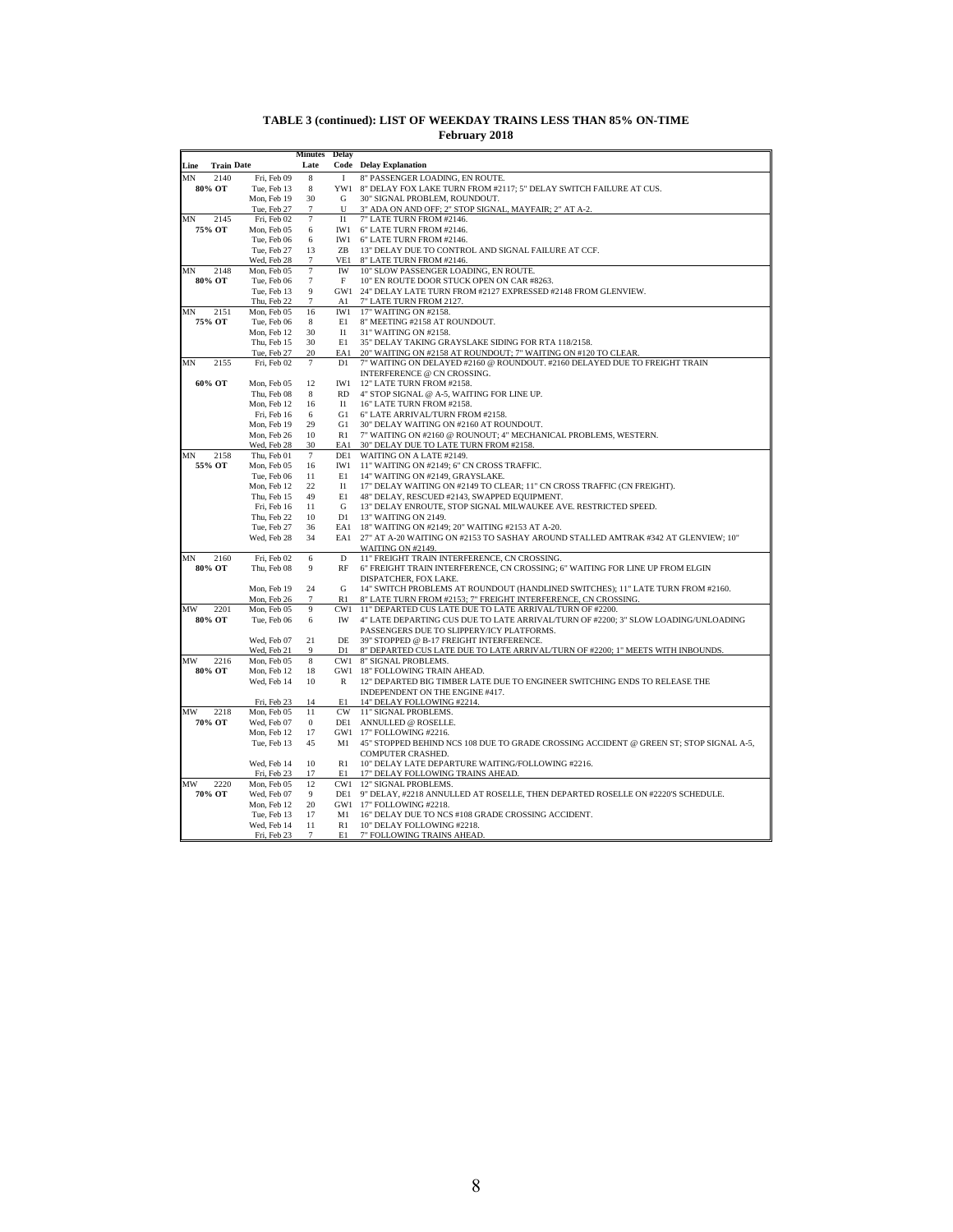|            |                   |                            | <b>Minutes</b>       | <b>Delay</b>   |                                                                                                                                                         |
|------------|-------------------|----------------------------|----------------------|----------------|---------------------------------------------------------------------------------------------------------------------------------------------------------|
| Line       | <b>Train Date</b> |                            | Late                 | Code           | <b>Delay Explanation</b>                                                                                                                                |
| MW         | 2222              | Mon. Feb 05                | 15                   | CW1            | 5" STOP SIGNAL, B-17; 4 STOP SIGNAL SCHAUMBURG, RESTRICTED SPEED TO ROSELLE WEST; 2"                                                                    |
|            |                   |                            | 8                    | <b>IW</b>      | REDUCED SPEED A-5 TO A-2, FOLLOWING TRAINS.                                                                                                             |
|            | 75% OT            | Tue, Feb 06                |                      |                | 3" SLOW LOADING AT ALL STATIONS DUE TO WEATHER CONDITIONS; 2" LATE DEPARTING BIG<br>TIMBER DUE TO SWITCHING ENDS TO PERFORM BRAKE TEST                  |
|            |                   | Wed, Feb 07                | $7\phantom{.0}$      | DE1            | 5" DEPARTED BIG TIMBER LATE DUE TO LATE ARRIVAL/TURN OF #2201.                                                                                          |
|            |                   | Mon, Feb 12                | 14                   | GW1            | 12" FOLLOWING #2220, OPERATING ON APPROACH SIGNALS BARTLETT TO ELMWOOD PARK.                                                                            |
|            |                   | Tue, Feb 13                | 19                   | M1             | 8" STOP SIGNAL A-5 AND INSTRUCTED TO OPERATE @ RESTICTED SPEED BY ACCIDENT; 7" STOP                                                                     |
|            |                   |                            |                      |                | SIGNAL, B-17; 4" MULTIPLE ADA'S.                                                                                                                        |
| MW         | 2224<br>80% OT    | Mon, Feb 05<br>Wed, Feb 07 | 9<br>11              | CW1<br>DE1     | 9" SIGNAL PROBLEMS.<br>11" FOLLOWING #2222.                                                                                                             |
|            |                   | Mon, Feb 12                | 13                   | GW1            | 12" FOLLOWING #2222.                                                                                                                                    |
|            |                   | Tue, Feb 13                | 25                   | M1             | 9" DEPARTED FRANKLIN PARK LATE ON TURN OF 7241; FOLLOWING TRAINS AHEAD FROM A-3.                                                                        |
| MW         | 2226              | Mon, Feb 05                | 10                   | <b>CW</b>      | RESTRICTED SIGNAL SCHAUMBURG; 2" STOP SIGNAL CUS.                                                                                                       |
|            | 75% OT            | Tue, Feb 13                | 15                   | M1             | 15" DELAYED NCS #108 ACCIDENT.                                                                                                                          |
|            |                   | Fri, Feb 16                | 16                   | GW1            | 23" DEPARTED ELGIN LATE DUE TO LATE ARRIVAL/TURN OF #2203.                                                                                              |
|            |                   | Tue, Feb 20<br>Wed, Feb 28 | $\tau$<br>15         | U<br>${\bf G}$ | 4" ADA, BENSENVILLE; 3" COPIED TWO ITEM #2 CROSSING MALFUNCTIONS.<br>11" RESTRICTED SIGNAL SPLAULDING THROUGH WEST BARTLETT; 4" ADA WOODDALE TO WESTERN |
|            |                   |                            |                      |                | AVE                                                                                                                                                     |
| MW         | 2257              | Mon, Feb 05                | 125                  | G              | <b>STOP SIGNAL</b>                                                                                                                                      |
|            | 80% OT            | Thu, Feb 22                | 12                   | VE             | 12" DELAY DUE TO MECHANICAL (ENGINE) PROBLEMS.                                                                                                          |
|            |                   | Fri, Feb 23                | $\tau$               | <b>VE</b>      | 7" DELAY DUE TO MECHANICAL PROBLEMS (BRAKING ISSUES).                                                                                                   |
|            |                   | Tue, Feb 27                | 7                    | KD1            | 7" DELAY DUE TO HAVING TO ACCOMMODATE #2255'S PASSENGERS AT RIVER GROVE.                                                                                |
| <b>NCS</b> | 108<br>75% OT     | Wed, Feb 07<br>Fri, Feb 09 | $\overline{7}$<br>18 | T<br>GF        | 5" SLOW/HEAVY (1213) PASSENGER LOADING; 5" STOP SIGNAL, DEVAL.<br>15" SIGNAL PROBLEMS UNABLE TO REACH RTC FOR INSTRUCTIONS, LEIGHTON; 4" UPRR CROSS     |
|            |                   |                            |                      |                | TRAFFIC, DEVAL.                                                                                                                                         |
|            |                   | Tue, Feb 13                | 48                   | M              | 48" STRUCK TRACTOR/SNOW PLOW @ GREEN ST. MP 1.03 ON 3MT IN FRONT OF COYNE UNIVERSITY.                                                                   |
|            |                   |                            |                      |                |                                                                                                                                                         |
|            |                   | Tue, Feb 20                | 11                   | <b>KW</b>      | 5" SLOW PASSENGER LOADING; 4" BRAKING ISSUES, PLATFORM SPOTS, WEATHER; 4" STOP SIGNAL                                                                   |
|            |                   |                            |                      |                | CANAL ST. CUS; 1" ADA WHEELING TO CUS.                                                                                                                  |
| NCS        | 109               | Fri, Feb 23<br>Thu, Feb 01 | 20<br>6              | E<br>А         | 16" MECHANICAL PROBLEMS ENGINE #402/403 @ VERNON HILLS. (ENGINE #402 BLOWN TURBO)<br>8" STOP SIGNAL DEVAL, 2 ADA'S.                                     |
|            | 80% OT            | Mon, Feb 05                | 9                    | AM             | 4" WAITING ON AMTRAK #8, CANAL ST; 3" DEVAL; 3" SLOW PASSENGERS.                                                                                        |
|            |                   | Tue, Feb 13                | 66                   | E1             | 45" TIED ON TO #118 AT ROUND LAKE BEACH AND SHOVED BACK TO ANTIOCH; 20" DELAY CUS                                                                       |
|            |                   |                            |                      |                | SWITCH FAILURE #235.                                                                                                                                    |
|            |                   | Mon, Feb 26                |                      | A              | 5" STOP SIGNAL, GRAYSLAKE; 3" STOP SIGNAL, A-5                                                                                                          |
| <b>NCS</b> | 110               | Tue, Feb 06                | $\overline{7}$       | <b>GM</b>      | 4" STOP SIGNAL AT B-12 TO COPY CROSSING MALFUNCTION FOR GRAND AVE; 3" SLOW/HEAVY                                                                        |
|            | 75% OT            | Fri, Feb 09                | 17                   | GF1            | PASSENGER LOADING.<br>17" FOLLOWING A LATE NCS #108.                                                                                                    |
|            |                   | Mon, Feb 12                | 50                   | K              | 50" STOPPED AT TOUHY AVE MP 20.75 SEMI TRUCK STUCK ON THE TRACKS FOULING 1 & 2 MT.                                                                      |
|            |                   | Tue, Feb 13                | 19                   | M1             | 19" FOLLOWING TRAINS A-2 TO CUS.                                                                                                                        |
|            |                   | Fri, Feb 23                | $\overline{7}$       | E1             | 7" DELAY FOLLOWING #108.                                                                                                                                |
| <b>NCS</b> | 114               | Thu, Feb 01                | 10                   | I              | 10" HAULING 9 CARS AND DISCOVERING PLATFORM SPOTS.                                                                                                      |
|            | 75% OT            | Fri, Feb 02                | $\tau$               | D              | 7" FREIGHT INTERFERENCE N/B, GRAYSLAKE.                                                                                                                 |
|            |                   | Fri, Feb 09<br>Tue, Feb 13 | 12<br>67             | D<br>YW1       | 7" 2 529A'S; 7" UPRR FREIGHT TRAIN, DEVAL; 2" STOP SIGNAL, ANTIOCH.                                                                                     |
|            |                   | Thu, Feb 22                | 8                    | D              | 67" STOPPED @ WESTERN DUE TO UP DERAILMENT @ A-2.<br>8" (N/B) FREIGHT TRAIN INTERFERENCE, LAKE VILLA                                                    |
| <b>NCS</b> | 117               | Wed, Feb 07                | 7                    | RF             | 9" ENROUTE TALKED BY, GRAYSLAKE.                                                                                                                        |
|            | 75% OT            | Wed, Feb 14                | 47                   | M1             | 47" DELAY SHORT OF #2243 ACCIDENT SCENE.                                                                                                                |
|            |                   | Tue, Feb 20                | 20                   | GW             | 20" A BIT OF SEE/SAWING AND SASHAYING DUE TO TRACK CIRCUIT AT B-12.                                                                                     |
|            |                   | Wed, Feb 21                | 12                   | GT             | 13" STOP SIGNAL GRAYSLAKE RESTRICTED SPEED TO RAM; 4" DEVAL STOP SIGNAL.                                                                                |
|            |                   | Tue, Feb 27                | 11                   | ZB1            | 5" FOLLOWING #115; 3" GALEWOOD; 2" BELMONT. DROP OFF CLEANERS AT SULLIVANS                                                                              |
| <b>NCS</b> | 118               | Thu, Feb 08                | 82                   | M              | 82" STRUCK AUTOMOBILE AT NEVA AVE. WHILE TRAVELING EASTBOUND ON TRACK 1 TOWARDS<br>CUS, #119 DEPARTED CUS @ 8:16PM.                                     |
|            | 80% OT            | Tue, Feb 13                | $\mathbf{0}$         | <b>XE</b>      | ANNULLED @ ROUND LAKE BEACH DUE TO MECHANICAL PROBLEMS.                                                                                                 |
|            |                   | Tue, Feb 20                | 21                   | GW             | 22" DELAY STOP SIGNAL B-12 TRACK CIRCUT BEHIND 2243, NCS 117 MADE SEE/SAW MOVE FROM 1                                                                   |
|            |                   |                            |                      |                | MAIN WEST PAST INTERLOCKING TO CLEAR TRACK CIRCUT                                                                                                       |
|            |                   | Tue, Feb 27                | 16                   | ZB1            | 8" AT JCT 19 WAITING ON #115; 7" AT B-12; 4" STOP SIGNAL, PROSPECT.                                                                                     |
| <b>NCS</b> | 120               | Tue, Feb 06                | 9                    | F1             | 15" DELAY WAITING ON A LATE #2147.                                                                                                                      |
|            | 80% OT            | Tue. Feb 13                | 64                   | E1             | 64" DELAY. ADD LOCO #403.                                                                                                                               |
|            |                   | Fri, Feb 16<br>Tue, Feb 27 | $\,$ 8 $\,$<br>8     | RF<br>EA1      | 8" DELAY WAITING ON LINE UP FROM CN.<br>8" DELAY DUE TO AMTRAK 340'S MECANICAL PROBLEM AT GLENVIEW.                                                     |
| RI         | 303               | Mon, Feb 12                | 12                   | <b>FW</b>      | DEPARTING 13M LATE OUT OF LSS DUE TO LATE EQUIPMENT OUT OF THE YARD. ICE IN DOOR                                                                        |
|            |                   |                            |                      |                | PORTAL.                                                                                                                                                 |
|            | 80% OT            | Wed, Feb 14                | 8                    | M              | DEPARTED LSS 10M LATE ACCT LATE EQUIOPMENT OUT OF YARD 6M BRIDGE A WAITING FOR LITE                                                                     |
|            |                   |                            |                      |                | ENGINE 418 TO CLEAR PLANT                                                                                                                               |
|            |                   | Mon, Feb 19                | 8                    | G1             | 5M 14TH STOP SIGNAL RI 413 AHEAD. 6M FOR ADA, 3M BI & 3M ROBBINS                                                                                        |
|            |                   | Tue, Feb 20                | 9                    | KW             | 9M 66CT SLOW UNLOADING PASSENGERS, HAD TO WAIT FOR 524 TO CLEAR ACCT T&T CP35.5 TO                                                                      |
|            |                   |                            |                      |                | MOKENA HIGH WATER INSPECTION                                                                                                                            |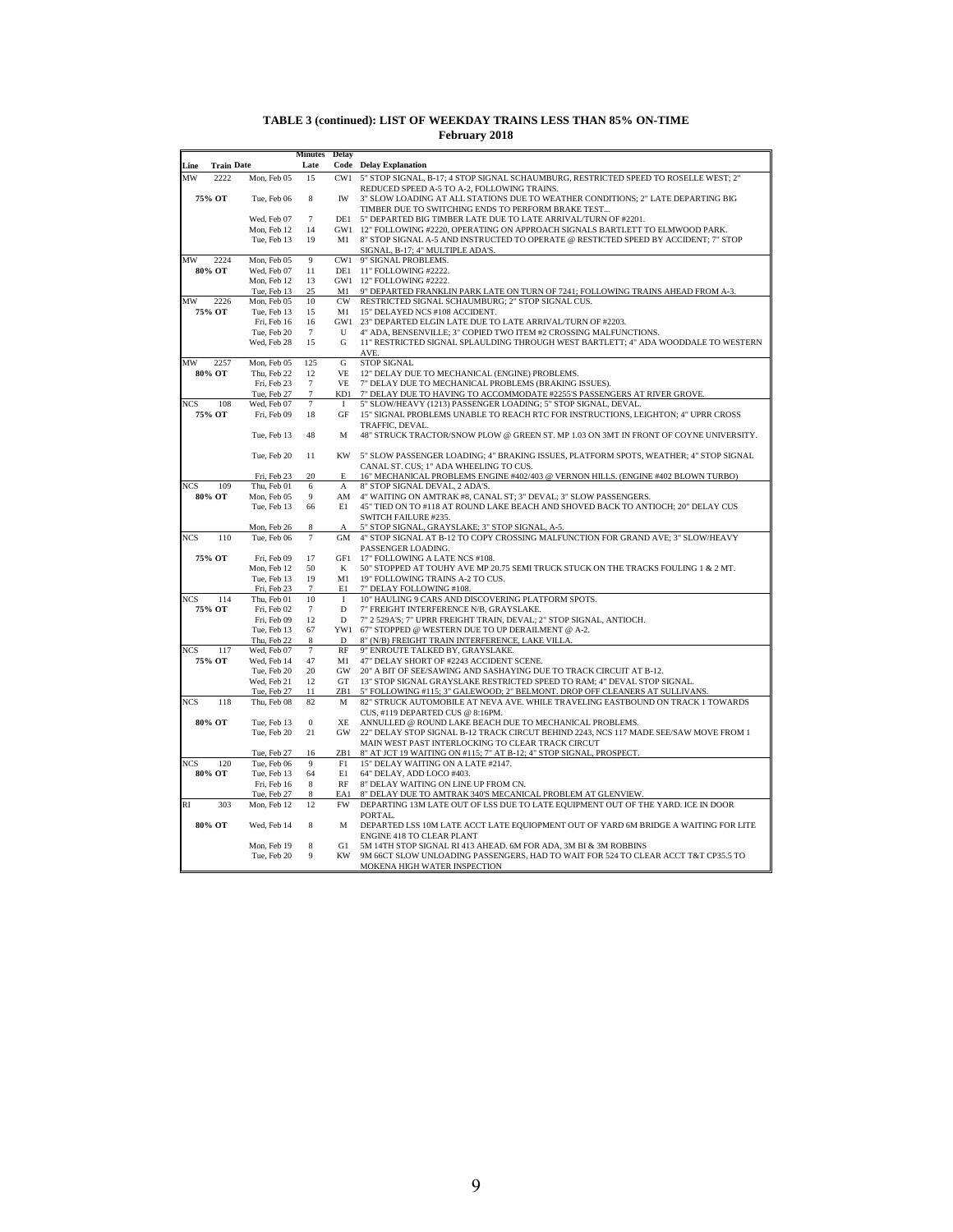|             |                   |                            | <b>Minutes</b> | Delay            |                                                                                                                                                |
|-------------|-------------------|----------------------------|----------------|------------------|------------------------------------------------------------------------------------------------------------------------------------------------|
| Line        | <b>Train Date</b> |                            | Late           |                  | <b>Code</b> Delay Explanation                                                                                                                  |
| <b>RI</b>   | 411               | Thu, Feb 01                | 6              | ${\bf G}$        | 6M LATE INTO JOLIET HAD TO BE TALKED BY SIGNAL AT ROBBINS                                                                                      |
|             | 70% OT            | Mon, Feb 05                | 26             | JM               | 3M MIDLO IN NEED OF AMBULANCE, CHANGED MEET FOR OAK FOREST AND STOPPED 14M WAITING<br>ON AMBULANCE, 9M IN ROUTE FOLLOWING RI0413               |
|             |                   | Mon, Feb 12                | 6              | GW1              | DEPARTED LSS 3M LATE FOLLOWING RI409, AND AN ADDITIONAL 3M TO CP RICHARDS                                                                      |
|             |                   | Thu, Feb 15                | 8              | GW               | 8 MIN DUE TO 411 HAVING CAB SIGNAL ISSUES. ICE IN POINTS.                                                                                      |
|             |                   | Tue, Feb 20                | $\tau$         | <b>KW</b>        | DELAYED 7M DUE TO INCLEMENT WEATHER CONDITIONS, FLASH FLOOD WARNING, LOADING<br><b>PASSENGERS</b>                                              |
|             |                   | Tue, Feb 27                | 11             | ZB               | 11M EJE WAITING ON SIGNAL DUE TO DISPATCHER LOSING CONTROL OF TERRITORY DUE TO                                                                 |
|             |                   |                            |                |                  | <b>TELECOM ISSUES</b>                                                                                                                          |
| RI          | 412               | Mon, Feb 05                | 22             | $\mathbf D$      | 17M AT EJE DUE TO CNM395 RECREWING ACROSS THE DIAMOND AT EJE CROSSING                                                                          |
|             | 80% OT            | Tue, Feb 06<br>Wed, Feb 07 | 20<br>16       | H1<br>GW         | 20 MIN LATE DUE TO RUNNING AROUND TRAIN 408/410 AT TINLEY PRK -80TH AVE<br>3 AWDMM 16 MINS LATE 191ST, 107TH, 111TH, ITEMS 1'S                 |
|             |                   | Tue, Feb 13                | 14             | GT1              | 14M WAITING ON SYSTEM TO REBOOT                                                                                                                |
| <b>RI</b>   | 414               | Mon, Feb 05                | 15             | D1               | 15M LATE EN-ROUTE FOLLOWING RI412 W/X-TRAFFIC @ EJE X-CROSSING                                                                                 |
|             | 70% OT            | Tue, Feb 06<br>Wed, Feb 07 | 43<br>11       | H1<br>GW         | 43 MIN DOWN DUE TO BEING STUCK BEHIND 408/410                                                                                                  |
|             |                   | Thu, Feb 08                | 6              | I                | 11MINS LATE AWDMM AT 191ST, 111TH 107TH ITEMS 1'S<br>PASSENGER HANDLING                                                                        |
|             |                   | Fri, Feb 09                | 27             | Е                | 22M LATE DEPARTING JUD DUE TO MECH PROBLEMS W/EQUIP                                                                                            |
|             |                   | Tue, Feb 13                | 15             | GT1              | 15M GRESHAM DUE TO SYSTEM CRASHING, DISP HAD NO CONTROL                                                                                        |
| RI          | 416               | Mon, Feb 05                | 13             | <b>FW</b>        | 9M LATE EN-ROUTE DUE TO ICE BUILD-UP ON CAR #7241 & 7347, 4M LATE FOLLOWING RI616 @<br><b>GRESHAM</b>                                          |
|             | 80% OT            | Tue, Feb 06                | 35             | H1               | 35 MIN DUE TO FOLLOWING 414 408/410                                                                                                            |
|             |                   | Fri. Feb 09                | 16             | E1               | 14M LATE DEPARTING JUD SWAPPED EQUIP W/RI414 WHICH HAD MECH PROB/2M                                                                            |
| RI          | 419               | Mon, Feb 12<br>Tue, Feb 06 | 16<br>13       | KD1<br><b>FW</b> | 16M LATE EN-ROUTE DUE TO DOOR PROBLEMS W/7241, 7377, &7347<br>DEPARTED LSS 11M LATE ACCT DOOR PROBLEMS WITH COACH 7372, 3M 16TH WAITING 619 TO |
|             |                   |                            |                |                  | CLEAR PLANT. ICE IN DOORS                                                                                                                      |
|             | 65% OT            | Wed, Feb 07                | 12             | GW               | 9M AT GRESHAM DUE TO SWITCH FAILURE, 3M VERMONT ADA, 3M NEW LENOX ADA                                                                          |
|             |                   | Mon, Feb 12                | 33             | GW1              | 3M BI ADA, 5M IN ROUTE FOR CAN SIG. ISSUES. 2M GRESHAM WAITING FOR SIG. 23M EJE-RICHARDS                                                       |
|             |                   | Wed, Feb 14                | $\,$ 8 $\,$    | K1               | ST FOR TRAINS AHEAD ACCOUNT OF SW FAILURE<br>DEPARTED LSS 7M LATE ACCT LATE TURN FROM 422                                                      |
|             |                   | Tue, Feb 20                | $\tau$         | <b>KW</b>        | DELAYED 4M FOR INCLEMENT WEATHER, FLASH FLOOD WARN. AND 3M AT EJE FOR FREIGHT TRAIN                                                            |
|             |                   |                            |                |                  | INTERFERENCE ALSO DUE TO WEATHER                                                                                                               |
|             |                   | Thu, Feb 22<br>Wed, Feb 28 | 8<br>6         | RD1<br>E1        | DEPARTED LSS 8M LATE ACCT LATE TURN FROM 422<br>4M FOLLOWING RI 617 16TH TO CP PERSHING, 2M LOADING PASSENGERS                                 |
| $_{\rm RI}$ | 422               | Fri, Feb 09                | 6              | <b>IW</b>        | 3M AMWDM GOUGAR RD 4M SLOW PASSENGER LOADING                                                                                                   |
|             | 80% OT            | Wed, Feb 14                | 17             | K1               | 16M LATE LEAVING JOLIET DUE TO LATE TURN                                                                                                       |
|             |                   | Fri, Feb 16<br>Thu, Feb 22 | 6<br>16        | G<br><b>RD</b>   | 7M STOP AND FLAG PLANT<br>10M DELAY AT EJE DUE TO X-TRAFFIC, 2M MIDLOTHIAN 411 IN STATION, 3M 95TH AWDMM, 3M                                   |
|             |                   |                            |                |                  | GRESHAM WAIT FOR 613 TO CLEAR GRESHAM                                                                                                          |
| RI          | 503               | Tue, Feb 06                | 6              | $\mathbf I$      | 3MIN WAITING FOR 616-4MIN AT MIDLOWAITING FOR 506--3 MIN AT 103RD MIDLO OAK FOREST                                                             |
|             |                   | Wed, Feb 07                | 9              | $\mathbf{I}$     | <b>PSSNGR HANDLING</b><br>2MIN GATES, 1 MIN LATE DEPARTING LSS, 3 MIN FOR PASSANGERS, 1 MIN SPEED RESTRICTION                                  |
|             | 75% OT            | Fri, Feb 09                | $\overline{9}$ | <b>IW</b>        | 9M LATE EN-ROUTE DUE TO AWDMM @ 95TH ST ITEM #2 & 119TH ITEM #1 & ACCOMMODATING                                                                |
|             |                   |                            |                |                  | <b>PASSENGERS</b>                                                                                                                              |
|             |                   | Tue, Feb 13                | 11             | <b>GT</b>        | 112M GRESHAM DUE TO SYSTEM DOWN                                                                                                                |
|             |                   | Thu, Feb 15                | 15             | <b>CW</b>        | 12M AT 14TH ST DUE TO BAD SIGNAL. TALKED BY 14TH AND HAD 2 RESTRICTING SIGNALS AFTER. 4M<br>ON BEVERLY DUE TO WHEEL SLIP ON THE 203 ENGINE.    |
| RI          | 508               | Wed, Feb 07                | 10             | I1               | DEPARTED 7 MIN LATE DUE TO LATE TRUN, 2 MIN FOR ADA,7 MIN FOR GATES, 3 MIN PASSANGER                                                           |
|             |                   |                            |                |                  | <b>HANDLING</b>                                                                                                                                |
|             | 80% OT            | Fri, Feb 09                | 8              | IW1              | 4M LATE DEPARTING JUD DUE TO LATE TURN OF EQUIP FROM RI503, 4M WEATHER RELATED<br>LOADING/UNLOADING                                            |
|             |                   | Tue, Feb 13                | $\tau$         | GT1              | 7M LATE DUE TO LATE TURN OF EQUIP AS RI503/SYSTEM CRASHED                                                                                      |
|             |                   | Wed, Feb 28                | $\tau$         | CC               | DEPARTED BI 7 MINS LATE DUE TO FREIGHT TRAIN IA507/8M CP 81ST ST WAITING ON RI509 DUE TO                                                       |
| RI          | 509               | Tue, Feb 06                | 6              | H1               | SINGLE TRACKING @ CP46TH ST FOR SWITCH FAILURE<br>DEPARTED LSS 7 MINS LATE, LATE POWER COMING OUT OF YARD                                      |
|             | 80% OT            | Wed, Feb 07                | 11             | <b>IW</b>        | FULL CONSIST, ACCOMODATING PASSENGERS                                                                                                          |
|             |                   | Thu, Feb 08                | 21             | <b>JM</b>        | 25MINUTES STOPPED AT 111TH WAITING ON EMT'S FOR MEDICAL EMERGENCY.                                                                             |
|             |                   | Mon, Feb 12                | 10             | I                | 6M TRAVELING WITH FULL CONSIST AND ACCOMODATING PASSENGERS, 5M EN ROUTE FOR                                                                    |
| <b>RI</b>   | 514               | Wed, Feb 07                | 7              | <b>IW</b>        | MULTIPLE AWDMM'S<br>7M SLOW LOADING PASSENGERS                                                                                                 |
|             | 80% OT            | Fri, Feb 09                | 9              | <b>IW</b>        | 9M SLOW LOADING DUE TO WEATHER                                                                                                                 |
|             |                   | Mon, Feb 12                | $\,$ 8 $\,$    | I                | 2 MIN WAITING FOR 511, 2 MIN FOR FLAG STOPS, 4 MIN FOR PASSANGER HANDLING WITH A 9 CAR                                                         |
|             |                   | Tue, Feb 13                | 11             | IW               | <b>TRAIN</b><br>11M LATE EN-ROUTE ACCOMMODATING PASSENGERS/RUNNING W/FULL CONSISTS                                                             |
| RI          | 617               | Fri, Feb 09                | 9              | EW1              | DELAYED 9M FOLLOWING BEHIND 615 FOLLOWING 613 THAT HAD ENGINE FAILURE @ 99TH                                                                   |
|             | 80% OT            | Wed, Feb 14                | 19             | K1               | DEPARTED LSS 12M LATE ACCT MECHANICAL PROBLEMS, 4M 16TH WAITING FOR 419 TO CLEAR                                                               |
|             |                   | Tue, Feb 20                | 8              | <b>KW</b>        | PLANT AHEAD<br>DELAYED 8M DUE TO INCLEMENT WEATHER, FLASH FLOOD WARNINGS, AND LOADING PASSENGERS                                               |
|             |                   |                            |                |                  |                                                                                                                                                |
|             |                   | Wed, Feb 28                | 8              | E1               | DEPARTED LSS 5M LATE ACCT LATE TURN, USED FOR 620 ACCT 605 ENGINE 412 B/O. 3M LOADING                                                          |
|             |                   |                            |                |                  | <b>PASSENGERS</b>                                                                                                                              |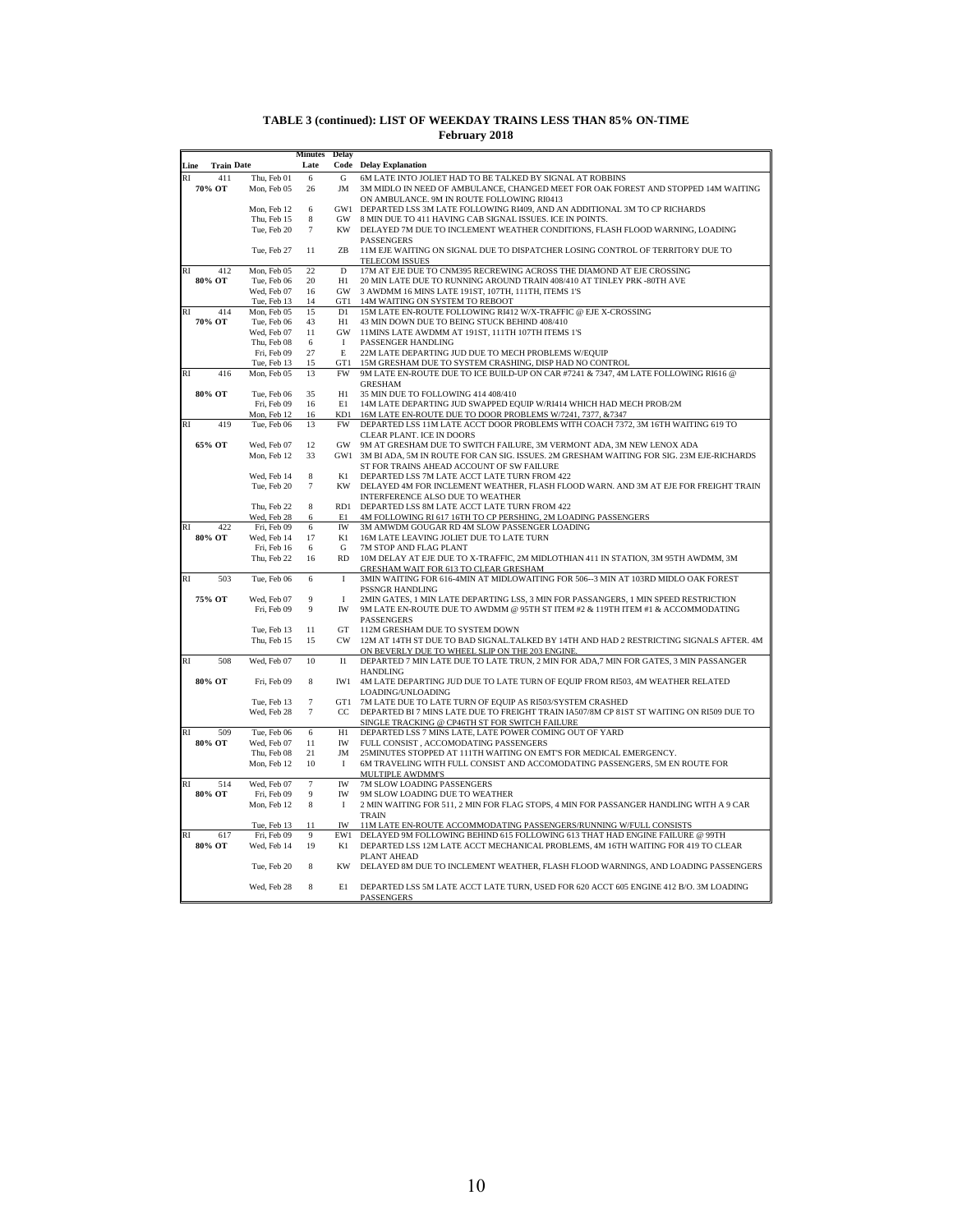| TABLE 3 (continued): LIST OF WEEKDAY TRAINS LESS THAN 85% ON-TIME |  |
|-------------------------------------------------------------------|--|
| <b>February 2018</b>                                              |  |

|             |                   |                            | <b>Minutes</b>  | Delay              |                                                                                                                                                                |
|-------------|-------------------|----------------------------|-----------------|--------------------|----------------------------------------------------------------------------------------------------------------------------------------------------------------|
| Line        | <b>Train Date</b> |                            | Late            | Code               | <b>Delay Explanation</b>                                                                                                                                       |
| <b>SWS</b>  | 802               | Wed, Feb 07                | 9               | $\mathbf D$        | 17M DELAY ASHBURN, 543/600AM, NS25E 51 CARS, 9479" HEAD ROOM.                                                                                                  |
|             | 80% OT            | Mon, Feb 12                | 12              | <b>FW</b>          | 8M LATE DEPARTING 179TH, ENG LOADING ISSUE, 3M DOOR PROBLEMS ASHBURN, 4M ASHBURN                                                                               |
|             |                   |                            |                 |                    | TALKED BY RED, CSX TRAP CIRCUIT.                                                                                                                               |
|             |                   | Tue, Feb 13                | 10              | <b>RF</b>          | 7M LATE DEPARTURE ACCT BRAKE PROBLEM WITH ENG 114, 12M DELAY CP-RIDGE ACCT RED<br>SIGNAL, NO TRAIN.                                                            |
|             |                   | Tue, Feb 20                | 11              | GW                 | 15M LOST 17TH TO 153RD, TALKED BY RED 17TH ACCT SIGNAL PROBLEMS                                                                                                |
| <b>SWS</b>  | 803               | Wed, Feb 07                | 13              | D                  | 11M LATE DEPARTING CUS, TURNED FROM SW802, 12M ADDITIONAL DELAY BRC MEETING SW806                                                                              |
|             | 80% OT            | Mon, Feb 12                | 21              |                    | FW1 12M LATE TURN FROM SW802, 15M 657/712AMWAITING SW806, 10M ADDITIONAL DELAY 712,722AM                                                                       |
|             |                   |                            |                 |                    | ACCT #13 SWITCH FAIING REVERSE AT BJ.                                                                                                                          |
|             |                   | Tue, Feb 13                | 20              | DE                 | 8M LATE TURN FROM LATE SW802, 30M DELAY ASHBURN ACCT CSX Q642 W/4400', 75 CARS IN<br>EMERGENCY AT 645AM, CSX CUT TRAIN AND CLEARED 730AM                       |
|             |                   | Tue, Feb 20                | 7               | GW                 | 11M LATE TURN NFROM SW802, 9M ADDITIONAL ACCT MECHANICAL TROUBLE. 3M MEETING SW804                                                                             |
|             |                   |                            |                 |                    | AT CSX                                                                                                                                                         |
| <b>SWS</b>  | 805               | Mon, Feb 05                | 44              | GA                 | DEPART CUS 15M LATE ACCT PLANT TROUBLE, ADDITIONAL 26M DELAY SSBRIDGE ACCT BRIDGE                                                                              |
|             |                   |                            |                 |                    | <b>TROUBLE.</b>                                                                                                                                                |
|             | 65% OT            | Mon, Feb 12<br>Tue, Feb 13 | 11<br>34        | GF<br>DE1          | 6M 734/40AM MEETING LATE SW808 AT BJ, 7M 740/47AMDELAY BJ ACCT #13 SW FAILING REVERSE.<br>28M DELAY CP74TH MEETING LATE 806, 808, 810, CSX 642BLOCKING ASHBURN |
|             |                   | Fri. Feb 16                | 15              | GF                 | 23M DELAY 736//39AM CP74TH ST MEETING SW810, CSX HAD SWITCH 3 FAILING NORMAL.                                                                                  |
|             |                   | Tue, Feb 20                | 36              | KW1                | TURNED 19M LATE FROM SW804, USED SW806'S TRAIN SET.                                                                                                            |
|             |                   | Thu, Feb 22                | 8               | GF                 | 6M DELAY CP74TH ST, HELD ACCT #11 SWITCH FAILURE AT BRC, 16M DELAY BRC MEETING SW808                                                                           |
|             |                   |                            |                 |                    | <b>AND SW810</b>                                                                                                                                               |
|             |                   | Tue, Feb 27                | 15              | E                  | 21M AT CUS DUE TO POWER NOT LOADING. HAD TO SWAP THEIR DOUBLE HEADER FOR THE SW806                                                                             |
| <b>SWS</b>  | 806               | Fri, Feb 02                | 10              | GT                 | WITH THE 187 ENGINE.<br>12M SIGNAL PROBLEMS CP LENOX-143RD. TELECOM                                                                                            |
|             | 80% OT            | Mon, Feb 05                | 50              | F                  | 38 M LATE DEPARTING , MECHANICAL PROPBLEMS, USED SW810 CONSIST. 14M ACCT SSBRIDGE                                                                              |
|             |                   |                            |                 |                    | ISSUES.                                                                                                                                                        |
|             |                   | Tue, Feb 13                | 38              | DE                 | 43M DELAY, CSX Q642 WEST IN EMERGENCY AT 645AM                                                                                                                 |
|             |                   | Tue, Feb 20                | 20              | GW                 | 17M SIGNOAL TROUBLE 179-143RD. 7M DELAY ASHBURN, MEETING SW803                                                                                                 |
| <b>SWS</b>  | 812               | Mon, Feb 05                | 21              | D                  | IHB DISP CONFUSED LATE SW810 FOR SW812, SW810 WAS 31M OUT OF SLOT. 13M DELAY X-TRAFFIC<br>Q26 CSXT3193 W/14000", 8M CP518/TRAFFIC                              |
|             | 75% OT            | Wed, Feb 07                | 10              | D1                 | 9M LATE TURN FROM SW803                                                                                                                                        |
|             |                   | Mon, Feb 12                | 16              | FW1                | 15M LATE TURN FROM SW803                                                                                                                                       |
|             |                   | Tue, Feb 13                | 23              | DE1                | READY TO DEPART 803AM 20M LATE ACCT LATE SW803, 10M ADDED DELAY ACCT TRAIN                                                                                     |
|             |                   |                            |                 |                    | MANAGEMENT SYSTEM DOWN AT CCF                                                                                                                                  |
|             |                   | Tue, Feb 20                | 19              |                    | GW1 7M LATE TURN ACCT LATE 803 10M ADDITIONAL DELAY ACCTTALKED BY RED 179TH AND RAN<br><b>RESTRICTED TO143RD</b>                                               |
| <b>SWS</b>  | 823               | Mon, Feb 05                | 14              | GF1                | 3M CP74TH ST MEET SWS#834 SINGLE TRACKING BELT JCT. ACCT. SWITCH PROBLEMS; 6M BELT JCT.                                                                        |
|             |                   |                            |                 |                    | TALKED BY SIGNAL ACCT. SWITCH ; 4M OAK LAWN ADA                                                                                                                |
|             | 75% OT            | Wed, Feb 07                | 7               | FW1                | 7M AT BRC WAITING ON THE SW834 TO CLEAR                                                                                                                        |
|             |                   | Mon, Feb 12                | 9               | GM                 | 11M DUE TO ITEM 1S AT 87TH AND PULASKI AND 107TH.                                                                                                              |
|             |                   | Fri, Feb 16<br>Wed, Feb 28 | 6<br>8          | GA<br>$\mathbf{D}$ | 7M CP ROOSEVELT RED SIGNAL; TALKED BY AT RESTRICTED SPEED.<br>11M CP518 442/453PM FOR NS#903 GEO TRAIN GOING INTO UP CANAL ST YARD (MISCOMMUNICATION           |
|             |                   |                            |                 |                    | W/ UP YARDMASTER ON RADIO.)                                                                                                                                    |
| <b>SWS</b>  | 836               | Mon. Feb 05                | $\overline{7}$  | GF1                | DEPART ORLAND 153RD ST 10M LATE; LATE FLIP FROM SWS#823.                                                                                                       |
|             | 80% OT            | Wed, Feb 07                | 10              | D                  | LEFT 5M LATE DUE TO LATE TURN. 13M AT CP RIDGE FOR CSX161 7600 FEET AND AP1GL 4200 FEET                                                                        |
|             |                   | Mon, Feb 12                | 10              | <b>GM</b>          | <b>GOING THRU.</b><br>6M LATE TURN FROM SW823. 12M DUE TO ITEM 1S AT 87TH AND PULASKI AND 107TH.                                                               |
|             |                   | Fri, Feb 23                | 6               | AM                 | 5M CP23RD ST 639/644PM FOR NS 880 BNSF6429 W/110CARS 6995FT                                                                                                    |
| <b>UPN</b>  | 343               | Mon, Feb 05                | 12              | <b>CW</b>          | ARRIVED KENOSHA, NO FLAGMAN TO FLAG TRAIN ACROSS BROKEN RAIL AT MP 0.27 @ FARM                                                                                 |
|             |                   |                            |                 |                    | INDUSTRIAL LEAD. FORM C #49107.                                                                                                                                |
|             | 80% OT            | Tue, Feb 06                | 182             | M1                 | 182" DELAYED DUE TO #341 STRUCK PEDESTRIAN, MP 33.69.                                                                                                          |
|             |                   | Wed, Feb 07                | 8               | <b>IW</b>          | HEAVY PASSENGER LOADING EN ROUTE DUE TO INCLEMENT WEATHER & XH @ MP32.98.                                                                                      |
|             |                   | Mon, Feb 19                | 52              | G                  | DELAYED DUE TO BAD CONTACT ON THE #7 SWITCH Y903 FROM LEAD 5 TTO LEAD 6 CAUSING<br>EQUIPMENT TO ARRIVE/DEPART CAL AVE LATE                                     |
| <b>UPNW</b> | 628               | Mon, Feb 05                | 10              | F1                 | DELAYED FOLLOWING #626 WIH MECHANICAL ISSUES FROM DEVAL- PARK RIDGE.                                                                                           |
|             | 80% OT            | Tue, Feb 06                | 7               | F1                 | 10MPH BETWEEN MP 22.65-22.45 ON ACCT. OF BROKEN RAIL ON TRK #2, 50MPH BETWEEN MP16.2-16.0                                                                      |
|             |                   |                            |                 |                    | & FOLLOWED #626 DEE RD TO CLYBOURN ON ACCT. OF 606                                                                                                             |
|             |                   | Thu, Feb 08                | 6               |                    | GW1 DEPARTED BARRINGTON 10" LATE DUE TO ICE NOT LETTING THE SPRING SWITCH LINE FOR THE                                                                         |
|             |                   | Mon, Feb 12                | 24              | GW1                | MAIN LINE, HAD TO WAIT FOR THE 5" TIMER.<br>DELAYED 24" WAITING FOR #626 TO CLEAR AT BARRINGTON                                                                |
| <b>UPNW</b> | 630               | Mon, Feb 05                | 9               | F1                 | DELAYED FOLLOWING #628 ON ACCT. OF #626 MECHANICAL ISSUES.                                                                                                     |
|             | 75% OT            | Tue, Feb 06                | $\,$ 8 $\,$     | F1                 | DELAYED FOLLOWING TRAINS AHEAD ON ACCT. OF #606 ANNULMENT & 10 MPH @ MP22.65 ON ACCT.                                                                          |
|             |                   |                            |                 |                    | OF BROKEN RAIL.                                                                                                                                                |
|             |                   | Thu, Feb 08                | 6               | GW1                | FOLLOWING TRAINS AHEAD.                                                                                                                                        |
|             |                   | Mon, Feb 12<br>Tue, Feb 27 | 30<br>30        | GW1<br>KD          | DELAYED 30" FOLLOWING TRAINS AHEAD AT BARRINGTON.<br>STOPPED AT CLYBOURN DUE TO DOORS ON ENTIRE CONSIST OPENED WHILE COMING INTO                               |
|             |                   |                            |                 |                    | STATION, CREW WAS ABLE TO CLOSE DOORS AND HAD TO MANUALLY OPEN.                                                                                                |
| <b>UPNW</b> | 632               | Thu, Feb 08                | 13              | KW1                | DEPARTED MCHENRY 6" LATE DUE TO LATE TURN OF CREW AND EQUIPMENT OF #603                                                                                        |
|             | 80% OT            | Mon, Feb 12                | 23              |                    | GW1 DELAYED 23" FOLLOWING TRAINS AHEAD AT BARRINGTON.                                                                                                          |
|             |                   | Wed, Feb 14                | $7\phantom{.0}$ | U                  | SLOW LOADING ADA PASSENGER @ BARRINGTON.                                                                                                                       |
|             |                   | Tue, Feb 27                | 13              | KD1                | STOPPED BEHIND #630 AT CLYBOURN, RAN AROUND #630 AT CLYBOURN TRACK 2 TO TRACK 3.                                                                               |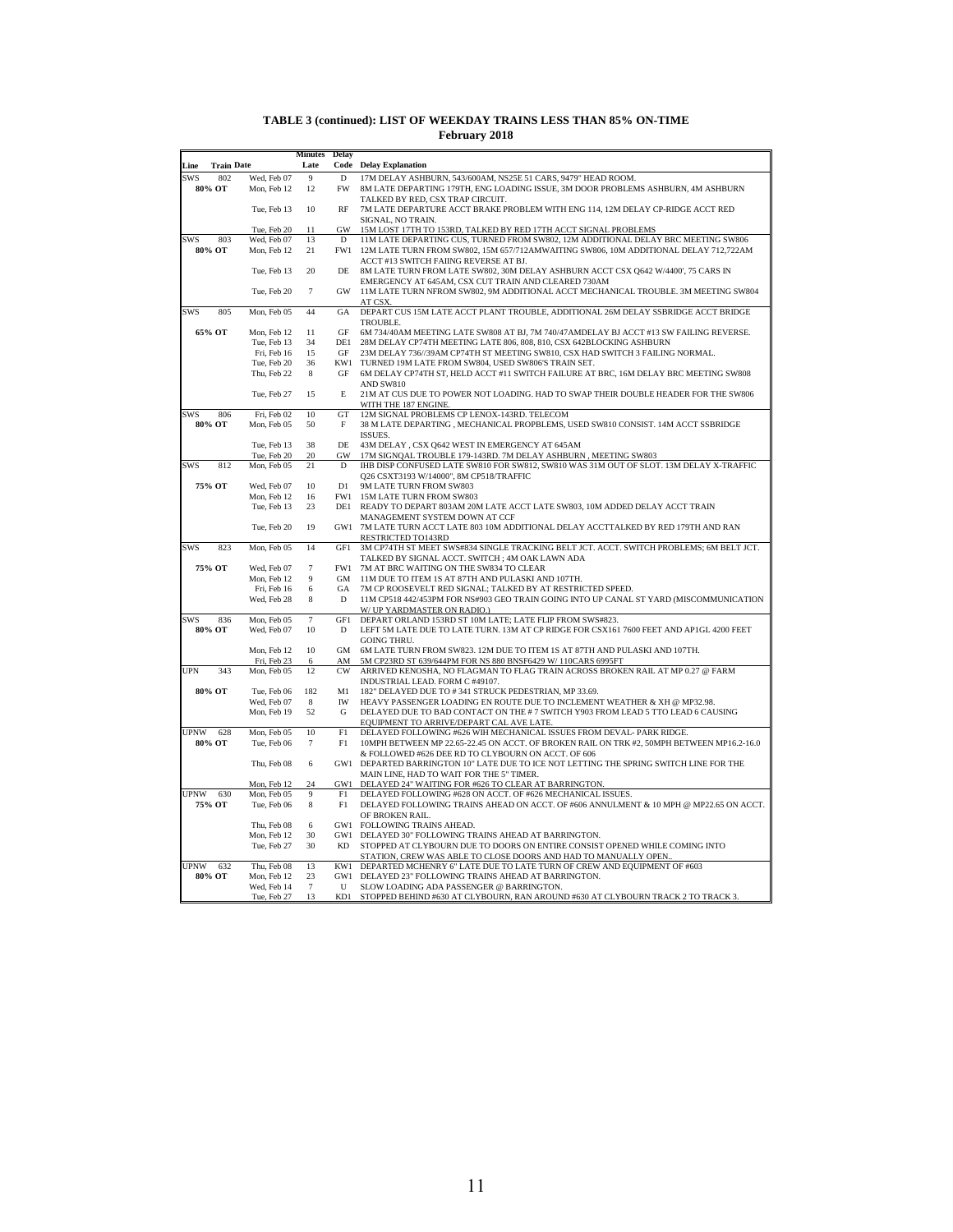| TABLE 3 (continued): LIST OF WEEKDAY TRAINS LESS THAN 85% ON-TIME |  |
|-------------------------------------------------------------------|--|
| <b>February 2018</b>                                              |  |

|                |                                   | <b>Minutes</b>       | <b>Delay</b>   |                                                                                                                                                                           |
|----------------|-----------------------------------|----------------------|----------------|---------------------------------------------------------------------------------------------------------------------------------------------------------------------------|
| Line           | <b>Train Date</b>                 | Late                 |                | <b>Code</b> Delay Explanation                                                                                                                                             |
| <b>UPNW</b>    | Thu, Feb 01<br>641                | 25                   | DE1            | DELAYED FOLLOWING TRAINS AHEAD DUE TO FREIGHT TRAIN INTERFERENCE @ SEEGER.                                                                                                |
| 80% OT         | Mon, Feb 12                       | 30                   | H1             | DEPARTED CPT 30" LATE ON ACCOUNT OF LATE ARRIVAL OF EQUIPMENT FROM CAL AVE YARD.                                                                                          |
|                | Mon, Feb 19                       | 10                   | G              | DELAYED DUE TO BAD CONTACT ON THE #7 SWITCH @ Y903 FROM LEAD 5 TO LEAD 6 CAUSING                                                                                          |
|                |                                   |                      |                | EQUIP. TO ARRIVE AND DEPART CAL AVE LATE WHICH LEAD TO EQUI                                                                                                               |
| <b>UPNW</b>    | Wed, Feb 28<br>Thu, Feb 01<br>643 | 15<br>16             | K<br>DE1       | DELAYED @ JEFFERSON PK ON ACCT. REPORT OF A FIRE @ MP 10.31<br>DELAYED FOLLOWING TRAINS AHEAD DUE TO FREIGHT TRAIN INTERFERENCE @ SEEGER.                                 |
| 70% OT         | Mon, Feb 05                       | 14                   | CW1            | FOLLOWING #641 AND #637.                                                                                                                                                  |
|                | Mon, Feb 12                       | 74                   | H1             | DEPARTED CPT 58" LATE ON ACCOUNT OF LATE ARRIVAL OF EQUIPMENT FROM CAL AVE YARD,                                                                                          |
|                |                                   |                      |                | ALSO DELAYED FOLLOWING TRAINS AHEAD.                                                                                                                                      |
|                | Thu, Feb 15                       | $\overline{7}$       | <b>I</b>       | LATE DEPARTURE FROM CPT ON ACCT. OF WAITING ON #53 TO CLEAR THE PLANT & WAITING FOR                                                                                       |
|                |                                   |                      |                | #647 TO CLEAR THE STATION @ PARK RIDGE.                                                                                                                                   |
|                | Mon, Feb 19                       | 60                   | G              | DELAYED DUE TO BAD CONTACT ON THE #7 SWITCH @903 FROM LEAD 5 TOLEAD 6 CAUSING EQUIP.                                                                                      |
|                |                                   |                      |                | TO ARRIVE AND DEPART CAL AVE LATE WHICH LEAD TO EQUIPME                                                                                                                   |
|                | Wed, Feb 28                       | 20                   | K              | DELAYED @ IRVING PARK ON ACCT. REPORT OF A FIRE @ MP 10.31.                                                                                                               |
| UPNW<br>70% OT | 647<br>Thu, Feb 01<br>Mon. Feb 05 | 8<br>12              | DE1<br>CW1     | DELAYED FOLLOWING TRAINS AHEAD DUE TO FREIGHT TRAIN INTERFERENCE @ SEEGER.<br>50 MPH @ MP 16, 10MPH @ MP 22.45 - WALKING SPEED MP 22.5 DUE TO BROKEN RAIL. CAR #7275 DONT |
|                |                                   |                      |                | CLOSE, BLEN OFF DOORS. ADA STUCK IN SNOW @ WOODS                                                                                                                          |
|                | Mon, Feb 12                       | 39                   |                | FW1 DEPARTED CPT 37" LATE ON ACCOUNT OF LATE ARRIVAL OF EQUIPMENT FROM CAL AVE YARD,                                                                                      |
|                |                                   |                      |                | ALSO DELAYED FOLLOWING TRAINS AHEAD.                                                                                                                                      |
|                | Tue, Feb 13                       | 16                   |                | YW1 DEPARTED CPT 16" DOWN LATE ARRIVAL OF EQUIPMENT FROM CAL AVE COACH YARD DUE TO                                                                                        |
|                |                                   |                      |                | DERAILMENT OF EOUIPMENT IN THE YARD.                                                                                                                                      |
|                | Thu, Feb 15                       | 8                    | U              | HAD TO RE-SPOT THE TRAIN @ ARLINGTON HEIGHTS ON ACCT. OF USED 3RD CAR FOR ADA                                                                                             |
|                |                                   |                      |                | PASSENGER-FIRST 2 ADA CARS WERE NOT OPERATIONAL (-8) & 3 ATS                                                                                                              |
|                | Wed, Feb 28                       | 14                   | K              | DELAYED @ CLYBOURN ON ACCT. REPORT OF A FIRE @ MP 10.31                                                                                                                   |
| UPNW           | 649<br>Mon, Feb 05                | 6                    | CW1            | 2 SLOW ORDERS 30 MPH @ MP 3.8 & 50 MPH @ MP 5.75. WEATHER CONDITIONS. FORM A #49940 50<br>MPH @ MP 16, MP 16.2 TRK #2. FORM A #49948                                      |
| 65% OT         | Fri, Feb 09                       | $\mathbf{Q}$         |                | GW1 DELAYED FOLOWING A LATE #651.                                                                                                                                         |
|                | Mon, Feb 12                       | 20                   | FW1            | DEPARTED CPT 14" LATE ON ACCOUNT OF LATE ARRIVAL OF EQUIPMENT FROM CAL AVE YARD.                                                                                          |
|                | Tue, Feb 13                       | 11                   | YW1            | DELAYED FOLLOWING TRAINS AHEAD.                                                                                                                                           |
|                | Wed, Feb 14                       | 10                   | F1             | DELAYED OUT OF CPT ON ACCT. OF LATE ARRIVAL OF EQUIPMENT FROM CAL AVE YARD, LATE                                                                                          |
|                |                                   |                      |                | MECHANICAL ISSUES FOUND ON THE EOUIPMENT.                                                                                                                                 |
|                | Mon, Feb 19                       | 42                   | G              | DELAYED DUE TO A BAD CONTACT ON THE #7 SWITCH @ Y903 FROM LEAD 5 TO LEAD 6 CAUSING                                                                                        |
|                |                                   | $\mathbf Q$          |                | EQUIP. TO ARRIVE AND DEPART CAL AVE LATE WHICH LEAD TO EQ                                                                                                                 |
| <b>UPNW</b>    | Wed, Feb 28<br>651<br>Mon. Feb 05 | 11                   | K1<br>CW1      | DELAYED FOLLOWING TRAINS AHEAD ON ACCT. REPORT OF A FIRE @ MP 10.31.<br>FORM A #49940 50 MPH @ MP 16, MP 16.2 TRK #2. FORM A #49948 10 MPH 22.45, MP 22.65 (BROKEN RAIL   |
|                |                                   |                      |                | VAIL ST). CAR #8428 STICKING DOORS.                                                                                                                                       |
| 60% OT         | Wed, Feb 07                       | 6                    | <b>FW</b>      | LATE DEPARTING CPT ON ACCT. OF USED #653 TO OPERATE AS #651, DUE TO #651 EQUIP. BAD ORDER                                                                                 |
|                |                                   |                      |                | CAB CAR FOR FEDERAL WHEELS @ CAL AVE COACH YARD                                                                                                                           |
|                | Fri, Feb 09                       | 12                   |                | GW1 DEPARTED CPT 14" DOWN LATE ARRIVAL OF CREW FROM #623 AND #650 THAT NEEDED TO PUT                                                                                      |
|                |                                   |                      |                | <b>EOUIPMENT TOGETHER.</b>                                                                                                                                                |
|                | Mon, Feb 12                       | 29                   | FW1            | DEPARTED CPT 40" LATE ON ACCOUNT OF LATE ARRIVAL OF EQUIPMENT FROM CAL AVE YARD.                                                                                          |
|                | Tue, Feb 13<br>Thu, Feb 15        | 15                   | YW1<br>$_{11}$ | DELAYED FOLLOWING TRAINS AHEAD.                                                                                                                                           |
|                |                                   | 6                    |                | DELAYED @ ARLINGTON HEIGHTS WAITING ON #658 TO CLEAR STATION (RULE 6.30) & WAITED FOR<br>#645 TO YARD EQUIPMENT @ BARRINGTON.                                             |
|                | Mon. Feb 19                       | 40                   | G1             | DELAYED BEHIND TRAINS THAT WERE GETTING TO THE DEPOT DUE TO SWITCH FAILURE @ Y903.                                                                                        |
|                | Wed, Feb 28                       | $\mathbf Q$          | K1             | DELAYED FOLLOWING TRAINS AHEAD ON ACCT. REPORT OF A FIRE @ MP 10.31                                                                                                       |
| UPNW           | 656<br>Mon, Feb 05                | 6                    | FW             | LATE TURN DUE TO STICKY DOORS FROM 3RD, 4TH & 6TH CAR OF SET.                                                                                                             |
| 80% OT         | Mon. Feb 12                       | $\mathbf{0}$         | <b>XFW</b>     | TRAIN ANNULLED AT BARRINGTON ON ACCOUNT OF LOADING ISSUES ON CAB CAR #8472.                                                                                               |
|                | Mon, Feb 19                       | 11                   | G1             | 15" LATE DEPARTURE DUE TO LATE ARRIVAL OF # 633.                                                                                                                          |
|                | Wed, Feb 28                       | 9                    | K1             | DELAYED ON ACCT. OF TRAIN MEETS WITH LATE OUTBOUND TRAINS EN ROUTE ON ACCT. REPORT                                                                                        |
| UPW            | 21                                | 13                   | U              | OF A FIRE @ MP 10.31<br>2 ADA LIFTS: NO DOOR LIGHT @ CROSS TRAFFIC @ WESTERN AVE.                                                                                         |
| 65% OT         | Tue, Feb 06<br>Fri, Feb 09        | 9                    | GW.            | DEPARTED CPT 15" LATE DUE TO SWITCH FAILURE ON LAKE ST PALNT 41 AND 45 WERE NOT                                                                                           |
|                |                                   |                      |                | NORMAL.                                                                                                                                                                   |
|                | Mon, Feb 12                       | 6                    | C1             | WAIT FOR #34 TO CLEAR AT PARK AND SLOW PASSENGER LOADING TRACK #2 AT ELMHURST &                                                                                           |
|                |                                   |                      |                | <b>VILLA PARK.</b>                                                                                                                                                        |
|                | Wed, Feb 14                       | 9                    | J              | PASSENGER EJECTION AT CPT DUE TO MALE PRIED DOORS OPEN TO GET ON TRAIN AT DEPARTURE.                                                                                      |
|                |                                   |                      |                | ADA LIFT @ GLEN ELLYN & WHEATON.                                                                                                                                          |
|                | Tue, Feb 20                       | $\overline{7}$       | <b>I</b>       | LATE DEPARTURE FROM CPT ON ACCT. OF CROSS TRAFFIC ON THE PLANT & OPERATING WITH 9                                                                                         |
|                |                                   |                      |                | CARS WITH ONLY 1 ENGINE ON A LOCAL SCHEDULE.                                                                                                                              |
|                | Wed, Feb 21<br>Tue, Feb 27        | $\overline{7}$<br>19 | U<br>E1        | ADA LIFTS AT GLEN ELLYN AND WHEATON; STICKY DOORS ON EQUIPMENT.<br>DEPARTED CPT 22" LATE DUE TO LATE TURN OF CREW OFF #14.                                                |
| <b>JPW</b>     | Mon, Feb 12<br>22                 | 7                    | I              | SLOW PASSENGER LOADING EN ROUTE.                                                                                                                                          |
| 80% OT         | Tue, Feb 13                       | 6                    | $\mathbf{I}$   | TRAIN CONTROL OAK PARK-WESTERN AVE FOLLOWING #20, DUE TO SLOW LOADING.                                                                                                    |
|                | Tue, Feb 20                       | 9                    | K              | METAL BINDING FOUND.                                                                                                                                                      |
|                | Tue, Feb 27                       | 10                   | E1             | FOLLOWING TRAINS AHEAD DUE TO #12 WITH ENGINE ISSUES, MADE EXTRA STOPS AT MELROSE                                                                                         |
|                |                                   |                      |                | PARK AND OAK PARK.                                                                                                                                                        |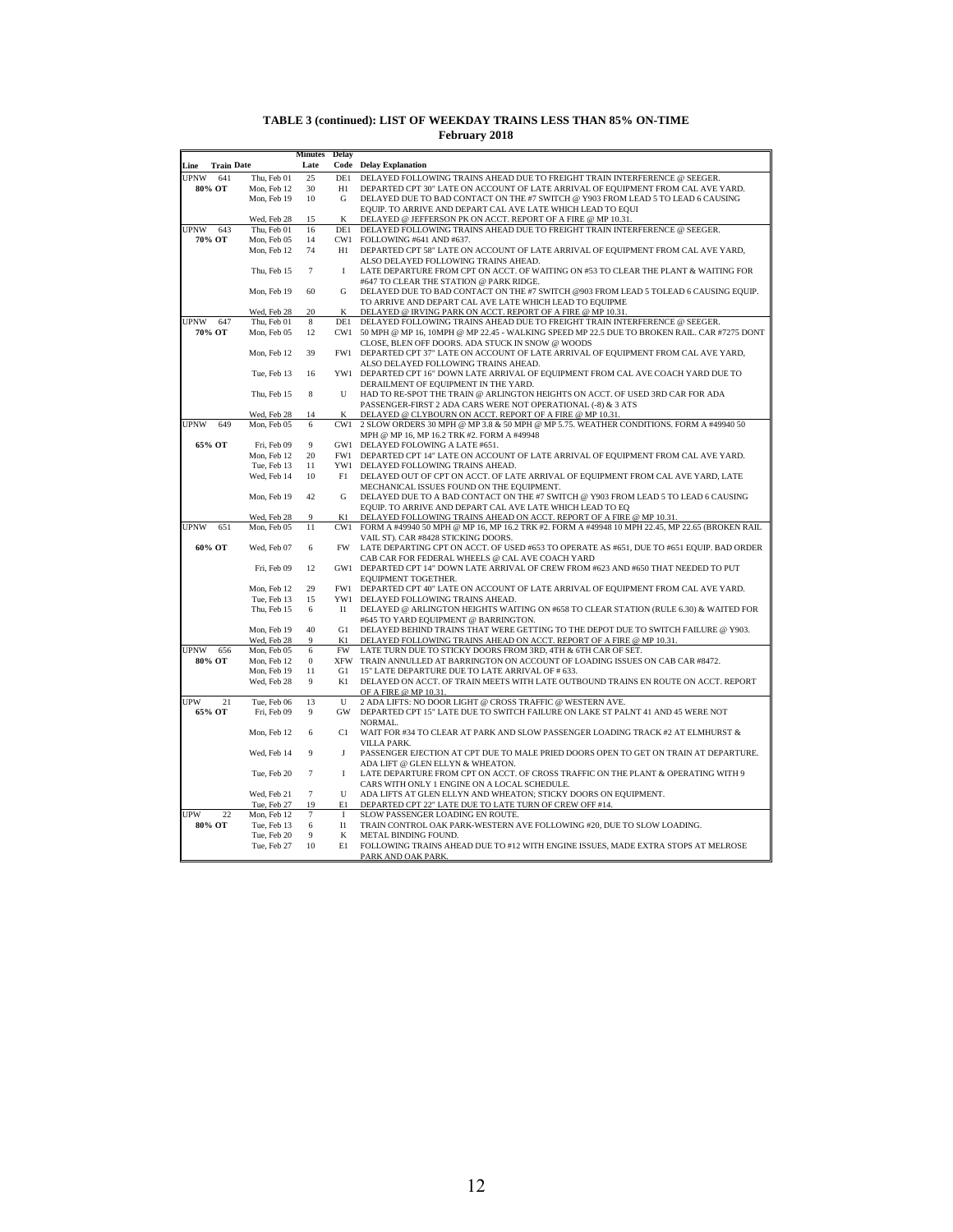|                    |                         |                              | <b>Minutes</b><br>Late | Delay       | <b>Code</b> Delay Explanation                                                                                                                                      |
|--------------------|-------------------------|------------------------------|------------------------|-------------|--------------------------------------------------------------------------------------------------------------------------------------------------------------------|
| Line<br><b>UPW</b> | <b>Train Date</b><br>34 | Wed, Feb 07                  | 20                     | RF          | RAN TRACK 2 AT VILLA PARK AND ELMHURST AND HAD TO GET RELINES AT KEDZIE DUE TO                                                                                     |
|                    | 80% OT                  | Mon, Feb 12                  | 20                     | C           | DISPATCHER ERROR.<br>OPERATING ON TRAK #2 ELMHURST & RIVER FOREST DUE TO BROKEN RAIL NO TRACK #3 @ MAPLE                                                           |
|                    |                         |                              |                        |             | AVE. HEAVY PASSENGER LOADING AT OAK PARK.                                                                                                                          |
|                    |                         | Mon, Feb 26<br>Tue, Feb 27   | 6<br>8                 | VF<br>E1    | BAD ORDER ATC ON CAB CAR #8415 (OPERATED ON ABSOLUTE BLOCKS FROM ELMHURST)<br>FOLLOWING TRAINS AHEAD DUE TO #12 WITH ENGINE ISSUES, HEAVY PASSENGER LOADING AT OAK |
| UPW                | 42                      | Tue, Feb 06                  | 6                      | U1          | PARK AND RIVER FOREST<br>LATE TURN OFF #21 CREW & EQUIPMENT ON ACCT. OF ADA LIFTS, MECHANICAL ISSUES & CROSS                                                       |
|                    |                         |                              |                        |             | TRAFFIC.                                                                                                                                                           |
|                    | 80% OT                  | Tue, Feb 13                  | 7                      | G           | NO SIGNAL @ CPY011 & HALSTED FOR CAD WARM START.                                                                                                                   |
|                    |                         | Tue, Feb 20                  | 9                      | $_{\rm II}$ | DELAYED @ CN @ WEST CHICAGO (M33681-19); 20MPH BETWEEN MP5.22-4.84; OPERATED WITH 9<br>CARS & 1 ENGINE ON A LOCAL SCHEDULE & MADE AN ADDITIONA                     |
|                    |                         | Tue, Feb 27                  | 18                     | E1          | DEPARTED ELBURN 9" LATE DUE TO LATE TURN OF CREW AND EQUIPMENT OF #21, 2 ADA LIFTS.                                                                                |
| UPW                | 48<br>80% OT            | Tue, Feb 06<br>Wed, Feb 07   | 12<br>8                | U<br>I      | 3 ADA LIFTS EN ROUTE (5"), RAN ON TRAIN CONTROL FOLLOWING ZG1SKP.<br>PASSENGERS ON THE WRONG SIDE AT MELROSE PARK DUE TO GPS ERROR, ADA LIFT AT LOMBARD.           |
|                    |                         |                              |                        |             |                                                                                                                                                                    |
|                    |                         | Fri, Feb 16                  | 10                     | L           | STOPPED WAITING FOR POLICE TO REMOVE TRESPASSER AT MP 24.23.                                                                                                       |
|                    |                         | Mon, Feb 19                  | 11                     | I           | TRAIN CONTROL KRESS-WEST CHICAGO WAITING ON #31 TO CLEAR; PEOPLE ON WRONG SIDE<br>WINFIELD & WHEATON (TRK 3 GPS MADE ANNOUNCEMENTS)                                |
| UPW                | 49                      | Mon, Feb 05                  | 13                     | D1          | FOLLOW TRAINS AHEAD, WHEATON TO WEST CHICAGO.                                                                                                                      |
|                    | 80% OT                  | Fri, Feb 09                  | 9                      | D1          | DELAYED FOLLOWING #47 THAT WAS STOPPED WAITING FOR #56 TO CLEAR TRACK 2 @ PARK DUE                                                                                 |
|                    |                         | Mon, Feb 12                  | 16                     | H           | TO THE MNPCH ON TRK 3 ALSO RAN @ RESTRICTED SPEED MP 24.7<br>DEPARTED CPT 12" LATE, HAD TO USE A DIFFERENT CREW AND EQUIPMENT ON ACCOUNT OF                        |
|                    |                         |                              |                        |             | NORMAL CREW AND EQUIPMENT WAS LATE COMING FROM CAL AV                                                                                                              |
| UPW                | 50                      | Wed, Feb 14<br>Wed, Feb 07   | 18<br>13               | JM1<br>D    | DELAYED FOLLOWING #47 ON ACCT. OF MEDICAL EMERGENCY @ WHEATON WITH #47.<br>FREIGHT TRAIN INTERFERENCE @ 25TH AVE (ZG1BR-7)                                         |
|                    | 75% OT                  | Thu, Feb 08                  | 17                     | D           | STOPPED AT PARK WAITING FOR ZLTG2 TO CLEAR INTO PROVISO.                                                                                                           |
|                    |                         | Fri, Feb 09                  | 16                     | D           | STOPPED @ KEDZIE DUE TO YPRBRX-09 AHEAD.                                                                                                                           |
|                    |                         | Wed, Feb 14                  | 12                     | D           | DELAYED @ WEST CHICAGO (-8) WAITING ON #33 TO CLEAR & TRAIN CONTROL KEELER-KEDZIE<br>(OPERATED MTRK 3).                                                            |
|                    |                         | Wed, Feb 28                  | $\tau$                 | D           | DELAYED AT 25TH WAITING FOR YYCPRX TO CLEAR 6 MAIN (6" DELAY) &PASSENGERS WERE ON THE                                                                              |
|                    |                         |                              |                        |             | WRONG SIDE @ MAYWOOD & RIVER FOREST WVOM NOT WORKING.                                                                                                              |
| UPW                | 52                      | Wed, Feb 07                  | 6                      | J           | STOPPED AT VILLA PARK WAITING ON POLICE TO REMOVE AN UNRULY MALE OFF THE TRAIN<br>(POLICE ARRIVED & REMOVED PERSON FROM TRAIN)                                     |
|                    | 80% OT                  | Wed, Feb 14                  | 10                     | D           | -14 DELAYED FOLLOWING MNPCH.                                                                                                                                       |
|                    |                         | Thu, Feb 15                  | 40                     | G           | DELAYED @ CPY038 (-20) SWITCH #3 FAILED TO LOCK REVERSE (CREW HAD TO HAND LINE SWITCH):                                                                            |
|                    |                         | Fri, Feb 16                  | 22                     | D           | FREIGHT TRAIN INTERFERENCE @ PARK MNPPR; PASSENGERS<br>STOPPED AT ELMHURST WAITING FOR ANPCNR-15 TO CLEAR OUTBOUND 2. OPERATED TRACK 3                             |
|                    |                         |                              |                        |             | VALE TO KEDZIE THROUGH SHORT CROSSOVER SWITCHES CAUSING TRAI                                                                                                       |
| UPW                | 54                      | Fri, Feb 09                  | 9                      | J           | POLICE ACTIVITY AT GLEN ELLYN, MALE PASSENGER UNRULY TO CREW & OTHER PASSENGERS.<br>GLEN ELLYN POLICE REMOVED PASSENGER.                                           |
|                    | 80% OT                  | Wed, Feb 14                  | 37                     | KP          | LATE TURN OFF #35 ON ACCT. OF FREIGHT TRAIN INTERFERENCE; DELAYED @ WHEATON FOR                                                                                    |
|                    |                         |                              |                        |             | POLICE ACTIVITY (POLICE SEARCHING FOR TRESPASSER);                                                                                                                 |
|                    |                         | Thu, Feb 15                  | 9                      | D           | FREIGHT TRAIN INTERFERENCE (ZBRG1) GOING ON THE ROCKWELL SUB & WAITED FOR<br>PASSENGERS ON THE WRONG SIDE @ RIVER FOREST & OAK PARK (TRK 3)                        |
|                    |                         | Tue, Feb 27                  | 18                     | D           | RAN ON TRAIN CONTROL FOLLOWING IG3AH VALE TO KEDZIE, STOPPED AT KEDZIE WAITING FOR                                                                                 |
| UPW                | 55                      | Thu, Feb 01                  | 7                      | GF          | IG3AH TO CLEAR INTO THE ROCKWELL<br>TRAIN CONTROL OAK PARK-ELMHURST FOLLOWING #53 & NO SIGNAL @ CN @ WEST CHICAGO.                                                 |
|                    | 65% OT                  | Mon, Feb 05                  | 10                     | <b>FW</b>   | DEPARTED 6" LATE DUE TO STICKY DOOR ISSUES ON #7242. TRAIN CONTROL OAK PARK -                                                                                      |
|                    |                         |                              |                        |             | BELLWOOD. XH AT MP 23.5. SNOW AND ICE.                                                                                                                             |
|                    |                         | Thu, Feb 08<br>Fri, Feb 09   | 10<br>8                | F1<br>K     | RAN ON TRAIN CONTROL FOLLOWING #53.<br>RAN @ RESTRICTED SPEED MP 24.75-24.94 DUE TO A SNOW PLOW STUCK ON THE TRKS BLOCKING                                         |
|                    |                         |                              |                        |             | TRKS 1 & 2.                                                                                                                                                        |
|                    |                         | Mon, Feb 12                  | 50                     | Н           | DEPARTED CPT 35" LATE ON ACCOUNT OF LATE ARRIVAL OF EQUIPMENT FROM CAL AVE YARD,<br>ALSO RAN ON TRAIN CONTROL FOLLOWING TRAINS AHEAD.                              |
|                    |                         | Wed, Feb 14                  | 14                     | JM1         | DELAYED FOLLOWING #53 ON ACCT. OF A MEDICAL EMERGENCY @ WHEATON WITH #47.                                                                                          |
|                    |                         | Thu, Feb 22                  | 8                      | D1          | DELAYED FOLLOWING #53 ON ACCT. OF #41 FREIGHT TRAIN INTERFERENCE.                                                                                                  |
| UPW                | 59<br>80% OT            | Mon, Feb 05<br>Thu, Feb 08   | 8<br>9                 | F1<br>F1    | TRAIN CONTROL FROM OAK PARK TO ELMHURST. FOLLOWING TRAINS AHEAD.<br>RAN ON TRAIN CONTROL FOLLOWING #57.                                                            |
|                    |                         | Tue, Feb 13                  | 10                     |             | YW1 DELAYED FOLLOWING #57. ICE BUILDUP IN SWITCH POINT                                                                                                             |
|                    |                         | Mon, Feb 19                  | $\bf{0}$               | XM          | ANNULLED @ MP 14 STRUCK A SEMI TRUCK @ WOLF RD MP 13.75 WAITED FOR AREA AND TRACKS                                                                                 |
| UPW                | 60                      | Mon, Feb 05                  | 7                      | FW1         | TO BE RELEASED AND INSPECTED.<br>LATE ARRIVAL FROM #59 EQUIPMENT.                                                                                                  |
|                    | 80% OT                  | Thu, Feb 08                  | 8                      | F1          | DEPARTED ELMHURST 8" LATE DUE TO LATE ARRIVAL OF #59.                                                                                                              |
|                    |                         | Tue, Feb 13<br>Feb 19<br>Mor | 10<br>$\Omega$         | M1          | YW1 LATE TURN FROM #59. ICE BUILDUP IN SWITCH POINT<br>ANNULLED DUE TO #59 CRITICAL INCIDENT AT WOLF ROAD MP 13.75                                                 |
| <b>UPW</b>         | 62                      | Fri, Feb 09                  | 15                     | K1          | DELAYED FOLLOWING #68.                                                                                                                                             |
|                    | 75% OT                  | Mon, Feb 12                  | 14                     | IW          | RAN TRK #2 VILLA PARK AND ELMHURST, ALSO RAN THE SHORTS AT KEDZIE.                                                                                                 |
|                    |                         | Wed, Feb 14<br>Thu, Feb 15   | 6<br>22                | JM1<br>D    | LATE TURN OFF #47 CREW AND EQUIPMENT ON ACCT. OF MEDICAL EMERGENCY @ WHEATON.<br>TRAIN CONTROL FROM WHEATON-PARK ON ACCT. OF FREIGHT TRAIN INTERFERENCE (CNAWK9) & |
|                    |                         |                              |                        |             | DELAYED 5" HALSTED WAITING ON SIGNAL.                                                                                                                              |
|                    |                         | Mon, Feb 19                  | 130                    | M1          | DELAYED DUE TO #59 STRUCK A SEMI TRUCK @ WOLF RD WAITED FOR TRACKS TO BE RELEASED.                                                                                 |
| UPW                | 64                      | Thu, Feb 08                  | 11                     | F1          | DEPARTED ELBURN 5" LATE DUE TO LATE ARRIVAL OF #57, ALSO RAN THE SHORT CROSSOVERS AT                                                                               |
|                    | 80% OT                  | Fri, Feb 09                  | 10                     | G           | KEDZIE.<br>SWITCH FAILURE @ WESTERN AVE.                                                                                                                           |
|                    |                         | Mon, Feb 12                  | 42                     | H1          | DEPARTED ELBURN 22" LATE ON ACCOUNT OF LATE ARRIVAL OF #57, ALSO STOPPED AT BRIDGE A                                                                               |
|                    |                         |                              |                        |             | FOR A SWITCH FAILURE ON LAKE ST.                                                                                                                                   |
| UPW                | 66                      | Mon, Feb 19<br>Fri, Feb 09   | 84<br>13               | M1<br>K1    | DELAYED DUE TO #59 STRUCK A SEMI TRUCK 2 WOLF RD WAITED FOR TRACKS TO BE RELEASED.<br>LATE TURN FROM #63.                                                          |
|                    | 80% OT                  | Mon, Feb 19                  | 0                      | M1          | ANNULLED DUE TO #59 CRITICAL INCIDENT AT WOLF R MP 13.75.                                                                                                          |
|                    |                         | Thu, Feb 22                  | 12                     | D           | FREIGHT TRAIN INTERFERENCE ZLTG2B FROM KRESS & WAITED FOR #67 @ PARK, WHICH HAD                                                                                    |
|                    |                         | Fri, Feb 23                  | 11                     | F           | FREIGHT TRAIN INTERFERENCE (MELNPX).<br>RAN @ RESTRICTED SPEED FROM CYP903 TO CPT HAD BAD ORDER ATC ON CAB CAR #8410 RAN ON                                        |
|                    |                         |                              |                        |             | BLKS CPT903 TO CPT.                                                                                                                                                |

Data is final (03/28/18) version from TOPS.

P:\ONTIME\report\[WeekdayTrainsBelow85% table.xlsx]PrintCopy 03/28/2018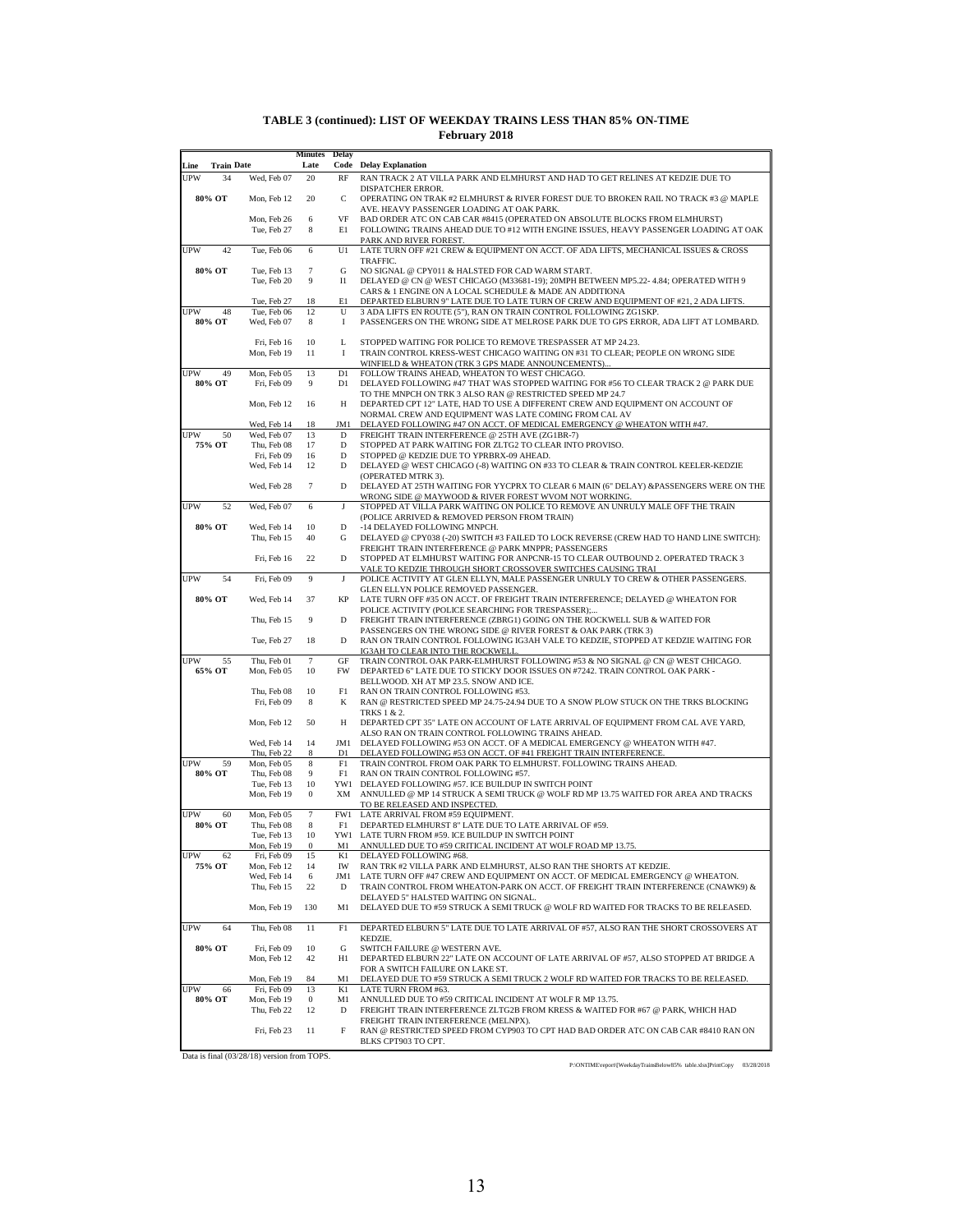#### **TABLE 4: DELAY INCIDENT CODES AND DEFINITIONS**

|                            | Codes           |                       |                                                  |                    |                       |                            | Codes          |                           |                                                                     |                    |                                                                                       |
|----------------------------|-----------------|-----------------------|--------------------------------------------------|--------------------|-----------------------|----------------------------|----------------|---------------------------|---------------------------------------------------------------------|--------------------|---------------------------------------------------------------------------------------|
|                            |                 | Primary               |                                                  |                    |                       |                            |                | Primary                   |                                                                     |                    |                                                                                       |
| Primary                    | Secondary       | Annulled              | <b>Definition</b>                                | <b>Delay Class</b> | <b>Responsibility</b> | Primary                    | Secondary      | Annulled                  | <b>Definition</b>                                                   | <b>Delay Class</b> | <b>Responsibility</b>                                                                 |
| $\mathbf{A}$               | A1              | XA                    | Passenger Train Interference                     | Transportation     | Controllable          | L                          | L1             | XL                        | Unauthorized People On Tracks/Near Miss                             | Incidental         | Uncontrollable                                                                        |
| AA                         | AA1             | <b>XAA</b>            | Rule 9.9 Delayed in Block/Rule 6.30              | Transportation     | Controllable          | M                          | M1             | XM                        | Right of Way Accident/Misc.                                         | Incidental         | Uncontrollable                                                                        |
| ${\rm AD}$                 | AD1             | XAD                   | Non-Revenue Passenger Train Interference         | Transportation     | Controllable          | MW                         | MW1            | <b>XMW</b>                | Right of Way Accident/Misc., Weather                                | Incidental         | Uncontrollable                                                                        |
| AM                         | AM1             | <b>XAM</b>            | <b>Amtrak Caused Delay</b>                       | Transportation     | Controllable          | N                          | N1             | XN                        | <b>Electricity Utility Failure</b>                                  | Incidental         | Uncontrollable                                                                        |
| AS                         | AS1             | XAS                   | NICTD Train Interference                         | Transportation     | Controllable          | <b>NW</b>                  | NW1            | <b>XNW</b>                | Electricity Utility Failure, Weather                                | Incidental         | Uncontrollable                                                                        |
| AW                         | AW1             | XAW                   | Pass. Train Interference, Weather                | Transportation     | Uncontrollable        | $\overline{0}$             | O1             | X <sub>O</sub>            | <b>AC/DC System Failure</b>                                         | Engineering        | Controllable                                                                          |
| $\, {\bf B}$               | B1              | XB                    | Human Error, Eng. Dept.                          | Engineering        | Controllable          | <b>OW</b>                  | OW1            | XOW                       | AC/DC System Failure, Weather                                       | Engineering        | Uncontrollable                                                                        |
| BA                         | BA1             | <b>XBA</b>            | Amtrak Engineering Human Error                   | Engineering        | Controllable          | $\overline{O}$             | O <sub>1</sub> | XQ                        | Late Issuance of Track Warrant                                      | Transportation     | Controllable                                                                          |
| $\overline{C}$             | C1              | <b>XC</b>             | <b>Unscheduled Track Work</b>                    | Engineering        | Controllable          | $\overline{R}$             | R1             | XR                        | Human Error, Transportation                                         | Transportation     | Controllable                                                                          |
| CA                         | CA1             | XCA                   | <b>Amtrak Engineering</b>                        | Engineering        | Semi-controllable     | RA                         | RA1            | <b>XRA</b>                | Human Error, Amtrak Transportation                                  | Transportation     | Controllable                                                                          |
| CC                         | CC1             | XCC                   | <b>Scheduled Track Work</b>                      | Engineering        | Controllable          | RD                         | RD1            | <b>XRD</b>                | Human Error, Metra Dispatcher                                       | Transportation     | Controllable                                                                          |
| CF                         | CF1             | <b>XCF</b>            | <b>Engineering Equipment Malfunction</b>         | Engineering        | Controllable          | RF                         | RF1            | <b>XRF</b>                | Freight Dispatcher/Opr/Non-Freight Train Error                      | Transportation     | Controllable                                                                          |
| CG                         | CG1             | <b>XCG</b>            | Scheduled Signal Work                            | Engineering        | Controllable          | RL                         | RL1            | <b>XRL</b>                | Human Error, Job Action/Employee No Show (CMS Error) Transportation |                    | Controllable                                                                          |
| <b>CH</b>                  | CH <sub>1</sub> | <b>XCH</b>            | <b>Contractor Failure</b>                        | Engineering        | Controllable          | RN                         | RN1            | <b>XRN</b>                | Human Error, Job Action/Employee No Show (Non-CMS) Transportation   |                    | Controllable                                                                          |
| CO                         | CO1             | <b>XCO</b>            | Scheduled Wire Work                              | Engineering        | Controllable          | <b>RO</b>                  | RO1            | <b>XRO</b>                | Human Error, Tower Operator                                         | Transportation     | Controllable                                                                          |
| <b>CM</b>                  | CM1             | <b>XCM</b>            | Switch Malfunction (Track Dept.)                 | Engineering        | Controllable          | RS                         | RS1            | <b>XRS</b>                | Human Error, NICTD Transportation                                   | Transportation     | Controllable                                                                          |
| <b>CW</b>                  | CW1             | <b>XCW</b>            | M of W Work, Weather                             | Engineering        | Uncontrollable        | <b>RW</b>                  | RW1            | <b>XRW</b>                | Train Crew Issues, Weather                                          | Transportation     | Uncontrollable                                                                        |
| D                          | D1              | <b>XD</b>             | Freight Train Interference                       | Transportation     | Semi-controllable     | <b>RZ</b>                  | RZ1            | <b>XRZ</b>                | ETMS Train Crew Error [obsolete 2015]                               | Transportation     | Controllable                                                                          |
| DD                         | DD1             | <b>XDD</b>            | Freight Dispatcher/Opr/Freight Train Error       | Transportation     | Controllable          | S                          | S <sub>1</sub> | XS                        | Operational (Efficiency) Testing                                    | Transportation     | Uncontrollable                                                                        |
| $\rm DE$                   | DE1             | <b>XDE</b>            | Freight Mechanical Malfunction                   | Transportation     | Semi-controllable     | $\mathbf T$                | T1             | XT                        | Property Vandalism                                                  | Incidental         | Uncontrollable                                                                        |
| <b>DM</b>                  | DM1             | <b>XDM</b>            | Freight-Accident/Incident                        | Incidental         | Uncontrollable        | $\overline{U}$             | U1             | XU                        | Accessibility Related (ADA)                                         | Ridership          | Uncontrollable                                                                        |
| DR                         | DR1             | <b>XDR</b>            | Freight-Human Error                              | Transportation     | Semi-controllable     | UF                         | UF1            | <b>XUF</b>                | <b>ADA Lift Failure</b>                                             | Mechanical         | Controllable                                                                          |
| <b>DW</b>                  | DW1             | <b>XDW</b>            | Freight Train Interference, Weather              | Transportation     | Uncontrollable        | UW                         | UW1            | <b>XUW</b>                | Accessibility, Weather                                              | Ridership          | Uncontrollable                                                                        |
| $\overline{\mathrm{E}}$    | E1              | XE                    | <b>Locomotive Malfunction</b>                    | Mechanical         | Controllable          | <b>VE</b>                  | VE1            | <b>XVE</b>                | Locomotive Problem Reported, Nothing Found                          | Incidental         | Controllable                                                                          |
| EA                         | EA1             | <b>XEA</b>            | Amtrak Locomotive/Car Malfunction                | Mechanical         | Uncontrollable        | VF                         | VF1            | <b>XVF</b>                | Cab Car Problem Reported, Nothing Found                             | Incidental         | Controllable                                                                          |
| EW                         | EW1             | <b>XEW</b>            | Locomotive Malfunction, Weather                  | Mechanical         | Uncontrollable        | VG                         | VG1            | <b>XVG</b>                | Broken Gate Crossing Reported, Nothing Found                        | Incidental         | Uncontrollable                                                                        |
| EZ                         | EZ1             | <b>XEZ</b>            | ETMS Malfunction on Locomotive [obsolete 2015]   | Mechanical         | Controllable          | W                          | W1             | XW                        | Gas Leak                                                            | Incidental         | Uncontrollable                                                                        |
| $\mathbf F$                | F1              | XF                    | Cab Car/Trailer/MU Malfunction                   | Mechanical         | Controllable          | YB                         | YB1            | <b>XYB</b>                | Derailment - Human Error, Engineering                               | Engineering        | Controllable                                                                          |
| FS                         | FS1             | <b>XFS</b>            | NICTD MU Malfunction                             | Mechanical         | Uncontrollable        | YC                         | YC1            | <b>XYC</b>                | Derailment - Engineering                                            | Engineering        | Controllable                                                                          |
| <b>FW</b>                  | FW1             | <b>XFW</b>            | Cab Car/TRL/MU Malfunction, Weather              | Mechanical         | Uncontrollable        | YE                         | YE1            | <b>XYE</b>                | Derailment - Mechanical                                             | Mechanical         | Controllable                                                                          |
| FZ                         | FZ1             | <b>XFZ</b>            | ETMS Malfunction on Cab Car [obsolete 2015]      | Mechanical         | Controllable          | YF                         | YF1            | <b>XYF</b>                | Derailment - Accident, Foreign Line                                 | Incidental         | Uncontrollable                                                                        |
| ${\bf G}$                  | G1              | XG                    | Signal/Switch Malfunction (Signal Dept.)         | Engineering        | Controllable          | YH                         | YH1            | <b>XYH</b>                | Derailment - Human Error, Mechanical                                | Mechanical         | Controllable                                                                          |
| GA                         | GA1             | <b>XGA</b>            | Signal/Switch Failure Amtrak (Signal Dept.)      | Engineering        | Semi-controllable     | YM                         | YM1            | <b>XYM</b>                | Derailment - Accident                                               | Incidental         | Uncontrollable                                                                        |
| GF                         | GF1             | XGF                   | Signal/Switch Foreign Line                       | Engineering        | Semi-controllable     | YR                         | YR1            | <b>XYR</b>                | Derailment - Human Error, Transportation                            | Transportation     | Controllable                                                                          |
| <b>GM</b>                  | GM1             | <b>XGM</b>            | Gate Crossing Malfunction                        | Engineering        | Controllable          | YW                         | YW1            | <b>XYW</b>                | Derailment Accident, Weather                                        | Incidental         | Uncontrollable                                                                        |
| GT                         | GT1             | XGT                   | <b>Telecom Failure</b>                           | Engineering        | Controllable          | ZA                         | ZA1            | <b>XZA</b>                | PTC Amtrak Train (On-Board)                                         | Mechanical         | Uncontrollable                                                                        |
| GW                         | GW1             | <b>XGW</b>            | Signal/Switch Malfunction Weather (Signal Dept.) | Engineering        | Uncontrollable        | ZB                         | ZB1            | <b>XZB</b>                | PTC Human Error, Engineering Dept.                                  | Engineering        | Controllable                                                                          |
| <b>GX</b>                  | GX1             | XGX                   | <b>Broken Gate Crossing</b>                      | Engineering        | Uncontrollable        | ZC                         | ZC1            | <b>XZC</b>                | PTC Construction/Maintenance                                        | Engineering        | Controllable                                                                          |
| $\operatorname{GZ}$        | GZ1             | XGZ                   | ETMS Signal Malfunction [obsolete 2015]          | Engineering        | Controllable          | ZD                         | ZD1            | <b>XZD</b>                | PTC Freight Train (On-Board)                                        | Transportation     | Semi-controllable                                                                     |
| $\, {\rm H}$               | H1              | XH                    | Human Error, Mechanical Department               | Mechanical         | Controllable          | ZE                         | ZE1            | <b>XZE</b>                | PTC Malfunction Locomotive                                          | Mechanical         | Controllable                                                                          |
| HS                         | HS1             | <b>XHS</b>            | Human Error, NICTD Mechanical Dept.              | Mechanical         | Controllable          | ZF                         | ZF1            | <b>XZF</b>                | PTC Malfunction Coach                                               | Mechanical         | Controllable                                                                          |
| $\bf{I}$                   | $\overline{11}$ | XI                    | Passenger Handling, Running Time                 | Ridership          | Uncontrollable        | ZG                         | ZG1            | <b>XZG</b>                | PTC Wayside                                                         | Engineering        | Controllable                                                                          |
| IB                         | IB1             | <b>XIB</b>            | Passenger Handling, Bicycle                      | Ridership          | Uncontrollable        | ZH                         | ZH1            | <b>XZH</b>                | PTC Human Error, Mechanical                                         | Mechanical         | Controllable                                                                          |
| IW                         | IW1             | XIW                   | Passenger Handling, Weather                      | Ridership          | Uncontrollable        | ${\rm ZN}$                 | ZN1            | $\ensuremath{\text{XZN}}$ | PTC Foreign Line (Non-Train)                                        | Engineering        | Semi-controllable                                                                     |
| $\mathbf{J}$               | J1              | XJ                    | Passenger Problems/Removal                       | Incidental         | Uncontrollable        | $\ensuremath{\mathrm{ZP}}$ | ZP1            | <b>XZP</b>                | PTC Dispatcher                                                      | Transportation     | Controllable                                                                          |
| JA                         | JA1             | XJA                   | Amtrak Passenger Problems/Removal                | Incidental         | Uncontrollable        | ZR                         | ZR1            | <b>XZR</b>                | PTC Human Error, Transportation                                     | Transportation     | Controllable                                                                          |
| JM                         | JM1             | <b>XJM</b>            | Passenger Medical Emergency                      | Incidental         | Uncontrollable        | ZS                         | ZS1            | <b>XZS</b>                | PTC NICTD MU Train (On-Board)                                       | Mechanical         | Uncontrollable                                                                        |
| K                          | K1              | XK                    | <b>Obstruction On Tracks</b>                     | Incidental         | Uncontrollable        | <b>ZT</b>                  | ZT1            | <b>XZT</b>                | PTC Back Office                                                     | Engineering        | Controllable                                                                          |
| <b>KD</b>                  | KD1             | <b>XKD</b>            | <b>Train Struck Debris</b>                       | Incidental         | Uncontrollable        | ZW                         | ZW1            | <b>XZW</b>                | PTC Weather                                                         | Engineering        | Uncontrollable                                                                        |
| $\ensuremath{\mathsf{KP}}$ | KP1             | XKP                   | Suspicious Package(s)/Person(s)/Activity         | Incidental         | Uncontrollable        |                            |                |                           |                                                                     |                    |                                                                                       |
| <b>KW</b>                  | KW1             | <b>XKW</b>            | Obstruction On Tracks, Weather                   | Incidental         | Uncontrollable        |                            |                |                           |                                                                     |                    |                                                                                       |
| Effective July 1, 2016     |                 | Revised July 19, 2016 |                                                  |                    |                       |                            |                |                           |                                                                     |                    | P:\ONTIME\[#DelayClassificationTbl2012_v2016mid.xlsx]IncidentCodeTable_Lnd 08/16/2016 |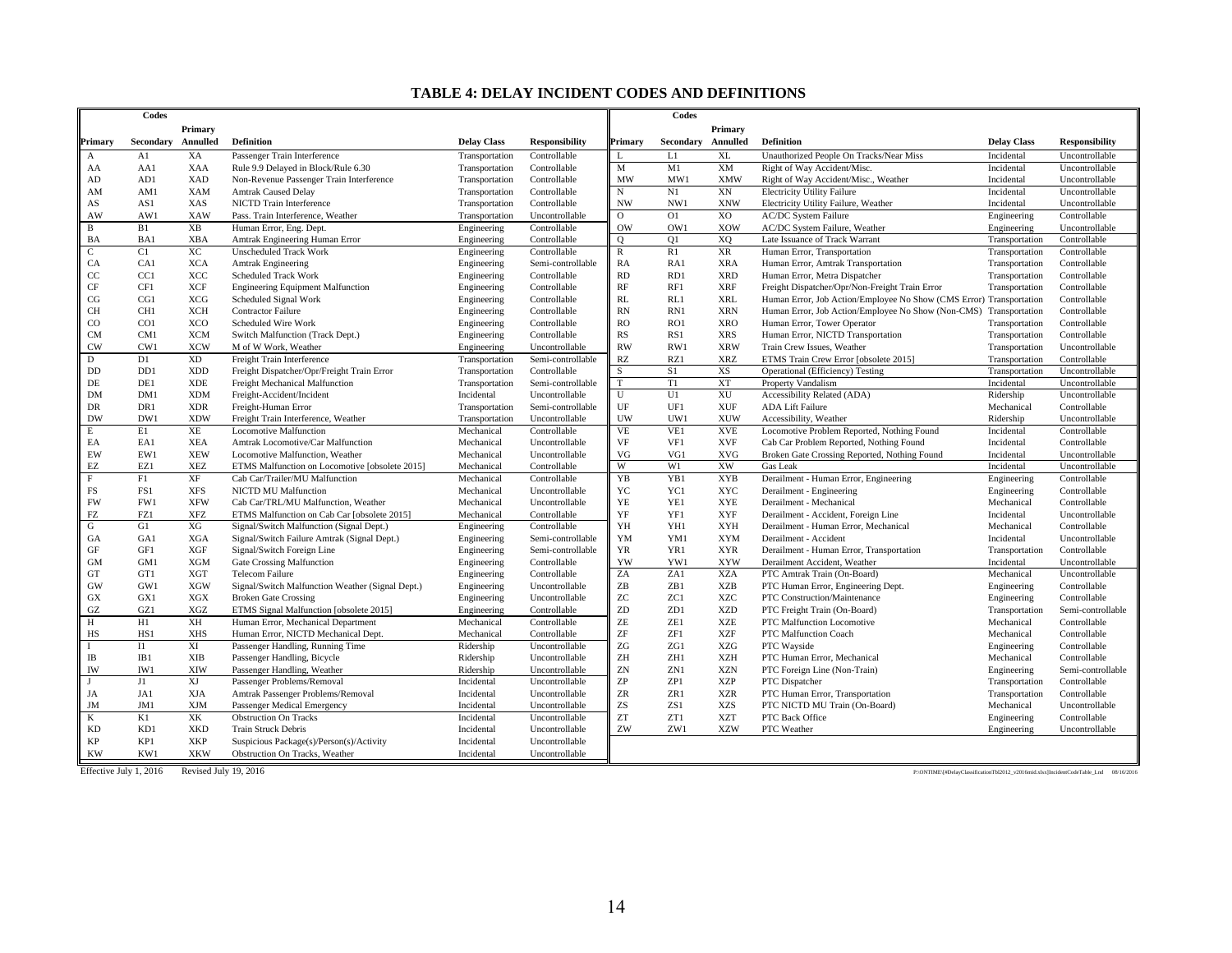#### **TABLE 5: DELAY INCIDENT CODES SORTED BY CAUSE CATEGORY & CARRIER DESIGNATION**

| <b>METRA/PSA DELAY CODES</b>                                          | <b>METRA/PSA DELAY CODES (continued)</b>                                      | <b>FOREIGN CARRIER DELAY CODES</b>                                               |
|-----------------------------------------------------------------------|-------------------------------------------------------------------------------|----------------------------------------------------------------------------------|
| <b>CATEGORY</b>                                                       | <b>CATEGORY</b>                                                               | <b>CATEGORY</b>                                                                  |
| Codes                                                                 | Codes                                                                         | Codes                                                                            |
| Pri. Sec.<br><b>Definition</b><br>Ann.                                | Pri. Sec.<br><b>Definition</b><br>Ann.                                        | Pri. Sec. Ann.<br><b>Definition</b>                                              |
| <b>Passenger Train Interference</b>                                   | <b>Human Error</b><br>13                                                      | <b>Passenger Train Interference</b>                                              |
| Passenger Train Interference<br>A1<br>XA<br>A                         | B<br>B <sub>1</sub><br>XВ<br>Human Error, Eng. Dept.                          | AM1 XAM Amtrak Caused Delay<br>AM                                                |
| XAA<br>Rule 9.9 Delayed in Block/Rule 6.30<br>AA AA1                  | XH<br>H<br>H1<br>Human Error, Mechanical Department                           | NICTD Train Interference<br>AS1 XAS<br>AS                                        |
| AD AD1<br>XAD<br>Non-Revenue Passenger Train Interference             | $\mathbb{R}$<br><b>XR</b><br>R1<br>Human Error, Transportation                | & 3<br>Freight Interference - Peak & Off-Peak                                    |
| Accident                                                              | XRD<br>Human Error, Metra Dispatcher<br>RD<br>RD1                             | D<br><b>XD</b><br>D <sub>1</sub><br>Freight Train Interference                   |
| XM<br>Right of Way Accident/Misc.<br>$M$ $M1$                         | <b>XRL</b><br>Human Error, Job Action/Employee No Show (CMS Error)<br>RL RL1  | $\rm DD$<br>DD1<br>XDD<br>Freight Dispatcher/Opr/Freight Train Error             |
| YC YC1 XYC<br>Derailment - Engineering                                | <b>XRN</b><br>Human Error, Job Action/Employee No Show (Non-CMS)<br>RN<br>RN1 | DE<br><b>XDE</b><br>Freight Mechanical Malfunction<br>DE1                        |
| Derailment - Mechanical<br>YE YE1 XYE                                 | XRO<br>Human Error, Tower Operator<br>RO RO1                                  | DR<br>DR1 XDR<br>Freight-Human Error                                             |
| YM YM1 XYM Derailment - Accident                                      | RZ RZ1<br>XRZ<br>ETMS Train Crew Error [obsolete 2015]                        | ZD<br>ZD1<br>XZD<br>PTC Freight Train (On-Board)                                 |
| <b>Passenger Loading</b>                                              | Derailment - Human Error, Engineering<br>YB YB1<br>XYB                        | Accident                                                                         |
| XI<br>Passenger Handling, Running Time<br><b>I1</b><br>$\mathbf{I}$   | YH YH1<br>XYH<br>Derailment - Human Error, Mechanical                         | DM1 XDM Freight-Accident/Incident<br>DM                                          |
| <b>XIB</b><br>IB1<br>Passenger Handling, Bicycle<br>IB                | YR YR1<br>XYR<br>Derailment - Human Error, Transportation                     | YF1<br><b>XYF</b><br>Derailment - Accident, Foreign Line<br>YF                   |
| <b>Lift Deployment</b>                                                | XZB<br>ZB 1<br>PTC Human Error, Engineering Dept.<br>ZΒ                       | <b>Signal/Switch Failure</b>                                                     |
| U<br>XU<br>Accessibility Related (ADA)<br>U1                          | XZH<br>ZH ZH1<br>PTC Human Error, Mechanical                                  | Signal/Switch Failure Amtrak (Signal Dept.)<br>GA1 XGA<br><b>GA</b>              |
| <b>XUF</b><br><b>ADA Lift Failure</b><br>UF UF1                       | ZP<br>ZP1<br>XZP<br>PTC Dispatcher                                            | GF1<br>XGF<br>Signal/Switch Foreign Line<br>GF                                   |
| <b>Obstruction/Debris</b>                                             | ZR ZR1<br>PTC Human Error, Transportation<br>XZR                              | ZN<br>ZN1<br>XZN<br>PTC Foreign Line (Non-Train)                                 |
| XK<br>K<br>K1<br><b>Obstruction On Tracks</b>                         | Sick, Injured, Unruly Passenger<br>14                                         | <b>Track Work</b>                                                                |
| <b>XKD</b><br>KD KD1<br><b>Train Struck Debris</b>                    | XJ<br>Passenger Problems/Removal<br>J1<br>J                                   | CA<br>CA1 XCA<br><b>Amtrak Engineering</b>                                       |
| XKP<br>KP KP1<br>Suspicious Package(s)/Person(s)/Activity             | JM JM1 XJM<br>Passenger Medical Emergency                                     | <b>Non-Locomotive Equipment Failure</b>                                          |
| <b>Signal/Switch Failure</b>                                          | Weather<br>15                                                                 | FS1<br><b>XFS</b><br>FS<br><b>NICTD MU Malfunction</b>                           |
| CM CM1 XCM<br>Switch Malfunction (Track Dept.)                        | AW AW1 XAW Pass. Train Interference, Weather                                  | ZS<br>ZS1<br>XZS<br>PTC NICTD MU Train (On-Board)                                |
| XG<br>G1<br>Signal/Switch Malfunction (Signal Dept.)<br>G             | M of W Work, Weather<br>CW CW1 XCW                                            | $\overline{2}$<br><b>Locomotive Failure</b>                                      |
| GM GM1 XGM<br><b>Gate Crossing Malfunction</b>                        | EW EW1 XEW<br>Locomotive Malfunction, Weather                                 | XEA<br>EA<br>EA1<br>Amtrak Locomotive/Car Malfunction                            |
| GT GT1 XGT<br><b>Telecom Failure</b>                                  | FW FW1 XFW<br>Cab Car/TRL/MU Malfunction, Weather                             | ZA<br>ZA1<br>XZA<br>PTC Amtrak Train (On-Board)                                  |
| GX GX1 XGX<br><b>Broken Gate Crossing</b>                             | GW GW1 XGW<br>Signal/Switch Malfunction Weather (Signal Dept.)                | <b>Human Error</b><br>13                                                         |
| XGZ<br>ETMS Signal Malfunction [obsolete 2015]<br>GZ GZ1              | Passenger Handling, Weather<br>IW IW1<br>XIW                                  | Amtrak Engineering Human Error<br>BA1<br>XBA<br>BA                               |
| VG VG1 XVG<br>Broken Gate Crossing Reported, Nothing Found            | KW KW1 XKW<br>Obstruction On Tracks, Weather                                  | HS1<br>XHS<br>Human Error, NICTD Mechanical Dept.<br>HS                          |
| XZG<br>PTC Wayside<br>ZG ZG1                                          | MW MW1 XMW Right of Way Accident/Misc., Weather                               | Human Error, Amtrak Transportation<br>RA<br>RA1<br>XRA                           |
| <b>XZT</b><br>ZT ZT1<br>PTC Back Office                               | Electricity Utility Failure, Weather<br>NW NW1 XNW                            | <b>RF</b><br>RF1<br><b>XRF</b><br>Freight Dispatcher/Opr/Non-Freight Train Error |
| <b>Track Work</b>                                                     | AC/DC System Failure, Weather<br>OW OW1 XOW                                   | RS1<br><b>XRS</b><br>Human Error, NICTD Transportation<br>RS                     |
| XC<br><b>Unscheduled Track Work</b><br>C<br>C1                        | Train Crew Issues, Weather<br>RW RW1 XRW                                      | Sick, Injured, Unruly Passenger<br>l4                                            |
| XCC<br>CC CC1<br><b>Scheduled Track Work</b>                          | UW UW1 XUW<br>Accessibility, Weather                                          | <b>XJA</b><br>JA<br>JA1<br>Amtrak Passenger Problems/Removal                     |
| <b>XCF</b><br>CF CF1<br><b>Engineering Equipment Malfunction</b>      | YW YW1 XYW<br>Derailment Accident, Weather                                    | Weather<br>15                                                                    |
| Scheduled Signal Work<br>XCG<br>CG CG1                                | ZW ZW1 XZW<br>PTC Weather                                                     | DW DW1 XDW Freight Train Interference, Weather                                   |
| CH CH1<br>XCH<br><b>Contractor Failure</b>                            | 16<br>Other                                                                   |                                                                                  |
| PTC Construction/Maintenance<br>ZC ZC1<br>XZC                         | <b>XL</b><br>Unauthorized People On Tracks/Near Miss<br>L<br>L1               |                                                                                  |
| <b>Catenary Failure</b><br>10                                         | XN<br><b>Electricity Utility Failure</b><br>N<br>N1                           |                                                                                  |
| XCO<br>Scheduled Wire Work<br>CO CO1                                  | Q1<br>XQ<br>Late Issuance of Track Warrant<br>Q                               |                                                                                  |
| $\overline{O}$<br>XO<br>O <sub>1</sub><br><b>AC/DC</b> System Failure | ${\bf S}$<br>XS<br>Operational (Efficiency) Testing<br>S1                     |                                                                                  |
| 11<br><b>Non-Locomotive Equipment Failure</b>                         | T<br>T1<br>XT<br>Property Vandalism                                           |                                                                                  |
| $\mathbf{F}$<br>XF<br>Cab Car/Trailer/MU Malfunction<br>F1            | VE<br><b>XVE</b><br>Locomotive Problem Reported, Nothing Found<br>VE1         |                                                                                  |
| FZ FZ1<br>XFZ<br>ETMS Malfunction on Cab Car [obsolete 2015]          | <b>XVF</b><br>VF<br>Cab Car Problem Reported, Nothing Found<br>VF1            |                                                                                  |
| ZF<br>ZF1<br>XZF<br>PTC Malfunction Coach                             | XW<br>W<br>W1<br>Gas Leak                                                     |                                                                                  |
| 12<br><b>Locomotive Failure</b>                                       |                                                                               |                                                                                  |
| E<br>E1<br>XE<br><b>Locomotive Malfunction</b>                        |                                                                               |                                                                                  |
| EZ EZ1<br>XEZ<br>ETMS Malfunction on Locomotive [obsolete 2015]       |                                                                               |                                                                                  |
| ZE ZE1<br><b>XZE</b><br>PTC Malfunction Locomotive                    |                                                                               |                                                                                  |
|                                                                       |                                                                               |                                                                                  |

Effective July 1, 2016 Revised July 19, 2016

'Metra/PSA' refers to delays that either directly affect or are directly attributable to Metra or its Purchase of Service Agreement partners (BNSF and Union Pacific) on Metra or PSA-controlled rail lines or trains in commu

Toreign' refers to delays that may be directly or indirectly attributed to other carriers, including freight carriers, Amtrak, and NICTD, that affect Metra trains. Toreign' also includes delays attributable to BNSF and Uni

P:\ONTIME\[#DelayClassificationTbl2012\_v2016mid.xlsx]DelayCodes\_Cat\_CarrierReportTbl 08/16/2016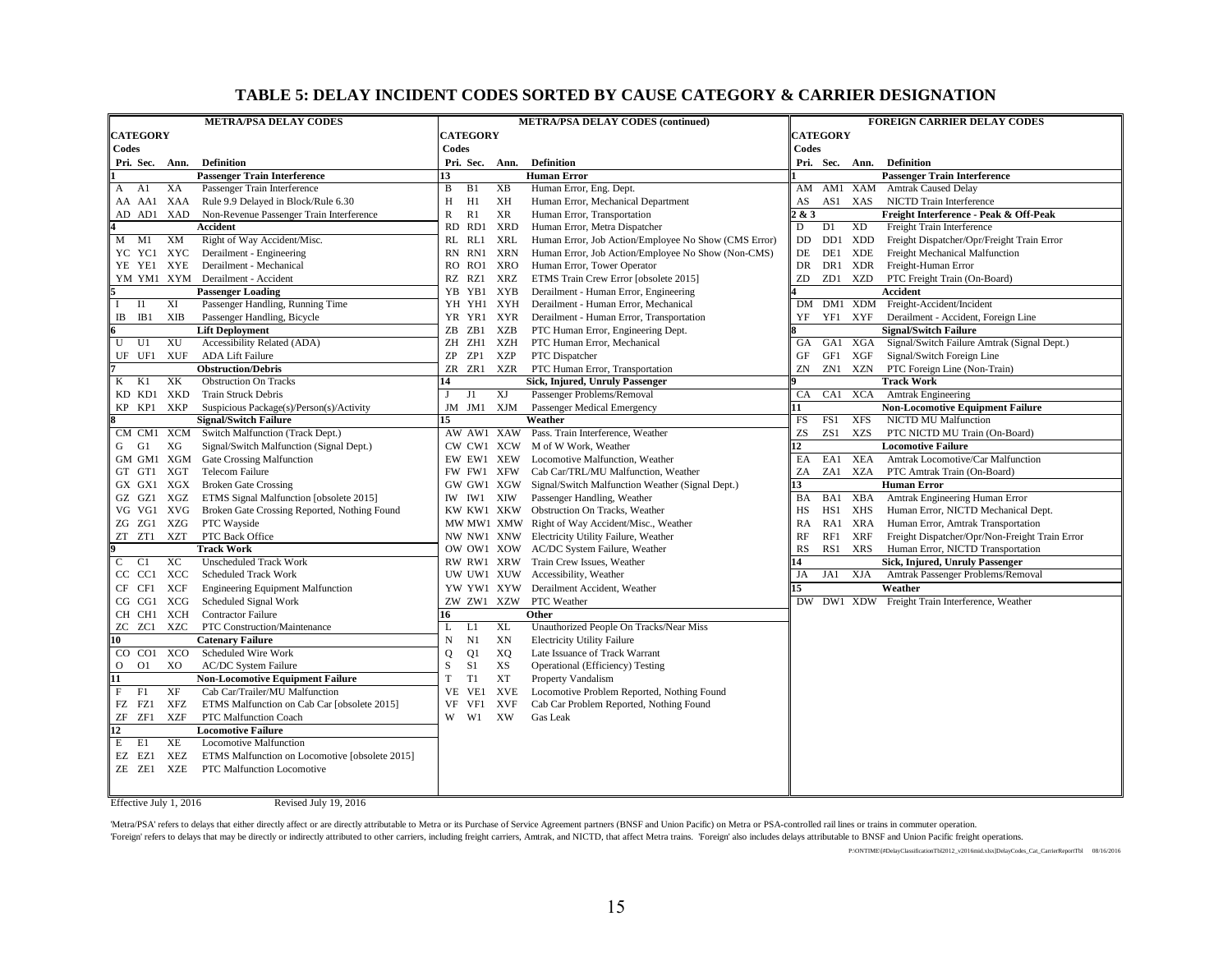#### **TABLES 6.a, 6.b, 6.c, & 6.d: FREQUENCY OF TRAIN DELAYS BY CONTROL AND LINE February 2018**

|                             |             |    | Electric |    |            | Milw |                          |     |           |                |                | Union Pacific |             |               |      |
|-----------------------------|-------------|----|----------|----|------------|------|--------------------------|-----|-----------|----------------|----------------|---------------|-------------|---------------|------|
| <b>DELAY CONTROL</b>        | <b>BNSF</b> | ML | BI       | SC | <b>HER</b> |      | <b>XXI</b>               | NCS | <b>RI</b> | <b>SWS</b>     |                | NW            | W           | <b>SYSTEM</b> |      |
|                             |             |    |          |    |            |      |                          |     |           |                | 3 <sub>A</sub> |               | $\sim$      |               |      |
| Controllable                | 82          | 55 | 18       | 10 |            | 64   | 26                       | 26  | 50        | $\overline{ }$ | ┄              | 4ì            | $\lq$ $\lq$ | 437           | 37%  |
| Semi-controllable           | 23          |    |          |    |            |      | 10<br>10                 |     |           | 22<br>ے ر      |                |               | 46          | 162           | 14%  |
| Uncontrollable              | 67          |    | 10       | 14 |            |      | $\mathbf{a}$<br><b>L</b> | ٠.  | 100       |                | 56             | 85            | 63          | 591           | 50%  |
| <b>TOTAL TRAINS DELAYED</b> | 172         | 50 | 28       | 24 |            | 146  | 116                      |     | 155       | 59             | Ω              | 135           | 146         | 1.190         | 100% |

#### **February - Average Over Previous Five Years: 2013-2017**

|                                          |             |      | Electric |      |            | Milw  |      |                  |           |                 |                | U <b>nion Pacific</b> |      |               |      |
|------------------------------------------|-------------|------|----------|------|------------|-------|------|------------------|-----------|-----------------|----------------|-----------------------|------|---------------|------|
| <b>DELAY CONTROL</b>                     | <b>BNSF</b> | ML   | BI       | SС   | <b>HER</b> |       | W    | <b>NCS</b>       | <b>RI</b> | <b>SWS</b>      |                | <b>NW</b>             | W    | <b>SYSTEM</b> |      |
| Controllable                             | 70.4        | 21.4 | 7.8      | 9.8  | ר ה<br>ے ر |       | 36.6 | າາ 1<br><u>.</u> | 38.4      | 13.4            | 18.6           | 14.4                  | 37.0 | 358.4         | 39%  |
| Semi-controllable                        | 29.6        | 0.0  | 0.0      | 0.0  | 4.8        |       | 16.4 | 22.6             | 9.8       | 15.2<br>1 J . 4 | 3 <sub>2</sub> | 9.4                   | 17.8 | 150.2         | 16%  |
| Uncontrollable                           | 74.4        | 33.6 | 12.8     | 19.4 | 1.8        | 48.4  | 45.4 | 9.8              | 45.4      | 8.8             | 33.0           | 46.8                  | 312  | 410.8         | 45%  |
| TOTAL<br><b>DELAYED</b><br><b>TRAINS</b> | 174.4       | 55.0 | 20.6     | 29.2 | 11.8       | 133.0 | 98.4 | 54.6             | 93.6      | 27              | 54.8           | 70.6                  | 86.0 | 919.4         | 100% |

#### **February 2018 Divergence From February Average Over Previous Five Years**

|                             |             |          | Electric |        |            | Milw     |            |            |           |            | Union Pacific |        |               |               |      |
|-----------------------------|-------------|----------|----------|--------|------------|----------|------------|------------|-----------|------------|---------------|--------|---------------|---------------|------|
| <b>DELAY CONTROL</b>        | <b>BNSF</b> | ML       | Bl       | SC     | <b>HER</b> |          | <b>XXI</b> | <b>NCS</b> | <b>RI</b> | <b>SWS</b> |               | NW     | W             | <b>SYSTEM</b> |      |
| Controllable                | .1.6        | .b       | 10.2     | 0.2    |            | $_{0.8}$ | $-10.6$    | 3.8        |           | ⊥.∸        | 15.4          | 26.6   | 0.0           | 78.6          | 29%  |
| Semi-controllable           | $-6.6$      | $_{0.0}$ | 0.0      | 0.0    | 4.2        | $-10.4$  | 1.6        | -14.6      | $-4.8$    | 16.8       | $-2.2$        | $-0.4$ | 28.2          | 11.8          | 4%   |
| Uncontrollable              | 7.4         | 16.6     | $-2.8$   | $-5.4$ | $\Omega$   | 22.6     | 26.6       |            | 54.6      | 6.2        | 23.0          | 38.2   | 31.8          | 180.2         | 67%  |
| <b>TOTAL TRAINS DELAYED</b> | $-2.4$      | -5.0     | 7.4      | $-5.2$ |            | 13.0     | 17.6       | 0.4        | 61.4      | 21.6       | 36.2          | 64.4   | 60.0<br>270.6 |               | 100% |

### **January-February 2018**

|                             |             |    | Electric |    |                   | Milw |     |            |           |            |     | U <b>nion Pacific</b> |     |       |               |
|-----------------------------|-------------|----|----------|----|-------------------|------|-----|------------|-----------|------------|-----|-----------------------|-----|-------|---------------|
| <b>DELAY CONTROL</b>        | <b>BNSF</b> | МL | вı       | SC | <b>HER</b>        |      | W   | <b>NCS</b> | <b>RI</b> | <b>SWS</b> |     | NW                    | W   |       | <b>SYSTEM</b> |
| Controllable                | 194         | 50 | 28       | 25 |                   | 138  | 67  |            |           | 26         | 63  | 80                    | 75  | 911   | 42%           |
| Semi-controllable           | 76          |    |          |    | $^{\circ}$ 1<br>∸ | 36   | 29  |            | . .       | 58         |     |                       | 79  | 348   | 16%           |
| Uncontrollable              | 138         | 38 | 23       | 27 | <u>.</u>          | 07   | 07  | $\sim$     | 170       |            | 68  | 105                   | 105 | 918   | 42%           |
| <b>TOTAL TRAINS DELAYED</b> | 408         | 88 | 51       | 52 | 34                | 271  | 193 | 88         | 296       | 101        | 132 | 204                   | 259 | 2,177 | 100%          |

Data for current month is final (03/28/18) version from TOPS. P:\ONTIME\report\[DelaysByControl.xls]LastMonthRespByLine 03/28/2018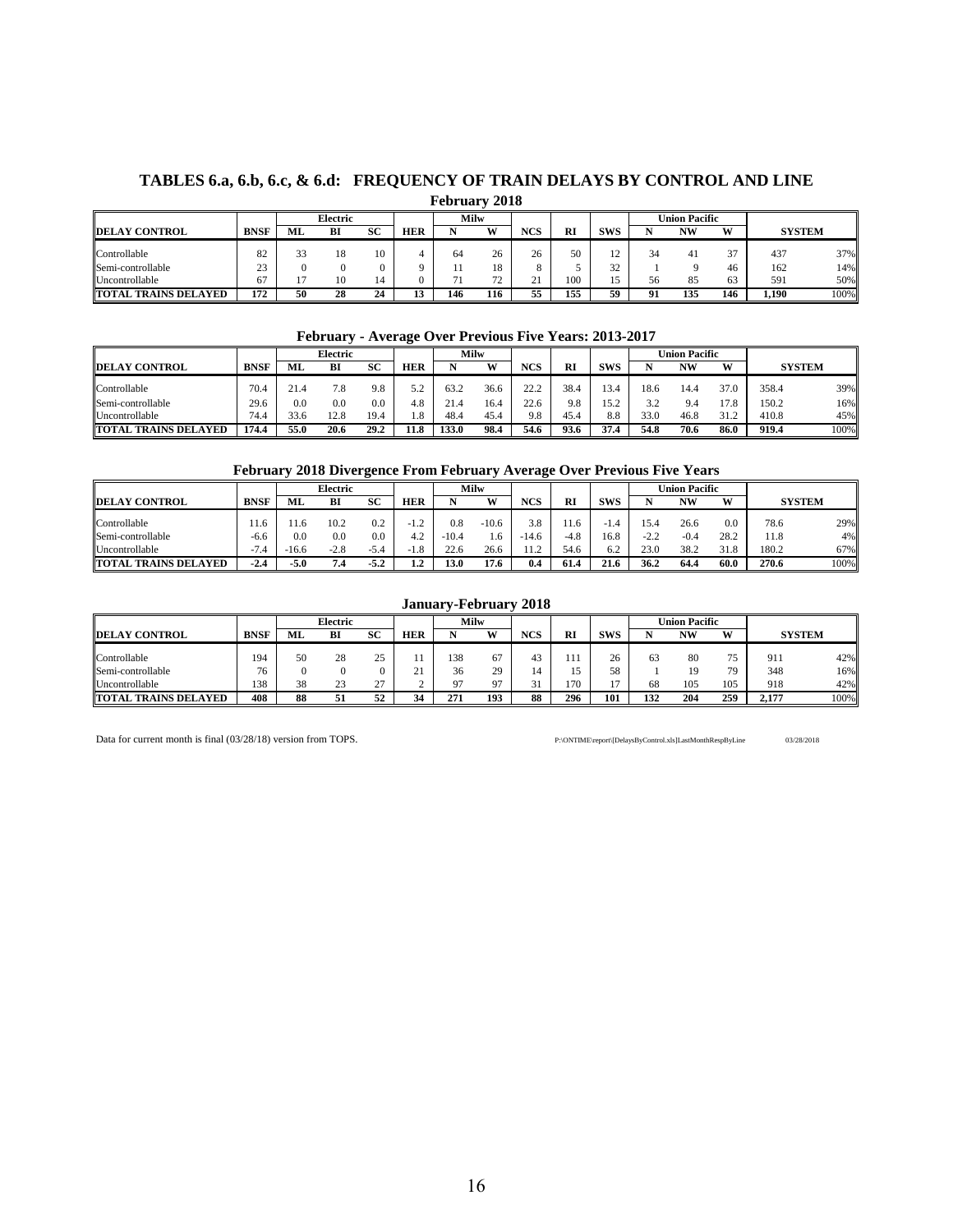| <b>WEEKDAY</b>  | 1                | $\overline{2}$          | 5                 | 6                | 7                        | 8                | 9                | 12               |                  | 13 14 15         |                  | <b>16</b>      | 19               | 20               | 21 22                 |                  | 23               | 26               | 27               | 28               | <b>TOTAL</b>     |
|-----------------|------------------|-------------------------|-------------------|------------------|--------------------------|------------------|------------------|------------------|------------------|------------------|------------------|----------------|------------------|------------------|-----------------------|------------------|------------------|------------------|------------------|------------------|------------------|
|                 | Th               | Fr                      | Mo                |                  | Tu We                    | Th               | Fr               | Mo               |                  | Tu We Th         |                  | Fr             | Mo               |                  | Tu We Th              |                  | Fr               | Mo               |                  | Tu We            |                  |
| <b>BNSF</b>     | $\mathbf{1}$     | 3                       | 1                 | 28               | 10                       | 6                | 15               | 22               | 29               | 7                | 7                | 1              | $\mathbf{1}$     | 5                | 14                    | 5                | 3                | 6                | 2                | $\boldsymbol{0}$ | 166              |
| Elec -ML        | $\boldsymbol{0}$ | $\boldsymbol{0}$        | $\mathbf{0}$      | 3                | 0                        | $\mathbf{0}$     | 1                | 3                | 11               | 5                | $\boldsymbol{0}$ | 1              | 1                | 0                | 2                     | 7                | $\boldsymbol{0}$ | $\mathbf{0}$     | 11               | $\boldsymbol{0}$ | 45               |
| -BI             | 1                | $\boldsymbol{0}$        | $\overline{0}$    | $\mathbf{1}$     | $\boldsymbol{0}$         | $\boldsymbol{0}$ | 3                | 2                | $\mathbf{2}$     | 4                | 1                | $\mathbf{0}$   | $\boldsymbol{0}$ | $\mathbf{1}$     | $\boldsymbol{2}$      | $\overline{2}$   | 1                | 1                | 4                | $\boldsymbol{0}$ | 25               |
| $-SC$           | $\boldsymbol{0}$ | $\boldsymbol{0}$        | $\theta$          | 7                | $\boldsymbol{0}$         | $\boldsymbol{0}$ | $\mathbf{1}$     | $\boldsymbol{0}$ | $\overline{2}$   | 3                | $\boldsymbol{0}$ | 1              | $\boldsymbol{0}$ | $\mathbf{1}$     | 5                     | $\mathbf{1}$     | $\boldsymbol{0}$ | $\boldsymbol{0}$ | $\overline{2}$   | $\boldsymbol{0}$ | 23               |
| <b>Heritage</b> | $\boldsymbol{0}$ | 1                       | 1                 | 2                | 1                        | $\mathbf{0}$     | $\boldsymbol{0}$ | 3                | $\boldsymbol{0}$ | 1                | $\boldsymbol{0}$ | 1              | 1                | $\boldsymbol{0}$ | $\boldsymbol{0}$      | $\mathbf{0}$     | $\mathbf{0}$     | $\boldsymbol{0}$ | 1                | 1                | 13               |
| Milw-N          | 6                | 5                       | 21                | 12               | 3                        | $\overline{4}$   | $\overline{c}$   | 9                | 15               | 2                | 8                | 5              | 10               | 7                | 6                     | $\overline{2}$   | $\boldsymbol{0}$ | 3                | 11               | 7                | 138              |
| $-W$            | 1                | $\overline{c}$          | 15                | 5                | 15                       | $\tau$           | $\mathfrak{Z}$   | 11               | 14               | 13               | $\mathbf{1}$     | $\overline{2}$ | $\mathbf{0}$     | 3                | 7                     | $\mathbf{1}$     | 5                | $\boldsymbol{0}$ | 7                | 1                | 113              |
| <b>NCS</b>      | 3                | 1                       | 1                 | 6                | 5                        | $\boldsymbol{2}$ | 3                | 5                | 11               | 1                | 1                | 1              | 1                | 3                | 1                     | 1                | 3                | 1                | 5                | $\boldsymbol{0}$ | 55               |
| <b>RI</b>       | 4                | 4                       | 9                 | 14               | 14                       | 6                | 16               | 24               | 6                | 12               | 5                | $\overline{2}$ | 3                | 9                | $\boldsymbol{0}$      | 3                | 1                | 3                | 4                | 6                | 145              |
| <b>SWS</b>      | 1                | 1                       | 9                 | $\overline{0}$   | 9                        | $\boldsymbol{0}$ | $\theta$         | 9                | 9                | $\boldsymbol{0}$ | $\overline{2}$   | 3              | $\boldsymbol{0}$ | 8                | $\mathbf{0}$          | 3                | $\overline{2}$   | $\mathbf{0}$     | 2                | 1                | 59               |
| UP<br>$-N$      | 1                | 5                       | 2                 | 21               | 9                        | $\boldsymbol{0}$ | 5                | 5                | 3                | 4                | 14               | $\mathbf{1}$   | 8                | $\boldsymbol{0}$ | $\mathbf{0}$          | $\mathbf{0}$     | $\boldsymbol{0}$ | 2                | $\theta$         | $\mathbf{0}$     | 80               |
| $-NW$           | 5                | $\overline{\mathbf{c}}$ | 11                | 13               | 4                        | 5                | 11               | 23               | 7                | 7                | 5                | $\mathbf{0}$   | 11               | 2                | $\mathbf{0}$          | $\boldsymbol{0}$ | $\boldsymbol{0}$ | $\mathbf{0}$     | $\overline{4}$   | 12               | 122              |
| $-W$            | $\overline{4}$   | $\overline{0}$          | $\overline{9}$    | $\overline{3}$   | $\overline{\mathcal{I}}$ | 8                | $\overline{14}$  | 14               | $\overline{5}$   | 13               | $\overline{4}$   | $\overline{2}$ | <u>16</u>        | 8                | $\overline{1}$        | $6\overline{6}$  | $\overline{3}$   | $\overline{2}$   | 13               | $\mathbf{1}$     | 133              |
| <b>SYSTEM</b>   | 27               | 24                      |                   | 79 115           | 77                       | 38               |                  |                  | 74 130 114       | 72               | 48               | 20             | 52               | 47               | 38                    | 31               | 18               | 18               | 66               | 29               | 1,117            |
|                 |                  |                         |                   |                  |                          |                  |                  |                  |                  |                  |                  |                |                  |                  |                       |                  |                  |                  |                  |                  |                  |
| <b>SATURDAY</b> |                  |                         | 3 10 17 24        |                  |                          |                  | <b>TOTAL</b>     |                  |                  |                  |                  |                |                  |                  | <b>SUNDAY/HOLIDAY</b> |                  |                  | 4 11 18 25       |                  |                  | <b>TOTAL</b>     |
| <b>BNSF</b>     | $\boldsymbol{0}$ | 2                       | $\overline{2}$    | $\mathbf{1}$     |                          |                  |                  | 5                |                  |                  |                  | <b>BNSF</b>    |                  |                  |                       |                  | $\mathbf{0}$     | $\boldsymbol{0}$ | 1                | $\boldsymbol{0}$ | 1                |
| Elec -ML        | $\boldsymbol{0}$ | 1                       | 2                 | 0                |                          |                  |                  | 3                |                  |                  | Elec             |                | -ML              |                  |                       |                  | 1                | 1                | $\boldsymbol{0}$ | $\boldsymbol{0}$ | 2                |
| -BI             | $\boldsymbol{0}$ | $\boldsymbol{0}$        | 3                 | $\boldsymbol{0}$ |                          |                  |                  |                  |                  |                  |                  |                | -BI              |                  |                       |                  |                  |                  |                  |                  | $\theta$         |
| $-SC$           | $\boldsymbol{0}$ | $\mathbf{0}$            | $\overline{0}$    | 1                |                          |                  |                  |                  |                  |                  |                  |                | -SC              |                  |                       |                  | $\theta$         | $\boldsymbol{0}$ | $\boldsymbol{0}$ | $\boldsymbol{0}$ | $\theta$         |
| Heritage        |                  |                         |                   |                  |                          |                  |                  |                  |                  |                  |                  | Heritage       |                  |                  |                       |                  |                  |                  |                  |                  | $\boldsymbol{0}$ |
| Milw-N          | $\boldsymbol{0}$ | $\boldsymbol{0}$        | 2                 | 1                |                          |                  |                  | 3                |                  |                  |                  | Milw -N        |                  |                  |                       |                  | 2                | 3                | $\boldsymbol{0}$ | $\boldsymbol{0}$ | $\sqrt{5}$       |
| $-W$            | $\theta$         | $\boldsymbol{0}$        | $\boldsymbol{0}$  | $\boldsymbol{0}$ |                          |                  |                  | $\Omega$         |                  |                  |                  |                | $-W$             |                  |                       |                  | $\mathbf{0}$     | $\overline{c}$   | 1                | $\boldsymbol{0}$ | 3                |
| <b>NCS</b>      |                  |                         |                   |                  |                          |                  |                  |                  |                  |                  | <b>NCS</b>       |                |                  |                  |                       |                  |                  |                  |                  |                  | $\boldsymbol{0}$ |
| $\mathbf{R}$    | $\boldsymbol{0}$ | 1                       | 1                 | 3                |                          |                  |                  | 5                |                  |                  | RI               |                |                  |                  |                       |                  | $\overline{0}$   | 4                | $\overline{0}$   | -1               | 5                |
| <b>SWS</b>      | $\boldsymbol{0}$ | $\boldsymbol{0}$        | $\boldsymbol{0}$  | $\boldsymbol{0}$ |                          |                  |                  | $\mathbf{0}$     |                  |                  | <b>SWS</b>       |                |                  |                  |                       |                  |                  |                  |                  |                  | $\boldsymbol{0}$ |
| $UP - N$        | 1                | $\mathbf{1}$            | 1                 | $\overline{2}$   |                          |                  |                  | 5                |                  |                  | UP               |                | $-N$             |                  |                       |                  | $\boldsymbol{0}$ | 6                | $\overline{0}$   | $\boldsymbol{0}$ | 6                |
| $-NW$           | $\boldsymbol{0}$ | $\overline{0}$          | $\mathbf{0}$      | $\boldsymbol{0}$ |                          |                  |                  | $\overline{0}$   |                  |                  |                  |                | $-NW$            |                  |                       |                  | $\sqrt{2}$       | $7\overline{ }$  | $\overline{4}$   | $\boldsymbol{0}$ | 13               |
| $\mbox{\bf -W}$ | $\overline{1}$   | $6\overline{6}$         | $\overline{0}$    | $\perp$          |                          |                  |                  | 8                |                  |                  |                  |                | $-W$             |                  |                       |                  | $\underline{0}$  | $\overline{2}$   | $\overline{0}$   | $\overline{3}$   | $\overline{2}$   |
| <b>SYSTEM</b>   |                  |                         | $2\quad11\quad11$ | 9                |                          |                  |                  | 33               |                  |                  |                  | <b>SYSTEM</b>  |                  |                  |                       |                  |                  | $5\quad25$       | 6                | $\overline{4}$   | 40               |
|                 |                  |                         |                   |                  |                          |                  |                  |                  |                  |                  |                  |                |                  |                  |                       |                  |                  |                  |                  |                  |                  |

# **TABLE 7: NUMBER OF DELAYS BY DATE February 2018**

Data is final (03/28/18) version from TOPS.

P:\ONTIME\report\[DelaysByDate.xls]DelaysByDate-Month 3/28/2018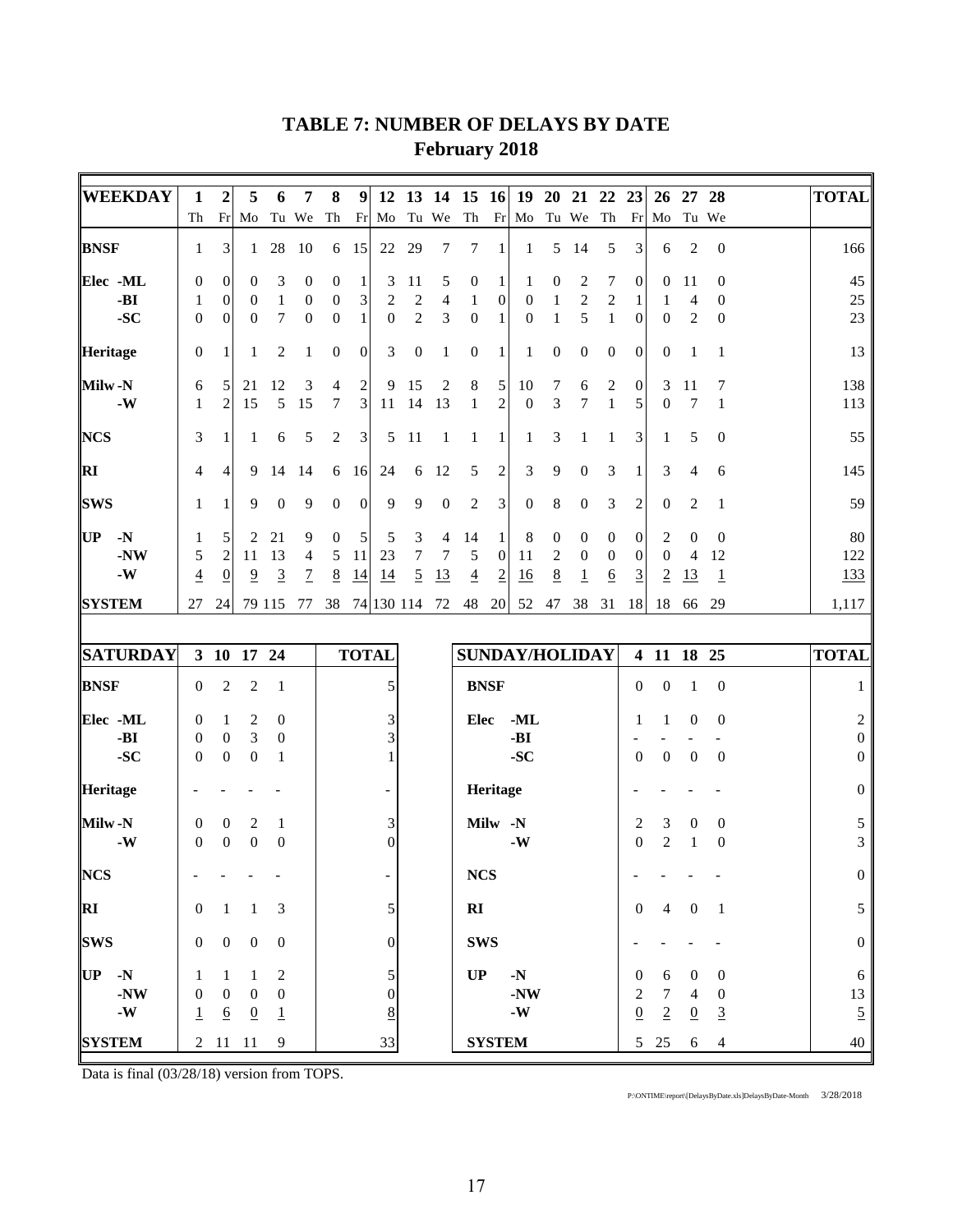**February 2018**

|                                                     |                           |                              | Electric                       | 1 COI UGLY                       |                                  | $-0.10$<br><b>Milw</b>         |                              |                                               |                                |                                |                                  | <b>Union Pacific</b>             |                                |                        |
|-----------------------------------------------------|---------------------------|------------------------------|--------------------------------|----------------------------------|----------------------------------|--------------------------------|------------------------------|-----------------------------------------------|--------------------------------|--------------------------------|----------------------------------|----------------------------------|--------------------------------|------------------------|
| <b>CAUSE CATEGORY</b>                               | <b>BNSF</b>               | ML                           | BI                             | $\bf SC$                         | <b>HER</b>                       | $\mathbf N$                    | W                            | <b>NCS</b>                                    | RI                             | <b>SWS</b>                     | ${\bf N}$                        | <b>NW</b>                        | W                              | <b>SYSTEM</b>          |
| Freight Interference - TOTAL                        | 12                        | $\overline{0}$               | $\overline{0}$                 | $\overline{0}$                   | 6                                | 11                             | 17                           | $\overline{5}$                                | 5                              | 16                             | $\mathbf{1}$                     | $\overline{9}$                   | 44                             | 126                    |
| Freight Interference - Peak                         | $\overline{4}$            | $\mathbf{0}$                 | $\boldsymbol{0}$               | $\mathbf{0}$                     | 5                                | 3                              | 8                            | $\mathbf{0}$                                  | 3                              | 9                              | $\mathbf{0}$                     | 8                                | 12                             | 52                     |
| Primary                                             | $\mathfrak{Z}$            | $\theta$                     | $\theta$                       | $\boldsymbol{\theta}$            | 5                                | $\boldsymbol{l}$               | $\sqrt{2}$                   | $\boldsymbol{\mathit{0}}$                     | $\overline{c}$                 | 6                              | $\theta$                         | $\overline{4}$                   | 2                              | 25                     |
| Secondary                                           | $\overline{I}$            | $\theta$                     | $\theta$                       | $\boldsymbol{\theta}$            | $\theta$                         | $\overline{c}$                 | 6                            | $\theta$                                      | $\mathcal{I}_{\mathcal{I}}$    | $\boldsymbol{\beta}$           | $\theta$                         | $\overline{4}$                   | 10                             | 27                     |
| Freight Interference - Off-Peak                     | 8                         | $\overline{0}$               | $\mathbf{0}$                   | $\mathbf{0}$                     | 1                                | 8                              | 9                            | 5                                             | $\overline{2}$                 | 7                              | 1                                | $\mathbf{1}$                     | 32                             | 74                     |
| Primary                                             | 8                         | $\theta$                     | $\theta$                       | $\boldsymbol{\theta}$            | $\mathcal{I}$                    | $\overline{c}$                 | 5                            | 5                                             | $\overline{c}$                 | 5<br>$\overline{c}$            | $\theta$                         | $\mathcal{I}$                    | 29                             | 58                     |
| Secondary                                           | $\theta$                  | $\theta$                     | $\theta$                       | $\boldsymbol{\theta}$            | $\boldsymbol{\mathit{0}}$        | 6                              | $\sqrt{4}$                   | $\theta$                                      | $\boldsymbol{\theta}$          |                                | $\overline{I}$                   | $\it{0}$                         | $\mathfrak{Z}$                 | 16                     |
| Signal/Switch Failure - TOTAL                       | 37                        | 15                           | $\mathbf Q$                    | $\mathbf{Q}$                     | $\overline{5}$                   | 13                             | 11                           | 6                                             | 19                             | 20                             | 11                               | $\mathbf Q$                      | $\tau$                         | 171                    |
| Signal/Switch Failure - Metra/PSA                   | 24                        | 15                           | 9                              | 9                                | $\overline{c}$                   | 13                             | 10                           | 3                                             | 19                             | 4                              | 11                               | 9                                | 5                              | 133                    |
| Primary<br>Secondary                                | 22<br>$\overline{c}$      | 15<br>$\theta$               | 8<br>$\mathfrak{1}$            | 8<br>$\mathcal{I}_{\mathcal{I}}$ | $\mathfrak{I}$<br>$\mathfrak{I}$ | $\boldsymbol{7}$<br>6          | 9<br>$\boldsymbol{l}$        | $\boldsymbol{\beta}$<br>$\boldsymbol{\theta}$ | 13<br>6                        | $\overline{4}$<br>$\theta$     | $\overline{7}$<br>$\overline{4}$ | $\mathfrak{Z}$<br>6              | 5<br>$\boldsymbol{\mathit{0}}$ | 105<br>28              |
| Signal/Switch Failure - Foreign                     | 13                        | $\overline{0}$               | $\overline{0}$                 | $\overline{0}$                   | 3                                | $\overline{0}$                 | $\mathbf{1}$                 | 3                                             | $\overline{0}$                 | 16                             | $\overline{0}$                   | $\overline{0}$                   | $\overline{2}$                 | 38                     |
| Primary                                             | 13                        | $\theta$                     | $\theta$                       | $\theta$                         | $\mathfrak z$                    | $\boldsymbol{\mathit{0}}$      | $\mathcal{I}_{\mathcal{I}}$  | $\overline{c}$                                | $\boldsymbol{\theta}$          | 12                             | $\theta$                         | $\theta$                         | $\overline{c}$                 | 33                     |
| Secondary                                           | $\theta$                  | $\boldsymbol{\mathit{0}}$    | $\boldsymbol{\mathit{0}}$      | $\it{0}$                         | $\boldsymbol{\mathit{0}}$        | $\theta$                       | $\boldsymbol{\mathit{0}}$    | $\overline{I}$                                | $\theta$                       | $\overline{4}$                 | $\mathcal{O}$                    | $\boldsymbol{\mathit{0}}$        | $\boldsymbol{\mathit{0}}$      | $\sqrt{2}$             |
| Mechanical Failure - TOTAL                          | 23                        | 5 <sup>5</sup>               | $\overline{4}$                 | 3                                | $\Omega$                         | 28                             | 5                            | 12                                            | 10                             | $\overline{3}$                 | 8                                | 19                               | 19                             | 139                    |
| Mechanical Failure - Metra/PSA                      | 23                        | 5                            | $\overline{4}$                 | 3                                | $\mathbf{0}$                     | 22                             | 5                            | 11                                            | 10                             | 3                              | 8                                | 19                               | 19                             | 132                    |
| Non-Locomotive Equipment Failure - Metra/PSA        | $\mathbf{1}$              | 5                            | $\overline{4}$                 | 3                                | $\mathbf{0}$                     | $\overline{2}$                 | $\overline{0}$               | $\overline{c}$                                | $\,1\,$                        | $\overline{c}$                 | $\overline{7}$                   | 15                               | $\overline{7}$                 | 49                     |
| Primary                                             | $\overline{I}$            | $\mathcal{I}$                | $\theta$                       | $\theta$                         | $\theta$                         | $\overline{c}$                 | $\boldsymbol{\theta}$        | $\mathcal{I}_{\mathcal{I}}$                   | $\mathcal{I}$                  | $\overline{I}$                 | $\overline{3}$                   | 2                                | $\mathbf{I}$                   | $13\,$                 |
| Secondary                                           | $\boldsymbol{\mathit{0}}$ | $\overline{4}$               | $\overline{4}$                 | 3                                | 0                                | $\boldsymbol{\theta}$          | $\boldsymbol{o}$             | $\mathcal{I}_{\mathcal{I}}$                   | $\theta$                       | $\mathcal{I}_{\mathcal{I}}$    | $\overline{4}$                   | 13                               | 6                              | 36                     |
| Locomotive Failure - Metra/PSA                      | 22                        | $\mathbf{0}$                 | $\overline{0}$                 | $\mathbf{0}$                     | $\mathbf{0}$                     | 20                             | 5                            | 9                                             | 9                              | $\mathbf{1}$                   | $\mathbf{1}$                     | $\overline{4}$                   | 12                             | 83                     |
| Primary                                             | $\mathfrak{Z}$            | $\theta$                     | $\theta$                       | $\theta$                         | 0                                | 5                              | $\mathcal{I}$                | $\overline{c}$                                | $\overline{4}$                 | $\overline{I}$                 | $\mathbf{I}$                     | $\mathbf{I}$                     | $\mathcal{I}$                  | 19                     |
| Secondary                                           | 19                        | $\theta$                     | $\theta$                       | $\boldsymbol{0}$                 | 0                                | 15                             | $\overline{4}$               | $\overline{7}$                                | 5                              | $\theta$                       | $\theta$                         | $\mathfrak{Z}$                   | II                             | 64                     |
| Mechanical Failure - Foreign                        | $\overline{0}$            | $\overline{0}$               | $\overline{0}$                 | $\overline{0}$                   | $\overline{0}$                   | $\overline{6}$                 | $\overline{0}$               | $\mathbf{1}$                                  | $\overline{0}$                 | $\overline{0}$                 | $\overline{0}$                   | $\overline{0}$                   | $\overline{0}$                 | $\overline{7}$         |
| Passenger Train Interference - TOTAL                | $\overline{0}$            | $\overline{0}$               | $\overline{0}$                 | $\overline{0}$                   |                                  | 6                              | $\overline{0}$               | $\overline{3}$                                | $\overline{0}$                 | $\overline{2}$                 | $\overline{0}$                   | $\overline{0}$                   | $\overline{0}$                 | 12                     |
| Passenger Train Interference - Metra/PSA            | $\overline{0}$            | $\mathbf{0}$                 | $\overline{0}$                 | $\mathbf{0}$                     | $\mathbf{0}$                     | 3                              | $\mathbf{0}$                 | $\overline{2}$                                | $\overline{0}$                 | $\mathbf{0}$                   | $\mathbf{0}$                     | $\mathbf{0}$                     | $\mathbf{0}$                   | 5                      |
| Passenger Train Interference - Foreign              | $\overline{0}$            | $\mathbf{0}$                 | $\overline{0}$                 | $\mathbf{0}$                     | $\mathbf{1}$                     | 3                              | $\theta$                     | $\mathbf{1}$                                  | $\theta$                       | $\overline{c}$                 | $\theta$                         | $\overline{0}$                   | $\Omega$                       | $\tau$                 |
| Accident - TOTAL                                    | $\overline{3}$            | $\overline{0}$               | $\overline{0}$                 | $\overline{0}$                   | $\overline{0}$                   | $\overline{4}$                 | 21                           | 5                                             |                                | $\Omega$                       | 30                               | $\overline{2}$                   | 16                             | 82                     |
| Accident - Metra/PSA                                | $\mathbf{0}$<br>3         | $\mathbf{0}$<br>$\mathbf{0}$ | $\mathbf{0}$                   | $\mathbf{0}$<br>$\mathbf{0}$     | $\mathbf{0}$                     | $\overline{4}$<br>$\mathbf{0}$ | 21<br>$\mathbf{0}$           | 5<br>$\overline{0}$                           | $\mathbf{1}$<br>$\overline{0}$ | $\mathbf{0}$<br>$\overline{0}$ | 30                               | $\overline{c}$<br>$\overline{0}$ | 16                             | 79                     |
| Accident - Foreign                                  | $\overline{3}$            | $\overline{0}$               | $\mathbf{0}$<br>$\overline{0}$ | $\overline{0}$                   | $\mathbf{0}$<br>$\overline{0}$   |                                |                              |                                               | $\overline{2}$                 | $\overline{0}$                 | $\mathbf{0}$<br>$\overline{3}$   | $\overline{4}$                   | $\mathbf{0}$<br>$\overline{3}$ | 3<br>18                |
| <b>Track Work - TOTAL</b><br>Track Work - Metra/PSA | 3                         | $\mathbf{0}$                 | $\mathbf{0}$                   | $\mathbf{0}$                     | $\mathbf{0}$                     | $\mathbf{1}$<br>$\mathbf{1}$   | $\mathbf{1}$<br>$\mathbf{1}$ | $\mathbf{1}$<br>$\mathbf{1}$                  | $\overline{2}$                 | $\mathbf{0}$                   | 3                                | $\overline{4}$                   | 3                              |                        |
| Track Work - Foreign                                | $\overline{0}$            | $\mathbf{0}$                 | $\overline{0}$                 | $\mathbf{0}$                     | $\mathbf{0}$                     | $\mathbf{0}$                   | $\mathbf{0}$                 | $\overline{0}$                                | $\overline{0}$                 | $\overline{0}$                 | $\mathbf{0}$                     | $\mathbf{0}$                     | $\mathbf{0}$                   | 18<br>$\boldsymbol{0}$ |
| Human Error - TOTAL                                 | 28                        | 12                           | $\overline{5}$                 | $\overline{2}$                   | $\mathbf{1}$                     | $\overline{15}$                | $\overline{9}$               | 8                                             | 17                             | $\overline{2}$                 | $\overline{7}$                   | 8                                | $\overline{7}$                 | 121                    |
| Human Error - Metra/PSA                             | 14                        | 12                           | 5                              | $\overline{2}$                   | $\mathbf{0}$                     | 13                             | $\mathbf{Q}$                 | 6                                             | 17                             | $\mathbf{1}$                   | $\overline{7}$                   | 8                                | 6                              | 100                    |
| Human Error - Foreign                               | 14                        | $\mathbf{0}$                 | $\overline{0}$                 | $\mathbf{0}$                     | $\mathbf{1}$                     | $\mathfrak{2}$                 | $\mathbf{0}$                 | $\overline{2}$                                | $\overline{0}$                 | $\mathbf{1}$                   | $\mathbf{0}$                     | $\mathbf{0}$                     | $\mathbf{1}$                   | 21                     |
| Sick, Injured, Unruly Passenger - TOTAL             | $\mathbf{1}$              | $\overline{2}$               | $\Omega$                       | $\overline{0}$                   | $\overline{0}$                   | $\overline{5}$                 | $\overline{3}$               | $\mathbf{1}$                                  | $\overline{4}$                 | $\mathbf{1}$                   | $\overline{4}$                   | $\mathbf{1}$                     | 11                             | 33                     |
| Sick, Injured, Unruly Passenger - Metra/PSA         | $\mathbf{1}$              | $\mathbf{2}$                 | $\overline{0}$                 | $\mathbf{0}$                     | $\mathbf{0}$                     | 5                              | 3                            | -1                                            | $\overline{4}$                 | 1                              | $\overline{4}$                   | 1                                | 11                             | 33                     |
| Sick, Injured, Unruly Passenger - Foreign           | $\overline{0}$            | $\mathbf{0}$                 | $\overline{0}$                 | $\boldsymbol{0}$                 | $\mathbf{0}$                     | $\overline{0}$                 | $\mathbf{0}$                 | $\overline{0}$                                | $\overline{0}$                 | $\mathbf{0}$                   | $\mathbf{0}$                     | $\overline{0}$                   | $\mathbf{0}$                   | $\mathbf{0}$           |
| Weather - TOTAL                                     | 55                        | $\overline{7}$               | $\overline{3}$                 |                                  | $\overline{0}$                   | 38                             | 36                           | 6                                             | 60                             | 13                             | 16                               | 51                               | 9                              | 295                    |
| Weather - Metra/PSA                                 | 55                        | $\tau$                       | 3                              | 1                                | $\mathbf{0}$                     | 38                             | 36                           | 6                                             | 59                             | 13                             | 16                               | 51                               | 9                              | 294                    |
| Weather - Foreign                                   | $\overline{0}$            | $\mathbf{0}$                 | $\mathbf{0}$                   | $\mathbf{0}$                     | $\mathbf{0}$                     | $\mathbf{0}$                   | $\overline{0}$               | $\overline{0}$                                | $\mathbf{1}$                   | $\overline{0}$                 | $\mathbf{0}$                     | $\overline{0}$                   | $\Omega$                       | 1                      |
| Passenger Loading - TOTAL                           | $\overline{2}$            | $\overline{2}$               | 3                              | $\overline{0}$                   | $\overline{0}$                   | 12                             | $\overline{0}$               | $\overline{4}$                                | 12                             | $\overline{0}$                 | $\overline{4}$                   | 8                                | 9                              | 56                     |
| Lift Deployment - TOTAL                             | 5                         | $\overline{0}$               | $\overline{0}$                 | $\boldsymbol{0}$                 | $\overline{0}$                   | 3                              | 5                            | $\overline{0}$                                | 3                              | 1                              | $\mathbf{1}$                     | $\overline{4}$                   | 5                              | 27                     |
| Obstruction/Debris - TOTAL                          | 3                         | 6                            | $\Delta$                       | 8                                | $\theta$                         | 3                              | $\overline{c}$               | $\overline{4}$                                | 19                             | $\mathbf{1}$                   | $\overline{0}$                   | 20                               | 12                             | 82                     |
| Catenary Failure - TOTAL                            | $\theta$                  | $\mathbf{1}$                 | $\theta$                       | $\boldsymbol{0}$                 | $\mathbf{0}$                     | $\overline{0}$                 | $\boldsymbol{0}$             | $\Omega$                                      | $\mathbf{0}$                   | $\Omega$                       | $\overline{0}$                   | $\mathbf{0}$                     | $\mathbf{0}$                   | 1                      |
| Other - TOTAL                                       | $\Omega$                  | $\theta$                     | $\Omega$                       | 1                                | $\theta$                         | $\overline{7}$                 | 6                            | $\Omega$                                      | 3                              | $\Omega$                       | 6                                | $\Omega$                         | $\overline{4}$                 | 27                     |
|                                                     |                           |                              |                                |                                  |                                  |                                |                              |                                               |                                |                                |                                  |                                  |                                |                        |
| <b>TOTAL TRAINS DELAYED</b>                         | 172                       | 50                           | 28                             | 24                               | 13                               | 146                            | 116                          | 55                                            | 155                            | 59                             | 91                               | 135                              | 146                            | 1,190                  |
| Total Metra/PSA Delays                              | 130                       | 50                           | 28                             | 24                               | $\overline{c}$                   | 124                            | 98                           | 43                                            | 149                            | 24                             | 90                               | 126                              | 99                             | 987                    |
| <b>Total Foreign Carrier Delays</b>                 | 42                        | $\theta$                     | $\theta$                       | $\overline{0}$                   | 11                               | 22                             | 18                           | 12                                            | 6                              | 35                             | $\overline{1}$                   | 9                                | 47                             | 203                    |

Data for current month is final (03/28/18) version from TOPS. P:\ONTIME\report\[DelaysByCause.xlsm]LastMonthByLine 03/28/2018

*'Metra/PSA' refers to delays that may be directly or indirectly attributed to Metra or Metra Purchase of Service Agreement partners (BNSF and UP) in commuter rail operation. 'Foreign' refers to delays that may be directly or indirectly attributed to other carriers, including freight carriers, Amtrak, and NICTD, that affect Metra trains. 'Foreign' also includes delays attributable to BNSF and Union Pacific freight operations.*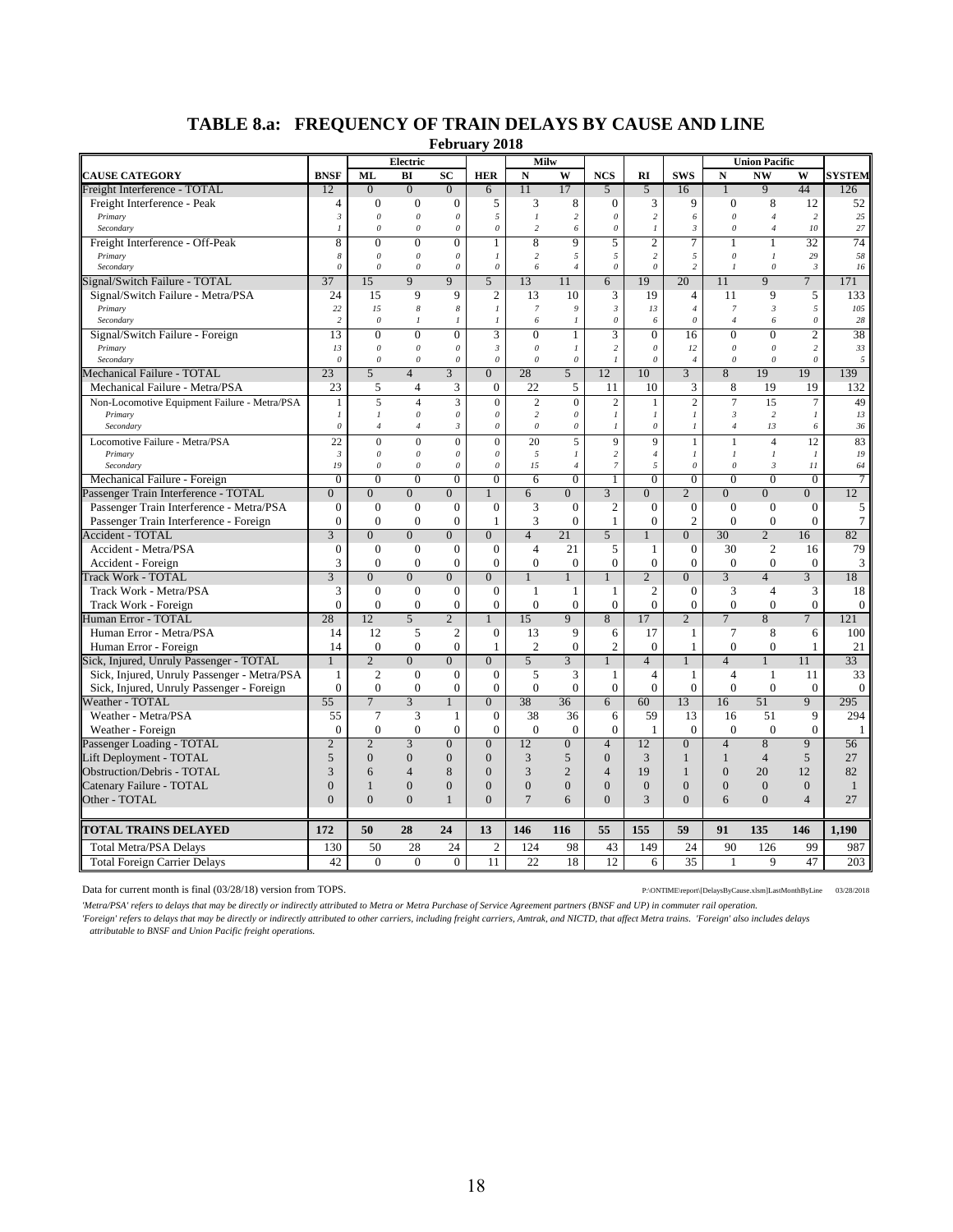# **TABLE 8.b: FREQUENCY OF TRAIN DELAYS BY CAUSE AND LINE**

**February - Average Over Previous Five Years: 2013-2017**

|                                                            | P CDI UAI V |            | Electric      |                 |            | - Average Over Frevious Five Tears: 2013-201.<br>Milw |            |            |            |            |            | <b>Union Pacific</b> |             |              |
|------------------------------------------------------------|-------------|------------|---------------|-----------------|------------|-------------------------------------------------------|------------|------------|------------|------------|------------|----------------------|-------------|--------------|
| <b>CAUSE CATEGORY</b>                                      | <b>BNSF</b> | ML         | BI            | $\overline{SC}$ | <b>HER</b> | N                                                     | W          | <b>NCS</b> | RI         | <b>SWS</b> | N          | NW                   | W           | SYSTEM       |
| Freight Interference - TOTAL                               | 19.2        | 0.0        | 0.0           | 0.0             | 3.6        | 18.8                                                  | 15.2       | 18.0       | 8.2        | 10.4       | 3.2        | 8.0                  | 17.8        | 122.4        |
| Freight Interference - Peak                                | 5.4         | 0.0        | 0.0           | 0.0             | 3.4        | 4.6                                                   | 3.0        | 7.0        | 3.2        | 3.0        | 0.2        | 4.8                  | 3.2         | 37.8         |
| Primary                                                    | 3.2         | 0.0        | 0.0           | 0.0             | 3.2        | 3.2                                                   | 2.4        | 3.8        | 1.0        | 2.4        | 0.2        | 2.6                  | 2.2         | 24.2         |
| Secondary                                                  | 2.2         | 0.0        | 0.0           | 0.0             | 0.2        | 1.4                                                   | 0.6        | 3.2        | 2.2        | 0.6        | 0.0        | 2.2                  | 1.0         | 13.6         |
| Freight Interference - Off-Peak                            | 13.8        | 0.0        | 0.0           | 0.0             | 0.2        | 14.2                                                  | 12.2       | 11.0       | 5.0        | 7.4        | 3.0        | 3.2                  | 14.6        | 84.6         |
| Primary                                                    | 11.8        | 0.0        | 0.0           | 0.0             | 0.2        | 9.0                                                   | 8.4        | $8.8\,$    | 4.2        | 6.4        | 1.6        | 2.2                  | 11.8        | 64.4         |
| Secondary                                                  | 2.0         | 0.0        | 0.0           | 0.0             | 0.0        | 5.2                                                   | 3.8        | 2.2        | 0.8        | 1.0        | 1.4        | 1.0                  | 2.8         | 20.2         |
| Signal/Switch Failure - TOTAL                              | 21.8        | 3.8        | 3.2           | 3.2             | 1.8        | 16.2                                                  | 15.0       | 13.2       | 11.8       | 8.6        | 4.8        | 6.0                  | 21.6        | 131.0        |
| Signal/Switch Failure - Metra/PSA                          | 12.2        | 3.8        | 3.2           | 3.2             | 0.2        | 13.6                                                  | 13.4       | 8.6        | 10.2       | 2.2        | 4.8        | 4.6                  | 21.4        | 101.4        |
| Primary<br>Secondary                                       | 9.2<br>3.0  | 1.6<br>2.2 | 2.2<br>1.0    | 2.4<br>0.8      | 0.2<br>0.0 | 5.4<br>8.2                                            | 8.2<br>5.2 | 4.4<br>4.2 | 6.2<br>4.0 | 1.4<br>0.8 | 3.0<br>1.8 | 1.6<br>3.0           | 4.4<br>17.0 | 50.2<br>51.2 |
| Signal/Switch Failure - Foreign                            | 9.6         | 0.0        | 0.0           | 0.0             | 1.6        | 2.6                                                   | 1.6        | 4.6        | 1.6        | 6.4        | 0.0        | 1.4                  | 0.2         | 29.6         |
| Primary                                                    | 6.6         | 0.0        | 0.0           | 0.0             | 1.4        | 1.0                                                   | 1.2        | 2.2        | 0.6        | 3.8        | 0.0        | 0.4                  | 0.2         | 17.4         |
| Secondary                                                  | 3.0         | 0.0        | 0.0           | 0.0             | 0.2        | 1.6                                                   | 0.4        | 2.4        | 1.0        | 2.6        | 0.0        | 1.0                  | 0.0         | 12.2         |
| Mechanical Failure - TOTAL                                 | 16.0        | 3.2        | 0.8           | 0.6             | 0.2        | 23.6                                                  | 10.4       | 4.0        | 16.8       | 3.2        | 9.0        | 3.0                  | 5.4         | 96.2         |
| Mechanical Failure - Metra/PSA                             | 15.6        | 2.2        | 0.8           | 0.6             | 0.2        | 21.4                                                  | 10.2       | 4.0        | 16.8       | 3.2        | 9.0        | 3.0                  | 5.2         | 92.2         |
| Non-Locomotive Equipment Failure - Metra/PSA               | 6.0         | 2.2        | 0.8           | 0.6             | 0.2        | 2.8                                                   | 1.4        | 0.4        | 2.0        | 2.0        | 1.2        | 0.2                  | 1.4         | 21.2         |
| Primary                                                    | 1.8         | 1.0        | 0.2           | 0.6             | 0.2        | 1.0                                                   | 1.0        | 0.0        | $1.2\,$    | 0.6        | 0.6        | 0.2                  | 1.0         | 9.4          |
| Secondary                                                  | 4.2         | 1.2        | 0.6           | 0.0             | $0.0\,$    | 1.8                                                   | 0.4        | 0.4        | 0.8        | 1.4        | 0.6        | 0.0                  | 0.4         | 11.8         |
| Locomotive Failure - Metra/PSA                             | 9.6         | 0.0        | 0.0           | 0.0             | 0.0        | 18.6                                                  | 8.8        | 3.6        | 14.8       | 1.2        | 7.8        | 2.8                  | 3.8         | 71.0         |
| Primary                                                    | 3.2         | 0.0        | 0.0           | 0.0             | 0.0        | 4.4                                                   | 4.4        | 1.0        | 4.2        | 0.6        | 2.0        | 1.4                  | 2.0         | 23.2         |
| Secondary                                                  | 6.4         | 0.0        | 0.0           | 0.0             | 0.0        | 14.2                                                  | 4.4        | 2.6        | 10.6       | 0.6        | 5.8        | 1.4                  | 1.8         | 47.8         |
| Mechanical Failure - Foreign                               | 0.4<br>1.2  | 1.0<br>0.6 | 0.0<br>0.0    | 0.0<br>0.6      | 0.0<br>0.4 | 2.2<br>10.2                                           | 0.2<br>2.0 | 0.0<br>1.6 | 0.0        | 0.0<br>0.8 | 0.0<br>0.4 | 0.0<br>0.8           | 0.2<br>3.2  | 4.0<br>22.4  |
| Passenger Train Interference - TOTAL                       |             |            |               |                 |            |                                                       |            |            | 0.6        |            |            |                      |             |              |
| Passenger Train Interference - Metra/PSA                   | 0.0<br>1.2  | 0.4<br>0.2 | 0.0<br>0.0    | 0.2<br>0.4      | 0.0<br>0.4 | 7.8<br>2.4                                            | 1.8<br>0.2 | 1.6<br>0.0 | 0.4<br>0.2 | 0.2<br>0.6 | 0.4<br>0.0 | 0.8<br>0.0           | 3.0<br>0.2  | 16.6<br>5.8  |
| Passenger Train Interference - Foreign<br>Accident - TOTAL | 18.0        | 0.0        | 0.0           | 0.2             | 0.0        | 3.2                                                   | 7.4        | 0.4        | 0.4        | 0.2        | 0.6        | 8.4                  | 1.2         | 40.0         |
| Accident - Metra/PSA                                       | 10.6        | 0.0        | 0.0           | 0.2             | 0.0        | 3.2                                                   | 7.2        | 0.4        | 0.2        | 0.2        | 0.6        | 8.4                  | 0.2         | 31.2         |
| Accident - Foreign                                         | 7.4         | 0.0        | 0.0           | 0.0             | 0.0        | 0.0                                                   | 0.2        | 0.0        | 0.2        | 0.0        | 0.0        | 0.0                  | 1.0         | 8.8          |
| Track Work - TOTAL                                         | 11.4        | 2.6        | 0.4           | 1.2             | 0.2        | 1.6                                                   | 1.0        | 1.4        | 2.4        | 0.2        | 0.2        | 2.0                  | 0.8         | 25.4         |
| Track Work - Metra/PSA                                     | 7.8         | 2.6        | 0.4           | 1.2             | 0.2        | 1.6                                                   | 1.0        | 1.4        | 2.4        | 0.2        | 0.2        | 2.0                  | 0.8         | 21.8         |
| Track Work - Foreign                                       | 3.6         | 0.0        | 0.0           | 0.0             | 0.0        | 0.0                                                   | 0.0        | 0.0        | 0.0        | 0.0        | 0.0        | 0.0                  | 0.0         | 3.6          |
| Human Error - TOTAL                                        | 27.2        | 2.4        | $1.2^{\circ}$ | 1.8             | 3.8        | 13.2                                                  | 7.8        | 4.8        | 8.0        | 3.0        | 3.4        | 2.6                  | 4.0         | 83.2         |
| Human Error - Metra/PSA                                    | 13.4        | 2.4        | 1.2           | 1.6             | 1.0        | 4.6                                                   | 2.4        | 0.8        | 8.0        | 0.0        | 3.2        | 1.6                  | 3.2         | 43.4         |
| Human Error - Foreign                                      | 13.8        | 0.0        | 0.0           | 0.2             | 2.8        | 8.6                                                   | 5.4        | 4.0        | 0.0        | 3.0        | 0.2        | 1.0                  | 0.8         | 39.8         |
| Sick, Injured, Unruly Passenger - TOTAL                    | 2.8         | 4.6        | 0.6           | 0.4             | 0.2        | 2.4                                                   | 6.0        | 0.6        | 1.4        | 0.4        | 1.4        | 6.8                  | $2.2\,$     | 29.8         |
| Sick, Injured, Unruly Passenger - Metra/PSA                | 2.8         | 4.6        | 0.6           | 0.4             | 0.2        | 2.4                                                   | 6.0        | 0.6        | 1.4        | 0.4        | 1.4        | 6.8                  | 2.2         | 29.8         |
| Sick, Injured, Unruly Passenger - Foreign                  | 0.0         | 0.0        | 0.0           | 0.0             | 0.0        | 0.0                                                   | 0.0        | 0.0        | 0.0        | 0.0        | 0.0        | 0.0                  | 0.0         | 0.0          |
| Weather - TOTAL                                            | 35.0        | 18.4       | 8.0           | 12.2            | 1.2        | 28.4                                                  | 21.6       | 6.0        | 29.6       | 4.0        | 21.8       | 23.4                 | 15.4        | 225.0        |
| Weather - Metra/PSA                                        | 34.8        | 18.4       | 8.0           | 12.2            | 0.8        | 26.2                                                  | 21.6       | 6.0        | 29.6       | 3.6        | 21.8       | 23.4                 | 15.0        | 221.4        |
| Weather - Foreign                                          | 0.2         | 0.0        | 0.0           | 0.0             | 0.4        | 2.2                                                   | 0.0        | 0.0        | 0.0        | 0.4        | 0.0        | 0.0                  | 0.4         | 3.6          |
| Passenger Loading - TOTAL                                  | 0.4         | 5.6        | 2.0           | 2.0             | 0.0        | 2.0                                                   | 1.6        | 0.0        | 6.8        | 0.2        | 2.4        | 0.4                  | 4.0         | 27.4         |
| Lift Deployment - TOTAL                                    | 2.4         | 0.0        | 0.0           | 0.2             | 0.0        | 5.4                                                   | 1.6        | 0.8        | 2.2        | 0.0        | 0.8        | 1.4                  | 3.6         | 18.4         |
| <b>Obstruction/Debris - TOTAL</b>                          | 6.4         | 4.0        | 2.2           | 3.4             | 0.4        | 7.2                                                   | 6.2        | 2.2        | 4.2        | 1.8        | 5.4        | 4.8                  | 2.4         | 50.6         |
| Catenary Failure - TOTAL                                   | 0.0         | 9.0        | 2.0           | 3.0             | 0.0        | 0.0                                                   | 0.0        | 0.0        | 0.0        | 0.0        | 0.0        | 0.0                  | 0.0         | 14.0         |
| Other - TOTAL                                              | 12.6        | 0.8        | 0.2           | 0.4             | 0.0        | 0.8                                                   | 2.6        | 1.6        | 1.2        | 4.6        | 1.4        | 3.0                  | 4.4         | 33.6         |
| <b>TOTAL TRAINS DELAYED</b>                                | 174.4       | 55.0       | 20.6          | 29.2            | 11.8       | 133.0                                                 | 98.4       | 54.6       | 93.6       | 37.4       | 54.8       | 70.6                 | 86.0        | 919.4        |
| Total Metra/PSA Delays                                     | 119.0       | 53.8       | 20.6          | 28.6            | 3.0        | 96.2                                                  | 75.6       | 28.0       | 83.4       | 16.6       | 51.4       | 60.2                 | 65.4        | 701.8        |
| <b>Total Foreign Carrier Delays</b>                        | 55.4        | 1.2        | 0.0           | 0.6             | 8.8        | 36.8                                                  | 22.8       | 26.6       | 10.2       | 20.8       | 3.4        | 10.4                 | 20.6        | 217.6        |
|                                                            |             |            |               |                 |            |                                                       |            |            |            |            |            |                      |             |              |

Data for latest month is final (03/14/17) version from TOPS. P:\ONTIME\report\{DelaysByCause.xlsm}LastMonthByLine 03/28/2018

*'Metra/PSA' refers to delays that may be directly or indirectly attributed to Metra or Metra Purchase of Service Agreement partners (BNSF and UP) in commuter rail operation. 'Foreign' refers to delays that may be directly or indirectly attributed to other carriers, including freight carriers, Amtrak, and NICTD, that affect Metra trains. 'Foreign' also includes delays attributable to BNSF and Union Pacific freight operations.*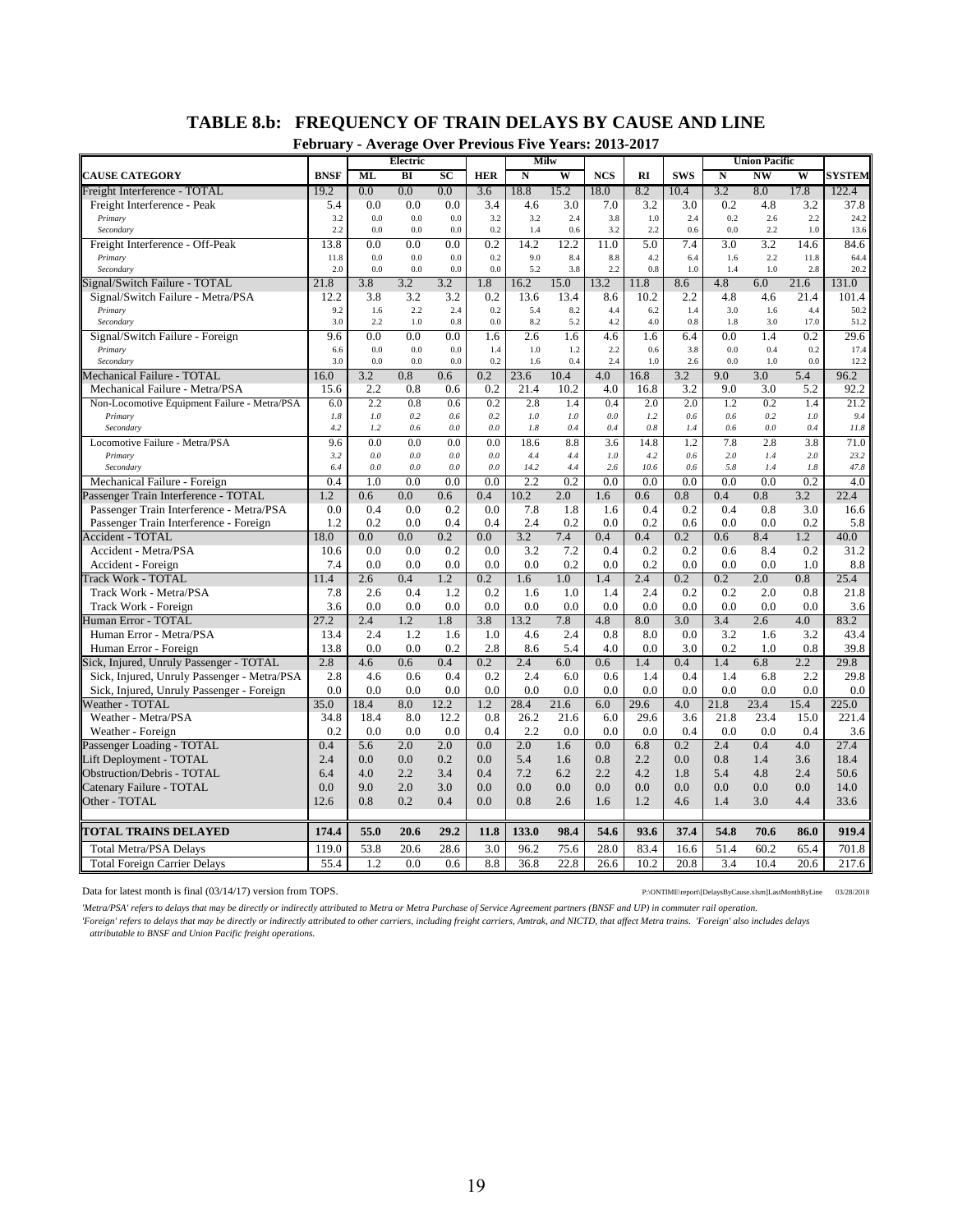| Electric<br><b>Union Pacific</b><br>Milw<br>SC<br><b>BNSF</b><br><b>ML</b><br>BI<br><b>HER</b><br>$\mathbf N$<br>W<br><b>NCS</b><br><b>SWS</b><br>${\bf N}$<br><b>NW</b><br>W<br><b>SYSTEM</b><br>RI<br>0.0<br>$-7.8$<br>$-13.0$<br>$-2.2$<br>Freight Interference - TOTAL<br>$-7.2$<br>0.0<br>0.0<br>2.4<br>1.8<br>$-3.2$<br>1.0<br>26.2<br>5.6<br>3.6<br>0.0<br>0.0<br>5.0<br>$-0.2$<br>$-0.2$<br>Freight Interference - Peak<br>$-1.4$<br>0.0<br>1.6<br>$-1.6$<br>$-7.0$<br>6.0<br>3.2<br>8.8<br>14.2<br>$-0.2$<br>0.0<br>0.0<br>0.0<br>1.8<br>$-2.2$<br>$-0.4$<br>$-3.8$<br>$1.0\,$<br>$-0.2$<br>1.4<br>$-0.2$<br>$\rm 0.8$<br>Primary<br>3.6<br>$-0.2$<br>$-3.2$<br>Secondary<br>$-1.2$<br>0.0<br>0.0<br>0.0<br>0.6<br>5.4<br>$-1.2$<br>2.4<br>0.0<br>1.8<br>9.0<br>13.4<br>$-5.8$<br>0.8<br>$-3.0$<br>Freight Interference - Off-Peak<br>0.0<br>0.0<br>0.0<br>$-6.2$<br>$-3.2$<br>$-6.0$<br>$-0.4$<br>$-2.0$<br>$-2.2$<br>17.4<br>$-10.6$<br>$-3.8$<br>0.8<br>$-7.0$<br>$-3.8$<br>$-2.2$<br>Primary<br>0.0<br>0.0<br>0.0<br>$-3.4$<br>$-1.4$<br>$-1.6$<br>$-1.2$<br>17.2<br>$-6.4$<br>$-2.0$<br>0.0<br>0.0<br>0.0<br>0.0<br>0.8<br>0.2<br>$-2.2$<br>$-0.8$<br>1.0<br>$-0.4$<br>$-1.0$<br>0.2<br>Secondary<br>$-4.2$<br>7.2<br>Signal/Switch Failure - TOTAL<br>15.2<br>11.2<br>5.8<br>5.8<br>3.2<br>$-3.2$<br>$-4.0$<br>$-7.2$<br>11.4<br>6.2<br>3.0<br>40.0<br>$-14.6$<br>Signal/Switch Failure - Metra/PSA<br>11.8<br>11.2<br>5.8<br>5.8<br>1.8<br>$-0.6$<br>$-3.4$<br>$-5.6$<br>8.8<br>1.8<br>6.2<br>4.4<br>31.6<br>$-16.4$<br>13.4<br>5.8<br>0.8<br>4.0<br>1.4<br>12.8<br>5.6<br>1.6<br>0.8<br>$-1.4$<br>6.8<br>2.6<br>0.6<br>54.8<br>Primary<br>$-1.0$<br>$-2.2$<br>0.0<br>0.2<br>1.0<br>$-4.2$<br>$-4.2$<br>2.0<br>$-0.8$<br>2.2<br>$-17.0$<br>$-2.2$<br>3.0<br>$-23.2$<br>Secondary<br>8.4<br>Signal/Switch Failure - Foreign<br>3.4<br>0.0<br>0.0<br>0.0<br>1.4<br>$-2.6$<br>$-0.6$<br>$-1.6$<br>$-1.6$<br>9.6<br>0.0<br>$-1.4$<br>1.8<br>$-0.2$<br>$-0.4$<br>Primary<br>6.4<br>0.0<br>0.0<br>0.0<br>1.6<br>$-1.0$<br>$-0.2$<br>$-0.6$<br>8.2<br>0.0<br>1.8<br>15.6<br>Secondary<br>$-3.0$<br>0.0<br>0.0<br>0.0<br>$-0.2$<br>$-1.6$<br>$-0.4$<br>$-1.4$<br>$-1.0$<br>1.4<br>0.0<br>$-1.0$<br>0.0<br>$-7.2$<br>7.0<br>3.2<br>2.4<br>$-0.2$<br>4.4<br>$-5.4$<br>8.0<br>$-6.8$<br>$-0.2$<br>42.8<br>Mechanical Failure - TOTAL<br>1.8<br>$-1.0$<br>16.0<br>13.6<br>2.8<br>3.2<br>$-0.2$<br>7.0<br>$-6.8$<br>$-0.2$<br>7.4<br>2.4<br>0.6<br>$-5.2$<br>$-1.0$<br>16.0<br>13.8<br>39.8<br>Mechanical Failure - Metra/PSA<br>2.8<br>3.2<br>$-0.8$<br>5.8<br>27.8<br>Non-Locomotive Equipment Failure - Metra/PSA<br>$-5.0$<br>2.4<br>$-0.2$<br>$-1.4$<br>1.6<br>$-1.0$<br>0.0<br>14.8<br>5.6<br>$-0.8$<br>0.0<br>$-0.2$<br>$-0.6$<br>$1.0\,$<br>$-0.2$<br>0.4<br>2.4<br>0.0<br>$-0.2$<br>$-1.0$<br>1.0<br>1.8<br>3.6<br>Primary<br>Secondary<br>$-4.2$<br>2.8<br>3.4<br>3.0<br>0.0<br>$-1.8$<br>$-0.4$<br>0.6<br>$-0.8$<br>$-0.4$<br>3.4<br>13.0<br>5.6<br>24.2<br>12.4<br>0.0<br>0.0<br>0.0<br>0.0<br>1.4<br>$-3.8$<br>5.4<br>$-5.8$<br>$-0.2$<br>1.2<br>8.2<br>12.0<br>Locomotive Failure - Metra/PSA<br>$-6.8$<br>$-0.2$<br>0.0<br>$0.0\,$<br>0.0<br>$0.0\,$<br>0.6<br>$1.0\,$<br>$-0.2$<br>0.4<br>$-1.0$<br>$-1.0$<br>$-3.4$<br>$-0.4$<br>$-4.2$<br>Primary<br>12.6<br>0.0<br>0.0<br>0.0<br>0.0<br>0.8<br>$-0.4$<br>4.4<br>$-5.6$<br>$-0.6$<br>$-5.8$<br>9.2<br>16.2<br>Secondary<br>1.6<br>$\overline{3.8}$<br>1.0<br>0.0<br>$-0.4$<br>$-1.0$<br>0.0<br>0.0<br>0.0<br>$-0.2$<br>0.0<br>0.0<br>0.0<br>$-0.2$<br>3.0<br>Mechanical Failure - Foreign<br>Passenger Train Interference - TOTAL<br>$-1.2$<br>$-0.6$<br>0.0<br>$-0.6$<br>0.6<br>$-4.2$<br>$-2.0$<br>1.4<br>$-0.6$<br>1.2<br>$-0.4$<br>$-0.8$<br>$-3.2$<br>$-10.4$<br>0.0<br>$-0.4$<br>0.0<br>$-0.2$<br>0.0<br>$-4.8$<br>$-1.8$<br>0.4<br>$-0.4$<br>$-0.2$<br>$-0.4$<br>$-0.8$<br>$-3.0$<br>Passenger Train Interference - Metra/PSA<br>$-11.6$<br>$-0.2$<br>$-0.2$<br>0.0<br>$-1.2$<br>0.0<br>$-0.4$<br>0.6<br>0.6<br>1.0<br>$-0.2$<br>1.4<br>0.0<br>$-0.2$<br>1.2<br>Passenger Train Interference - Foreign<br>$-15.0$<br>0.0<br>0.0<br>$-0.2$<br>0.0<br>0.8<br>13.6<br>4.6<br>0.6<br>$-0.2$<br>29.4<br>14.8<br>42.0<br>Accident - TOTAL<br>$-6.4$<br>Accident - Metra/PSA<br>$-10.6$<br>0.0<br>0.0<br>$-0.2$<br>0.0<br>0.8<br>0.8<br>$-0.2$<br>29.4<br>13.8<br>4.6<br>$-6.4$<br>15.8<br>47.8<br>0.0<br>0.0<br>0.0<br>$-0.2$<br>0.0<br>$-0.2$<br>0.0<br>Accident - Foreign<br>$-4.4$<br>0.0<br>0.0<br>0.0<br>0.0<br>$-1.0$<br>$-5.8$<br>$-7.4$<br>Track Work - TOTAL<br>$-8.4$<br>$-2.6$<br>$-0.4$<br>$-1.2$<br>$-0.2$<br>$-0.6$<br>0.0<br>$-0.4$<br>$-0.4$<br>$-0.2$<br>2.8<br>2.0<br>2.2<br>$-0.6$<br>$-4.8$<br>$-2.6$<br>$-0.4$<br>$-0.2$<br>0.0<br>$-0.4$<br>$-0.4$<br>$-0.2$<br>2.8<br>2.0<br>2.2<br>$-3.8$<br>Track Work - Metra/PSA<br>$-1.2$<br>0.0<br>$-3.6$<br>0.0<br>0.0<br>0.0<br>0.0<br>0.0<br>0.0<br>0.0<br>0.0<br>0.0<br>0.0<br>0.0<br>$-3.6$<br>Track Work - Foreign<br>3.8<br>$-2.8$<br>3.2<br>5.4<br>3.0<br>Human Error - TOTAL<br>0.8<br>9.6<br>0.2<br>1.8<br>1.2<br>9.0<br>$-1.0$<br>3.6<br>37.8<br>9.6<br>3.8<br>0.4<br>8.4<br>6.6<br>5.2<br>9.0<br>3.8<br>56.6<br>Human Error - Metra/PSA<br>0.6<br>$-1.0$<br>1.0<br>6.4<br>2.8<br>0.2<br>$-0.2$<br>$-1.8$<br>$-2.0$<br>$-2.0$<br>0.0<br>0.0<br>$-6.6$<br>$-5.4$<br>0.0<br>$-0.2$<br>$-1.0$<br>0.2<br>$-18.8$<br>Human Error - Foreign<br>$-3.0$<br>2.6<br>$-2.6$<br>$-0.6$<br>$-0.4$<br>$-0.2$<br>2.6<br>0.4<br>2.6<br>$-5.8$<br>8.8<br>3.2<br>Sick, Injured, Unruly Passenger - TOTAL<br>$-1.8$<br>0.6<br>Sick, Injured, Unruly Passenger - Metra/PSA<br>$-1.8$<br>$-2.6$<br>$-0.6$<br>$-0.4$<br>$-0.2$<br>2.6<br>$-3.0$<br>0.4<br>2.6<br>0.6<br>2.6<br>$-5.8$<br>8.8<br>3.2<br>Sick, Injured, Unruly Passenger - Foreign<br>0.0<br>0.0<br>0.0<br>0.0<br>0.0<br>0.0<br>0.0<br>0.0<br>0.0<br>0.0<br>0.0<br>0.0<br>0.0<br>0.0<br>$-5.0$<br>$-1.2$<br>9.6<br>0.0<br>30.4<br>9.0<br>27.6<br>70.0<br>Weather - TOTAL<br>20.0<br>$-11.4$<br>$-11.2$<br>14.4<br>$-5.8$<br>$-6.4$<br>20.2<br>$-5.0$<br>$-11.2$<br>$-0.8$<br>11.8<br>14.4<br>0.0<br>29.4<br>9.4<br>$-5.8$<br>27.6<br>72.6<br>Weather - Metra/PSA<br>$-11.4$<br>$-6.0$<br>$-2.2$<br>$-0.2$<br>0.0<br>0.0<br>0.0<br>$-0.4$<br>0.0<br>0.0<br>1.0<br>$-0.4$<br>0.0<br>0.0<br>$-0.4$<br>$-2.6$<br>Weather - Foreign<br>$-2.0$<br>4.0<br>5.2<br>1.6<br>$-3.6$<br>1.0<br>0.0<br>10.0<br>$-1.6$<br>$-0.2$<br>7.6<br>5.0<br>28.6<br>Passenger Loading - TOTAL<br>1.6<br>2.6<br>0.0<br>0.0<br>$-0.2$<br>0.0<br>$-2.4$<br>3.4<br>$-0.8$<br>0.8<br>0.2<br>Lift Deployment - TOTAL<br>1.0<br>2.6<br>1.4<br>8.6<br>2.0<br>$-4.2$<br>$-4.2$<br><b>Obstruction/Debris - TOTAL</b><br>$-3.4$<br>1.8<br>4.6<br>$-0.4$<br>1.8<br>14.8<br>$-0.8$<br>$-5.4$<br>15.2<br>9.6<br>31.4<br>$-2.0$<br>0.0<br>0.0<br>0.0<br>0.0<br>0.0<br>$-8.0$<br>$-3.0$<br>0.0<br>0.0<br>0.0<br>0.0<br>0.0<br>$-13.0$<br>Catenary Failure - TOTAL<br>Other - TOTAL<br>$-0.8$<br>$-0.2$<br>0.0<br>1.8<br>$-12.6$<br>0.6<br>6.2<br>3.4<br>$-1.6$<br>$-4.6$<br>4.6<br>$-3.0$<br>$-0.4$<br>$-6.6$<br>TOTAL TRAINS DELAYED<br>$-5.0$<br>7.4<br>$-5.2$<br>1.2<br>13.0<br>0.4<br>270.6<br>$-2.4$<br>17.6<br>61.4<br>21.6<br>36.2<br>64.4<br>60.0<br>11.0<br>$-3.8$<br>7.4<br>$-1.0$<br>22.4<br>15.0<br>7.4<br>33.6<br>$-4.6$<br>27.8<br>65.6<br>38.6<br>65.8<br>285.2<br><b>Total Metra/PSA Delays</b><br>$-13.4$<br>$-1.2$<br>0.0<br>$-0.6$<br>2.2<br>$-4.8$<br>$-4.2$<br>14.2<br>$-2.4$<br>$-14.8$<br>$-14.6$<br>$-1.4$<br>26.4<br>$-14.6$<br><b>Total Foreign Carrier Delays</b> | February 2018 Divergence From February Average Over Previous Five Years |  |  |  |  |  |  |  |
|-------------------------------------------------------------------------------------------------------------------------------------------------------------------------------------------------------------------------------------------------------------------------------------------------------------------------------------------------------------------------------------------------------------------------------------------------------------------------------------------------------------------------------------------------------------------------------------------------------------------------------------------------------------------------------------------------------------------------------------------------------------------------------------------------------------------------------------------------------------------------------------------------------------------------------------------------------------------------------------------------------------------------------------------------------------------------------------------------------------------------------------------------------------------------------------------------------------------------------------------------------------------------------------------------------------------------------------------------------------------------------------------------------------------------------------------------------------------------------------------------------------------------------------------------------------------------------------------------------------------------------------------------------------------------------------------------------------------------------------------------------------------------------------------------------------------------------------------------------------------------------------------------------------------------------------------------------------------------------------------------------------------------------------------------------------------------------------------------------------------------------------------------------------------------------------------------------------------------------------------------------------------------------------------------------------------------------------------------------------------------------------------------------------------------------------------------------------------------------------------------------------------------------------------------------------------------------------------------------------------------------------------------------------------------------------------------------------------------------------------------------------------------------------------------------------------------------------------------------------------------------------------------------------------------------------------------------------------------------------------------------------------------------------------------------------------------------------------------------------------------------------------------------------------------------------------------------------------------------------------------------------------------------------------------------------------------------------------------------------------------------------------------------------------------------------------------------------------------------------------------------------------------------------------------------------------------------------------------------------------------------------------------------------------------------------------------------------------------------------------------------------------------------------------------------------------------------------------------------------------------------------------------------------------------------------------------------------------------------------------------------------------------------------------------------------------------------------------------------------------------------------------------------------------------------------------------------------------------------------------------------------------------------------------------------------------------------------------------------------------------------------------------------------------------------------------------------------------------------------------------------------------------------------------------------------------------------------------------------------------------------------------------------------------------------------------------------------------------------------------------------------------------------------------------------------------------------------------------------------------------------------------------------------------------------------------------------------------------------------------------------------------------------------------------------------------------------------------------------------------------------------------------------------------------------------------------------------------------------------------------------------------------------------------------------------------------------------------------------------------------------------------------------------------------------------------------------------------------------------------------------------------------------------------------------------------------------------------------------------------------------------------------------------------------------------------------------------------------------------------------------------------------------------------------------------------------------------------------------------------------------------------------------------------------------------------------------------------------------------------------------------------------------------------------------------------------------------------------------------------------------------------------------------------------------------------------------------------------------------------------------------------------------------------------------------------------------------------------------------------------------------------------------------------------------------------------------------------------------------------------------------------------------------------------------------------------------------------------------------------------------------------------------------------------------------------------------------------------------------------------------------------------------------------------------------------------------------------------------------------------------------------------------------------------------------------------------------------------------------------------------------------------------------------------------------------------------------------------------------------------------------------------------------------------------------------------------------------------------------------------------------------------------------------------------------------------------------------------------------------------------------------------------------------------------------------------------------------------------------------------------------------------------------------|-------------------------------------------------------------------------|--|--|--|--|--|--|--|
|                                                                                                                                                                                                                                                                                                                                                                                                                                                                                                                                                                                                                                                                                                                                                                                                                                                                                                                                                                                                                                                                                                                                                                                                                                                                                                                                                                                                                                                                                                                                                                                                                                                                                                                                                                                                                                                                                                                                                                                                                                                                                                                                                                                                                                                                                                                                                                                                                                                                                                                                                                                                                                                                                                                                                                                                                                                                                                                                                                                                                                                                                                                                                                                                                                                                                                                                                                                                                                                                                                                                                                                                                                                                                                                                                                                                                                                                                                                                                                                                                                                                                                                                                                                                                                                                                                                                                                                                                                                                                                                                                                                                                                                                                                                                                                                                                                                                                                                                                                                                                                                                                                                                                                                                                                                                                                                                                                                                                                                                                                                                                                                                                                                                                                                                                                                                                                                                                                                                                                                                                                                                                                                                                                                                                                                                                                                                                                                                                                                                                                                                                                                                                                                                                                                                                                                                                                                                                                                                                                                                                                                                                                                                                                                                                                                                                                                                                                                                                                                                                                                                           |                                                                         |  |  |  |  |  |  |  |
|                                                                                                                                                                                                                                                                                                                                                                                                                                                                                                                                                                                                                                                                                                                                                                                                                                                                                                                                                                                                                                                                                                                                                                                                                                                                                                                                                                                                                                                                                                                                                                                                                                                                                                                                                                                                                                                                                                                                                                                                                                                                                                                                                                                                                                                                                                                                                                                                                                                                                                                                                                                                                                                                                                                                                                                                                                                                                                                                                                                                                                                                                                                                                                                                                                                                                                                                                                                                                                                                                                                                                                                                                                                                                                                                                                                                                                                                                                                                                                                                                                                                                                                                                                                                                                                                                                                                                                                                                                                                                                                                                                                                                                                                                                                                                                                                                                                                                                                                                                                                                                                                                                                                                                                                                                                                                                                                                                                                                                                                                                                                                                                                                                                                                                                                                                                                                                                                                                                                                                                                                                                                                                                                                                                                                                                                                                                                                                                                                                                                                                                                                                                                                                                                                                                                                                                                                                                                                                                                                                                                                                                                                                                                                                                                                                                                                                                                                                                                                                                                                                                                           | <b>CAUSE CATEGORY</b>                                                   |  |  |  |  |  |  |  |
|                                                                                                                                                                                                                                                                                                                                                                                                                                                                                                                                                                                                                                                                                                                                                                                                                                                                                                                                                                                                                                                                                                                                                                                                                                                                                                                                                                                                                                                                                                                                                                                                                                                                                                                                                                                                                                                                                                                                                                                                                                                                                                                                                                                                                                                                                                                                                                                                                                                                                                                                                                                                                                                                                                                                                                                                                                                                                                                                                                                                                                                                                                                                                                                                                                                                                                                                                                                                                                                                                                                                                                                                                                                                                                                                                                                                                                                                                                                                                                                                                                                                                                                                                                                                                                                                                                                                                                                                                                                                                                                                                                                                                                                                                                                                                                                                                                                                                                                                                                                                                                                                                                                                                                                                                                                                                                                                                                                                                                                                                                                                                                                                                                                                                                                                                                                                                                                                                                                                                                                                                                                                                                                                                                                                                                                                                                                                                                                                                                                                                                                                                                                                                                                                                                                                                                                                                                                                                                                                                                                                                                                                                                                                                                                                                                                                                                                                                                                                                                                                                                                                           |                                                                         |  |  |  |  |  |  |  |
|                                                                                                                                                                                                                                                                                                                                                                                                                                                                                                                                                                                                                                                                                                                                                                                                                                                                                                                                                                                                                                                                                                                                                                                                                                                                                                                                                                                                                                                                                                                                                                                                                                                                                                                                                                                                                                                                                                                                                                                                                                                                                                                                                                                                                                                                                                                                                                                                                                                                                                                                                                                                                                                                                                                                                                                                                                                                                                                                                                                                                                                                                                                                                                                                                                                                                                                                                                                                                                                                                                                                                                                                                                                                                                                                                                                                                                                                                                                                                                                                                                                                                                                                                                                                                                                                                                                                                                                                                                                                                                                                                                                                                                                                                                                                                                                                                                                                                                                                                                                                                                                                                                                                                                                                                                                                                                                                                                                                                                                                                                                                                                                                                                                                                                                                                                                                                                                                                                                                                                                                                                                                                                                                                                                                                                                                                                                                                                                                                                                                                                                                                                                                                                                                                                                                                                                                                                                                                                                                                                                                                                                                                                                                                                                                                                                                                                                                                                                                                                                                                                                                           |                                                                         |  |  |  |  |  |  |  |
|                                                                                                                                                                                                                                                                                                                                                                                                                                                                                                                                                                                                                                                                                                                                                                                                                                                                                                                                                                                                                                                                                                                                                                                                                                                                                                                                                                                                                                                                                                                                                                                                                                                                                                                                                                                                                                                                                                                                                                                                                                                                                                                                                                                                                                                                                                                                                                                                                                                                                                                                                                                                                                                                                                                                                                                                                                                                                                                                                                                                                                                                                                                                                                                                                                                                                                                                                                                                                                                                                                                                                                                                                                                                                                                                                                                                                                                                                                                                                                                                                                                                                                                                                                                                                                                                                                                                                                                                                                                                                                                                                                                                                                                                                                                                                                                                                                                                                                                                                                                                                                                                                                                                                                                                                                                                                                                                                                                                                                                                                                                                                                                                                                                                                                                                                                                                                                                                                                                                                                                                                                                                                                                                                                                                                                                                                                                                                                                                                                                                                                                                                                                                                                                                                                                                                                                                                                                                                                                                                                                                                                                                                                                                                                                                                                                                                                                                                                                                                                                                                                                                           |                                                                         |  |  |  |  |  |  |  |
|                                                                                                                                                                                                                                                                                                                                                                                                                                                                                                                                                                                                                                                                                                                                                                                                                                                                                                                                                                                                                                                                                                                                                                                                                                                                                                                                                                                                                                                                                                                                                                                                                                                                                                                                                                                                                                                                                                                                                                                                                                                                                                                                                                                                                                                                                                                                                                                                                                                                                                                                                                                                                                                                                                                                                                                                                                                                                                                                                                                                                                                                                                                                                                                                                                                                                                                                                                                                                                                                                                                                                                                                                                                                                                                                                                                                                                                                                                                                                                                                                                                                                                                                                                                                                                                                                                                                                                                                                                                                                                                                                                                                                                                                                                                                                                                                                                                                                                                                                                                                                                                                                                                                                                                                                                                                                                                                                                                                                                                                                                                                                                                                                                                                                                                                                                                                                                                                                                                                                                                                                                                                                                                                                                                                                                                                                                                                                                                                                                                                                                                                                                                                                                                                                                                                                                                                                                                                                                                                                                                                                                                                                                                                                                                                                                                                                                                                                                                                                                                                                                                                           |                                                                         |  |  |  |  |  |  |  |
|                                                                                                                                                                                                                                                                                                                                                                                                                                                                                                                                                                                                                                                                                                                                                                                                                                                                                                                                                                                                                                                                                                                                                                                                                                                                                                                                                                                                                                                                                                                                                                                                                                                                                                                                                                                                                                                                                                                                                                                                                                                                                                                                                                                                                                                                                                                                                                                                                                                                                                                                                                                                                                                                                                                                                                                                                                                                                                                                                                                                                                                                                                                                                                                                                                                                                                                                                                                                                                                                                                                                                                                                                                                                                                                                                                                                                                                                                                                                                                                                                                                                                                                                                                                                                                                                                                                                                                                                                                                                                                                                                                                                                                                                                                                                                                                                                                                                                                                                                                                                                                                                                                                                                                                                                                                                                                                                                                                                                                                                                                                                                                                                                                                                                                                                                                                                                                                                                                                                                                                                                                                                                                                                                                                                                                                                                                                                                                                                                                                                                                                                                                                                                                                                                                                                                                                                                                                                                                                                                                                                                                                                                                                                                                                                                                                                                                                                                                                                                                                                                                                                           |                                                                         |  |  |  |  |  |  |  |
|                                                                                                                                                                                                                                                                                                                                                                                                                                                                                                                                                                                                                                                                                                                                                                                                                                                                                                                                                                                                                                                                                                                                                                                                                                                                                                                                                                                                                                                                                                                                                                                                                                                                                                                                                                                                                                                                                                                                                                                                                                                                                                                                                                                                                                                                                                                                                                                                                                                                                                                                                                                                                                                                                                                                                                                                                                                                                                                                                                                                                                                                                                                                                                                                                                                                                                                                                                                                                                                                                                                                                                                                                                                                                                                                                                                                                                                                                                                                                                                                                                                                                                                                                                                                                                                                                                                                                                                                                                                                                                                                                                                                                                                                                                                                                                                                                                                                                                                                                                                                                                                                                                                                                                                                                                                                                                                                                                                                                                                                                                                                                                                                                                                                                                                                                                                                                                                                                                                                                                                                                                                                                                                                                                                                                                                                                                                                                                                                                                                                                                                                                                                                                                                                                                                                                                                                                                                                                                                                                                                                                                                                                                                                                                                                                                                                                                                                                                                                                                                                                                                                           |                                                                         |  |  |  |  |  |  |  |
|                                                                                                                                                                                                                                                                                                                                                                                                                                                                                                                                                                                                                                                                                                                                                                                                                                                                                                                                                                                                                                                                                                                                                                                                                                                                                                                                                                                                                                                                                                                                                                                                                                                                                                                                                                                                                                                                                                                                                                                                                                                                                                                                                                                                                                                                                                                                                                                                                                                                                                                                                                                                                                                                                                                                                                                                                                                                                                                                                                                                                                                                                                                                                                                                                                                                                                                                                                                                                                                                                                                                                                                                                                                                                                                                                                                                                                                                                                                                                                                                                                                                                                                                                                                                                                                                                                                                                                                                                                                                                                                                                                                                                                                                                                                                                                                                                                                                                                                                                                                                                                                                                                                                                                                                                                                                                                                                                                                                                                                                                                                                                                                                                                                                                                                                                                                                                                                                                                                                                                                                                                                                                                                                                                                                                                                                                                                                                                                                                                                                                                                                                                                                                                                                                                                                                                                                                                                                                                                                                                                                                                                                                                                                                                                                                                                                                                                                                                                                                                                                                                                                           |                                                                         |  |  |  |  |  |  |  |
|                                                                                                                                                                                                                                                                                                                                                                                                                                                                                                                                                                                                                                                                                                                                                                                                                                                                                                                                                                                                                                                                                                                                                                                                                                                                                                                                                                                                                                                                                                                                                                                                                                                                                                                                                                                                                                                                                                                                                                                                                                                                                                                                                                                                                                                                                                                                                                                                                                                                                                                                                                                                                                                                                                                                                                                                                                                                                                                                                                                                                                                                                                                                                                                                                                                                                                                                                                                                                                                                                                                                                                                                                                                                                                                                                                                                                                                                                                                                                                                                                                                                                                                                                                                                                                                                                                                                                                                                                                                                                                                                                                                                                                                                                                                                                                                                                                                                                                                                                                                                                                                                                                                                                                                                                                                                                                                                                                                                                                                                                                                                                                                                                                                                                                                                                                                                                                                                                                                                                                                                                                                                                                                                                                                                                                                                                                                                                                                                                                                                                                                                                                                                                                                                                                                                                                                                                                                                                                                                                                                                                                                                                                                                                                                                                                                                                                                                                                                                                                                                                                                                           |                                                                         |  |  |  |  |  |  |  |
|                                                                                                                                                                                                                                                                                                                                                                                                                                                                                                                                                                                                                                                                                                                                                                                                                                                                                                                                                                                                                                                                                                                                                                                                                                                                                                                                                                                                                                                                                                                                                                                                                                                                                                                                                                                                                                                                                                                                                                                                                                                                                                                                                                                                                                                                                                                                                                                                                                                                                                                                                                                                                                                                                                                                                                                                                                                                                                                                                                                                                                                                                                                                                                                                                                                                                                                                                                                                                                                                                                                                                                                                                                                                                                                                                                                                                                                                                                                                                                                                                                                                                                                                                                                                                                                                                                                                                                                                                                                                                                                                                                                                                                                                                                                                                                                                                                                                                                                                                                                                                                                                                                                                                                                                                                                                                                                                                                                                                                                                                                                                                                                                                                                                                                                                                                                                                                                                                                                                                                                                                                                                                                                                                                                                                                                                                                                                                                                                                                                                                                                                                                                                                                                                                                                                                                                                                                                                                                                                                                                                                                                                                                                                                                                                                                                                                                                                                                                                                                                                                                                                           |                                                                         |  |  |  |  |  |  |  |
|                                                                                                                                                                                                                                                                                                                                                                                                                                                                                                                                                                                                                                                                                                                                                                                                                                                                                                                                                                                                                                                                                                                                                                                                                                                                                                                                                                                                                                                                                                                                                                                                                                                                                                                                                                                                                                                                                                                                                                                                                                                                                                                                                                                                                                                                                                                                                                                                                                                                                                                                                                                                                                                                                                                                                                                                                                                                                                                                                                                                                                                                                                                                                                                                                                                                                                                                                                                                                                                                                                                                                                                                                                                                                                                                                                                                                                                                                                                                                                                                                                                                                                                                                                                                                                                                                                                                                                                                                                                                                                                                                                                                                                                                                                                                                                                                                                                                                                                                                                                                                                                                                                                                                                                                                                                                                                                                                                                                                                                                                                                                                                                                                                                                                                                                                                                                                                                                                                                                                                                                                                                                                                                                                                                                                                                                                                                                                                                                                                                                                                                                                                                                                                                                                                                                                                                                                                                                                                                                                                                                                                                                                                                                                                                                                                                                                                                                                                                                                                                                                                                                           |                                                                         |  |  |  |  |  |  |  |
|                                                                                                                                                                                                                                                                                                                                                                                                                                                                                                                                                                                                                                                                                                                                                                                                                                                                                                                                                                                                                                                                                                                                                                                                                                                                                                                                                                                                                                                                                                                                                                                                                                                                                                                                                                                                                                                                                                                                                                                                                                                                                                                                                                                                                                                                                                                                                                                                                                                                                                                                                                                                                                                                                                                                                                                                                                                                                                                                                                                                                                                                                                                                                                                                                                                                                                                                                                                                                                                                                                                                                                                                                                                                                                                                                                                                                                                                                                                                                                                                                                                                                                                                                                                                                                                                                                                                                                                                                                                                                                                                                                                                                                                                                                                                                                                                                                                                                                                                                                                                                                                                                                                                                                                                                                                                                                                                                                                                                                                                                                                                                                                                                                                                                                                                                                                                                                                                                                                                                                                                                                                                                                                                                                                                                                                                                                                                                                                                                                                                                                                                                                                                                                                                                                                                                                                                                                                                                                                                                                                                                                                                                                                                                                                                                                                                                                                                                                                                                                                                                                                                           |                                                                         |  |  |  |  |  |  |  |
|                                                                                                                                                                                                                                                                                                                                                                                                                                                                                                                                                                                                                                                                                                                                                                                                                                                                                                                                                                                                                                                                                                                                                                                                                                                                                                                                                                                                                                                                                                                                                                                                                                                                                                                                                                                                                                                                                                                                                                                                                                                                                                                                                                                                                                                                                                                                                                                                                                                                                                                                                                                                                                                                                                                                                                                                                                                                                                                                                                                                                                                                                                                                                                                                                                                                                                                                                                                                                                                                                                                                                                                                                                                                                                                                                                                                                                                                                                                                                                                                                                                                                                                                                                                                                                                                                                                                                                                                                                                                                                                                                                                                                                                                                                                                                                                                                                                                                                                                                                                                                                                                                                                                                                                                                                                                                                                                                                                                                                                                                                                                                                                                                                                                                                                                                                                                                                                                                                                                                                                                                                                                                                                                                                                                                                                                                                                                                                                                                                                                                                                                                                                                                                                                                                                                                                                                                                                                                                                                                                                                                                                                                                                                                                                                                                                                                                                                                                                                                                                                                                                                           |                                                                         |  |  |  |  |  |  |  |
|                                                                                                                                                                                                                                                                                                                                                                                                                                                                                                                                                                                                                                                                                                                                                                                                                                                                                                                                                                                                                                                                                                                                                                                                                                                                                                                                                                                                                                                                                                                                                                                                                                                                                                                                                                                                                                                                                                                                                                                                                                                                                                                                                                                                                                                                                                                                                                                                                                                                                                                                                                                                                                                                                                                                                                                                                                                                                                                                                                                                                                                                                                                                                                                                                                                                                                                                                                                                                                                                                                                                                                                                                                                                                                                                                                                                                                                                                                                                                                                                                                                                                                                                                                                                                                                                                                                                                                                                                                                                                                                                                                                                                                                                                                                                                                                                                                                                                                                                                                                                                                                                                                                                                                                                                                                                                                                                                                                                                                                                                                                                                                                                                                                                                                                                                                                                                                                                                                                                                                                                                                                                                                                                                                                                                                                                                                                                                                                                                                                                                                                                                                                                                                                                                                                                                                                                                                                                                                                                                                                                                                                                                                                                                                                                                                                                                                                                                                                                                                                                                                                                           |                                                                         |  |  |  |  |  |  |  |
|                                                                                                                                                                                                                                                                                                                                                                                                                                                                                                                                                                                                                                                                                                                                                                                                                                                                                                                                                                                                                                                                                                                                                                                                                                                                                                                                                                                                                                                                                                                                                                                                                                                                                                                                                                                                                                                                                                                                                                                                                                                                                                                                                                                                                                                                                                                                                                                                                                                                                                                                                                                                                                                                                                                                                                                                                                                                                                                                                                                                                                                                                                                                                                                                                                                                                                                                                                                                                                                                                                                                                                                                                                                                                                                                                                                                                                                                                                                                                                                                                                                                                                                                                                                                                                                                                                                                                                                                                                                                                                                                                                                                                                                                                                                                                                                                                                                                                                                                                                                                                                                                                                                                                                                                                                                                                                                                                                                                                                                                                                                                                                                                                                                                                                                                                                                                                                                                                                                                                                                                                                                                                                                                                                                                                                                                                                                                                                                                                                                                                                                                                                                                                                                                                                                                                                                                                                                                                                                                                                                                                                                                                                                                                                                                                                                                                                                                                                                                                                                                                                                                           |                                                                         |  |  |  |  |  |  |  |
|                                                                                                                                                                                                                                                                                                                                                                                                                                                                                                                                                                                                                                                                                                                                                                                                                                                                                                                                                                                                                                                                                                                                                                                                                                                                                                                                                                                                                                                                                                                                                                                                                                                                                                                                                                                                                                                                                                                                                                                                                                                                                                                                                                                                                                                                                                                                                                                                                                                                                                                                                                                                                                                                                                                                                                                                                                                                                                                                                                                                                                                                                                                                                                                                                                                                                                                                                                                                                                                                                                                                                                                                                                                                                                                                                                                                                                                                                                                                                                                                                                                                                                                                                                                                                                                                                                                                                                                                                                                                                                                                                                                                                                                                                                                                                                                                                                                                                                                                                                                                                                                                                                                                                                                                                                                                                                                                                                                                                                                                                                                                                                                                                                                                                                                                                                                                                                                                                                                                                                                                                                                                                                                                                                                                                                                                                                                                                                                                                                                                                                                                                                                                                                                                                                                                                                                                                                                                                                                                                                                                                                                                                                                                                                                                                                                                                                                                                                                                                                                                                                                                           |                                                                         |  |  |  |  |  |  |  |
|                                                                                                                                                                                                                                                                                                                                                                                                                                                                                                                                                                                                                                                                                                                                                                                                                                                                                                                                                                                                                                                                                                                                                                                                                                                                                                                                                                                                                                                                                                                                                                                                                                                                                                                                                                                                                                                                                                                                                                                                                                                                                                                                                                                                                                                                                                                                                                                                                                                                                                                                                                                                                                                                                                                                                                                                                                                                                                                                                                                                                                                                                                                                                                                                                                                                                                                                                                                                                                                                                                                                                                                                                                                                                                                                                                                                                                                                                                                                                                                                                                                                                                                                                                                                                                                                                                                                                                                                                                                                                                                                                                                                                                                                                                                                                                                                                                                                                                                                                                                                                                                                                                                                                                                                                                                                                                                                                                                                                                                                                                                                                                                                                                                                                                                                                                                                                                                                                                                                                                                                                                                                                                                                                                                                                                                                                                                                                                                                                                                                                                                                                                                                                                                                                                                                                                                                                                                                                                                                                                                                                                                                                                                                                                                                                                                                                                                                                                                                                                                                                                                                           |                                                                         |  |  |  |  |  |  |  |
|                                                                                                                                                                                                                                                                                                                                                                                                                                                                                                                                                                                                                                                                                                                                                                                                                                                                                                                                                                                                                                                                                                                                                                                                                                                                                                                                                                                                                                                                                                                                                                                                                                                                                                                                                                                                                                                                                                                                                                                                                                                                                                                                                                                                                                                                                                                                                                                                                                                                                                                                                                                                                                                                                                                                                                                                                                                                                                                                                                                                                                                                                                                                                                                                                                                                                                                                                                                                                                                                                                                                                                                                                                                                                                                                                                                                                                                                                                                                                                                                                                                                                                                                                                                                                                                                                                                                                                                                                                                                                                                                                                                                                                                                                                                                                                                                                                                                                                                                                                                                                                                                                                                                                                                                                                                                                                                                                                                                                                                                                                                                                                                                                                                                                                                                                                                                                                                                                                                                                                                                                                                                                                                                                                                                                                                                                                                                                                                                                                                                                                                                                                                                                                                                                                                                                                                                                                                                                                                                                                                                                                                                                                                                                                                                                                                                                                                                                                                                                                                                                                                                           |                                                                         |  |  |  |  |  |  |  |
|                                                                                                                                                                                                                                                                                                                                                                                                                                                                                                                                                                                                                                                                                                                                                                                                                                                                                                                                                                                                                                                                                                                                                                                                                                                                                                                                                                                                                                                                                                                                                                                                                                                                                                                                                                                                                                                                                                                                                                                                                                                                                                                                                                                                                                                                                                                                                                                                                                                                                                                                                                                                                                                                                                                                                                                                                                                                                                                                                                                                                                                                                                                                                                                                                                                                                                                                                                                                                                                                                                                                                                                                                                                                                                                                                                                                                                                                                                                                                                                                                                                                                                                                                                                                                                                                                                                                                                                                                                                                                                                                                                                                                                                                                                                                                                                                                                                                                                                                                                                                                                                                                                                                                                                                                                                                                                                                                                                                                                                                                                                                                                                                                                                                                                                                                                                                                                                                                                                                                                                                                                                                                                                                                                                                                                                                                                                                                                                                                                                                                                                                                                                                                                                                                                                                                                                                                                                                                                                                                                                                                                                                                                                                                                                                                                                                                                                                                                                                                                                                                                                                           |                                                                         |  |  |  |  |  |  |  |
|                                                                                                                                                                                                                                                                                                                                                                                                                                                                                                                                                                                                                                                                                                                                                                                                                                                                                                                                                                                                                                                                                                                                                                                                                                                                                                                                                                                                                                                                                                                                                                                                                                                                                                                                                                                                                                                                                                                                                                                                                                                                                                                                                                                                                                                                                                                                                                                                                                                                                                                                                                                                                                                                                                                                                                                                                                                                                                                                                                                                                                                                                                                                                                                                                                                                                                                                                                                                                                                                                                                                                                                                                                                                                                                                                                                                                                                                                                                                                                                                                                                                                                                                                                                                                                                                                                                                                                                                                                                                                                                                                                                                                                                                                                                                                                                                                                                                                                                                                                                                                                                                                                                                                                                                                                                                                                                                                                                                                                                                                                                                                                                                                                                                                                                                                                                                                                                                                                                                                                                                                                                                                                                                                                                                                                                                                                                                                                                                                                                                                                                                                                                                                                                                                                                                                                                                                                                                                                                                                                                                                                                                                                                                                                                                                                                                                                                                                                                                                                                                                                                                           |                                                                         |  |  |  |  |  |  |  |
|                                                                                                                                                                                                                                                                                                                                                                                                                                                                                                                                                                                                                                                                                                                                                                                                                                                                                                                                                                                                                                                                                                                                                                                                                                                                                                                                                                                                                                                                                                                                                                                                                                                                                                                                                                                                                                                                                                                                                                                                                                                                                                                                                                                                                                                                                                                                                                                                                                                                                                                                                                                                                                                                                                                                                                                                                                                                                                                                                                                                                                                                                                                                                                                                                                                                                                                                                                                                                                                                                                                                                                                                                                                                                                                                                                                                                                                                                                                                                                                                                                                                                                                                                                                                                                                                                                                                                                                                                                                                                                                                                                                                                                                                                                                                                                                                                                                                                                                                                                                                                                                                                                                                                                                                                                                                                                                                                                                                                                                                                                                                                                                                                                                                                                                                                                                                                                                                                                                                                                                                                                                                                                                                                                                                                                                                                                                                                                                                                                                                                                                                                                                                                                                                                                                                                                                                                                                                                                                                                                                                                                                                                                                                                                                                                                                                                                                                                                                                                                                                                                                                           |                                                                         |  |  |  |  |  |  |  |
|                                                                                                                                                                                                                                                                                                                                                                                                                                                                                                                                                                                                                                                                                                                                                                                                                                                                                                                                                                                                                                                                                                                                                                                                                                                                                                                                                                                                                                                                                                                                                                                                                                                                                                                                                                                                                                                                                                                                                                                                                                                                                                                                                                                                                                                                                                                                                                                                                                                                                                                                                                                                                                                                                                                                                                                                                                                                                                                                                                                                                                                                                                                                                                                                                                                                                                                                                                                                                                                                                                                                                                                                                                                                                                                                                                                                                                                                                                                                                                                                                                                                                                                                                                                                                                                                                                                                                                                                                                                                                                                                                                                                                                                                                                                                                                                                                                                                                                                                                                                                                                                                                                                                                                                                                                                                                                                                                                                                                                                                                                                                                                                                                                                                                                                                                                                                                                                                                                                                                                                                                                                                                                                                                                                                                                                                                                                                                                                                                                                                                                                                                                                                                                                                                                                                                                                                                                                                                                                                                                                                                                                                                                                                                                                                                                                                                                                                                                                                                                                                                                                                           |                                                                         |  |  |  |  |  |  |  |
|                                                                                                                                                                                                                                                                                                                                                                                                                                                                                                                                                                                                                                                                                                                                                                                                                                                                                                                                                                                                                                                                                                                                                                                                                                                                                                                                                                                                                                                                                                                                                                                                                                                                                                                                                                                                                                                                                                                                                                                                                                                                                                                                                                                                                                                                                                                                                                                                                                                                                                                                                                                                                                                                                                                                                                                                                                                                                                                                                                                                                                                                                                                                                                                                                                                                                                                                                                                                                                                                                                                                                                                                                                                                                                                                                                                                                                                                                                                                                                                                                                                                                                                                                                                                                                                                                                                                                                                                                                                                                                                                                                                                                                                                                                                                                                                                                                                                                                                                                                                                                                                                                                                                                                                                                                                                                                                                                                                                                                                                                                                                                                                                                                                                                                                                                                                                                                                                                                                                                                                                                                                                                                                                                                                                                                                                                                                                                                                                                                                                                                                                                                                                                                                                                                                                                                                                                                                                                                                                                                                                                                                                                                                                                                                                                                                                                                                                                                                                                                                                                                                                           |                                                                         |  |  |  |  |  |  |  |
|                                                                                                                                                                                                                                                                                                                                                                                                                                                                                                                                                                                                                                                                                                                                                                                                                                                                                                                                                                                                                                                                                                                                                                                                                                                                                                                                                                                                                                                                                                                                                                                                                                                                                                                                                                                                                                                                                                                                                                                                                                                                                                                                                                                                                                                                                                                                                                                                                                                                                                                                                                                                                                                                                                                                                                                                                                                                                                                                                                                                                                                                                                                                                                                                                                                                                                                                                                                                                                                                                                                                                                                                                                                                                                                                                                                                                                                                                                                                                                                                                                                                                                                                                                                                                                                                                                                                                                                                                                                                                                                                                                                                                                                                                                                                                                                                                                                                                                                                                                                                                                                                                                                                                                                                                                                                                                                                                                                                                                                                                                                                                                                                                                                                                                                                                                                                                                                                                                                                                                                                                                                                                                                                                                                                                                                                                                                                                                                                                                                                                                                                                                                                                                                                                                                                                                                                                                                                                                                                                                                                                                                                                                                                                                                                                                                                                                                                                                                                                                                                                                                                           |                                                                         |  |  |  |  |  |  |  |
|                                                                                                                                                                                                                                                                                                                                                                                                                                                                                                                                                                                                                                                                                                                                                                                                                                                                                                                                                                                                                                                                                                                                                                                                                                                                                                                                                                                                                                                                                                                                                                                                                                                                                                                                                                                                                                                                                                                                                                                                                                                                                                                                                                                                                                                                                                                                                                                                                                                                                                                                                                                                                                                                                                                                                                                                                                                                                                                                                                                                                                                                                                                                                                                                                                                                                                                                                                                                                                                                                                                                                                                                                                                                                                                                                                                                                                                                                                                                                                                                                                                                                                                                                                                                                                                                                                                                                                                                                                                                                                                                                                                                                                                                                                                                                                                                                                                                                                                                                                                                                                                                                                                                                                                                                                                                                                                                                                                                                                                                                                                                                                                                                                                                                                                                                                                                                                                                                                                                                                                                                                                                                                                                                                                                                                                                                                                                                                                                                                                                                                                                                                                                                                                                                                                                                                                                                                                                                                                                                                                                                                                                                                                                                                                                                                                                                                                                                                                                                                                                                                                                           |                                                                         |  |  |  |  |  |  |  |
|                                                                                                                                                                                                                                                                                                                                                                                                                                                                                                                                                                                                                                                                                                                                                                                                                                                                                                                                                                                                                                                                                                                                                                                                                                                                                                                                                                                                                                                                                                                                                                                                                                                                                                                                                                                                                                                                                                                                                                                                                                                                                                                                                                                                                                                                                                                                                                                                                                                                                                                                                                                                                                                                                                                                                                                                                                                                                                                                                                                                                                                                                                                                                                                                                                                                                                                                                                                                                                                                                                                                                                                                                                                                                                                                                                                                                                                                                                                                                                                                                                                                                                                                                                                                                                                                                                                                                                                                                                                                                                                                                                                                                                                                                                                                                                                                                                                                                                                                                                                                                                                                                                                                                                                                                                                                                                                                                                                                                                                                                                                                                                                                                                                                                                                                                                                                                                                                                                                                                                                                                                                                                                                                                                                                                                                                                                                                                                                                                                                                                                                                                                                                                                                                                                                                                                                                                                                                                                                                                                                                                                                                                                                                                                                                                                                                                                                                                                                                                                                                                                                                           |                                                                         |  |  |  |  |  |  |  |
|                                                                                                                                                                                                                                                                                                                                                                                                                                                                                                                                                                                                                                                                                                                                                                                                                                                                                                                                                                                                                                                                                                                                                                                                                                                                                                                                                                                                                                                                                                                                                                                                                                                                                                                                                                                                                                                                                                                                                                                                                                                                                                                                                                                                                                                                                                                                                                                                                                                                                                                                                                                                                                                                                                                                                                                                                                                                                                                                                                                                                                                                                                                                                                                                                                                                                                                                                                                                                                                                                                                                                                                                                                                                                                                                                                                                                                                                                                                                                                                                                                                                                                                                                                                                                                                                                                                                                                                                                                                                                                                                                                                                                                                                                                                                                                                                                                                                                                                                                                                                                                                                                                                                                                                                                                                                                                                                                                                                                                                                                                                                                                                                                                                                                                                                                                                                                                                                                                                                                                                                                                                                                                                                                                                                                                                                                                                                                                                                                                                                                                                                                                                                                                                                                                                                                                                                                                                                                                                                                                                                                                                                                                                                                                                                                                                                                                                                                                                                                                                                                                                                           |                                                                         |  |  |  |  |  |  |  |
|                                                                                                                                                                                                                                                                                                                                                                                                                                                                                                                                                                                                                                                                                                                                                                                                                                                                                                                                                                                                                                                                                                                                                                                                                                                                                                                                                                                                                                                                                                                                                                                                                                                                                                                                                                                                                                                                                                                                                                                                                                                                                                                                                                                                                                                                                                                                                                                                                                                                                                                                                                                                                                                                                                                                                                                                                                                                                                                                                                                                                                                                                                                                                                                                                                                                                                                                                                                                                                                                                                                                                                                                                                                                                                                                                                                                                                                                                                                                                                                                                                                                                                                                                                                                                                                                                                                                                                                                                                                                                                                                                                                                                                                                                                                                                                                                                                                                                                                                                                                                                                                                                                                                                                                                                                                                                                                                                                                                                                                                                                                                                                                                                                                                                                                                                                                                                                                                                                                                                                                                                                                                                                                                                                                                                                                                                                                                                                                                                                                                                                                                                                                                                                                                                                                                                                                                                                                                                                                                                                                                                                                                                                                                                                                                                                                                                                                                                                                                                                                                                                                                           |                                                                         |  |  |  |  |  |  |  |
|                                                                                                                                                                                                                                                                                                                                                                                                                                                                                                                                                                                                                                                                                                                                                                                                                                                                                                                                                                                                                                                                                                                                                                                                                                                                                                                                                                                                                                                                                                                                                                                                                                                                                                                                                                                                                                                                                                                                                                                                                                                                                                                                                                                                                                                                                                                                                                                                                                                                                                                                                                                                                                                                                                                                                                                                                                                                                                                                                                                                                                                                                                                                                                                                                                                                                                                                                                                                                                                                                                                                                                                                                                                                                                                                                                                                                                                                                                                                                                                                                                                                                                                                                                                                                                                                                                                                                                                                                                                                                                                                                                                                                                                                                                                                                                                                                                                                                                                                                                                                                                                                                                                                                                                                                                                                                                                                                                                                                                                                                                                                                                                                                                                                                                                                                                                                                                                                                                                                                                                                                                                                                                                                                                                                                                                                                                                                                                                                                                                                                                                                                                                                                                                                                                                                                                                                                                                                                                                                                                                                                                                                                                                                                                                                                                                                                                                                                                                                                                                                                                                                           |                                                                         |  |  |  |  |  |  |  |
|                                                                                                                                                                                                                                                                                                                                                                                                                                                                                                                                                                                                                                                                                                                                                                                                                                                                                                                                                                                                                                                                                                                                                                                                                                                                                                                                                                                                                                                                                                                                                                                                                                                                                                                                                                                                                                                                                                                                                                                                                                                                                                                                                                                                                                                                                                                                                                                                                                                                                                                                                                                                                                                                                                                                                                                                                                                                                                                                                                                                                                                                                                                                                                                                                                                                                                                                                                                                                                                                                                                                                                                                                                                                                                                                                                                                                                                                                                                                                                                                                                                                                                                                                                                                                                                                                                                                                                                                                                                                                                                                                                                                                                                                                                                                                                                                                                                                                                                                                                                                                                                                                                                                                                                                                                                                                                                                                                                                                                                                                                                                                                                                                                                                                                                                                                                                                                                                                                                                                                                                                                                                                                                                                                                                                                                                                                                                                                                                                                                                                                                                                                                                                                                                                                                                                                                                                                                                                                                                                                                                                                                                                                                                                                                                                                                                                                                                                                                                                                                                                                                                           |                                                                         |  |  |  |  |  |  |  |
|                                                                                                                                                                                                                                                                                                                                                                                                                                                                                                                                                                                                                                                                                                                                                                                                                                                                                                                                                                                                                                                                                                                                                                                                                                                                                                                                                                                                                                                                                                                                                                                                                                                                                                                                                                                                                                                                                                                                                                                                                                                                                                                                                                                                                                                                                                                                                                                                                                                                                                                                                                                                                                                                                                                                                                                                                                                                                                                                                                                                                                                                                                                                                                                                                                                                                                                                                                                                                                                                                                                                                                                                                                                                                                                                                                                                                                                                                                                                                                                                                                                                                                                                                                                                                                                                                                                                                                                                                                                                                                                                                                                                                                                                                                                                                                                                                                                                                                                                                                                                                                                                                                                                                                                                                                                                                                                                                                                                                                                                                                                                                                                                                                                                                                                                                                                                                                                                                                                                                                                                                                                                                                                                                                                                                                                                                                                                                                                                                                                                                                                                                                                                                                                                                                                                                                                                                                                                                                                                                                                                                                                                                                                                                                                                                                                                                                                                                                                                                                                                                                                                           |                                                                         |  |  |  |  |  |  |  |
|                                                                                                                                                                                                                                                                                                                                                                                                                                                                                                                                                                                                                                                                                                                                                                                                                                                                                                                                                                                                                                                                                                                                                                                                                                                                                                                                                                                                                                                                                                                                                                                                                                                                                                                                                                                                                                                                                                                                                                                                                                                                                                                                                                                                                                                                                                                                                                                                                                                                                                                                                                                                                                                                                                                                                                                                                                                                                                                                                                                                                                                                                                                                                                                                                                                                                                                                                                                                                                                                                                                                                                                                                                                                                                                                                                                                                                                                                                                                                                                                                                                                                                                                                                                                                                                                                                                                                                                                                                                                                                                                                                                                                                                                                                                                                                                                                                                                                                                                                                                                                                                                                                                                                                                                                                                                                                                                                                                                                                                                                                                                                                                                                                                                                                                                                                                                                                                                                                                                                                                                                                                                                                                                                                                                                                                                                                                                                                                                                                                                                                                                                                                                                                                                                                                                                                                                                                                                                                                                                                                                                                                                                                                                                                                                                                                                                                                                                                                                                                                                                                                                           |                                                                         |  |  |  |  |  |  |  |
|                                                                                                                                                                                                                                                                                                                                                                                                                                                                                                                                                                                                                                                                                                                                                                                                                                                                                                                                                                                                                                                                                                                                                                                                                                                                                                                                                                                                                                                                                                                                                                                                                                                                                                                                                                                                                                                                                                                                                                                                                                                                                                                                                                                                                                                                                                                                                                                                                                                                                                                                                                                                                                                                                                                                                                                                                                                                                                                                                                                                                                                                                                                                                                                                                                                                                                                                                                                                                                                                                                                                                                                                                                                                                                                                                                                                                                                                                                                                                                                                                                                                                                                                                                                                                                                                                                                                                                                                                                                                                                                                                                                                                                                                                                                                                                                                                                                                                                                                                                                                                                                                                                                                                                                                                                                                                                                                                                                                                                                                                                                                                                                                                                                                                                                                                                                                                                                                                                                                                                                                                                                                                                                                                                                                                                                                                                                                                                                                                                                                                                                                                                                                                                                                                                                                                                                                                                                                                                                                                                                                                                                                                                                                                                                                                                                                                                                                                                                                                                                                                                                                           |                                                                         |  |  |  |  |  |  |  |
|                                                                                                                                                                                                                                                                                                                                                                                                                                                                                                                                                                                                                                                                                                                                                                                                                                                                                                                                                                                                                                                                                                                                                                                                                                                                                                                                                                                                                                                                                                                                                                                                                                                                                                                                                                                                                                                                                                                                                                                                                                                                                                                                                                                                                                                                                                                                                                                                                                                                                                                                                                                                                                                                                                                                                                                                                                                                                                                                                                                                                                                                                                                                                                                                                                                                                                                                                                                                                                                                                                                                                                                                                                                                                                                                                                                                                                                                                                                                                                                                                                                                                                                                                                                                                                                                                                                                                                                                                                                                                                                                                                                                                                                                                                                                                                                                                                                                                                                                                                                                                                                                                                                                                                                                                                                                                                                                                                                                                                                                                                                                                                                                                                                                                                                                                                                                                                                                                                                                                                                                                                                                                                                                                                                                                                                                                                                                                                                                                                                                                                                                                                                                                                                                                                                                                                                                                                                                                                                                                                                                                                                                                                                                                                                                                                                                                                                                                                                                                                                                                                                                           |                                                                         |  |  |  |  |  |  |  |
|                                                                                                                                                                                                                                                                                                                                                                                                                                                                                                                                                                                                                                                                                                                                                                                                                                                                                                                                                                                                                                                                                                                                                                                                                                                                                                                                                                                                                                                                                                                                                                                                                                                                                                                                                                                                                                                                                                                                                                                                                                                                                                                                                                                                                                                                                                                                                                                                                                                                                                                                                                                                                                                                                                                                                                                                                                                                                                                                                                                                                                                                                                                                                                                                                                                                                                                                                                                                                                                                                                                                                                                                                                                                                                                                                                                                                                                                                                                                                                                                                                                                                                                                                                                                                                                                                                                                                                                                                                                                                                                                                                                                                                                                                                                                                                                                                                                                                                                                                                                                                                                                                                                                                                                                                                                                                                                                                                                                                                                                                                                                                                                                                                                                                                                                                                                                                                                                                                                                                                                                                                                                                                                                                                                                                                                                                                                                                                                                                                                                                                                                                                                                                                                                                                                                                                                                                                                                                                                                                                                                                                                                                                                                                                                                                                                                                                                                                                                                                                                                                                                                           |                                                                         |  |  |  |  |  |  |  |
|                                                                                                                                                                                                                                                                                                                                                                                                                                                                                                                                                                                                                                                                                                                                                                                                                                                                                                                                                                                                                                                                                                                                                                                                                                                                                                                                                                                                                                                                                                                                                                                                                                                                                                                                                                                                                                                                                                                                                                                                                                                                                                                                                                                                                                                                                                                                                                                                                                                                                                                                                                                                                                                                                                                                                                                                                                                                                                                                                                                                                                                                                                                                                                                                                                                                                                                                                                                                                                                                                                                                                                                                                                                                                                                                                                                                                                                                                                                                                                                                                                                                                                                                                                                                                                                                                                                                                                                                                                                                                                                                                                                                                                                                                                                                                                                                                                                                                                                                                                                                                                                                                                                                                                                                                                                                                                                                                                                                                                                                                                                                                                                                                                                                                                                                                                                                                                                                                                                                                                                                                                                                                                                                                                                                                                                                                                                                                                                                                                                                                                                                                                                                                                                                                                                                                                                                                                                                                                                                                                                                                                                                                                                                                                                                                                                                                                                                                                                                                                                                                                                                           |                                                                         |  |  |  |  |  |  |  |
|                                                                                                                                                                                                                                                                                                                                                                                                                                                                                                                                                                                                                                                                                                                                                                                                                                                                                                                                                                                                                                                                                                                                                                                                                                                                                                                                                                                                                                                                                                                                                                                                                                                                                                                                                                                                                                                                                                                                                                                                                                                                                                                                                                                                                                                                                                                                                                                                                                                                                                                                                                                                                                                                                                                                                                                                                                                                                                                                                                                                                                                                                                                                                                                                                                                                                                                                                                                                                                                                                                                                                                                                                                                                                                                                                                                                                                                                                                                                                                                                                                                                                                                                                                                                                                                                                                                                                                                                                                                                                                                                                                                                                                                                                                                                                                                                                                                                                                                                                                                                                                                                                                                                                                                                                                                                                                                                                                                                                                                                                                                                                                                                                                                                                                                                                                                                                                                                                                                                                                                                                                                                                                                                                                                                                                                                                                                                                                                                                                                                                                                                                                                                                                                                                                                                                                                                                                                                                                                                                                                                                                                                                                                                                                                                                                                                                                                                                                                                                                                                                                                                           |                                                                         |  |  |  |  |  |  |  |
|                                                                                                                                                                                                                                                                                                                                                                                                                                                                                                                                                                                                                                                                                                                                                                                                                                                                                                                                                                                                                                                                                                                                                                                                                                                                                                                                                                                                                                                                                                                                                                                                                                                                                                                                                                                                                                                                                                                                                                                                                                                                                                                                                                                                                                                                                                                                                                                                                                                                                                                                                                                                                                                                                                                                                                                                                                                                                                                                                                                                                                                                                                                                                                                                                                                                                                                                                                                                                                                                                                                                                                                                                                                                                                                                                                                                                                                                                                                                                                                                                                                                                                                                                                                                                                                                                                                                                                                                                                                                                                                                                                                                                                                                                                                                                                                                                                                                                                                                                                                                                                                                                                                                                                                                                                                                                                                                                                                                                                                                                                                                                                                                                                                                                                                                                                                                                                                                                                                                                                                                                                                                                                                                                                                                                                                                                                                                                                                                                                                                                                                                                                                                                                                                                                                                                                                                                                                                                                                                                                                                                                                                                                                                                                                                                                                                                                                                                                                                                                                                                                                                           |                                                                         |  |  |  |  |  |  |  |
|                                                                                                                                                                                                                                                                                                                                                                                                                                                                                                                                                                                                                                                                                                                                                                                                                                                                                                                                                                                                                                                                                                                                                                                                                                                                                                                                                                                                                                                                                                                                                                                                                                                                                                                                                                                                                                                                                                                                                                                                                                                                                                                                                                                                                                                                                                                                                                                                                                                                                                                                                                                                                                                                                                                                                                                                                                                                                                                                                                                                                                                                                                                                                                                                                                                                                                                                                                                                                                                                                                                                                                                                                                                                                                                                                                                                                                                                                                                                                                                                                                                                                                                                                                                                                                                                                                                                                                                                                                                                                                                                                                                                                                                                                                                                                                                                                                                                                                                                                                                                                                                                                                                                                                                                                                                                                                                                                                                                                                                                                                                                                                                                                                                                                                                                                                                                                                                                                                                                                                                                                                                                                                                                                                                                                                                                                                                                                                                                                                                                                                                                                                                                                                                                                                                                                                                                                                                                                                                                                                                                                                                                                                                                                                                                                                                                                                                                                                                                                                                                                                                                           |                                                                         |  |  |  |  |  |  |  |
|                                                                                                                                                                                                                                                                                                                                                                                                                                                                                                                                                                                                                                                                                                                                                                                                                                                                                                                                                                                                                                                                                                                                                                                                                                                                                                                                                                                                                                                                                                                                                                                                                                                                                                                                                                                                                                                                                                                                                                                                                                                                                                                                                                                                                                                                                                                                                                                                                                                                                                                                                                                                                                                                                                                                                                                                                                                                                                                                                                                                                                                                                                                                                                                                                                                                                                                                                                                                                                                                                                                                                                                                                                                                                                                                                                                                                                                                                                                                                                                                                                                                                                                                                                                                                                                                                                                                                                                                                                                                                                                                                                                                                                                                                                                                                                                                                                                                                                                                                                                                                                                                                                                                                                                                                                                                                                                                                                                                                                                                                                                                                                                                                                                                                                                                                                                                                                                                                                                                                                                                                                                                                                                                                                                                                                                                                                                                                                                                                                                                                                                                                                                                                                                                                                                                                                                                                                                                                                                                                                                                                                                                                                                                                                                                                                                                                                                                                                                                                                                                                                                                           |                                                                         |  |  |  |  |  |  |  |
|                                                                                                                                                                                                                                                                                                                                                                                                                                                                                                                                                                                                                                                                                                                                                                                                                                                                                                                                                                                                                                                                                                                                                                                                                                                                                                                                                                                                                                                                                                                                                                                                                                                                                                                                                                                                                                                                                                                                                                                                                                                                                                                                                                                                                                                                                                                                                                                                                                                                                                                                                                                                                                                                                                                                                                                                                                                                                                                                                                                                                                                                                                                                                                                                                                                                                                                                                                                                                                                                                                                                                                                                                                                                                                                                                                                                                                                                                                                                                                                                                                                                                                                                                                                                                                                                                                                                                                                                                                                                                                                                                                                                                                                                                                                                                                                                                                                                                                                                                                                                                                                                                                                                                                                                                                                                                                                                                                                                                                                                                                                                                                                                                                                                                                                                                                                                                                                                                                                                                                                                                                                                                                                                                                                                                                                                                                                                                                                                                                                                                                                                                                                                                                                                                                                                                                                                                                                                                                                                                                                                                                                                                                                                                                                                                                                                                                                                                                                                                                                                                                                                           |                                                                         |  |  |  |  |  |  |  |
|                                                                                                                                                                                                                                                                                                                                                                                                                                                                                                                                                                                                                                                                                                                                                                                                                                                                                                                                                                                                                                                                                                                                                                                                                                                                                                                                                                                                                                                                                                                                                                                                                                                                                                                                                                                                                                                                                                                                                                                                                                                                                                                                                                                                                                                                                                                                                                                                                                                                                                                                                                                                                                                                                                                                                                                                                                                                                                                                                                                                                                                                                                                                                                                                                                                                                                                                                                                                                                                                                                                                                                                                                                                                                                                                                                                                                                                                                                                                                                                                                                                                                                                                                                                                                                                                                                                                                                                                                                                                                                                                                                                                                                                                                                                                                                                                                                                                                                                                                                                                                                                                                                                                                                                                                                                                                                                                                                                                                                                                                                                                                                                                                                                                                                                                                                                                                                                                                                                                                                                                                                                                                                                                                                                                                                                                                                                                                                                                                                                                                                                                                                                                                                                                                                                                                                                                                                                                                                                                                                                                                                                                                                                                                                                                                                                                                                                                                                                                                                                                                                                                           |                                                                         |  |  |  |  |  |  |  |
|                                                                                                                                                                                                                                                                                                                                                                                                                                                                                                                                                                                                                                                                                                                                                                                                                                                                                                                                                                                                                                                                                                                                                                                                                                                                                                                                                                                                                                                                                                                                                                                                                                                                                                                                                                                                                                                                                                                                                                                                                                                                                                                                                                                                                                                                                                                                                                                                                                                                                                                                                                                                                                                                                                                                                                                                                                                                                                                                                                                                                                                                                                                                                                                                                                                                                                                                                                                                                                                                                                                                                                                                                                                                                                                                                                                                                                                                                                                                                                                                                                                                                                                                                                                                                                                                                                                                                                                                                                                                                                                                                                                                                                                                                                                                                                                                                                                                                                                                                                                                                                                                                                                                                                                                                                                                                                                                                                                                                                                                                                                                                                                                                                                                                                                                                                                                                                                                                                                                                                                                                                                                                                                                                                                                                                                                                                                                                                                                                                                                                                                                                                                                                                                                                                                                                                                                                                                                                                                                                                                                                                                                                                                                                                                                                                                                                                                                                                                                                                                                                                                                           |                                                                         |  |  |  |  |  |  |  |
|                                                                                                                                                                                                                                                                                                                                                                                                                                                                                                                                                                                                                                                                                                                                                                                                                                                                                                                                                                                                                                                                                                                                                                                                                                                                                                                                                                                                                                                                                                                                                                                                                                                                                                                                                                                                                                                                                                                                                                                                                                                                                                                                                                                                                                                                                                                                                                                                                                                                                                                                                                                                                                                                                                                                                                                                                                                                                                                                                                                                                                                                                                                                                                                                                                                                                                                                                                                                                                                                                                                                                                                                                                                                                                                                                                                                                                                                                                                                                                                                                                                                                                                                                                                                                                                                                                                                                                                                                                                                                                                                                                                                                                                                                                                                                                                                                                                                                                                                                                                                                                                                                                                                                                                                                                                                                                                                                                                                                                                                                                                                                                                                                                                                                                                                                                                                                                                                                                                                                                                                                                                                                                                                                                                                                                                                                                                                                                                                                                                                                                                                                                                                                                                                                                                                                                                                                                                                                                                                                                                                                                                                                                                                                                                                                                                                                                                                                                                                                                                                                                                                           |                                                                         |  |  |  |  |  |  |  |
|                                                                                                                                                                                                                                                                                                                                                                                                                                                                                                                                                                                                                                                                                                                                                                                                                                                                                                                                                                                                                                                                                                                                                                                                                                                                                                                                                                                                                                                                                                                                                                                                                                                                                                                                                                                                                                                                                                                                                                                                                                                                                                                                                                                                                                                                                                                                                                                                                                                                                                                                                                                                                                                                                                                                                                                                                                                                                                                                                                                                                                                                                                                                                                                                                                                                                                                                                                                                                                                                                                                                                                                                                                                                                                                                                                                                                                                                                                                                                                                                                                                                                                                                                                                                                                                                                                                                                                                                                                                                                                                                                                                                                                                                                                                                                                                                                                                                                                                                                                                                                                                                                                                                                                                                                                                                                                                                                                                                                                                                                                                                                                                                                                                                                                                                                                                                                                                                                                                                                                                                                                                                                                                                                                                                                                                                                                                                                                                                                                                                                                                                                                                                                                                                                                                                                                                                                                                                                                                                                                                                                                                                                                                                                                                                                                                                                                                                                                                                                                                                                                                                           |                                                                         |  |  |  |  |  |  |  |
|                                                                                                                                                                                                                                                                                                                                                                                                                                                                                                                                                                                                                                                                                                                                                                                                                                                                                                                                                                                                                                                                                                                                                                                                                                                                                                                                                                                                                                                                                                                                                                                                                                                                                                                                                                                                                                                                                                                                                                                                                                                                                                                                                                                                                                                                                                                                                                                                                                                                                                                                                                                                                                                                                                                                                                                                                                                                                                                                                                                                                                                                                                                                                                                                                                                                                                                                                                                                                                                                                                                                                                                                                                                                                                                                                                                                                                                                                                                                                                                                                                                                                                                                                                                                                                                                                                                                                                                                                                                                                                                                                                                                                                                                                                                                                                                                                                                                                                                                                                                                                                                                                                                                                                                                                                                                                                                                                                                                                                                                                                                                                                                                                                                                                                                                                                                                                                                                                                                                                                                                                                                                                                                                                                                                                                                                                                                                                                                                                                                                                                                                                                                                                                                                                                                                                                                                                                                                                                                                                                                                                                                                                                                                                                                                                                                                                                                                                                                                                                                                                                                                           |                                                                         |  |  |  |  |  |  |  |
|                                                                                                                                                                                                                                                                                                                                                                                                                                                                                                                                                                                                                                                                                                                                                                                                                                                                                                                                                                                                                                                                                                                                                                                                                                                                                                                                                                                                                                                                                                                                                                                                                                                                                                                                                                                                                                                                                                                                                                                                                                                                                                                                                                                                                                                                                                                                                                                                                                                                                                                                                                                                                                                                                                                                                                                                                                                                                                                                                                                                                                                                                                                                                                                                                                                                                                                                                                                                                                                                                                                                                                                                                                                                                                                                                                                                                                                                                                                                                                                                                                                                                                                                                                                                                                                                                                                                                                                                                                                                                                                                                                                                                                                                                                                                                                                                                                                                                                                                                                                                                                                                                                                                                                                                                                                                                                                                                                                                                                                                                                                                                                                                                                                                                                                                                                                                                                                                                                                                                                                                                                                                                                                                                                                                                                                                                                                                                                                                                                                                                                                                                                                                                                                                                                                                                                                                                                                                                                                                                                                                                                                                                                                                                                                                                                                                                                                                                                                                                                                                                                                                           |                                                                         |  |  |  |  |  |  |  |
|                                                                                                                                                                                                                                                                                                                                                                                                                                                                                                                                                                                                                                                                                                                                                                                                                                                                                                                                                                                                                                                                                                                                                                                                                                                                                                                                                                                                                                                                                                                                                                                                                                                                                                                                                                                                                                                                                                                                                                                                                                                                                                                                                                                                                                                                                                                                                                                                                                                                                                                                                                                                                                                                                                                                                                                                                                                                                                                                                                                                                                                                                                                                                                                                                                                                                                                                                                                                                                                                                                                                                                                                                                                                                                                                                                                                                                                                                                                                                                                                                                                                                                                                                                                                                                                                                                                                                                                                                                                                                                                                                                                                                                                                                                                                                                                                                                                                                                                                                                                                                                                                                                                                                                                                                                                                                                                                                                                                                                                                                                                                                                                                                                                                                                                                                                                                                                                                                                                                                                                                                                                                                                                                                                                                                                                                                                                                                                                                                                                                                                                                                                                                                                                                                                                                                                                                                                                                                                                                                                                                                                                                                                                                                                                                                                                                                                                                                                                                                                                                                                                                           |                                                                         |  |  |  |  |  |  |  |

# **TABLE 8.c: FREQUENCY OF TRAIN DELAYS BY CAUSE AND LINE**

Data for current month is final (03/28/18) version from TOPS. P:\ONTIME\report\[DelaysByCause.xlsm]LastMonthByLine 03/28/2018

*'Metra/PSA' refers to delays that may be directly or indirectly attributed to Metra or Metra Purchase of Service Agreement partners (BNSF and UP) in commuter rail operation. 'Foreign' refers to delays that may be directly or indirectly attributed to other carriers, including freight carriers, Amtrak, and NICTD, that affect Metra trains. 'Foreign' also includes delays* 

*attributable to BNSF and Union Pacific freight operations.*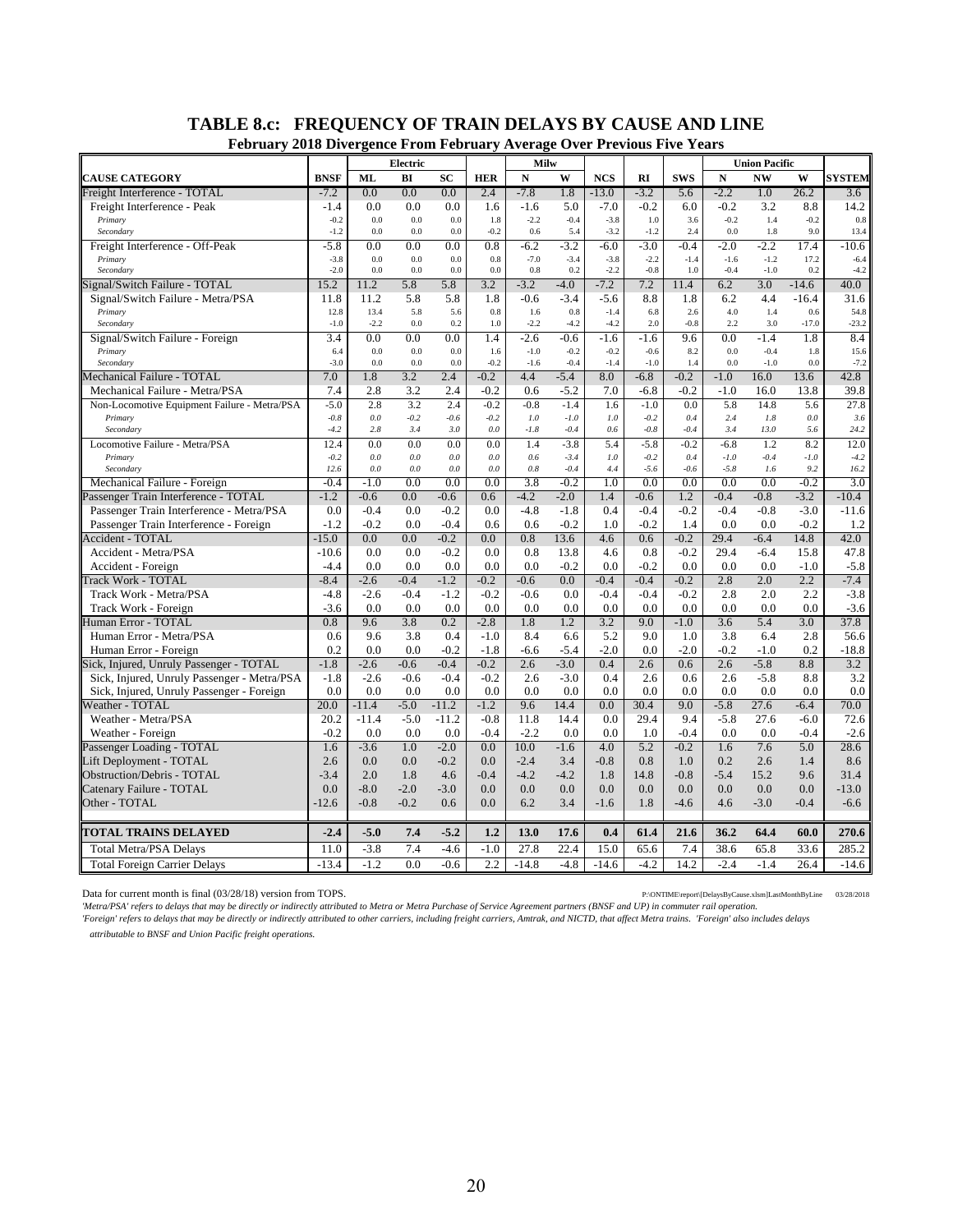|                                                              | <b>January - February 2018</b><br>Electric<br>Milw<br><b>Union Pacific</b><br>BI<br>SC<br><b>HER</b><br>${\bf N}$<br><b>NCS</b><br>RI<br><b>SWS</b><br>${\bf N}$<br><b>NW</b><br>W<br><b>SYSTEM</b><br><b>BNSF</b><br>ML<br>W |                                   |                                |                                         |                                    |                                |                                       |                       |                                 |                          |                                       |                                  |                           |              |
|--------------------------------------------------------------|-------------------------------------------------------------------------------------------------------------------------------------------------------------------------------------------------------------------------------|-----------------------------------|--------------------------------|-----------------------------------------|------------------------------------|--------------------------------|---------------------------------------|-----------------------|---------------------------------|--------------------------|---------------------------------------|----------------------------------|---------------------------|--------------|
|                                                              |                                                                                                                                                                                                                               |                                   |                                |                                         |                                    |                                |                                       |                       |                                 |                          |                                       |                                  |                           |              |
| <b>CAUSE CATEGORY</b>                                        |                                                                                                                                                                                                                               |                                   |                                |                                         |                                    |                                |                                       |                       |                                 |                          |                                       |                                  |                           |              |
| Freight Interference - TOTAL                                 | 58                                                                                                                                                                                                                            | $\overline{0}$                    | $\overline{0}$                 | $\overline{0}$                          | 13                                 | 19                             | 19                                    | 6                     | 14                              | 31                       | $\mathbf{1}$                          | 20                               | 79                        | 260          |
| Freight Interference - Peak                                  | 40                                                                                                                                                                                                                            | $\Omega$                          | $\mathbf{0}$                   | $\overline{0}$                          | 10                                 | 5                              | 8                                     | $\mathbf{1}$          | $\overline{4}$                  | 12                       | $\Omega$                              | 13                               | 24                        | 117          |
| Primary                                                      | 19                                                                                                                                                                                                                            | $\theta$                          | $\boldsymbol{\mathit{0}}$      | $\theta$                                | 10                                 | $\mathfrak{Z}$                 | $\sqrt{2}$                            | $\overline{I}$        | $\boldsymbol{\beta}$            | 8<br>$\overline{A}$      | $\boldsymbol{\theta}$                 | $\boldsymbol{8}$                 | $\boldsymbol{7}$          | 61           |
| Secondary                                                    | 21<br>18                                                                                                                                                                                                                      | $\boldsymbol{\theta}$<br>$\Omega$ | $\theta$<br>$\overline{0}$     | $\boldsymbol{\theta}$<br>$\overline{0}$ | $\boldsymbol{o}$<br>$\overline{3}$ | 2<br>14                        | 6<br>$\overline{11}$                  | 0<br>5                | $\cal I$<br>10                  | 19                       | $\boldsymbol{\theta}$<br>$\mathbf{1}$ | 5<br>7                           | 17<br>55                  | 56           |
| Freight Interference - Off-Peak<br>Primary                   | 10                                                                                                                                                                                                                            | $\theta$                          | $\boldsymbol{\mathit{0}}$      | $\theta$                                | $\boldsymbol{\beta}$               | 5                              | $\boldsymbol{7}$                      | 5                     | $\boldsymbol{9}$                | 12                       | $\boldsymbol{\theta}$                 | $\sqrt{2}$                       | $\sqrt{48}$               | 143<br>101   |
| Secondary                                                    | $\boldsymbol{8}$                                                                                                                                                                                                              | $\boldsymbol{\theta}$             | $\it{0}$                       | $\boldsymbol{\theta}$                   | $\boldsymbol{o}$                   | $\overline{9}$                 | $\overline{4}$                        | $\boldsymbol{\theta}$ | $\mathcal{I}$                   | 7                        | $\mathcal{I}$                         | 5                                | $\overline{7}$            | $42\,$       |
| ignal/Switch Failure - TOTAL                                 | 62                                                                                                                                                                                                                            | 23                                | 12                             | 17                                      | 12                                 | 36                             | 46                                    | 20                    | 25                              | 37                       | 13                                    | 16                               | 12                        | 331          |
| Signal/Switch Failure - Metra/PSA                            | 41                                                                                                                                                                                                                            | 23                                | 12                             | 17                                      | 3                                  | 19                             | 36                                    | 12                    | 24                              | 9                        | 13                                    | 14                               | 7                         | 230          |
| Primary                                                      | 29                                                                                                                                                                                                                            | 20                                | 10                             | 15                                      | $\overline{c}$                     | 12                             | 29                                    | 8                     | 17                              | 8                        | 8                                     | 8                                | $\overline{7}$            | 173          |
| Secondary                                                    | 12                                                                                                                                                                                                                            | $\mathfrak{Z}$                    | $\sqrt{2}$                     | $\sqrt{2}$                              | $\cal I$                           | $\overline{7}$                 | $\boldsymbol{7}$                      | $\sqrt{4}$            | $\boldsymbol{7}$                | $\mathcal{I}$            | 5                                     | 6                                | $\boldsymbol{\mathit{0}}$ | 57           |
| Signal/Switch Failure - Foreign                              | 21                                                                                                                                                                                                                            | $\mathbf{0}$                      | $\mathbf{0}$                   | $\mathbf{0}$                            | 9                                  | 17                             | 10                                    | 8                     | $\mathbf{1}$                    | 28                       | $\mathbf{0}$                          | $\overline{c}$                   | 5                         | 101          |
| Primary                                                      | 15                                                                                                                                                                                                                            | $\boldsymbol{\theta}$             | $\theta$                       | $\boldsymbol{\theta}$                   | $\boldsymbol{7}$                   | $\overline{c}$                 | $\mathfrak{Z}$                        | $\mathfrak{z}$        | $\mathcal{I}$                   | 21                       | $\boldsymbol{\theta}$                 | $\boldsymbol{\mathit{0}}$        | $\mathfrak{z}$            | 55           |
| Secondary                                                    | 6<br>81                                                                                                                                                                                                                       | $\boldsymbol{\theta}$             | $\theta$<br>9                  | $\boldsymbol{\theta}$                   | $\sqrt{2}$                         | 15<br>68                       | $\boldsymbol{7}$                      | 5                     | $\boldsymbol{\mathit{0}}$<br>43 | 7                        | $\boldsymbol{\mathit{0}}$<br>24       | $\sqrt{2}$                       | $\sqrt{2}$<br>32          | $\sqrt{46}$  |
| Mechanical Failure - TOTAL<br>Mechanical Failure - Metra/PSA | 80                                                                                                                                                                                                                            | 8<br>6                            | 8                              | 3                                       | 1<br>1                             | 62                             | 16<br>16                              | 15<br>14              | 43                              | 8<br>8                   | 24                                    | 35                               | 32                        | 343          |
|                                                              | 20                                                                                                                                                                                                                            |                                   |                                | 3<br>$\overline{3}$                     | $\mathbf{0}$                       | $\sqrt{2}$                     |                                       | $\overline{c}$        |                                 | $\overline{c}$           |                                       | 35<br>22                         | 16                        | 332          |
| Non-Locomotive Equipment Failure - Metra/PSA<br>Primary      | $\boldsymbol{7}$                                                                                                                                                                                                              | 6<br>$\mathbf{I}$                 | $\,$ 8 $\,$<br>$\overline{2}$  | $\boldsymbol{\theta}$                   | $\boldsymbol{o}$                   | 2                              | $\mathbf{0}$<br>$\boldsymbol{\theta}$ | $\mathcal{I}$         | $\mathbf{1}$<br>$\mathcal{I}$   | $\mathcal{I}$            | 13<br>$\overline{4}$                  | $\boldsymbol{\beta}$             | $\overline{4}$            | 95<br>26     |
| Secondary                                                    | 13                                                                                                                                                                                                                            | 5                                 | 6                              | $\mathfrak{Z}$                          | $\theta$                           | $\theta$                       | 0                                     | $\overline{I}$        | $\boldsymbol{\mathit{0}}$       | $\mathfrak{I}$           | $\overline{9}$                        | 19                               | 12                        | 69           |
| Locomotive Failure - Metra/PSA                               | 60                                                                                                                                                                                                                            | $\theta$                          | $\overline{0}$                 | $\theta$                                | $\mathbf{1}$                       | 60                             | 16                                    | 12                    | 42                              | 6                        | 11                                    | 13                               | 16                        | 237          |
| Primary                                                      | $\overline{7}$                                                                                                                                                                                                                | $\theta$                          | $\theta$                       | $\Omega$                                | $\mathcal{I}$                      | 9                              | 5                                     | 2                     | 8                               | 3                        | $\boldsymbol{\Lambda}$                | 2                                | $\mathfrak{Z}$            | 44           |
| Secondary                                                    | 53                                                                                                                                                                                                                            | $\boldsymbol{\theta}$             | $\theta$                       | $\it{0}$                                | $\boldsymbol{o}$                   | 51                             | $\cal{H}$                             | $10$                  | 34                              | $\overline{\mathbf{3}}$  | $\boldsymbol{7}$                      | $\cal II$                        | 13                        | 193          |
| Mechanical Failure - Foreign                                 | 1                                                                                                                                                                                                                             | $\overline{2}$                    | $\mathbf{1}$                   | $\overline{0}$                          | $\overline{0}$                     | 6                              | $\overline{0}$                        | $\mathbf{1}$          | $\overline{0}$                  | $\overline{0}$           | $\overline{0}$                        | $\overline{0}$                   | $\overline{0}$            | 11           |
| Passenger Train Interference - TOTAL                         | $\mathbf{1}$                                                                                                                                                                                                                  |                                   |                                | $\overline{0}$                          | 2                                  | 16                             | $\overline{0}$                        | 3                     | $\Omega$                        | $\overline{3}$           | $\Omega$                              | $\Omega$                         | $\overline{0}$            | 27           |
| Passenger Train Interference - Metra/PSA                     | $\mathbf{0}$                                                                                                                                                                                                                  | $\Omega$                          | $\mathbf{0}$                   | $\mathbf{0}$                            | $\overline{0}$                     | 10                             | $\Omega$                              | $\overline{2}$        | $\mathbf{0}$                    | $\overline{0}$           | $\mathbf{0}$                          | $\theta$                         | $\mathbf{0}$              | 12           |
| Passenger Train Interference - Foreign                       | 1                                                                                                                                                                                                                             | $\overline{1}$                    | 1                              | $\mathbf{0}$                            | $\overline{2}$                     | 6                              | $\Omega$                              | 1                     | $\mathbf{0}$                    | 3                        | $\mathbf{0}$                          | $\Omega$                         | $\Omega$                  | 15           |
| Accident - TOTAL                                             | 3                                                                                                                                                                                                                             | 8                                 | $\overline{2}$                 | 6                                       | $\mathbf{0}$                       | $\overline{4}$                 | 21                                    | 8                     |                                 | $\overline{0}$           | 30                                    | $\overline{2}$                   | $\overline{22}$           | 107          |
| Accident - Metra/PSA                                         | $\overline{0}$<br>3                                                                                                                                                                                                           | 8<br>$\theta$                     | $\overline{2}$<br>$\mathbf{0}$ | 6<br>$\mathbf{0}$                       | $\theta$<br>$\overline{0}$         | $\overline{4}$<br>$\mathbf{0}$ | 21<br>$\mathbf{0}$                    | 8<br>$\overline{0}$   | $\mathbf{1}$<br>$\mathbf{0}$    | $\Omega$<br>$\mathbf{0}$ | 30<br>$\overline{0}$                  | $\overline{2}$<br>$\overline{0}$ | 22<br>$\mathbf{0}$        | 104          |
| Accident - Foreign<br><b>Track Work - TOTAL</b>              | 6                                                                                                                                                                                                                             | $\Omega$                          | $\Omega$                       | $\overline{5}$                          | $\mathbf{1}$                       | $\overline{2}$                 | $\mathbf{1}$                          | $\mathbf{1}$          | $\mathfrak{D}$                  | $\Omega$                 | $\overline{4}$                        | $\overline{4}$                   | $\overline{3}$            | 3<br>29      |
| Track Work - Metra/PSA                                       | 6                                                                                                                                                                                                                             | $\Omega$                          | $\Omega$                       | 5                                       | 1                                  | $\overline{2}$                 | -1                                    | 1                     | $\overline{2}$                  | $\Omega$                 | $\overline{4}$                        | $\overline{4}$                   | 3                         | 29           |
| Track Work - Foreign                                         | $\overline{0}$                                                                                                                                                                                                                | $\overline{0}$                    | $\mathbf{0}$                   | $\mathbf{0}$                            | $\mathbf{0}$                       | $\mathbf{0}$                   | $\mathbf{0}$                          | $\overline{0}$        | $\mathbf{0}$                    | $\mathbf{0}$             | $\mathbf{0}$                          | $\mathbf{0}$                     | $\mathbf{0}$              | $\mathbf{0}$ |
| <b>Human Error - TOTAL</b>                                   | 43                                                                                                                                                                                                                            | 19                                | $\overline{7}$                 | $\overline{4}$                          | 3                                  | 30                             | 13                                    | 13                    | 40                              | 3                        | 12                                    | 20                               | 23                        | 230          |
| Human Error - Metra/PSA                                      | 23                                                                                                                                                                                                                            | 19                                | 7                              | $\overline{4}$                          | 1                                  | 24                             | 13                                    | 11                    | 40                              | -1                       | 11                                    | 19                               | 22                        | 195          |
| Human Error - Foreign                                        | 20                                                                                                                                                                                                                            | $\Omega$                          | $\mathbf{0}$                   | $\mathbf{0}$                            | $\overline{2}$                     | 6                              | $\mathbf{0}$                          | $\overline{c}$        | $\mathbf{0}$                    | $\overline{c}$           | $\mathbf{1}$                          | 1                                | 1                         | 35           |
| Sick, Injured, Unruly Passenger - TOTAL                      | $\overline{5}$                                                                                                                                                                                                                | $\tau$                            | $\mathbf{1}$                   | $\overline{2}$                          | $\Omega$                           | 6                              | $\overline{4}$                        | $\mathbf{1}$          | 6                               | $\mathbf{1}$             | $\overline{5}$                        | $\overline{2}$                   | 17                        | 57           |
| Sick, Injured, Unruly Passenger - Metra/PSA                  | 5                                                                                                                                                                                                                             | $\overline{7}$                    | 1                              | $\overline{2}$                          | $\overline{0}$                     | 6                              | $\overline{4}$                        | $\mathbf{1}$          | 6                               | 1                        | 5                                     | $\overline{2}$                   | 17                        | 57           |
| Sick, Injured, Unruly Passenger - Foreign                    | $\mathbf{0}$                                                                                                                                                                                                                  | $\mathbf{0}$                      | $\mathbf{0}$                   | $\overline{0}$                          | $\mathbf{0}$                       | $\overline{0}$                 | $\mathbf{0}$                          | $\mathbf{0}$          | $\mathbf{0}$                    | $\mathbf{0}$             | $\mathbf{0}$                          | $\mathbf{0}$                     | $\mathbf{0}$              | $\mathbf{0}$ |
| <b>Weather - TOTAL</b>                                       | 110                                                                                                                                                                                                                           | 11                                | $\overline{7}$                 | 6                                       | $\overline{2}$                     | 50                             | 45                                    | 9                     | 114                             | 15                       | 23                                    | 62                               | 13                        | 467          |
| Weather - Metra/PSA                                          | 110                                                                                                                                                                                                                           | 11                                | $\tau$                         | 6                                       | $\overline{2}$                     | 50                             | 45                                    | 9                     | 113                             | 15                       | 23                                    | 62                               | 13                        | 466          |
| Weather - Foreign                                            | $\theta$                                                                                                                                                                                                                      | $\Omega$                          | $\Omega$                       | $\overline{0}$                          | $\theta$                           | $\theta$                       | $\Omega$                              | $\theta$              | $\mathbf{1}$                    | $\Omega$                 | $\Omega$                              | $\Omega$                         | $\Omega$                  | 1            |
| Passenger Loading - TOTAL                                    | $\overline{4}$                                                                                                                                                                                                                | 3                                 | 5                              | $\overline{0}$                          | $\overline{0}$                     | 19                             | $\mathbf{1}$                          | 6                     | 21                              | $\overline{0}$           | 6                                     | 10                               | 12                        | 87           |
| Lift Deployment - TOTAL                                      | $\overline{7}$                                                                                                                                                                                                                | $\mathbf{0}$                      | $\mathbf{0}$                   | $\boldsymbol{0}$                        | $\boldsymbol{0}$                   | 8                              | 12                                    | $\boldsymbol{0}$      | 5                               | $\mathbf{1}$             | $\overline{2}$                        | 6                                | 10                        | 51           |
| Obstruction/Debris - TOTAL                                   | 9                                                                                                                                                                                                                             | $\overline{7}$                    | $\overline{\mathcal{A}}$       | 8                                       | $\Omega$                           | 6                              | $\overline{4}$                        | 6                     | 19                              | $\mathbf{1}$             | $\mathbf{1}$                          | 26                               | 31                        | 122          |
| Catenary Failure - TOTAL                                     | $\overline{0}$                                                                                                                                                                                                                | $\mathbf{1}$                      | $\overline{0}$                 | $\mathbf{0}$                            | $\mathbf{0}$                       | $\mathbf{0}$                   | $\mathbf{0}$                          | $\overline{0}$        | $\Omega$                        | $\overline{0}$           | $\overline{0}$                        | $\mathbf{0}$                     | $\overline{0}$            | 1            |
| Other - TOTAL                                                | 19                                                                                                                                                                                                                            | $\theta$                          | 3                              | $\mathbf{1}$                            | $\Omega$                           | $\overline{7}$                 | 11                                    | $\Omega$              | 6                               | $\mathbf{1}$             | 11                                    | $\mathbf{1}$                     | 5                         | 65           |
| <b>TOTAL TRAINS DELAYED</b>                                  | 408                                                                                                                                                                                                                           | 88                                | 51                             | 52                                      | 34                                 | 271                            | 193                                   | 88                    | 296                             | 101                      | 132                                   | 204                              | 259                       | 2,177        |
| <b>Total Metra/PSA Delays</b>                                | 304                                                                                                                                                                                                                           | 85                                | 49                             | 52                                      | 8                                  | 217                            | 164                                   | 70                    | 280                             | 37                       | 130                                   | 181                              | 174                       | 1,751        |
| <b>Total Foreign Carrier Delays</b>                          | 104                                                                                                                                                                                                                           | 3                                 | $\overline{2}$                 | $\overline{0}$                          | 26                                 | 54                             | 29                                    | 18                    | 16                              | 64                       | $\overline{c}$                        | 23                               | 85                        | 426          |

#### **TABLE 9.a: FREQUENCY OF TRAIN DELAYS BY CAUSE AND LINE**

Data for current month is final (03/28/18) version from TOPS. P:\ONTIME\export\[DelaysByCause.xlsm]YTDByLine 03/28/2018

'Metra/PSA' refers to delays that may be directly or indirectly attributed to Metra o Metra Purchase of Service Agreement partners (BNSF and UP) in commuter rail operation.<br>'Foreign' refers to delays that may be directly o

*attributable to BNSF and Union Pacific freight operations.*

21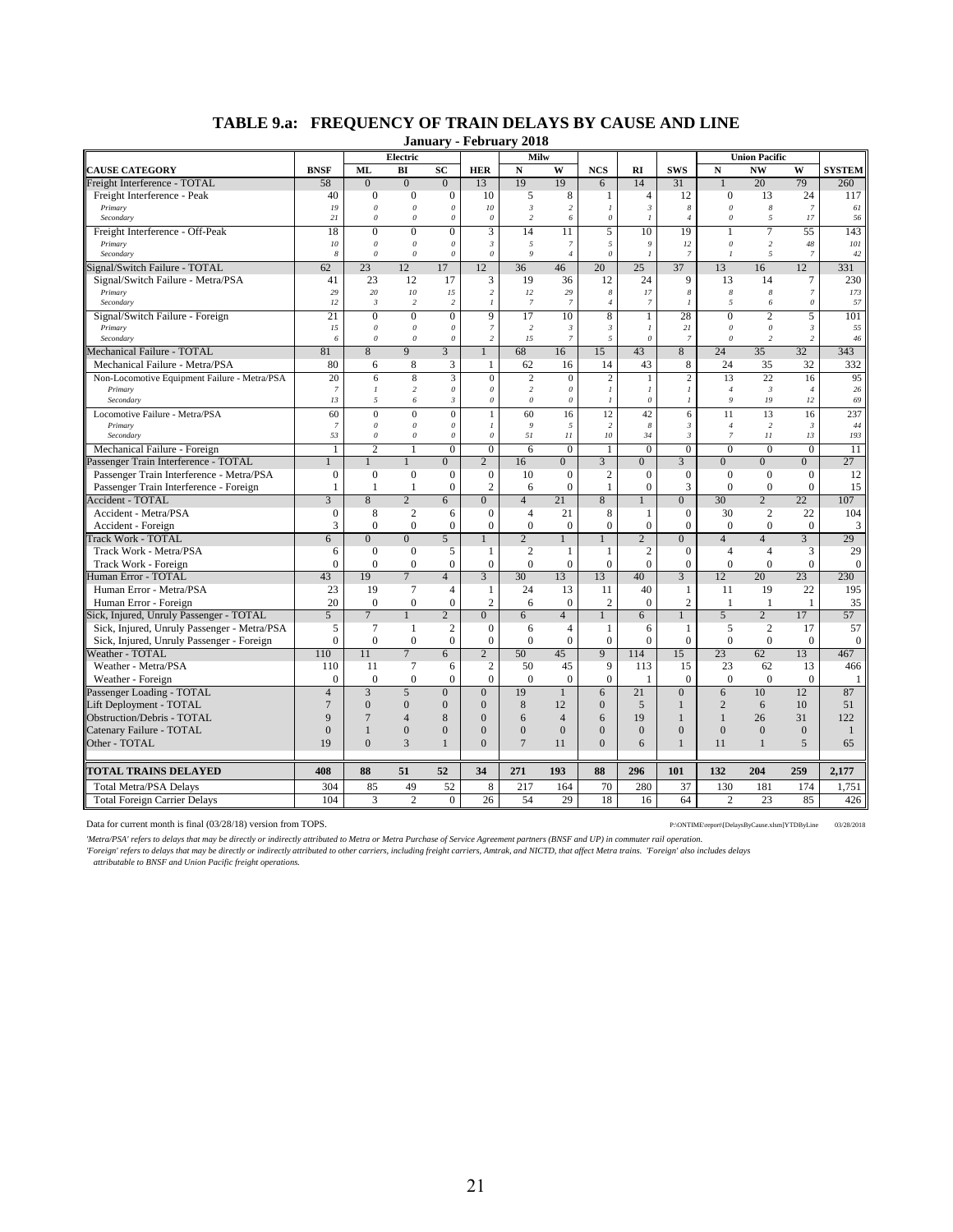|                                              | January - February - Average Over Previous Five Years: 2013-2017 |             |                |             |            |             |             |                |             |             |              |                      |             |               |
|----------------------------------------------|------------------------------------------------------------------|-------------|----------------|-------------|------------|-------------|-------------|----------------|-------------|-------------|--------------|----------------------|-------------|---------------|
|                                              |                                                                  |             | Electric       |             |            | Milw        |             |                |             |             |              | <b>Union Pacific</b> |             |               |
| <b>CAUSE CATEGORY</b>                        | <b>BNSF</b>                                                      | ML          | BI             | <b>SC</b>   | <b>HER</b> | N           | W           | <b>NCS</b>     | RI          | <b>SWS</b>  | N            | <b>NW</b>            | W           | <b>SYSTEM</b> |
| Freight Interference - TOTAL                 | 42.8                                                             | 0.0         | 0.0            | 0.0         | 7.0        | 32.8        | 28.6        | 27.0           | 17.0        | 22.0        | 3.8          | 11.2                 | 34.0        | 226.2         |
| Freight Interference - Peak                  | 19.8                                                             | 0.0         | 0.0            | 0.0         | 6.8        | 7.2         | 7.8         | 10.4           | 6.2         | 6.8         | 0.4          | 5.2                  | 7.8         | 78.4          |
| Primary                                      | 15.2                                                             | 0.0         | $0.0\,$        | 0.0         | 6.4        | 5.0         | 5.8         | 7.0            | 3.8         | 5.2         | 0.4          | 3.0                  | 4.4         | 56.2          |
| Secondary                                    | 4.6                                                              | 0.0         | 0.0            | 0.0         | 0.4        | 2.2         | 2.0         | 3.4            | 2.4         | 1.6         | 0.0          | 2.2                  | 3.4         | 22.2          |
| Freight Interference - Off-Peak              | 23.0                                                             | 0.0         | 0.0            | 0.0         | 0.2        | 25.6        | 20.8        | 16.6           | 10.8        | 15.2        | 3.4          | 6.0                  | 26.2        | 147.8         |
| Primary<br>Secondary                         | 18.2<br>4.8                                                      | 0.0<br>0.0  | $0.0\,$<br>0.0 | 0.0<br>0.0  | 0.2<br>0.0 | 16.0<br>9.6 | 13.4<br>7.4 | 13.6<br>3.0    | 8.4<br>2.4  | 12.2<br>3.0 | 2.0<br>1.4   | 4.0<br>2.0           | 22.0<br>4.2 | 110.0<br>37.8 |
| Signal/Switch Failure - TOTAL                | 51.6                                                             | 14.6        | 7.0            | 9.8         | 4.6        | 39.6        | 30.6        | 21.0           | 24.4        | 22.2        | 5.0          | 9.0                  | 33.0        | 272.4         |
| Signal/Switch Failure - Metra/PSA            | 25.8                                                             | 14.6        | 7.0            | 9.8         | 0.6        | 30.6        | 25.2        | 12.0           | 22.6        | 3.2         | 5.0          | 7.6                  | 32.4        | 196.4         |
| Primary                                      | 15.8                                                             | 8.2         | 4.8            | 8.0         | 0.4        | 14.8        | 13.2        | 5.8            | 14.8        | 2.2         | 3.2          | 3.8                  | 9.2         | 104.2         |
| Secondary                                    | 10.0                                                             | 6.4         | 2.2            | 1.8         | 0.2        | 15.8        | 12.0        | 6.2            | 7.8         | 1.0         | 1.8          | 3.8                  | 23.2        | 92.2          |
| Signal/Switch Failure - Foreign              | 25.8                                                             | 0.0         | 0.0            | 0.0         | 4.0        | 9.0         | 5.4         | 9.0            | 1.8         | 19.0        | 0.0          | 1.4                  | 0.6         | 76.0          |
| Primary                                      | 20.2                                                             | 0.0         | $0.0\,$        | 0.0         | 3.6        | 6.6         | 4.4         | 4.6            | 0.6         | 11.4        | 0.0          | 0.4                  | 0.4         | 52.2          |
| Secondary                                    | 5.6                                                              | 0.0         | 0.0            | 0.0         | 0.4        | 2.4         | 1.0         | 4.4            | 1.2         | 7.6         | 0.0          | 1.0                  | 0.2         | 23.8          |
| Mechanical Failure - TOTAL                   | 29.0                                                             | 6.2         | 2.0            | 2.0         | 1.8        | 43.0        | 19.6        | 8.0            | 31.4        | 6.6         | 24.4         | 12.2                 | 14.4        | 200.6         |
| Mechanical Failure - Metra/PSA               | 28.4                                                             | 5.2         | 2.0            | 2.0         | 1.6        | 38.6        | 19.4        | 8.0            | 31.4        | 6.6         | 24.4         | 12.2                 | 14.2        | 194.0         |
| Non-Locomotive Equipment Failure - Metra/PSA | 10.0                                                             | 5.2         | 2.0            | 2.0         | 0.6        | 7.4         | 5.4         | 0.6            | 3.6         | 3.4         | 6.4          | 3.0                  | 6.6         | 56.2          |
| Primary<br>Secondary                         | 3.6<br>6.4                                                       | 2.2<br>3.0  | 0.6<br>1.4     | 1.4<br>0.6  | 0.6<br>0.0 | 2.2<br>5.2  | 2.0<br>3.4  | $0.0\,$<br>0.6 | 2.0<br>1.6  | 1.4<br>2.0  | $1.8$<br>4.6 | 1.0<br>2.0           | 3.8<br>2.8  | 22.6<br>33.6  |
| Locomotive Failure - Metra/PSA               | 18.4                                                             | 0.0         | 0.0            | 0.0         | 1.0        | 31.2        | 14.0        | 7.4            | 27.8        | 3.2         | 18.0         | 9.2                  | 7.6         | 137.8         |
| Primary                                      | 6.6                                                              | 0.0         | 0.0            | $0.0\,$     | 0.8        | 6.8         | $6.2\,$     | 1.8            | 8.4         | $1.2\,$     | $4.0\,$      | 4.4                  | 3.4         | 43.6          |
| Secondary                                    | 11.8                                                             | 0.0         | 0.0            | 0.0         | 0.2        | 24.4        | 7.8         | 5.6            | 19.4        | 2.0         | 14.0         | 4.8                  | 4.2         | 94.2          |
| Mechanical Failure - Foreign                 | 0.6                                                              | 1.0         | 0.0            | 0.0         | 0.2        | 4.4         | 0.2         | 0.0            | 0.0         | 0.0         | 0.0          | 0.0                  | 0.2         | 6.6           |
| Passenger Train Interference - TOTAL         | 3.0                                                              | 2.0         | 0.8            | 1.4         | 0.8        | 16.0        | 3.2         | 3.8            | 3.2         | 1.2         | 0.4          | 1.2                  | 4.6         | 41.6          |
| Passenger Train Interference - Metra/PSA     | 0.0                                                              | 1.0         | 0.6            | 0.6         | 0.0        | 11.8        | 2.8         | 3.8            | 2.4         | 0.4         | 0.4          | 1.2                  | 4.4         | 29.4          |
| Passenger Train Interference - Foreign       | 3.0                                                              | 1.0         | 0.2            | 0.8         | 0.8        | 4.2         | 0.4         | 0.0            | 0.8         | 0.8         | 0.0          | 0.0                  | 0.2         | 12.2          |
| Accident - TOTAL                             | 25.0                                                             | 0.0         | 0.0            | 0.2         | 0.2        | 18.4        | 13.0        | 2.4            | 8.0         | 1.4         | 5.0          | 24.8                 | 1.8         | 100.2         |
| Accident - Metra/PSA                         | 12.0                                                             | 0.0         | 0.0            | 0.2         | 0.2        | 16.6        | 12.8        | 2.2            | 6.6         | 1.4         | 5.0          | 24.8                 | 0.8         | 82.6          |
| Accident - Foreign                           | 13.0                                                             | 0.0         | 0.0            | 0.0         | 0.0        | 1.8         | 0.2         | 0.2            | 1.4         | 0.0         | 0.0          | 0.0                  | 1.0         | 17.6          |
| Track Work - TOTAL                           | 23.6                                                             | 8.6         | 1.6            | 3.8         | 0.2        | 7.0         | 2.4         | 4.8            | 5.6         | 2.0         | 2.6          | 4.8                  | 2.4         | 69.4          |
| Track Work - Metra/PSA                       | 20.0                                                             | 8.6         | 1.6            | 3.8         | 0.2        | 7.0         | 2.4         | 4.8            | 5.6         | 2.0         | 2.6          | 4.8                  | 2.4         | 65.8          |
| Track Work - Foreign                         | 3.6                                                              | 0.0         | 0.0            | 0.0         | 0.0        | 0.0         | 0.0         | 0.0            | 0.0         | 0.0         | 0.0          | 0.0                  | 0.0         | 3.6           |
| <b>Human Error - TOTAL</b>                   | 45.2                                                             | 5.2         | 4.0            | 3.6         | 4.6        | 20.0        | 12.6        | 7.0            | 12.6        | 5.6         | 6.6          | 5.2                  | 8.2         | 140.4         |
| Human Error - Metra/PSA                      | 27.2                                                             | 4.0         | 3.8            | 3.4         | 1.0        | 10.0        | 5.6         | 1.6            | 12.6        | 0.2         | 5.8          | 3.8                  | 6.4         | 85.4          |
| Human Error - Foreign                        | 18.0                                                             | 1.2         | 0.2            | 0.2         | 3.6        | 10.0        | 7.0         | 5.4            | 0.0         | 5.4         | 0.8          | 1.4                  | 1.8         | 55.0          |
| Sick, Injured, Unruly Passenger - TOTAL      | 4.4                                                              | 10.8        | 1.8            | 2.2         | 0.4        | 4.6         | 6.6         | 1.0            | 2.8         | 0.4         | 4.0          | 10.8                 | 5.6         | 55.4          |
| Sick, Injured, Unruly Passenger - Metra/PSA  | 4.4                                                              | 10.8        | 1.8            | 2.2         | 0.4        | 4.6         | 6.6         | 1.0            | 2.8         | 0.4         | 4.0          | 10.8                 | 5.6         | 55.4          |
| Sick, Injured, Unruly Passenger - Foreign    | 0.0                                                              | 0.0<br>75.2 | 0.0<br>21.6    | 0.0<br>27.2 | 0.0<br>4.0 | 0.0<br>69.0 | 0.0<br>59.0 | 0.0<br>19.4    | 0.0<br>83.4 | 0.0<br>14.2 | 0.0<br>51.4  | 0.0<br>55.6          | 0.0<br>45.6 | 0.0<br>641.4  |
| Weather - TOTAL<br>Weather - Metra/PSA       | 115.8<br>115.2                                                   | 75.2        | 21.6           | 27.2        | 3.6        | 66.6        | 58.4        | 19.4           | 83.4        | 13.6        | 51.4         | 55.6                 | 45.2        | 636.4         |
| Weather - Foreign                            | 0.6                                                              | 0.0         | 0.0            | 0.0         | 0.4        | 2.4         | 0.6         | 0.0            | 0.0         | 0.6         | 0.0          | 0.0                  | 0.4         | 5.0           |
| Passenger Loading - TOTAL                    | 1.0                                                              | 8.4         | 3.4            | 2.8         | 0.0        | 6.2         | 4.0         | 0.4            | 10.4        | 0.2         | 5.4          | 2.0                  | 7.2         | 51.4          |
| Lift Deployment - TOTAL                      | 6.0                                                              | 0.2         | 0.0            | 0.2         | 0.0        | 8.2         | 4.6         | 0.8            | 4.4         | 0.0         | 1.6          | 3.6                  | 6.8         | 36.4          |
| <b>Obstruction/Debris - TOTAL</b>            | 14.6                                                             | 6.8         | 3.4            | 7.6         | 0.6        | 11.4        | 9.2         | 3.2            | 7.8         | 4.2         | 6.4          | 13.0                 | 6.8         | 95.0          |
| Catenary Failure - TOTAL                     | 0.0                                                              | 11.6        | 2.6            | 3.6         | 0.0        | 0.0         | 0.0         | 0.0            | 0.0         | 0.0         | 0.0          | 0.0                  | 0.0         | 17.8          |
| Other - TOTAL                                | 14.6                                                             | 2.0         | 0.2            | 1.0         | 0.0        | 3.4         | 3.2         | 2.0            | 4.2         | 5.4         | 4.2          | 5.2                  | 5.2         | 50.6          |
|                                              |                                                                  |             |                |             |            |             |             |                |             |             |              |                      |             |               |
| <b>TOTAL TRAINS DELAYED</b>                  | 376.6                                                            | 151.6       | 48.4           | 65.4        | 24.2       | 279.6       | 196.6       | 100.8          | 215.2       | 85.4        | 120.8        | 158.6                | 175.6       | 1,998.8       |
| <b>Total Metra/PSA Delays</b>                | 269.2                                                            | 148.4       | 48.0           | 64.4        | 8.2        | 215.0       | 154.2       | 59.2           | 194.2       | 37.6        | 116.2        | 144.6                | 137.4       | 1,596.6       |
| <b>Total Foreign Carrier Delays</b>          | 107.4                                                            | 3.2         | 0.4            | 1.0         | 16.0       | 64.6        | 42.4        | 41.6           | 21.0        | 47.8        | 4.6          | 14.0                 | 38.2        | 402.2         |

# **TABLE 9.b: FREQUENCY OF TRAIN DELAYS BY CAUSE AND LINE**

Data for latest month is final (03/14/17) version from TOPS. P:\ONTIME\export\[DelaysByCause.xlsm]YTDByLine 03/28/2018

Metra/PSA' refers to delays that may be directly or indirectly attributed to Metra Purchase of Service Agreement partners (BNSF and UP) in commuter rail operation.<br>'Foreign' refers to delays that may be directly or indirec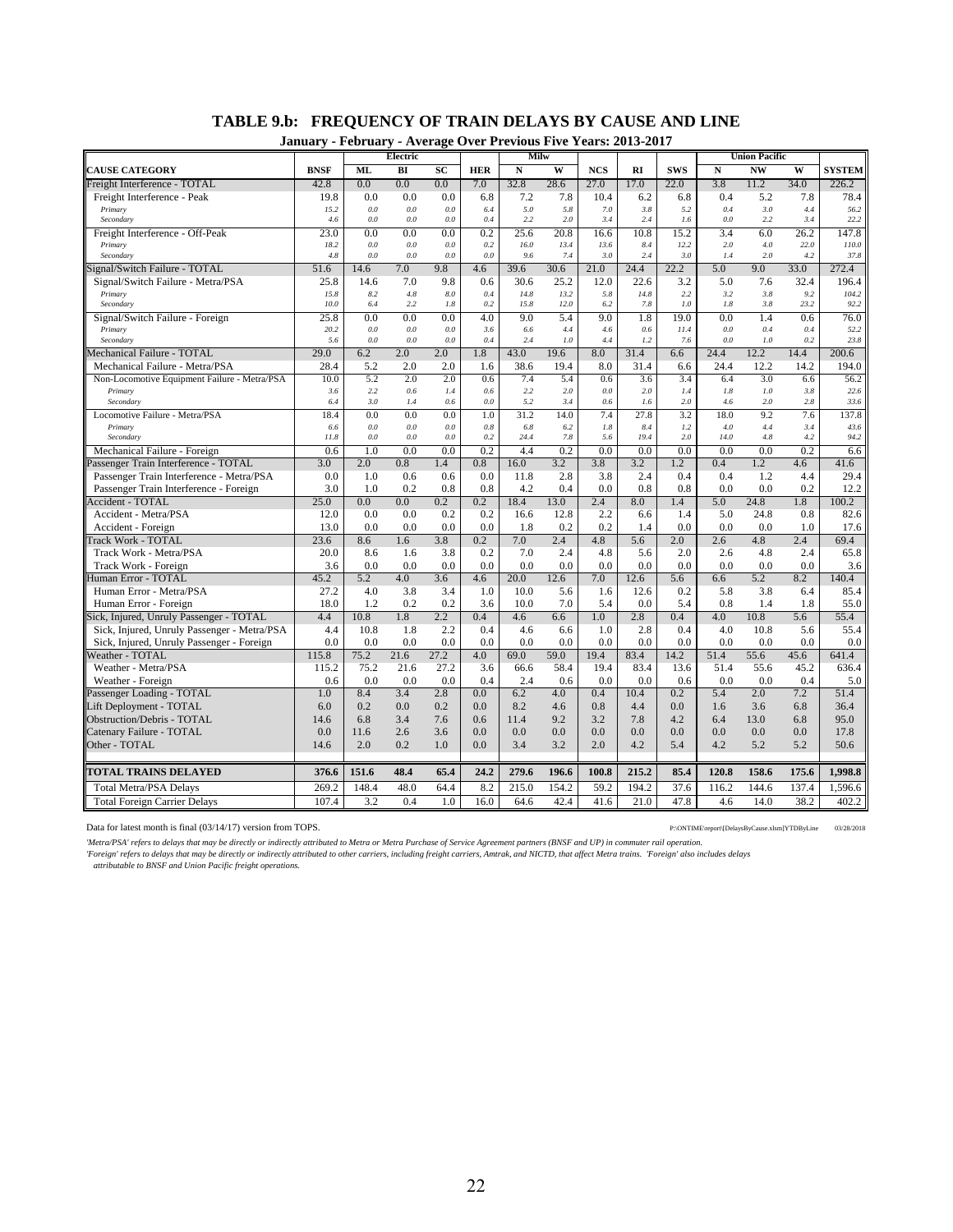| January - February 2018 Divergence From January - February Average Over Previous Five Years |               |                  |                    |                  |                  |                   |                  |                  |                          |                  |                  |                      |                |                |
|---------------------------------------------------------------------------------------------|---------------|------------------|--------------------|------------------|------------------|-------------------|------------------|------------------|--------------------------|------------------|------------------|----------------------|----------------|----------------|
|                                                                                             | Electric      |                  |                    |                  |                  | Milw              |                  |                  |                          |                  |                  | <b>Union Pacific</b> |                |                |
| <b>CAUSE CATEGORY</b>                                                                       | <b>BNSF</b>   | <b>ML</b>        | BI                 | SC               | <b>HER</b>       | $\mathbf N$       | W                | <b>NCS</b>       | RI                       | <b>SWS</b>       | ${\bf N}$        | <b>NW</b>            | W              | <b>SYSTEM</b>  |
| Freight Interference - TOTAL                                                                | 15.2          | 0.0              | 0.0                | 0.0              | 6.0              | $-13.8$           | $-9.6$           | $-21.0$          | $-3.0$                   | 9.0              | $-2.8$           | 8.8                  | 45.0           | 33.8           |
| Freight Interference - Peak                                                                 | 20.2          | 0.0              | 0.0                | 0.0              | 3.2              | $-2.2$            | 0.2              | $-9.4$           | $-2.2$                   | 5.2              | $-0.4$           | 7.8                  | 16.2           | 38.6           |
| Primary                                                                                     | $3.8\,$       | 0.0              | $0.0\,$            | 0.0              | 3.6              | $-2.0$            | $-3.8$           | $-6.0$           | $-0.8$                   | 2.8              | $-0.4$           | 5.0                  | 2.6            | $4.8\,$        |
| Secondary                                                                                   | 16.4          | 0.0              | 0.0                | 0.0              | $-0.4$           | $-0.2$            | 4.0              | $-3.4$           | $-1.4$                   | 2.4              | 0.0              | 2.8                  | 13.6           | 33.8           |
| Freight Interference - Off-Peak                                                             | $-5.0$        | 0.0              | 0.0                | 0.0              | 2.8              | $-11.6$           | $-9.8$           | $-11.6$          | $-0.8$                   | 3.8              | $-2.4$           | 1.0                  | 28.8           | $-4.8$         |
| Primary<br>Secondary                                                                        | $-8.2$<br>3.2 | 0.0<br>$0.0\,$   | $0.0\,$<br>$0.0\,$ | 0.0<br>0.0       | 2.8<br>0.0       | $-11.0$<br>$-0.6$ | $-6.4$<br>$-3.4$ | $-8.6$<br>$-3.0$ | 0.6<br>$-1.4$            | $-0.2$<br>4.0    | $-2.0$<br>$-0.4$ | $-2.0$<br>3.0        | 26.0<br>2.8    | $-9.0$<br>4.2  |
| Signal/Switch Failure - TOTAL                                                               | 10.4          | 8.4              | 5.0                | 7.2              | 7.4              | $-3.6$            | 15.4             | $-1.0$           | 0.6                      | 14.8             | 8.0              | 7.0                  | $-21.0$        | 58.6           |
| Signal/Switch Failure - Metra/PSA                                                           | 15.2          | 8.4              | 5.0                | 7.2              | 2.4              | $-11.6$           | 10.8             | 0.0              | 1.4                      | 5.8              | 8.0              | 6.4                  | $-25.4$        | 33.6           |
| Primary                                                                                     | 13.2          | 11.8             | 5.2                | 7.0              | 1.6              | $-2.8$            | 15.8             | 2.2              | 2.2                      | 5.8              | $4.8\,$          | 4.2                  | $-2.2$         | 68.8           |
| Secondary                                                                                   | 2.0           | $-3.4$           | $-0.2$             | 0.2              | $0.8\,$          | $-8.8$            | $-5.0$           | $-2.2$           | $-0.8$                   | 0.0              | 3.2              | 2.2                  | $-23.2$        | $-35.2$        |
| Signal/Switch Failure - Foreign                                                             | $-4.8$        | 0.0              | 0.0                | 0.0              | 5.0              | 8.0               | 4.6              | $-1.0$           | $-0.8$                   | 9.0              | 0.0              | 0.6                  | 4.4            | 25.0           |
| Primary                                                                                     | $-5.2$        | 0.0              | 0.0                | 0.0              | 3.4              | $-4.6$            | $-1.4$           | $-1.6$           | 0.4                      | 9.6              | 0.0              | $-0.4$               | 2.6            | 2.8            |
| Secondary                                                                                   | 0.4           | $0.0\,$          | $0.0\,$            | 0.0              | 1.6              | 12.6              | 6.0              | 0.6              | $-1.2$                   | $-0.6$           | 0.0              | 1.0                  | 1.8            | 22.2           |
| Mechanical Failure - TOTAL                                                                  | 52.0          | 1.8              | 7.0                | 1.0              | $-0.8$           | 25.0              | $-3.6$           | 7.0              | 11.6                     | 1.4              | $-0.4$           | 22.8                 | 17.6           | 142.4          |
| Mechanical Failure - Metra/PSA                                                              | 51.6          | 0.8              | 6.0                | 1.0              | $-0.6$           | 23.4              | $-3.4$           | 6.0              | 11.6                     | 1.4              | $-0.4$           | 22.8                 | 17.8           | 138.0          |
| Non-Locomotive Equipment Failure - Metra/PSA                                                | 10.0          | 0.8              | 6.0                | 1.0              | $-0.6$           | $-5.4$            | $-5.4$           | 1.4              | $-2.6$                   | $-1.4$           | 6.6              | 19.0                 | 9.4            | 38.8           |
| Primary<br>Secondary                                                                        | 3.4<br>6.6    | $-1.2$<br>2.0    | 1.4<br>4.6         | $-1.4$<br>2.4    | $-0.6$<br>0.0    | $-0.2$<br>$-5.2$  | $-2.0$<br>$-3.4$ | 1.0<br>0.4       | $\hbox{-} 1.0$<br>$-1.6$ | $-0.4$<br>$-1.0$ | 2.2<br>4.4       | 2.0<br>17.0          | 0.2<br>9.2     | 3.4<br>35.4    |
| Locomotive Failure - Metra/PSA                                                              | 41.6          | 0.0              | 0.0                | 0.0              | 0.0              | 28.8              | 2.0              | 4.6              | 14.2                     | 2.8              | $-7.0$           | 3.8                  | 8.4            | 99.2           |
| Primary                                                                                     | 0.4           | 0.0              | 0.0                | 0.0              | 0.2              | 2.2               | $-1.2$           | 0.2              | $-0.4$                   | 1.8              | 0.0              | $-2.4$               | $-0.4$         | 0.4            |
| Secondary                                                                                   | 41.2          | $0.0\,$          | $0.0\,$            | 0.0              | $-0.2$           | 26.6              | 3.2              | 4.4              | 14.6                     | 1.0              | $-7.0$           | 6.2                  | 8.8            | 98.8           |
| Mechanical Failure - Foreign                                                                | 0.4           | 1.0              | 1.0                | 0.0              | $-0.2$           | 1.6               | $-0.2$           | 1.0              | 0.0                      | 0.0              | 0.0              | 0.0                  | $-0.2$         | 4.4            |
| Passenger Train Interference - TOTAL                                                        | $-2.0$        | $-1.0$           | 0.2                | $-1.4$           | 1.2              | 0.0               | $-3.2$           | $-0.8$           | $-3.2$                   | 1.8              | $-0.4$           | $-1.2$               | $-4.6$         | $-14.6$        |
| Passenger Train Interference - Metra/PSA                                                    | 0.0           | $-1.0$           | $-0.6$             | $-0.6$           | 0.0              | $-1.8$            | $-2.8$           | $-1.8$           | $-2.4$                   | $-0.4$           | $-0.4$           | $-1.2$               | $-4.4$         | $-17.4$        |
| Passenger Train Interference - Foreign                                                      | $-2.0$        | 0.0              | 0.8                | $-0.8$           | 1.2              | 1.8               | $-0.4$           | 1.0              | $-0.8$                   | 2.2              | 0.0              | 0.0                  | $-0.2$         | 2.8            |
| Accident - TOTAL                                                                            | $-22.0$       | 8.0              | 2.0                | 5.8              | $-0.2$           | $-14.4$           | 8.0              | 5.6              | $-7.0$                   | $-1.4$           | 25.0             | $-22.8$              | 20.2           | 6.8            |
| Accident - Metra/PSA                                                                        | $-12.0$       | 8.0              | 2.0                | 5.8              | $-0.2$           | $-12.6$           | 8.2              | 5.8              | $-5.6$                   | $-1.4$           | 25.0             | $-22.8$              | 21.2           | 21.4           |
| Accident - Foreign                                                                          | $-10.0$       | 0.0              | 0.0                | 0.0              | 0.0              | $-1.8$            | $-0.2$           | $-0.2$           | $-1.4$                   | 0.0              | 0.0              | 0.0                  | $-1.0$         | $-14.6$        |
| Track Work - TOTAL                                                                          | $-17.6$       | $-8.6$           | $-1.6$             | 1.2              | 0.8              | $-5.0$            | $-1.4$           | $-3.8$           | $-3.6$                   | $-2.0$           | 1.4              | $-0.8$               | 0.6            | $-40.4$        |
| Track Work - Metra/PSA                                                                      | $-14.0$       | $-8.6$           | $-1.6$             | 1.2              | 0.8              | $-5.0$            | $-1.4$           | $-3.8$           | $-3.6$                   | $-2.0$           | 1.4              | $-0.8$               | 0.6            | $-36.8$        |
| Track Work - Foreign                                                                        | $-3.6$        | 0.0              | 0.0                | 0.0              | 0.0              | 0.0               | 0.0              | 0.0              | 0.0                      | 0.0              | 0.0              | 0.0                  | 0.0            | $-3.6$         |
| <b>Human Error - TOTAL</b>                                                                  | $-2.2$        | 13.8             | 3.0                | 0.4              | $-1.6$           | 10.0              | 0.4              | 6.0              | 27.4                     | $-2.6$           | 5.4              | 14.8                 | 14.8           | 89.6           |
| Human Error - Metra/PSA                                                                     | $-4.2$<br>2.0 | 15.0             | 3.2<br>$-0.2$      | 0.6              | 0.0              | 14.0              | 7.4<br>$-7.0$    | 9.4              | 27.4<br>0.0              | 0.8<br>$-3.4$    | 5.2              | 15.2                 | 15.6           | 109.6          |
| Human Error - Foreign                                                                       | 0.6           | $-1.2$<br>$-3.8$ | $-0.8$             | $-0.2$<br>$-0.2$ | $-1.6$<br>$-0.4$ | $-4.0$<br>1.4     | $-2.6$           | $-3.4$<br>0.0    | 3.2                      | 0.6              | 0.2<br>1.0       | $-0.4$<br>$-8.8$     | $-0.8$<br>11.4 | $-20.0$<br>1.6 |
| Sick, Injured, Unruly Passenger - TOTAL<br>Sick, Injured, Unruly Passenger - Metra/PSA      | 0.6           | $-3.8$           | $-0.8$             | $-0.2$           | $-0.4$           | 1.4               | $-2.6$           | 0.0              | 3.2                      | 0.6              | 1.0              | $-8.8$               | 11.4           | 1.6            |
| Sick, Injured, Unruly Passenger - Foreign                                                   | 0.0           | 0.0              | 0.0                | 0.0              | 0.0              | 0.0               | 0.0              | 0.0              | 0.0                      | 0.0              | 0.0              | 0.0                  | 0.0            | 0.0            |
| Weather - TOTAL                                                                             | $-5.8$        | $-64.2$          | $-14.6$            | $-21.2$          | $-2.0$           | $-19.0$           | $-14.0$          | $-10.4$          | 30.6                     | 0.8              | $-28.4$          | 6.4                  | $-32.6$        | $-174.4$       |
| Weather - Metra/PSA                                                                         | $-5.2$        | $-64.2$          | $-14.6$            | $-21.2$          | $-1.6$           | $-16.6$           | $-13.4$          | $-10.4$          | 29.6                     | 1.4              | $-28.4$          | 6.4                  | $-32.2$        | $-170.4$       |
| Weather - Foreign                                                                           | $-0.6$        | 0.0              | 0.0                | 0.0              | $-0.4$           | $-2.4$            | $-0.6$           | 0.0              | 1.0                      | $-0.6$           | 0.0              | 0.0                  | $-0.4$         | $-4.0$         |
| Passenger Loading - TOTAL                                                                   | 3.0           | $-5.4$           | 1.6                | $-2.8$           | 0.0              | 12.8              | $-3.0$           | 5.6              | 10.6                     | $-0.2$           | 0.6              | 8.0                  | 4.8            | 35.6           |
| Lift Deployment - TOTAL                                                                     | 1.0           | $-0.2$           | 0.0                | $-0.2$           | 0.0              | $-0.2$            | 7.4              | $-0.8$           | 0.6                      | 1.0              | 0.4              | 2.4                  | 3.2            | 14.6           |
| <b>Obstruction/Debris - TOTAL</b>                                                           | $-5.6$        | 0.2              | 0.6                | 0.4              | $-0.6$           | $-5.4$            | $-5.2$           | 2.8              | 11.2                     | $-3.2$           | $-5.4$           | 13.0                 | 24.2           | 27.0           |
| Catenary Failure - TOTAL                                                                    | 0.0           | $-10.6$          | $-2.6$             | $-3.6$           | 0.0              | 0.0               | 0.0              | 0.0              | 0.0                      | 0.0              | 0.0              | 0.0                  | 0.0            | $-16.8$        |
| Other - TOTAL                                                                               | 4.4           | $-2.0$           | 2.8                | 0.0              | 0.0              | 3.6               | 7.8              | $-2.0$           | 1.8                      | $-4.4$           | 6.8              | $-4.2$               | $-0.2$         | 14.4           |
|                                                                                             |               |                  |                    |                  |                  |                   |                  |                  |                          |                  |                  |                      |                |                |
| TOTAL TRAINS DELAYED                                                                        | 31.4          | -63.6            | 2.6                | -13.4            | 9.8              | $-8.6$            | $-3.6$           | $-12.8$          | 80.8                     | 15.6             | 11.2             | 45.4                 | 83.4           | 178.2          |
| <b>Total Metra/PSA Delays</b>                                                               | 34.8          | $-63.4$          | 1.0                | $-12.4$          | $-0.2$           | 2.0               | 9.8              | 10.8             | 85.8                     | $-0.6$           | 13.8             | 36.4                 | 36.6           | 154.4          |
| <b>Total Foreign Carrier Delays</b>                                                         | $-3.4$        | $-0.2$           | 1.6                | $-1.0$           | 10.0             | $-10.6$           | $-13.4$          | $-23.6$          | $-5.0$                   | 16.2             | $-2.6$           | 9.0                  | 46.8           | 23.8           |

**TABLE 9.c: FREQUENCY OF TRAIN DELAYS BY CAUSE AND LINE**

Data for current month is final (03/28/18) version from TOPS. P:\ONTIME\export\[DelaysByCause.xlsm]YTDByLine 03/28/2018

*'Metra/PSA' refers to delays that may be directly or indirectly attributed to Metra or Metra Purchase of Service Agreement partners (BNSF and UP) in commuter rail operation.*

*'Foreign' refers to delays that may be directly or indirectly attributed to other carriers, including freight carriers, Amtrak, and NICTD, that affect Metra trains. 'Foreign' also includes delays* 

*attributable to BNSF and Union Pacific freight operations.*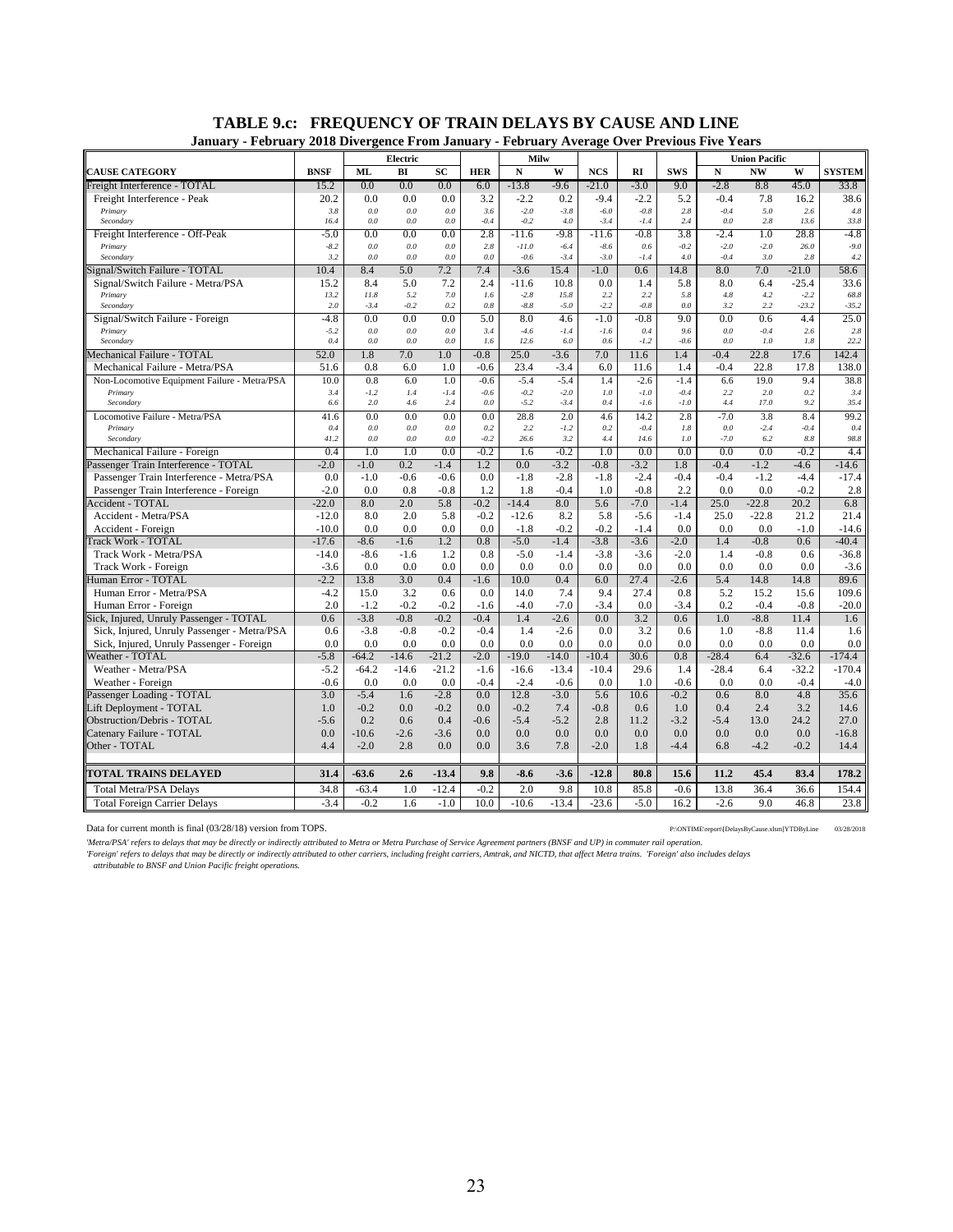# **TABLE 10.a: FREQUENCY OF TRAIN DELAYS BY CAUSE & MONTH**

**2018**

| Freight Interference - TOTAL<br>134<br>126<br>260<br>11.9%<br>Freight Interference - Peak<br>52<br>117<br>5.4%<br>65<br>25<br>Primary<br>36<br>61<br>2.8%<br>27<br>Secondary<br>29<br>56<br>2.6%<br>74<br>Freight Interference - Off-Peak<br>69<br>143<br>6.6%<br>Primary<br>43<br>58<br>101<br>4.6%<br>Secondary<br>26<br>16<br>42<br>1.9%<br>Signal/Switch Failure - TOTAL<br>160<br>171<br>331<br>15.2%<br>Signal/Switch Failure - Metra/PSA<br>133<br>97<br>230<br>10.6%<br>68<br>105<br>7.9%<br>Primary<br>173<br>Secondary<br>29<br>28<br>57<br>2.6%<br>63<br>38<br>Signal/Switch Failure - Foreign<br>101<br>4.6%<br>22<br>33<br>Primary<br>55<br>2.5%<br>Secondary<br>41<br>5<br>46<br>2.1%<br>139<br>343<br>Mechanical Failure - TOTAL<br>204<br>15.8%<br>200<br>Mechanical Failure - Metra/PSA<br>132<br>332<br>15.3%<br>49<br>46<br>95<br>4.4%<br>Non-Locomotive Equipment Failure - Metra/PSA<br>13<br>13<br>Primary<br>26<br>1.2%<br>33<br>36<br>69<br>3.2%<br>Secondary<br>Locomotive Failure - Metra/PSA<br>154<br>83<br>237<br>10.9%<br>Primary<br>25<br>19<br>44<br>2.0%<br>129<br>64<br>8.9%<br>Secondary<br>193<br>7<br>0.5%<br>Mechanical Failure - Foreign<br>$\overline{4}$<br>11<br>Passenger Train Interference - TOTAL<br>15<br>12<br>27<br>1.2%<br>7<br>5<br>Passenger Train Interference - Metra/PSA<br>12<br>0.6%<br>$\boldsymbol{7}$<br>8<br>15<br>0.7%<br>Passenger Train Interference - Foreign<br>25<br>82<br><b>Accident - TOTAL</b><br>107<br>4.9%<br>79<br>104<br>4.8%<br>Accident - Metra/PSA<br>25<br>3<br>$\mathbf{0}$<br>Accident - Foreign<br>3<br>0.1%<br>18<br><b>Track Work - TOTAL</b><br>29<br>1.3%<br>11<br>11<br>18<br>29<br>Track Work - Metra/PSA<br>1.3%<br>$\theta$<br>$\Omega$<br>$\Omega$<br>Track Work - Foreign<br>0.0%<br>Human Error - TOTAL<br>109<br>121<br>230<br>10.6%<br>95<br>100<br>195<br>Human Error - Metra/PSA<br>9.0%<br>14<br>21<br>Human Error - Foreign<br>35<br>1.6%<br>24<br>33<br>Sick, Injured, Unruly Passenger - TOTAL<br>57<br>2.6%<br>Sick, Injured, Unruly Passenger - Metra/PSA<br>33<br>24<br>57<br>2.6%<br>$\mathbf{0}$<br>$\overline{0}$<br>$\mathbf{0}$<br>Sick, Injured, Unruly Passenger - Foreign<br>0.0%<br>295<br>467<br>Weather - TOTAL<br>172<br>21.5%<br>Weather - Metra/PSA<br>172<br>294<br>466<br>21.4%<br>$\theta$<br>Weather - Foreign<br>0.0%<br>$\mathbf{1}$<br>-1<br>31<br>56<br>87<br>4.0%<br>Passenger Loading - TOTAL<br>24<br>27<br>51<br>2.3%<br>Lift Deployment - TOTAL<br>82<br>122<br>Obstruction/Debris - TOTAL<br>40<br>5.6%<br>$\overline{0}$<br>Catenary Failure - TOTAL<br>$\mathbf{1}$<br>$\mathbf{1}$<br>0.0%<br>Other - TOTAL<br>38<br>27<br>65<br>3.0%<br><b>TOTAL TRAINS DELAYED</b><br>1,190<br>100.0%<br>987<br>2,177<br>764<br>987<br>1,751<br>80.4%<br><b>Total Metra/PSA Delays</b><br>223<br>203<br>426<br>19.6%<br><b>Total Foreign Carrier Delays</b> | <b>CAUSE CATEGORY</b> | Jan | Feb | Mar | Apr | May | Jun | Jul | Aug | Sep | Oct | Nov | Dec | Jan - Feb |  |
|---------------------------------------------------------------------------------------------------------------------------------------------------------------------------------------------------------------------------------------------------------------------------------------------------------------------------------------------------------------------------------------------------------------------------------------------------------------------------------------------------------------------------------------------------------------------------------------------------------------------------------------------------------------------------------------------------------------------------------------------------------------------------------------------------------------------------------------------------------------------------------------------------------------------------------------------------------------------------------------------------------------------------------------------------------------------------------------------------------------------------------------------------------------------------------------------------------------------------------------------------------------------------------------------------------------------------------------------------------------------------------------------------------------------------------------------------------------------------------------------------------------------------------------------------------------------------------------------------------------------------------------------------------------------------------------------------------------------------------------------------------------------------------------------------------------------------------------------------------------------------------------------------------------------------------------------------------------------------------------------------------------------------------------------------------------------------------------------------------------------------------------------------------------------------------------------------------------------------------------------------------------------------------------------------------------------------------------------------------------------------------------------------------------------------------------------------------------------------------------------------------------------------------------------------------------------------------------------------------------------------------------------------------------------------------------------------------------------------------------------------------------------------------------------------------------------------------------------------------------------------------------|-----------------------|-----|-----|-----|-----|-----|-----|-----|-----|-----|-----|-----|-----|-----------|--|
|                                                                                                                                                                                                                                                                                                                                                                                                                                                                                                                                                                                                                                                                                                                                                                                                                                                                                                                                                                                                                                                                                                                                                                                                                                                                                                                                                                                                                                                                                                                                                                                                                                                                                                                                                                                                                                                                                                                                                                                                                                                                                                                                                                                                                                                                                                                                                                                                                                                                                                                                                                                                                                                                                                                                                                                                                                                                                       |                       |     |     |     |     |     |     |     |     |     |     |     |     |           |  |
|                                                                                                                                                                                                                                                                                                                                                                                                                                                                                                                                                                                                                                                                                                                                                                                                                                                                                                                                                                                                                                                                                                                                                                                                                                                                                                                                                                                                                                                                                                                                                                                                                                                                                                                                                                                                                                                                                                                                                                                                                                                                                                                                                                                                                                                                                                                                                                                                                                                                                                                                                                                                                                                                                                                                                                                                                                                                                       |                       |     |     |     |     |     |     |     |     |     |     |     |     |           |  |
|                                                                                                                                                                                                                                                                                                                                                                                                                                                                                                                                                                                                                                                                                                                                                                                                                                                                                                                                                                                                                                                                                                                                                                                                                                                                                                                                                                                                                                                                                                                                                                                                                                                                                                                                                                                                                                                                                                                                                                                                                                                                                                                                                                                                                                                                                                                                                                                                                                                                                                                                                                                                                                                                                                                                                                                                                                                                                       |                       |     |     |     |     |     |     |     |     |     |     |     |     |           |  |
|                                                                                                                                                                                                                                                                                                                                                                                                                                                                                                                                                                                                                                                                                                                                                                                                                                                                                                                                                                                                                                                                                                                                                                                                                                                                                                                                                                                                                                                                                                                                                                                                                                                                                                                                                                                                                                                                                                                                                                                                                                                                                                                                                                                                                                                                                                                                                                                                                                                                                                                                                                                                                                                                                                                                                                                                                                                                                       |                       |     |     |     |     |     |     |     |     |     |     |     |     |           |  |
|                                                                                                                                                                                                                                                                                                                                                                                                                                                                                                                                                                                                                                                                                                                                                                                                                                                                                                                                                                                                                                                                                                                                                                                                                                                                                                                                                                                                                                                                                                                                                                                                                                                                                                                                                                                                                                                                                                                                                                                                                                                                                                                                                                                                                                                                                                                                                                                                                                                                                                                                                                                                                                                                                                                                                                                                                                                                                       |                       |     |     |     |     |     |     |     |     |     |     |     |     |           |  |
|                                                                                                                                                                                                                                                                                                                                                                                                                                                                                                                                                                                                                                                                                                                                                                                                                                                                                                                                                                                                                                                                                                                                                                                                                                                                                                                                                                                                                                                                                                                                                                                                                                                                                                                                                                                                                                                                                                                                                                                                                                                                                                                                                                                                                                                                                                                                                                                                                                                                                                                                                                                                                                                                                                                                                                                                                                                                                       |                       |     |     |     |     |     |     |     |     |     |     |     |     |           |  |
|                                                                                                                                                                                                                                                                                                                                                                                                                                                                                                                                                                                                                                                                                                                                                                                                                                                                                                                                                                                                                                                                                                                                                                                                                                                                                                                                                                                                                                                                                                                                                                                                                                                                                                                                                                                                                                                                                                                                                                                                                                                                                                                                                                                                                                                                                                                                                                                                                                                                                                                                                                                                                                                                                                                                                                                                                                                                                       |                       |     |     |     |     |     |     |     |     |     |     |     |     |           |  |
|                                                                                                                                                                                                                                                                                                                                                                                                                                                                                                                                                                                                                                                                                                                                                                                                                                                                                                                                                                                                                                                                                                                                                                                                                                                                                                                                                                                                                                                                                                                                                                                                                                                                                                                                                                                                                                                                                                                                                                                                                                                                                                                                                                                                                                                                                                                                                                                                                                                                                                                                                                                                                                                                                                                                                                                                                                                                                       |                       |     |     |     |     |     |     |     |     |     |     |     |     |           |  |
|                                                                                                                                                                                                                                                                                                                                                                                                                                                                                                                                                                                                                                                                                                                                                                                                                                                                                                                                                                                                                                                                                                                                                                                                                                                                                                                                                                                                                                                                                                                                                                                                                                                                                                                                                                                                                                                                                                                                                                                                                                                                                                                                                                                                                                                                                                                                                                                                                                                                                                                                                                                                                                                                                                                                                                                                                                                                                       |                       |     |     |     |     |     |     |     |     |     |     |     |     |           |  |
|                                                                                                                                                                                                                                                                                                                                                                                                                                                                                                                                                                                                                                                                                                                                                                                                                                                                                                                                                                                                                                                                                                                                                                                                                                                                                                                                                                                                                                                                                                                                                                                                                                                                                                                                                                                                                                                                                                                                                                                                                                                                                                                                                                                                                                                                                                                                                                                                                                                                                                                                                                                                                                                                                                                                                                                                                                                                                       |                       |     |     |     |     |     |     |     |     |     |     |     |     |           |  |
|                                                                                                                                                                                                                                                                                                                                                                                                                                                                                                                                                                                                                                                                                                                                                                                                                                                                                                                                                                                                                                                                                                                                                                                                                                                                                                                                                                                                                                                                                                                                                                                                                                                                                                                                                                                                                                                                                                                                                                                                                                                                                                                                                                                                                                                                                                                                                                                                                                                                                                                                                                                                                                                                                                                                                                                                                                                                                       |                       |     |     |     |     |     |     |     |     |     |     |     |     |           |  |
|                                                                                                                                                                                                                                                                                                                                                                                                                                                                                                                                                                                                                                                                                                                                                                                                                                                                                                                                                                                                                                                                                                                                                                                                                                                                                                                                                                                                                                                                                                                                                                                                                                                                                                                                                                                                                                                                                                                                                                                                                                                                                                                                                                                                                                                                                                                                                                                                                                                                                                                                                                                                                                                                                                                                                                                                                                                                                       |                       |     |     |     |     |     |     |     |     |     |     |     |     |           |  |
|                                                                                                                                                                                                                                                                                                                                                                                                                                                                                                                                                                                                                                                                                                                                                                                                                                                                                                                                                                                                                                                                                                                                                                                                                                                                                                                                                                                                                                                                                                                                                                                                                                                                                                                                                                                                                                                                                                                                                                                                                                                                                                                                                                                                                                                                                                                                                                                                                                                                                                                                                                                                                                                                                                                                                                                                                                                                                       |                       |     |     |     |     |     |     |     |     |     |     |     |     |           |  |
|                                                                                                                                                                                                                                                                                                                                                                                                                                                                                                                                                                                                                                                                                                                                                                                                                                                                                                                                                                                                                                                                                                                                                                                                                                                                                                                                                                                                                                                                                                                                                                                                                                                                                                                                                                                                                                                                                                                                                                                                                                                                                                                                                                                                                                                                                                                                                                                                                                                                                                                                                                                                                                                                                                                                                                                                                                                                                       |                       |     |     |     |     |     |     |     |     |     |     |     |     |           |  |
|                                                                                                                                                                                                                                                                                                                                                                                                                                                                                                                                                                                                                                                                                                                                                                                                                                                                                                                                                                                                                                                                                                                                                                                                                                                                                                                                                                                                                                                                                                                                                                                                                                                                                                                                                                                                                                                                                                                                                                                                                                                                                                                                                                                                                                                                                                                                                                                                                                                                                                                                                                                                                                                                                                                                                                                                                                                                                       |                       |     |     |     |     |     |     |     |     |     |     |     |     |           |  |
|                                                                                                                                                                                                                                                                                                                                                                                                                                                                                                                                                                                                                                                                                                                                                                                                                                                                                                                                                                                                                                                                                                                                                                                                                                                                                                                                                                                                                                                                                                                                                                                                                                                                                                                                                                                                                                                                                                                                                                                                                                                                                                                                                                                                                                                                                                                                                                                                                                                                                                                                                                                                                                                                                                                                                                                                                                                                                       |                       |     |     |     |     |     |     |     |     |     |     |     |     |           |  |
|                                                                                                                                                                                                                                                                                                                                                                                                                                                                                                                                                                                                                                                                                                                                                                                                                                                                                                                                                                                                                                                                                                                                                                                                                                                                                                                                                                                                                                                                                                                                                                                                                                                                                                                                                                                                                                                                                                                                                                                                                                                                                                                                                                                                                                                                                                                                                                                                                                                                                                                                                                                                                                                                                                                                                                                                                                                                                       |                       |     |     |     |     |     |     |     |     |     |     |     |     |           |  |
|                                                                                                                                                                                                                                                                                                                                                                                                                                                                                                                                                                                                                                                                                                                                                                                                                                                                                                                                                                                                                                                                                                                                                                                                                                                                                                                                                                                                                                                                                                                                                                                                                                                                                                                                                                                                                                                                                                                                                                                                                                                                                                                                                                                                                                                                                                                                                                                                                                                                                                                                                                                                                                                                                                                                                                                                                                                                                       |                       |     |     |     |     |     |     |     |     |     |     |     |     |           |  |
|                                                                                                                                                                                                                                                                                                                                                                                                                                                                                                                                                                                                                                                                                                                                                                                                                                                                                                                                                                                                                                                                                                                                                                                                                                                                                                                                                                                                                                                                                                                                                                                                                                                                                                                                                                                                                                                                                                                                                                                                                                                                                                                                                                                                                                                                                                                                                                                                                                                                                                                                                                                                                                                                                                                                                                                                                                                                                       |                       |     |     |     |     |     |     |     |     |     |     |     |     |           |  |
|                                                                                                                                                                                                                                                                                                                                                                                                                                                                                                                                                                                                                                                                                                                                                                                                                                                                                                                                                                                                                                                                                                                                                                                                                                                                                                                                                                                                                                                                                                                                                                                                                                                                                                                                                                                                                                                                                                                                                                                                                                                                                                                                                                                                                                                                                                                                                                                                                                                                                                                                                                                                                                                                                                                                                                                                                                                                                       |                       |     |     |     |     |     |     |     |     |     |     |     |     |           |  |
|                                                                                                                                                                                                                                                                                                                                                                                                                                                                                                                                                                                                                                                                                                                                                                                                                                                                                                                                                                                                                                                                                                                                                                                                                                                                                                                                                                                                                                                                                                                                                                                                                                                                                                                                                                                                                                                                                                                                                                                                                                                                                                                                                                                                                                                                                                                                                                                                                                                                                                                                                                                                                                                                                                                                                                                                                                                                                       |                       |     |     |     |     |     |     |     |     |     |     |     |     |           |  |
|                                                                                                                                                                                                                                                                                                                                                                                                                                                                                                                                                                                                                                                                                                                                                                                                                                                                                                                                                                                                                                                                                                                                                                                                                                                                                                                                                                                                                                                                                                                                                                                                                                                                                                                                                                                                                                                                                                                                                                                                                                                                                                                                                                                                                                                                                                                                                                                                                                                                                                                                                                                                                                                                                                                                                                                                                                                                                       |                       |     |     |     |     |     |     |     |     |     |     |     |     |           |  |
|                                                                                                                                                                                                                                                                                                                                                                                                                                                                                                                                                                                                                                                                                                                                                                                                                                                                                                                                                                                                                                                                                                                                                                                                                                                                                                                                                                                                                                                                                                                                                                                                                                                                                                                                                                                                                                                                                                                                                                                                                                                                                                                                                                                                                                                                                                                                                                                                                                                                                                                                                                                                                                                                                                                                                                                                                                                                                       |                       |     |     |     |     |     |     |     |     |     |     |     |     |           |  |
|                                                                                                                                                                                                                                                                                                                                                                                                                                                                                                                                                                                                                                                                                                                                                                                                                                                                                                                                                                                                                                                                                                                                                                                                                                                                                                                                                                                                                                                                                                                                                                                                                                                                                                                                                                                                                                                                                                                                                                                                                                                                                                                                                                                                                                                                                                                                                                                                                                                                                                                                                                                                                                                                                                                                                                                                                                                                                       |                       |     |     |     |     |     |     |     |     |     |     |     |     |           |  |
|                                                                                                                                                                                                                                                                                                                                                                                                                                                                                                                                                                                                                                                                                                                                                                                                                                                                                                                                                                                                                                                                                                                                                                                                                                                                                                                                                                                                                                                                                                                                                                                                                                                                                                                                                                                                                                                                                                                                                                                                                                                                                                                                                                                                                                                                                                                                                                                                                                                                                                                                                                                                                                                                                                                                                                                                                                                                                       |                       |     |     |     |     |     |     |     |     |     |     |     |     |           |  |
|                                                                                                                                                                                                                                                                                                                                                                                                                                                                                                                                                                                                                                                                                                                                                                                                                                                                                                                                                                                                                                                                                                                                                                                                                                                                                                                                                                                                                                                                                                                                                                                                                                                                                                                                                                                                                                                                                                                                                                                                                                                                                                                                                                                                                                                                                                                                                                                                                                                                                                                                                                                                                                                                                                                                                                                                                                                                                       |                       |     |     |     |     |     |     |     |     |     |     |     |     |           |  |
|                                                                                                                                                                                                                                                                                                                                                                                                                                                                                                                                                                                                                                                                                                                                                                                                                                                                                                                                                                                                                                                                                                                                                                                                                                                                                                                                                                                                                                                                                                                                                                                                                                                                                                                                                                                                                                                                                                                                                                                                                                                                                                                                                                                                                                                                                                                                                                                                                                                                                                                                                                                                                                                                                                                                                                                                                                                                                       |                       |     |     |     |     |     |     |     |     |     |     |     |     |           |  |
|                                                                                                                                                                                                                                                                                                                                                                                                                                                                                                                                                                                                                                                                                                                                                                                                                                                                                                                                                                                                                                                                                                                                                                                                                                                                                                                                                                                                                                                                                                                                                                                                                                                                                                                                                                                                                                                                                                                                                                                                                                                                                                                                                                                                                                                                                                                                                                                                                                                                                                                                                                                                                                                                                                                                                                                                                                                                                       |                       |     |     |     |     |     |     |     |     |     |     |     |     |           |  |
|                                                                                                                                                                                                                                                                                                                                                                                                                                                                                                                                                                                                                                                                                                                                                                                                                                                                                                                                                                                                                                                                                                                                                                                                                                                                                                                                                                                                                                                                                                                                                                                                                                                                                                                                                                                                                                                                                                                                                                                                                                                                                                                                                                                                                                                                                                                                                                                                                                                                                                                                                                                                                                                                                                                                                                                                                                                                                       |                       |     |     |     |     |     |     |     |     |     |     |     |     |           |  |
|                                                                                                                                                                                                                                                                                                                                                                                                                                                                                                                                                                                                                                                                                                                                                                                                                                                                                                                                                                                                                                                                                                                                                                                                                                                                                                                                                                                                                                                                                                                                                                                                                                                                                                                                                                                                                                                                                                                                                                                                                                                                                                                                                                                                                                                                                                                                                                                                                                                                                                                                                                                                                                                                                                                                                                                                                                                                                       |                       |     |     |     |     |     |     |     |     |     |     |     |     |           |  |
|                                                                                                                                                                                                                                                                                                                                                                                                                                                                                                                                                                                                                                                                                                                                                                                                                                                                                                                                                                                                                                                                                                                                                                                                                                                                                                                                                                                                                                                                                                                                                                                                                                                                                                                                                                                                                                                                                                                                                                                                                                                                                                                                                                                                                                                                                                                                                                                                                                                                                                                                                                                                                                                                                                                                                                                                                                                                                       |                       |     |     |     |     |     |     |     |     |     |     |     |     |           |  |
|                                                                                                                                                                                                                                                                                                                                                                                                                                                                                                                                                                                                                                                                                                                                                                                                                                                                                                                                                                                                                                                                                                                                                                                                                                                                                                                                                                                                                                                                                                                                                                                                                                                                                                                                                                                                                                                                                                                                                                                                                                                                                                                                                                                                                                                                                                                                                                                                                                                                                                                                                                                                                                                                                                                                                                                                                                                                                       |                       |     |     |     |     |     |     |     |     |     |     |     |     |           |  |
|                                                                                                                                                                                                                                                                                                                                                                                                                                                                                                                                                                                                                                                                                                                                                                                                                                                                                                                                                                                                                                                                                                                                                                                                                                                                                                                                                                                                                                                                                                                                                                                                                                                                                                                                                                                                                                                                                                                                                                                                                                                                                                                                                                                                                                                                                                                                                                                                                                                                                                                                                                                                                                                                                                                                                                                                                                                                                       |                       |     |     |     |     |     |     |     |     |     |     |     |     |           |  |
|                                                                                                                                                                                                                                                                                                                                                                                                                                                                                                                                                                                                                                                                                                                                                                                                                                                                                                                                                                                                                                                                                                                                                                                                                                                                                                                                                                                                                                                                                                                                                                                                                                                                                                                                                                                                                                                                                                                                                                                                                                                                                                                                                                                                                                                                                                                                                                                                                                                                                                                                                                                                                                                                                                                                                                                                                                                                                       |                       |     |     |     |     |     |     |     |     |     |     |     |     |           |  |
|                                                                                                                                                                                                                                                                                                                                                                                                                                                                                                                                                                                                                                                                                                                                                                                                                                                                                                                                                                                                                                                                                                                                                                                                                                                                                                                                                                                                                                                                                                                                                                                                                                                                                                                                                                                                                                                                                                                                                                                                                                                                                                                                                                                                                                                                                                                                                                                                                                                                                                                                                                                                                                                                                                                                                                                                                                                                                       |                       |     |     |     |     |     |     |     |     |     |     |     |     |           |  |
|                                                                                                                                                                                                                                                                                                                                                                                                                                                                                                                                                                                                                                                                                                                                                                                                                                                                                                                                                                                                                                                                                                                                                                                                                                                                                                                                                                                                                                                                                                                                                                                                                                                                                                                                                                                                                                                                                                                                                                                                                                                                                                                                                                                                                                                                                                                                                                                                                                                                                                                                                                                                                                                                                                                                                                                                                                                                                       |                       |     |     |     |     |     |     |     |     |     |     |     |     |           |  |
|                                                                                                                                                                                                                                                                                                                                                                                                                                                                                                                                                                                                                                                                                                                                                                                                                                                                                                                                                                                                                                                                                                                                                                                                                                                                                                                                                                                                                                                                                                                                                                                                                                                                                                                                                                                                                                                                                                                                                                                                                                                                                                                                                                                                                                                                                                                                                                                                                                                                                                                                                                                                                                                                                                                                                                                                                                                                                       |                       |     |     |     |     |     |     |     |     |     |     |     |     |           |  |
|                                                                                                                                                                                                                                                                                                                                                                                                                                                                                                                                                                                                                                                                                                                                                                                                                                                                                                                                                                                                                                                                                                                                                                                                                                                                                                                                                                                                                                                                                                                                                                                                                                                                                                                                                                                                                                                                                                                                                                                                                                                                                                                                                                                                                                                                                                                                                                                                                                                                                                                                                                                                                                                                                                                                                                                                                                                                                       |                       |     |     |     |     |     |     |     |     |     |     |     |     |           |  |
|                                                                                                                                                                                                                                                                                                                                                                                                                                                                                                                                                                                                                                                                                                                                                                                                                                                                                                                                                                                                                                                                                                                                                                                                                                                                                                                                                                                                                                                                                                                                                                                                                                                                                                                                                                                                                                                                                                                                                                                                                                                                                                                                                                                                                                                                                                                                                                                                                                                                                                                                                                                                                                                                                                                                                                                                                                                                                       |                       |     |     |     |     |     |     |     |     |     |     |     |     |           |  |
|                                                                                                                                                                                                                                                                                                                                                                                                                                                                                                                                                                                                                                                                                                                                                                                                                                                                                                                                                                                                                                                                                                                                                                                                                                                                                                                                                                                                                                                                                                                                                                                                                                                                                                                                                                                                                                                                                                                                                                                                                                                                                                                                                                                                                                                                                                                                                                                                                                                                                                                                                                                                                                                                                                                                                                                                                                                                                       |                       |     |     |     |     |     |     |     |     |     |     |     |     |           |  |
|                                                                                                                                                                                                                                                                                                                                                                                                                                                                                                                                                                                                                                                                                                                                                                                                                                                                                                                                                                                                                                                                                                                                                                                                                                                                                                                                                                                                                                                                                                                                                                                                                                                                                                                                                                                                                                                                                                                                                                                                                                                                                                                                                                                                                                                                                                                                                                                                                                                                                                                                                                                                                                                                                                                                                                                                                                                                                       |                       |     |     |     |     |     |     |     |     |     |     |     |     |           |  |
|                                                                                                                                                                                                                                                                                                                                                                                                                                                                                                                                                                                                                                                                                                                                                                                                                                                                                                                                                                                                                                                                                                                                                                                                                                                                                                                                                                                                                                                                                                                                                                                                                                                                                                                                                                                                                                                                                                                                                                                                                                                                                                                                                                                                                                                                                                                                                                                                                                                                                                                                                                                                                                                                                                                                                                                                                                                                                       |                       |     |     |     |     |     |     |     |     |     |     |     |     |           |  |
|                                                                                                                                                                                                                                                                                                                                                                                                                                                                                                                                                                                                                                                                                                                                                                                                                                                                                                                                                                                                                                                                                                                                                                                                                                                                                                                                                                                                                                                                                                                                                                                                                                                                                                                                                                                                                                                                                                                                                                                                                                                                                                                                                                                                                                                                                                                                                                                                                                                                                                                                                                                                                                                                                                                                                                                                                                                                                       |                       |     |     |     |     |     |     |     |     |     |     |     |     |           |  |
|                                                                                                                                                                                                                                                                                                                                                                                                                                                                                                                                                                                                                                                                                                                                                                                                                                                                                                                                                                                                                                                                                                                                                                                                                                                                                                                                                                                                                                                                                                                                                                                                                                                                                                                                                                                                                                                                                                                                                                                                                                                                                                                                                                                                                                                                                                                                                                                                                                                                                                                                                                                                                                                                                                                                                                                                                                                                                       |                       |     |     |     |     |     |     |     |     |     |     |     |     |           |  |
|                                                                                                                                                                                                                                                                                                                                                                                                                                                                                                                                                                                                                                                                                                                                                                                                                                                                                                                                                                                                                                                                                                                                                                                                                                                                                                                                                                                                                                                                                                                                                                                                                                                                                                                                                                                                                                                                                                                                                                                                                                                                                                                                                                                                                                                                                                                                                                                                                                                                                                                                                                                                                                                                                                                                                                                                                                                                                       |                       |     |     |     |     |     |     |     |     |     |     |     |     |           |  |
|                                                                                                                                                                                                                                                                                                                                                                                                                                                                                                                                                                                                                                                                                                                                                                                                                                                                                                                                                                                                                                                                                                                                                                                                                                                                                                                                                                                                                                                                                                                                                                                                                                                                                                                                                                                                                                                                                                                                                                                                                                                                                                                                                                                                                                                                                                                                                                                                                                                                                                                                                                                                                                                                                                                                                                                                                                                                                       |                       |     |     |     |     |     |     |     |     |     |     |     |     |           |  |
|                                                                                                                                                                                                                                                                                                                                                                                                                                                                                                                                                                                                                                                                                                                                                                                                                                                                                                                                                                                                                                                                                                                                                                                                                                                                                                                                                                                                                                                                                                                                                                                                                                                                                                                                                                                                                                                                                                                                                                                                                                                                                                                                                                                                                                                                                                                                                                                                                                                                                                                                                                                                                                                                                                                                                                                                                                                                                       |                       |     |     |     |     |     |     |     |     |     |     |     |     |           |  |
|                                                                                                                                                                                                                                                                                                                                                                                                                                                                                                                                                                                                                                                                                                                                                                                                                                                                                                                                                                                                                                                                                                                                                                                                                                                                                                                                                                                                                                                                                                                                                                                                                                                                                                                                                                                                                                                                                                                                                                                                                                                                                                                                                                                                                                                                                                                                                                                                                                                                                                                                                                                                                                                                                                                                                                                                                                                                                       |                       |     |     |     |     |     |     |     |     |     |     |     |     |           |  |

Data for current month is final (03/28/18) version from TOPS. P:\ONTIME\report\{DelaysByCause.xlsm}AllMonths 03/28/2018

Metra/PSA' refers to delays that may be directly or indirectly attributed to Metra or Metra Purchase of Service Agreement partners (BNSF and UP) in commuter rail operation.<br>'Foreign' refers to delays that may be directly o

24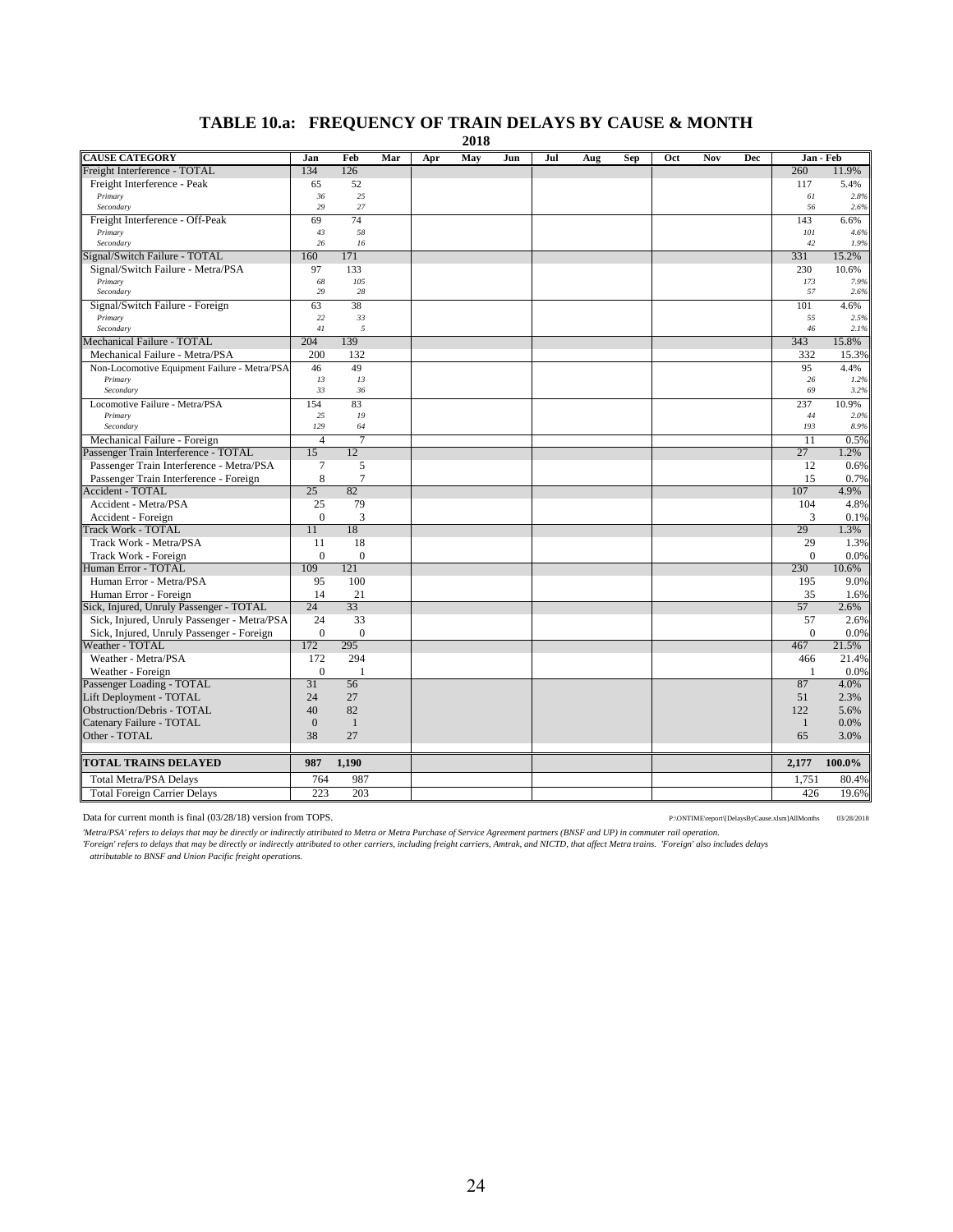#### **TABLE 10.b: FREQUENCY OF TRAIN DELAYS BY CAUSE & MONTH**

**2017**

| <b>CAUSE CATEGORY</b>                                  | Jan                | Feb                       | Mar                  | Apr                                | May                            | Jun            | Jul                     | Aug                            | <b>Sep</b>                         | Oct                | Nov                  | Dec                |                        | Jan - Feb    |
|--------------------------------------------------------|--------------------|---------------------------|----------------------|------------------------------------|--------------------------------|----------------|-------------------------|--------------------------------|------------------------------------|--------------------|----------------------|--------------------|------------------------|--------------|
| Freight Interference - TOTAL                           | 53                 | 68                        | 69                   | 79                                 | 49                             | 110            | 74                      | 74                             | 96                                 | 109                | 115                  | 110                | 121                    | 9.7%         |
| Freight Interference - Peak                            | 20                 | 21                        | 23                   | 25                                 | 14                             | 34             | 31                      | 28                             | 42                                 | 45                 | 46                   | 30                 | 41                     | 3.3%         |
| Primary                                                | 11                 | 16                        | 17                   | $\cal II$                          | 12                             | 22             | 20                      | 22                             | 20                                 | 30                 | 28                   | 19                 | 27                     | 2.2%         |
| Secondary                                              | 9                  | 5                         | 6                    | 14                                 | $\sqrt{2}$                     | 12             | 11                      | 6                              | 22                                 | 15                 | 18                   | $_{II}$            | 14                     | 1.1%         |
| Freight Interference - Off-Peak                        | 33                 | 47                        | 46                   | 54                                 | 35                             | 76             | 43                      | 46                             | 54                                 | 64                 | 69                   | 80                 | 80                     | 6.4%         |
| Primary                                                | 26                 | 38                        | 36                   | 34                                 | 27                             | 57             | 30                      | 35                             | 39                                 | 50                 | 55                   | 51                 | 64                     | 5.1%         |
| Secondary                                              | $\overline{7}$     | 9                         | 10                   | 20                                 | $\boldsymbol{8}$               | 19             | 13                      | 11                             | 15                                 | 14                 | 14                   | 29                 | 16                     | 1.3%         |
| Signal/Switch Failure - TOTAL                          | 118                | 44                        | 80                   | 79                                 | 91                             | 87             | 69                      | 132                            | 119                                | 64                 | 110                  | 230                | 162                    | 13.0%        |
| Signal/Switch Failure - Metra/PSA                      | 98                 | 31                        | 74                   | 28                                 | 72                             | 74             | 63                      | 99                             | 104                                | 54                 | 90                   | 211                | 129                    | 10.4%        |
| Primary                                                | 69<br>29           | 21<br>$10\,$              | 41<br>33             | 25<br>$\mathfrak{Z}$               | 46<br>26                       | 42<br>32       | 55<br>8                 | $72\,$<br>27                   | 46<br>58                           | 35<br>19           | 57<br>33             | 132<br>79          | 90<br>39               | 7.2%         |
| Secondary                                              | 20                 | 13                        |                      |                                    |                                |                |                         | 33                             |                                    | 10                 | 20                   | 19                 | 33                     | 3.1%         |
| Signal/Switch Failure - Foreign<br>Primary             | 10                 | 9                         | 6<br>$\overline{4}$  | 51<br>16                           | 19<br>15                       | 13<br>10       | 6<br>$\overline{4}$     | 30                             | 15<br>14                           | $\overline{4}$     | 13                   | II                 | 19                     | 2.7%<br>1.5% |
| Secondary                                              | 10                 | $\overline{4}$            | $\sqrt{2}$           | 35                                 | $\overline{4}$                 | $\mathfrak{Z}$ | $\overline{\mathbf{z}}$ | $\mathfrak{Z}$                 | $\overline{1}$                     | 6                  | $\overline{7}$       | 8                  | 14                     | 1.1%         |
| Mechanical Failure - TOTAL                             | 84                 | 61                        | 64                   | 42                                 | 111                            | 85             | 85                      | 85                             | 97                                 | 125                | 85                   | 95                 | 145                    | 11.7%        |
| Mechanical Failure - Metra/PSA                         | 83                 | 55                        | 62                   | 42                                 | 111                            | 84             | 80                      | 78                             | 97                                 | 125                | 85                   | 95                 | 138                    | 11.1%        |
| Non-Locomotive Equipment Failure - Metra/PSA           | 12                 | 8                         | 15                   | 10                                 | 23                             | 35             | 16                      | 21                             | 11                                 | 20                 | 20                   | 8                  | 20                     | 1.6%         |
| Primary                                                | 6                  | $\boldsymbol{8}$          | 5                    | $\overline{7}$                     | $\overline{7}$                 | 13             | 6                       | 10                             | $\overline{7}$                     | 8                  | 10                   | 6                  | 14                     | 1.1%         |
| Secondary                                              | 6                  | $\boldsymbol{\mathit{0}}$ | 10                   | $\mathfrak{Z}$                     | 16                             | 22             | $I\mathcal{O}$          | 11                             | $\sqrt{4}$                         | 12                 | 10                   | $\overline{2}$     | 6                      | 0.5%         |
| Locomotive Failure - Metra/PSA                         | 71                 | 47                        | 47                   | 32                                 | 88                             | 49             | 64                      | 57                             | 86                                 | 105                | 65                   | 87                 | 118                    | 9.5%         |
| Primary                                                | ${\it 18}$         | 21                        | 20                   | 17                                 | 29                             | 25             | 21                      | 17                             | 22                                 | 34                 | 19                   | 22                 | 39                     | 3.1%         |
| Secondary                                              | 53                 | 26                        | 27                   | 15                                 | 59                             | 24             | 43                      | 40                             | 64                                 | 71                 | 46                   | 65                 | 79                     | 6.4%         |
| Mechanical Failure - Foreign                           |                    | 6                         | $\overline{c}$       | $\mathbf{0}$                       | $\overline{0}$                 | $\mathbf{1}$   | 5                       | $\overline{7}$                 | $\mathbf{0}$                       | $\overline{0}$     | $\overline{0}$       | $\overline{0}$     | $\overline{7}$         | 0.6%         |
| Passenger Train Interference - TOTAL                   | 16                 | $\overline{2}$            | $\overline{2}$       | 5                                  | 19                             | 9              | 9                       | 14                             | 18                                 | 17                 | 11                   | 11                 | 18                     | 1.4%         |
| Passenger Train Interference - Metra/PSA               | 9                  | $\overline{0}$            | 1                    | $\overline{2}$                     | $\overline{2}$                 | 4              | 6                       | 10                             | 16                                 | 12                 | 8                    | 6                  | 9                      | 0.7%         |
| Passenger Train Interference - Foreign                 | 7                  | $\overline{c}$            | $\mathbf{1}$         | 3                                  | 17                             | 5              | 3                       | $\overline{4}$                 | $\overline{2}$                     | 5                  | 3                    | 5                  | 9                      | 0.7%         |
| <b>Accident - TOTAL</b>                                | 74                 | 32                        | 26                   | 101                                | 18                             | 65             | 45                      | 43                             | 96                                 | 55                 | 70                   | 9                  | 106                    | 8.5%         |
| Accident - Metra/PSA                                   | 69                 | 32                        | 23                   | 98                                 | 9                              | 64             | 40                      | 1                              | 93                                 | 49                 | 26                   | 8                  | 101                    | 8.1%         |
| Accident - Foreign                                     | 5                  | $\mathbf{0}$              | 3                    | 3                                  | 9                              | $\mathbf{1}$   | 5                       | 42                             | 3                                  | 6                  | 44                   | $\mathbf{1}$       | 5                      | 0.4%         |
| <b>Track Work - TOTAL</b>                              | 78                 | 17                        | 29                   | 72                                 | 98                             | 107            | 71                      | 86                             | 84                                 | 94                 | 129                  | 83                 | 95                     | 7.6%         |
| Track Work - Metra/PSA                                 | 78                 | 17                        | 29                   | 72                                 | 98                             | 107            | 71                      | 80                             | 77                                 | 94                 | 128                  | 83                 | 95                     | 7.6%         |
| Track Work - Foreign                                   | $\Omega$           | $\mathbf{0}$              | $\boldsymbol{0}$     | $\mathbf{0}$                       | $\theta$                       | $\mathbf{0}$   | $\theta$                | 6                              | $\overline{7}$                     | $\mathbf{0}$       | $\mathbf{1}$         | $\mathbf{0}$       | $\Omega$               | 0.0%         |
| Human Error - TOTAL                                    | 68                 | 140                       | 54                   | 69                                 | 56                             | 75             | 73                      | 42                             | 66                                 | 85                 | 88                   | 82                 | 208                    | 16.7%        |
| Human Error - Metra/PSA                                | 58                 | 50                        | 37                   | 49                                 | 41                             | 58             | 48                      | 37                             | 55                                 | 50                 | 67                   | 52                 | 108                    | 8.7%         |
| Human Error - Foreign                                  | 10                 | 90                        | 17                   | 20                                 | 15                             | 17             | 25                      | 5                              | 11                                 | 35                 | 21                   | 30                 | 100                    | 8.0%         |
| Sick, Injured, Unruly Passenger - TOTAL                | 27                 | 28                        | 40                   | 27                                 | 20                             | 38             | 44                      | 30 <sup>2</sup>                | 17                                 | 37                 | 26                   | 22                 | 55                     | 4.4%         |
| Sick, Injured, Unruly Passenger - Metra/PSA            | 27                 | 28                        | 34                   | 27                                 | 20                             | 38             | 44                      | 30                             | 17                                 | 37                 | 26                   | 22                 | 55                     | 4.4%         |
| Sick, Injured, Unruly Passenger - Foreign              | $\theta$<br>97     | $\mathbf{0}$<br>25        | 6<br>59              | $\boldsymbol{0}$<br>$\overline{4}$ | $\mathbf{0}$<br>$\overline{2}$ | $\mathbf{0}$   | $\Omega$                | $\mathbf{0}$<br>$\overline{2}$ | $\boldsymbol{0}$<br>$\overline{0}$ | $\mathbf{0}$<br>37 | $\overline{0}$<br>22 | $\overline{0}$     | $\mathbf{0}$<br>122    | 0.0%         |
| Weather - TOTAL                                        |                    |                           |                      |                                    |                                | 33             | 104                     |                                |                                    |                    |                      | 212                |                        | 9.8%         |
| Weather - Metra/PSA                                    | 96<br>$\mathbf{1}$ | 25<br>$\mathbf{0}$        | 59                   | $\overline{4}$                     | $\overline{2}$                 | 33<br>$\Omega$ | 104<br>$\Omega$         | $\overline{2}$                 | $\mathbf{0}$<br>$\Omega$           | 37<br>$\Omega$     | 22<br>$\Omega$       | 211<br>1           | 121<br>$\mathbf{1}$    | 9.7%         |
| Weather - Foreign<br>Passenger Loading - TOTAL         | 33                 | $\overline{7}$            | $\mathbf{0}$<br>12   | $\mathbf{0}$<br>10                 | $\mathbf{0}$<br>36             | 81             | 94                      | $\mathbf{0}$<br>112            | 64                                 | 35                 | 43                   | 54                 | 40                     | 0.1%<br>3.2% |
|                                                        | 17                 | 8                         | 8                    | 13                                 | 23                             | 31             | 29                      | 23                             | 25                                 | 15                 | 28                   |                    |                        |              |
| Lift Deployment - TOTAL                                |                    | 44                        |                      | 35                                 | 78                             | 64             | 24                      | 52                             |                                    | 45                 |                      | 28                 | 25                     | 2.0%         |
| Obstruction/Debris - TOTAL<br>Catenary Failure - TOTAL | 66<br>6            | $\mathbf{1}$              | 43<br>$\overline{4}$ | $\mathbf{1}$                       | $\overline{0}$                 | $\Omega$       | $\mathbf{1}$            | $\overline{0}$                 | 25<br>18                           | $\mathbf{1}$       | 46<br>$\overline{0}$ | 23<br>$\mathbf{1}$ | 110<br>$7\phantom{.0}$ | 8.8%<br>0.6% |
|                                                        | 15                 | 15                        | 24                   | 20                                 | 22                             | 37             | 32                      | 32                             | 48                                 | 22                 | 24                   | 29                 | 30                     | 2.4%         |
| Other - TOTAL                                          |                    |                           |                      |                                    |                                |                |                         |                                |                                    |                    |                      |                    |                        |              |
| <b>TOTAL TRAINS DELAYED</b>                            | 752                | 492                       | 514                  | 557                                | 623                            | 822            | 754                     | 727                            | 773                                | 741                | 797                  | 989                | 1,244                  | 100.0%       |
| <b>Total Metra/PSA Delays</b>                          | 655                | 313                       | 410                  | 401                                | 514                            | 675            | 636                     | 556                            | 639                                | 576                | 593                  | 823                | 968                    | 77.8%        |
| <b>Total Foreign Carrier Delays</b>                    | 97                 | 179                       | 104                  | 156                                | 109                            | 147            | 118                     | 171                            | 134                                | 165                | 204                  | 166                | 276                    | 22.2%        |

Data for latest month is final (01/25/18) version from TOPS. P:\ONTIME\report\[DelaysByCause.xlsm]AllMonths 03/28/2018

*'Metra/PSA' refers to delays that may be directly or indirectly attributed to Metra or Metra Purchase of Service Agreement partners (BNSF and UP) in commuter rail operation.*

'Foreign' refers to delays that may be directly or indirectly attributed to other carriers, including freight carriers, Amtrak, and NICTD, that affect Metra trains. 'Foreign' also includes delays<br>attributable to BNSF and U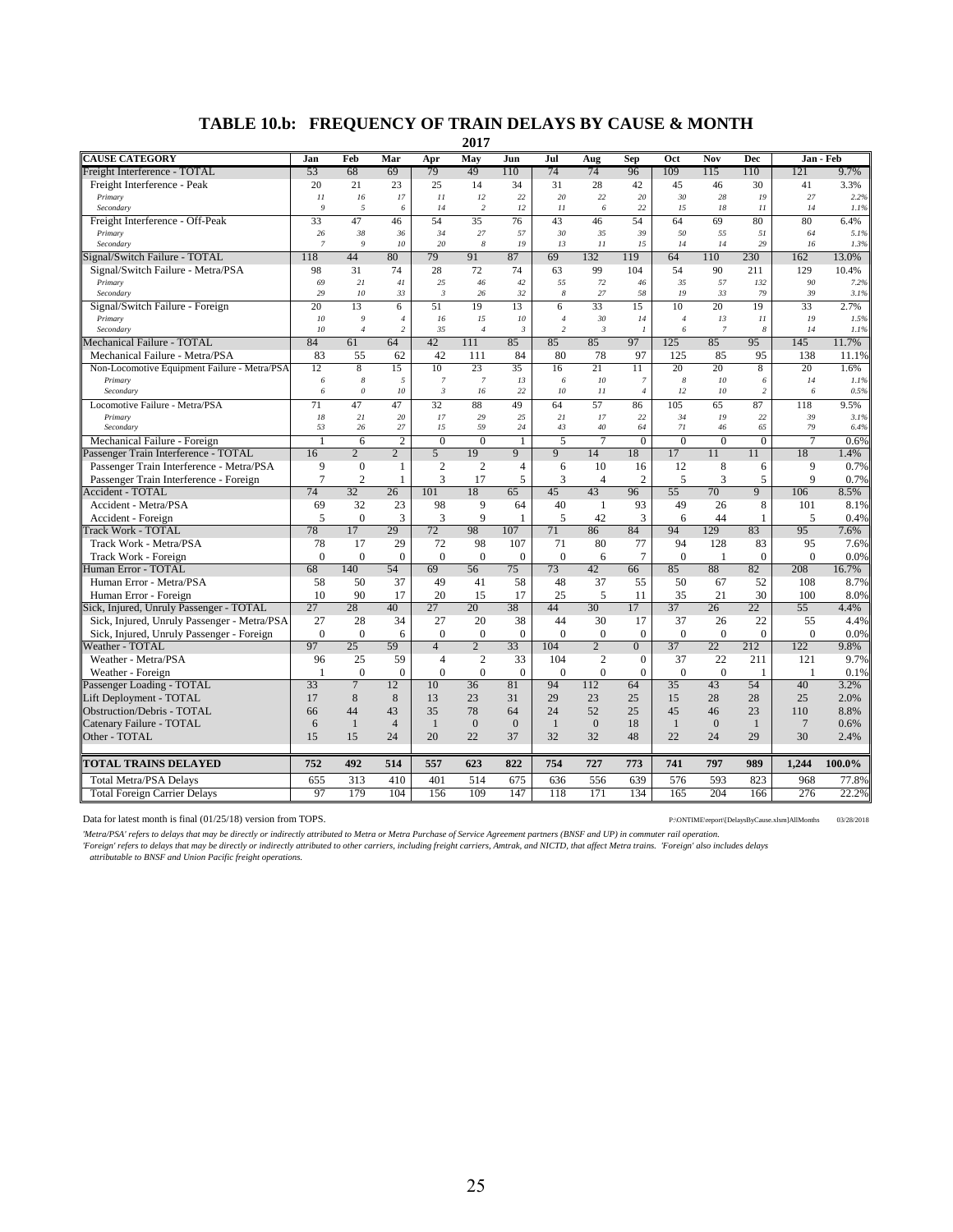| Freight Interference - TOTAL<br>58<br>139<br>2.2%<br>81<br>Freight Interference - Peak<br>31<br>45<br>76<br>2.1%<br>Primary<br>25<br>$\boldsymbol{9}$<br>0.6%<br>34<br>22<br>20<br>Secondary<br>42<br>1.4%<br>27<br>Freight Interference - Off-Peak<br>36<br>0.1%<br>63<br>17<br>Primary<br>20<br>37<br>$-0.5%$<br>Secondary<br>19<br>$\overline{7}$<br>0.6%<br>26<br>42<br>Signal/Switch Failure - TOTAL<br>127<br>169<br>2.2%<br>Signal/Switch Failure - Metra/PSA<br>$-1$<br>102<br>101<br>0.2%<br>84<br>0.7%<br>Primary<br>83<br>$-I$<br>18<br>Secondary<br>$\theta$<br>$18\,$<br>$-0.5%$<br>25<br>Signal/Switch Failure - Foreign<br>43<br>2.0%<br>68<br>Primary<br>12<br>24<br>36<br>1.0%<br>Secondary<br>31<br>$\mathcal{I}_{\mathcal{I}}$<br>32<br>1.0%<br>78<br>Mechanical Failure - TOTAL<br>120<br>198<br>4.1%<br>77<br>Mechanical Failure - Metra/PSA<br>117<br>194<br>4.2%<br>41<br>Non-Locomotive Equipment Failure - Metra/PSA<br>34<br>75<br>2.8%<br>$\boldsymbol{7}$<br>$\overline{5}$<br>12<br>0.1%<br>Primary<br>27<br>Secondary<br>36<br>2.7%<br>63<br>Locomotive Failure - Metra/PSA<br>83<br>36<br>119<br>1.4%<br>$\overline{7}$<br>$-2$<br>Primary<br>5<br>$-1.1%$<br>38<br>Secondary<br>76<br>114<br>2.5%<br>Mechanical Failure - Foreign<br>3<br>$\overline{4}$<br>$-0.1%$<br>$\mathbf{1}$<br>Passenger Train Interference - TOTAL<br>$-1$<br>10<br>9<br>$-0.2%$<br>$-2$<br>5<br>3<br>$-0.2%$<br>Passenger Train Interference - Metra/PSA<br>$\mathbf{1}$<br>5<br>Passenger Train Interference - Foreign<br>6<br>0.0%<br><b>Accident - TOTAL</b><br>$-49$<br>50<br>$\mathbf{1}$<br>$-3.6%$<br>Accident - Metra/PSA<br>$-44$<br>47<br>3<br>$-3.3%$<br>3<br>$-5$<br>Accident - Foreign<br>$-2$<br>$-0.3%$<br><b>Track Work - TOTAL</b><br>$-67$<br>$\overline{1}$<br>$-6.3%$<br>$-66$<br>Track Work - Metra/PSA<br>$-67$<br>1<br>-66<br>$-6.3%$<br>$\overline{0}$<br>$\mathbf{0}$<br>Track Work - Foreign<br>$\mathbf{0}$<br>0.0%<br>$-19$<br>Human Error - TOTAL<br>41<br>22<br>$-6.2\%$<br>50<br>Human Error - Metra/PSA<br>37<br>87<br>0.3%<br>$-69$<br>Human Error - Foreign<br>$\overline{4}$<br>$-65$<br>$-6.4%$<br>$\overline{5}$<br>Sick, Injured, Unruly Passenger - TOTAL<br>$-3$<br>$\overline{2}$<br>$-1.8%$<br>$-3$<br>Sick, Injured, Unruly Passenger - Metra/PSA<br>5<br>$\overline{2}$<br>$-1.8%$<br>$\overline{0}$<br>$\mathbf{0}$<br>Sick, Injured, Unruly Passenger - Foreign<br>$\Omega$<br>0.0%<br><b>Weather - TOTAL</b><br>270<br>75<br>345<br>11.6%<br>269<br>Weather - Metra/PSA<br>76<br>345<br>11.7%<br>Weather - Foreign<br>$-1$<br>$\mathbf{0}$<br>0.0%<br>$\mathbf{1}$<br>$-2$<br>49<br>Passenger Loading - TOTAL<br>47<br>0.8%<br>$\overline{7}$<br>Lift Deployment - TOTAL<br>19<br>0.3%<br>26<br>38<br><b>Obstruction/Debris - TOTAL</b><br>$-26$<br>$-3.2%$<br>12<br>$\overline{0}$<br>Catenary Failure - TOTAL<br>$-6$<br>$-6$<br>$-0.5%$<br>12<br>Other - TOTAL<br>23<br>35<br>0.6%<br><b>TOTAL TRAINS DELAYED</b><br>235<br>698<br>933<br>109<br>674<br>783<br><b>Total Metra/PSA Delays</b><br>24<br>126<br>150<br><b>Total Foreign Carrier Delays</b> | <b>CAUSE CATEGORY</b> | Jan | Feb | Mar | Apr | $\frac{2010 \text{ B}}{1000 \text{ A}}$<br>May | Jun | Jul | Aug | <b>Sep</b> | Oct | <b>Nov</b> | Dec | Jan - Feb |  |
|---------------------------------------------------------------------------------------------------------------------------------------------------------------------------------------------------------------------------------------------------------------------------------------------------------------------------------------------------------------------------------------------------------------------------------------------------------------------------------------------------------------------------------------------------------------------------------------------------------------------------------------------------------------------------------------------------------------------------------------------------------------------------------------------------------------------------------------------------------------------------------------------------------------------------------------------------------------------------------------------------------------------------------------------------------------------------------------------------------------------------------------------------------------------------------------------------------------------------------------------------------------------------------------------------------------------------------------------------------------------------------------------------------------------------------------------------------------------------------------------------------------------------------------------------------------------------------------------------------------------------------------------------------------------------------------------------------------------------------------------------------------------------------------------------------------------------------------------------------------------------------------------------------------------------------------------------------------------------------------------------------------------------------------------------------------------------------------------------------------------------------------------------------------------------------------------------------------------------------------------------------------------------------------------------------------------------------------------------------------------------------------------------------------------------------------------------------------------------------------------------------------------------------------------------------------------------------------------------------------------------------------------------------------------------------------------------------------------------------------------------------------------------------------------------------------------------------------------------------------------------------------------------------------------------------------------------------------------------------------------------------------------------------------------------------------------------------------------------------------------|-----------------------|-----|-----|-----|-----|------------------------------------------------|-----|-----|-----|------------|-----|------------|-----|-----------|--|
|                                                                                                                                                                                                                                                                                                                                                                                                                                                                                                                                                                                                                                                                                                                                                                                                                                                                                                                                                                                                                                                                                                                                                                                                                                                                                                                                                                                                                                                                                                                                                                                                                                                                                                                                                                                                                                                                                                                                                                                                                                                                                                                                                                                                                                                                                                                                                                                                                                                                                                                                                                                                                                                                                                                                                                                                                                                                                                                                                                                                                                                                                                                     |                       |     |     |     |     |                                                |     |     |     |            |     |            |     |           |  |
|                                                                                                                                                                                                                                                                                                                                                                                                                                                                                                                                                                                                                                                                                                                                                                                                                                                                                                                                                                                                                                                                                                                                                                                                                                                                                                                                                                                                                                                                                                                                                                                                                                                                                                                                                                                                                                                                                                                                                                                                                                                                                                                                                                                                                                                                                                                                                                                                                                                                                                                                                                                                                                                                                                                                                                                                                                                                                                                                                                                                                                                                                                                     |                       |     |     |     |     |                                                |     |     |     |            |     |            |     |           |  |
|                                                                                                                                                                                                                                                                                                                                                                                                                                                                                                                                                                                                                                                                                                                                                                                                                                                                                                                                                                                                                                                                                                                                                                                                                                                                                                                                                                                                                                                                                                                                                                                                                                                                                                                                                                                                                                                                                                                                                                                                                                                                                                                                                                                                                                                                                                                                                                                                                                                                                                                                                                                                                                                                                                                                                                                                                                                                                                                                                                                                                                                                                                                     |                       |     |     |     |     |                                                |     |     |     |            |     |            |     |           |  |
|                                                                                                                                                                                                                                                                                                                                                                                                                                                                                                                                                                                                                                                                                                                                                                                                                                                                                                                                                                                                                                                                                                                                                                                                                                                                                                                                                                                                                                                                                                                                                                                                                                                                                                                                                                                                                                                                                                                                                                                                                                                                                                                                                                                                                                                                                                                                                                                                                                                                                                                                                                                                                                                                                                                                                                                                                                                                                                                                                                                                                                                                                                                     |                       |     |     |     |     |                                                |     |     |     |            |     |            |     |           |  |
|                                                                                                                                                                                                                                                                                                                                                                                                                                                                                                                                                                                                                                                                                                                                                                                                                                                                                                                                                                                                                                                                                                                                                                                                                                                                                                                                                                                                                                                                                                                                                                                                                                                                                                                                                                                                                                                                                                                                                                                                                                                                                                                                                                                                                                                                                                                                                                                                                                                                                                                                                                                                                                                                                                                                                                                                                                                                                                                                                                                                                                                                                                                     |                       |     |     |     |     |                                                |     |     |     |            |     |            |     |           |  |
|                                                                                                                                                                                                                                                                                                                                                                                                                                                                                                                                                                                                                                                                                                                                                                                                                                                                                                                                                                                                                                                                                                                                                                                                                                                                                                                                                                                                                                                                                                                                                                                                                                                                                                                                                                                                                                                                                                                                                                                                                                                                                                                                                                                                                                                                                                                                                                                                                                                                                                                                                                                                                                                                                                                                                                                                                                                                                                                                                                                                                                                                                                                     |                       |     |     |     |     |                                                |     |     |     |            |     |            |     |           |  |
|                                                                                                                                                                                                                                                                                                                                                                                                                                                                                                                                                                                                                                                                                                                                                                                                                                                                                                                                                                                                                                                                                                                                                                                                                                                                                                                                                                                                                                                                                                                                                                                                                                                                                                                                                                                                                                                                                                                                                                                                                                                                                                                                                                                                                                                                                                                                                                                                                                                                                                                                                                                                                                                                                                                                                                                                                                                                                                                                                                                                                                                                                                                     |                       |     |     |     |     |                                                |     |     |     |            |     |            |     |           |  |
|                                                                                                                                                                                                                                                                                                                                                                                                                                                                                                                                                                                                                                                                                                                                                                                                                                                                                                                                                                                                                                                                                                                                                                                                                                                                                                                                                                                                                                                                                                                                                                                                                                                                                                                                                                                                                                                                                                                                                                                                                                                                                                                                                                                                                                                                                                                                                                                                                                                                                                                                                                                                                                                                                                                                                                                                                                                                                                                                                                                                                                                                                                                     |                       |     |     |     |     |                                                |     |     |     |            |     |            |     |           |  |
|                                                                                                                                                                                                                                                                                                                                                                                                                                                                                                                                                                                                                                                                                                                                                                                                                                                                                                                                                                                                                                                                                                                                                                                                                                                                                                                                                                                                                                                                                                                                                                                                                                                                                                                                                                                                                                                                                                                                                                                                                                                                                                                                                                                                                                                                                                                                                                                                                                                                                                                                                                                                                                                                                                                                                                                                                                                                                                                                                                                                                                                                                                                     |                       |     |     |     |     |                                                |     |     |     |            |     |            |     |           |  |
|                                                                                                                                                                                                                                                                                                                                                                                                                                                                                                                                                                                                                                                                                                                                                                                                                                                                                                                                                                                                                                                                                                                                                                                                                                                                                                                                                                                                                                                                                                                                                                                                                                                                                                                                                                                                                                                                                                                                                                                                                                                                                                                                                                                                                                                                                                                                                                                                                                                                                                                                                                                                                                                                                                                                                                                                                                                                                                                                                                                                                                                                                                                     |                       |     |     |     |     |                                                |     |     |     |            |     |            |     |           |  |
|                                                                                                                                                                                                                                                                                                                                                                                                                                                                                                                                                                                                                                                                                                                                                                                                                                                                                                                                                                                                                                                                                                                                                                                                                                                                                                                                                                                                                                                                                                                                                                                                                                                                                                                                                                                                                                                                                                                                                                                                                                                                                                                                                                                                                                                                                                                                                                                                                                                                                                                                                                                                                                                                                                                                                                                                                                                                                                                                                                                                                                                                                                                     |                       |     |     |     |     |                                                |     |     |     |            |     |            |     |           |  |
|                                                                                                                                                                                                                                                                                                                                                                                                                                                                                                                                                                                                                                                                                                                                                                                                                                                                                                                                                                                                                                                                                                                                                                                                                                                                                                                                                                                                                                                                                                                                                                                                                                                                                                                                                                                                                                                                                                                                                                                                                                                                                                                                                                                                                                                                                                                                                                                                                                                                                                                                                                                                                                                                                                                                                                                                                                                                                                                                                                                                                                                                                                                     |                       |     |     |     |     |                                                |     |     |     |            |     |            |     |           |  |
|                                                                                                                                                                                                                                                                                                                                                                                                                                                                                                                                                                                                                                                                                                                                                                                                                                                                                                                                                                                                                                                                                                                                                                                                                                                                                                                                                                                                                                                                                                                                                                                                                                                                                                                                                                                                                                                                                                                                                                                                                                                                                                                                                                                                                                                                                                                                                                                                                                                                                                                                                                                                                                                                                                                                                                                                                                                                                                                                                                                                                                                                                                                     |                       |     |     |     |     |                                                |     |     |     |            |     |            |     |           |  |
|                                                                                                                                                                                                                                                                                                                                                                                                                                                                                                                                                                                                                                                                                                                                                                                                                                                                                                                                                                                                                                                                                                                                                                                                                                                                                                                                                                                                                                                                                                                                                                                                                                                                                                                                                                                                                                                                                                                                                                                                                                                                                                                                                                                                                                                                                                                                                                                                                                                                                                                                                                                                                                                                                                                                                                                                                                                                                                                                                                                                                                                                                                                     |                       |     |     |     |     |                                                |     |     |     |            |     |            |     |           |  |
|                                                                                                                                                                                                                                                                                                                                                                                                                                                                                                                                                                                                                                                                                                                                                                                                                                                                                                                                                                                                                                                                                                                                                                                                                                                                                                                                                                                                                                                                                                                                                                                                                                                                                                                                                                                                                                                                                                                                                                                                                                                                                                                                                                                                                                                                                                                                                                                                                                                                                                                                                                                                                                                                                                                                                                                                                                                                                                                                                                                                                                                                                                                     |                       |     |     |     |     |                                                |     |     |     |            |     |            |     |           |  |
|                                                                                                                                                                                                                                                                                                                                                                                                                                                                                                                                                                                                                                                                                                                                                                                                                                                                                                                                                                                                                                                                                                                                                                                                                                                                                                                                                                                                                                                                                                                                                                                                                                                                                                                                                                                                                                                                                                                                                                                                                                                                                                                                                                                                                                                                                                                                                                                                                                                                                                                                                                                                                                                                                                                                                                                                                                                                                                                                                                                                                                                                                                                     |                       |     |     |     |     |                                                |     |     |     |            |     |            |     |           |  |
|                                                                                                                                                                                                                                                                                                                                                                                                                                                                                                                                                                                                                                                                                                                                                                                                                                                                                                                                                                                                                                                                                                                                                                                                                                                                                                                                                                                                                                                                                                                                                                                                                                                                                                                                                                                                                                                                                                                                                                                                                                                                                                                                                                                                                                                                                                                                                                                                                                                                                                                                                                                                                                                                                                                                                                                                                                                                                                                                                                                                                                                                                                                     |                       |     |     |     |     |                                                |     |     |     |            |     |            |     |           |  |
|                                                                                                                                                                                                                                                                                                                                                                                                                                                                                                                                                                                                                                                                                                                                                                                                                                                                                                                                                                                                                                                                                                                                                                                                                                                                                                                                                                                                                                                                                                                                                                                                                                                                                                                                                                                                                                                                                                                                                                                                                                                                                                                                                                                                                                                                                                                                                                                                                                                                                                                                                                                                                                                                                                                                                                                                                                                                                                                                                                                                                                                                                                                     |                       |     |     |     |     |                                                |     |     |     |            |     |            |     |           |  |
|                                                                                                                                                                                                                                                                                                                                                                                                                                                                                                                                                                                                                                                                                                                                                                                                                                                                                                                                                                                                                                                                                                                                                                                                                                                                                                                                                                                                                                                                                                                                                                                                                                                                                                                                                                                                                                                                                                                                                                                                                                                                                                                                                                                                                                                                                                                                                                                                                                                                                                                                                                                                                                                                                                                                                                                                                                                                                                                                                                                                                                                                                                                     |                       |     |     |     |     |                                                |     |     |     |            |     |            |     |           |  |
|                                                                                                                                                                                                                                                                                                                                                                                                                                                                                                                                                                                                                                                                                                                                                                                                                                                                                                                                                                                                                                                                                                                                                                                                                                                                                                                                                                                                                                                                                                                                                                                                                                                                                                                                                                                                                                                                                                                                                                                                                                                                                                                                                                                                                                                                                                                                                                                                                                                                                                                                                                                                                                                                                                                                                                                                                                                                                                                                                                                                                                                                                                                     |                       |     |     |     |     |                                                |     |     |     |            |     |            |     |           |  |
|                                                                                                                                                                                                                                                                                                                                                                                                                                                                                                                                                                                                                                                                                                                                                                                                                                                                                                                                                                                                                                                                                                                                                                                                                                                                                                                                                                                                                                                                                                                                                                                                                                                                                                                                                                                                                                                                                                                                                                                                                                                                                                                                                                                                                                                                                                                                                                                                                                                                                                                                                                                                                                                                                                                                                                                                                                                                                                                                                                                                                                                                                                                     |                       |     |     |     |     |                                                |     |     |     |            |     |            |     |           |  |
|                                                                                                                                                                                                                                                                                                                                                                                                                                                                                                                                                                                                                                                                                                                                                                                                                                                                                                                                                                                                                                                                                                                                                                                                                                                                                                                                                                                                                                                                                                                                                                                                                                                                                                                                                                                                                                                                                                                                                                                                                                                                                                                                                                                                                                                                                                                                                                                                                                                                                                                                                                                                                                                                                                                                                                                                                                                                                                                                                                                                                                                                                                                     |                       |     |     |     |     |                                                |     |     |     |            |     |            |     |           |  |
|                                                                                                                                                                                                                                                                                                                                                                                                                                                                                                                                                                                                                                                                                                                                                                                                                                                                                                                                                                                                                                                                                                                                                                                                                                                                                                                                                                                                                                                                                                                                                                                                                                                                                                                                                                                                                                                                                                                                                                                                                                                                                                                                                                                                                                                                                                                                                                                                                                                                                                                                                                                                                                                                                                                                                                                                                                                                                                                                                                                                                                                                                                                     |                       |     |     |     |     |                                                |     |     |     |            |     |            |     |           |  |
|                                                                                                                                                                                                                                                                                                                                                                                                                                                                                                                                                                                                                                                                                                                                                                                                                                                                                                                                                                                                                                                                                                                                                                                                                                                                                                                                                                                                                                                                                                                                                                                                                                                                                                                                                                                                                                                                                                                                                                                                                                                                                                                                                                                                                                                                                                                                                                                                                                                                                                                                                                                                                                                                                                                                                                                                                                                                                                                                                                                                                                                                                                                     |                       |     |     |     |     |                                                |     |     |     |            |     |            |     |           |  |
|                                                                                                                                                                                                                                                                                                                                                                                                                                                                                                                                                                                                                                                                                                                                                                                                                                                                                                                                                                                                                                                                                                                                                                                                                                                                                                                                                                                                                                                                                                                                                                                                                                                                                                                                                                                                                                                                                                                                                                                                                                                                                                                                                                                                                                                                                                                                                                                                                                                                                                                                                                                                                                                                                                                                                                                                                                                                                                                                                                                                                                                                                                                     |                       |     |     |     |     |                                                |     |     |     |            |     |            |     |           |  |
|                                                                                                                                                                                                                                                                                                                                                                                                                                                                                                                                                                                                                                                                                                                                                                                                                                                                                                                                                                                                                                                                                                                                                                                                                                                                                                                                                                                                                                                                                                                                                                                                                                                                                                                                                                                                                                                                                                                                                                                                                                                                                                                                                                                                                                                                                                                                                                                                                                                                                                                                                                                                                                                                                                                                                                                                                                                                                                                                                                                                                                                                                                                     |                       |     |     |     |     |                                                |     |     |     |            |     |            |     |           |  |
|                                                                                                                                                                                                                                                                                                                                                                                                                                                                                                                                                                                                                                                                                                                                                                                                                                                                                                                                                                                                                                                                                                                                                                                                                                                                                                                                                                                                                                                                                                                                                                                                                                                                                                                                                                                                                                                                                                                                                                                                                                                                                                                                                                                                                                                                                                                                                                                                                                                                                                                                                                                                                                                                                                                                                                                                                                                                                                                                                                                                                                                                                                                     |                       |     |     |     |     |                                                |     |     |     |            |     |            |     |           |  |
|                                                                                                                                                                                                                                                                                                                                                                                                                                                                                                                                                                                                                                                                                                                                                                                                                                                                                                                                                                                                                                                                                                                                                                                                                                                                                                                                                                                                                                                                                                                                                                                                                                                                                                                                                                                                                                                                                                                                                                                                                                                                                                                                                                                                                                                                                                                                                                                                                                                                                                                                                                                                                                                                                                                                                                                                                                                                                                                                                                                                                                                                                                                     |                       |     |     |     |     |                                                |     |     |     |            |     |            |     |           |  |
|                                                                                                                                                                                                                                                                                                                                                                                                                                                                                                                                                                                                                                                                                                                                                                                                                                                                                                                                                                                                                                                                                                                                                                                                                                                                                                                                                                                                                                                                                                                                                                                                                                                                                                                                                                                                                                                                                                                                                                                                                                                                                                                                                                                                                                                                                                                                                                                                                                                                                                                                                                                                                                                                                                                                                                                                                                                                                                                                                                                                                                                                                                                     |                       |     |     |     |     |                                                |     |     |     |            |     |            |     |           |  |
|                                                                                                                                                                                                                                                                                                                                                                                                                                                                                                                                                                                                                                                                                                                                                                                                                                                                                                                                                                                                                                                                                                                                                                                                                                                                                                                                                                                                                                                                                                                                                                                                                                                                                                                                                                                                                                                                                                                                                                                                                                                                                                                                                                                                                                                                                                                                                                                                                                                                                                                                                                                                                                                                                                                                                                                                                                                                                                                                                                                                                                                                                                                     |                       |     |     |     |     |                                                |     |     |     |            |     |            |     |           |  |
|                                                                                                                                                                                                                                                                                                                                                                                                                                                                                                                                                                                                                                                                                                                                                                                                                                                                                                                                                                                                                                                                                                                                                                                                                                                                                                                                                                                                                                                                                                                                                                                                                                                                                                                                                                                                                                                                                                                                                                                                                                                                                                                                                                                                                                                                                                                                                                                                                                                                                                                                                                                                                                                                                                                                                                                                                                                                                                                                                                                                                                                                                                                     |                       |     |     |     |     |                                                |     |     |     |            |     |            |     |           |  |
|                                                                                                                                                                                                                                                                                                                                                                                                                                                                                                                                                                                                                                                                                                                                                                                                                                                                                                                                                                                                                                                                                                                                                                                                                                                                                                                                                                                                                                                                                                                                                                                                                                                                                                                                                                                                                                                                                                                                                                                                                                                                                                                                                                                                                                                                                                                                                                                                                                                                                                                                                                                                                                                                                                                                                                                                                                                                                                                                                                                                                                                                                                                     |                       |     |     |     |     |                                                |     |     |     |            |     |            |     |           |  |
|                                                                                                                                                                                                                                                                                                                                                                                                                                                                                                                                                                                                                                                                                                                                                                                                                                                                                                                                                                                                                                                                                                                                                                                                                                                                                                                                                                                                                                                                                                                                                                                                                                                                                                                                                                                                                                                                                                                                                                                                                                                                                                                                                                                                                                                                                                                                                                                                                                                                                                                                                                                                                                                                                                                                                                                                                                                                                                                                                                                                                                                                                                                     |                       |     |     |     |     |                                                |     |     |     |            |     |            |     |           |  |
|                                                                                                                                                                                                                                                                                                                                                                                                                                                                                                                                                                                                                                                                                                                                                                                                                                                                                                                                                                                                                                                                                                                                                                                                                                                                                                                                                                                                                                                                                                                                                                                                                                                                                                                                                                                                                                                                                                                                                                                                                                                                                                                                                                                                                                                                                                                                                                                                                                                                                                                                                                                                                                                                                                                                                                                                                                                                                                                                                                                                                                                                                                                     |                       |     |     |     |     |                                                |     |     |     |            |     |            |     |           |  |
|                                                                                                                                                                                                                                                                                                                                                                                                                                                                                                                                                                                                                                                                                                                                                                                                                                                                                                                                                                                                                                                                                                                                                                                                                                                                                                                                                                                                                                                                                                                                                                                                                                                                                                                                                                                                                                                                                                                                                                                                                                                                                                                                                                                                                                                                                                                                                                                                                                                                                                                                                                                                                                                                                                                                                                                                                                                                                                                                                                                                                                                                                                                     |                       |     |     |     |     |                                                |     |     |     |            |     |            |     |           |  |
|                                                                                                                                                                                                                                                                                                                                                                                                                                                                                                                                                                                                                                                                                                                                                                                                                                                                                                                                                                                                                                                                                                                                                                                                                                                                                                                                                                                                                                                                                                                                                                                                                                                                                                                                                                                                                                                                                                                                                                                                                                                                                                                                                                                                                                                                                                                                                                                                                                                                                                                                                                                                                                                                                                                                                                                                                                                                                                                                                                                                                                                                                                                     |                       |     |     |     |     |                                                |     |     |     |            |     |            |     |           |  |
|                                                                                                                                                                                                                                                                                                                                                                                                                                                                                                                                                                                                                                                                                                                                                                                                                                                                                                                                                                                                                                                                                                                                                                                                                                                                                                                                                                                                                                                                                                                                                                                                                                                                                                                                                                                                                                                                                                                                                                                                                                                                                                                                                                                                                                                                                                                                                                                                                                                                                                                                                                                                                                                                                                                                                                                                                                                                                                                                                                                                                                                                                                                     |                       |     |     |     |     |                                                |     |     |     |            |     |            |     |           |  |
|                                                                                                                                                                                                                                                                                                                                                                                                                                                                                                                                                                                                                                                                                                                                                                                                                                                                                                                                                                                                                                                                                                                                                                                                                                                                                                                                                                                                                                                                                                                                                                                                                                                                                                                                                                                                                                                                                                                                                                                                                                                                                                                                                                                                                                                                                                                                                                                                                                                                                                                                                                                                                                                                                                                                                                                                                                                                                                                                                                                                                                                                                                                     |                       |     |     |     |     |                                                |     |     |     |            |     |            |     |           |  |
|                                                                                                                                                                                                                                                                                                                                                                                                                                                                                                                                                                                                                                                                                                                                                                                                                                                                                                                                                                                                                                                                                                                                                                                                                                                                                                                                                                                                                                                                                                                                                                                                                                                                                                                                                                                                                                                                                                                                                                                                                                                                                                                                                                                                                                                                                                                                                                                                                                                                                                                                                                                                                                                                                                                                                                                                                                                                                                                                                                                                                                                                                                                     |                       |     |     |     |     |                                                |     |     |     |            |     |            |     |           |  |
|                                                                                                                                                                                                                                                                                                                                                                                                                                                                                                                                                                                                                                                                                                                                                                                                                                                                                                                                                                                                                                                                                                                                                                                                                                                                                                                                                                                                                                                                                                                                                                                                                                                                                                                                                                                                                                                                                                                                                                                                                                                                                                                                                                                                                                                                                                                                                                                                                                                                                                                                                                                                                                                                                                                                                                                                                                                                                                                                                                                                                                                                                                                     |                       |     |     |     |     |                                                |     |     |     |            |     |            |     |           |  |
|                                                                                                                                                                                                                                                                                                                                                                                                                                                                                                                                                                                                                                                                                                                                                                                                                                                                                                                                                                                                                                                                                                                                                                                                                                                                                                                                                                                                                                                                                                                                                                                                                                                                                                                                                                                                                                                                                                                                                                                                                                                                                                                                                                                                                                                                                                                                                                                                                                                                                                                                                                                                                                                                                                                                                                                                                                                                                                                                                                                                                                                                                                                     |                       |     |     |     |     |                                                |     |     |     |            |     |            |     |           |  |
|                                                                                                                                                                                                                                                                                                                                                                                                                                                                                                                                                                                                                                                                                                                                                                                                                                                                                                                                                                                                                                                                                                                                                                                                                                                                                                                                                                                                                                                                                                                                                                                                                                                                                                                                                                                                                                                                                                                                                                                                                                                                                                                                                                                                                                                                                                                                                                                                                                                                                                                                                                                                                                                                                                                                                                                                                                                                                                                                                                                                                                                                                                                     |                       |     |     |     |     |                                                |     |     |     |            |     |            |     |           |  |
|                                                                                                                                                                                                                                                                                                                                                                                                                                                                                                                                                                                                                                                                                                                                                                                                                                                                                                                                                                                                                                                                                                                                                                                                                                                                                                                                                                                                                                                                                                                                                                                                                                                                                                                                                                                                                                                                                                                                                                                                                                                                                                                                                                                                                                                                                                                                                                                                                                                                                                                                                                                                                                                                                                                                                                                                                                                                                                                                                                                                                                                                                                                     |                       |     |     |     |     |                                                |     |     |     |            |     |            |     |           |  |
|                                                                                                                                                                                                                                                                                                                                                                                                                                                                                                                                                                                                                                                                                                                                                                                                                                                                                                                                                                                                                                                                                                                                                                                                                                                                                                                                                                                                                                                                                                                                                                                                                                                                                                                                                                                                                                                                                                                                                                                                                                                                                                                                                                                                                                                                                                                                                                                                                                                                                                                                                                                                                                                                                                                                                                                                                                                                                                                                                                                                                                                                                                                     |                       |     |     |     |     |                                                |     |     |     |            |     |            |     |           |  |
|                                                                                                                                                                                                                                                                                                                                                                                                                                                                                                                                                                                                                                                                                                                                                                                                                                                                                                                                                                                                                                                                                                                                                                                                                                                                                                                                                                                                                                                                                                                                                                                                                                                                                                                                                                                                                                                                                                                                                                                                                                                                                                                                                                                                                                                                                                                                                                                                                                                                                                                                                                                                                                                                                                                                                                                                                                                                                                                                                                                                                                                                                                                     |                       |     |     |     |     |                                                |     |     |     |            |     |            |     |           |  |
|                                                                                                                                                                                                                                                                                                                                                                                                                                                                                                                                                                                                                                                                                                                                                                                                                                                                                                                                                                                                                                                                                                                                                                                                                                                                                                                                                                                                                                                                                                                                                                                                                                                                                                                                                                                                                                                                                                                                                                                                                                                                                                                                                                                                                                                                                                                                                                                                                                                                                                                                                                                                                                                                                                                                                                                                                                                                                                                                                                                                                                                                                                                     |                       |     |     |     |     |                                                |     |     |     |            |     |            |     |           |  |
|                                                                                                                                                                                                                                                                                                                                                                                                                                                                                                                                                                                                                                                                                                                                                                                                                                                                                                                                                                                                                                                                                                                                                                                                                                                                                                                                                                                                                                                                                                                                                                                                                                                                                                                                                                                                                                                                                                                                                                                                                                                                                                                                                                                                                                                                                                                                                                                                                                                                                                                                                                                                                                                                                                                                                                                                                                                                                                                                                                                                                                                                                                                     |                       |     |     |     |     |                                                |     |     |     |            |     |            |     |           |  |
|                                                                                                                                                                                                                                                                                                                                                                                                                                                                                                                                                                                                                                                                                                                                                                                                                                                                                                                                                                                                                                                                                                                                                                                                                                                                                                                                                                                                                                                                                                                                                                                                                                                                                                                                                                                                                                                                                                                                                                                                                                                                                                                                                                                                                                                                                                                                                                                                                                                                                                                                                                                                                                                                                                                                                                                                                                                                                                                                                                                                                                                                                                                     |                       |     |     |     |     |                                                |     |     |     |            |     |            |     |           |  |

#### **TABLE 10.c: FREQUENCY OF TRAIN DELAYS BY CAUSE & MONTH 2018 Divergence From 2017**

Data for current month is final (03/28/18) version from TOPS. P:\ONTIME\report\{DelaysByCause.xlsm}AllMonths 03/28/2018

Metra/PSA' refers to delays that may be directly or indirectly attributed to Metra or Metra Purchase of Service Agreement partners (BNSF and UP) in commuter rail operation.<br>'Foreign' refers to delays that may be directly a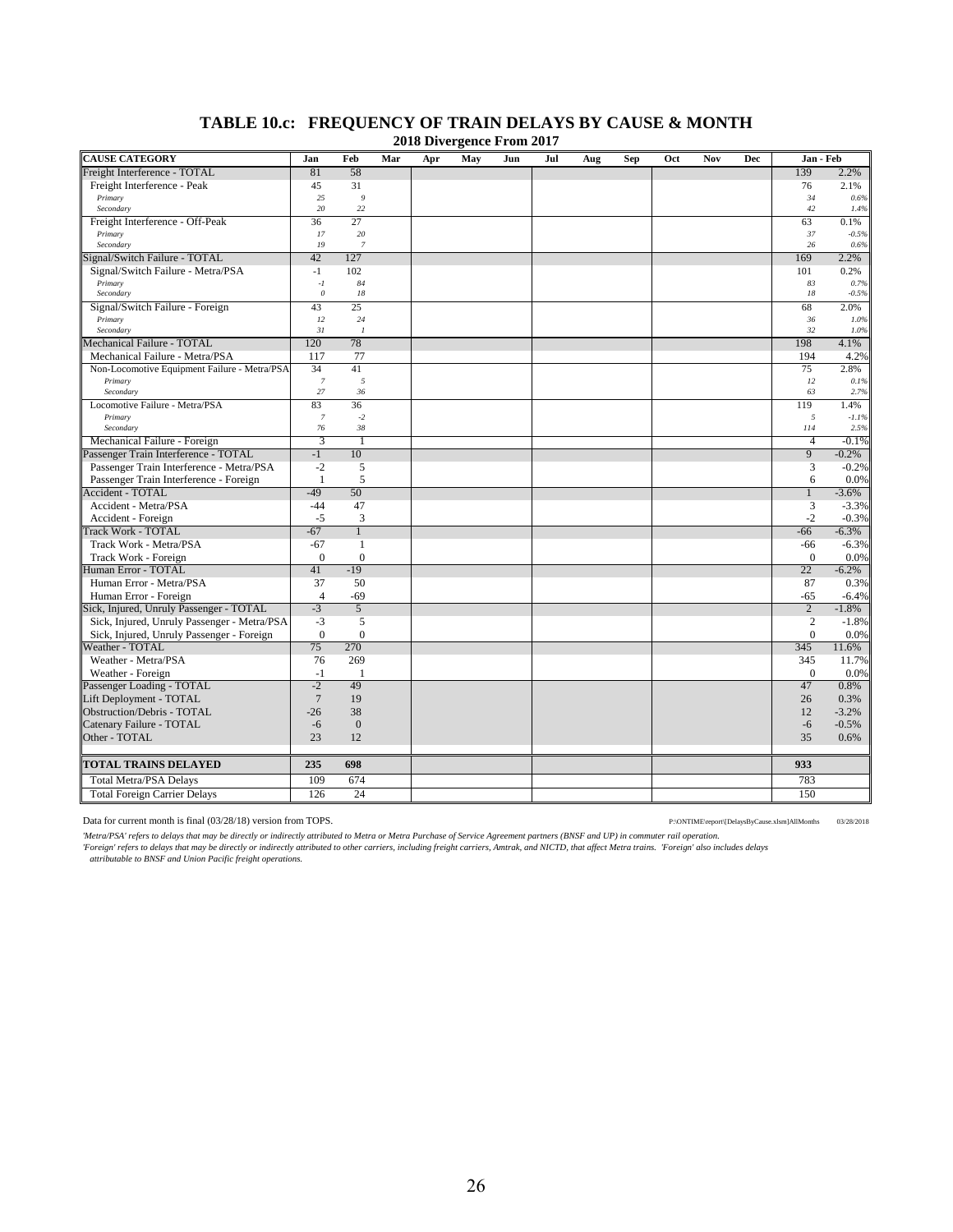|               |                |                  | <b>Electric</b>  |                  | DUUN UUH INIHI UH        | <b>Milw</b>             |                          | $2010$ and $101$ and $y$ |                | $-010$         |                | <b>Union Pacific</b> |                |                 |
|---------------|----------------|------------------|------------------|------------------|--------------------------|-------------------------|--------------------------|--------------------------|----------------|----------------|----------------|----------------------|----------------|-----------------|
|               | <b>BNSF</b>    | <b>ML</b>        | BI               | $\overline{SC}$  | <b>HER</b>               | $\overline{\mathbf{N}}$ | $\overline{\mathbf{W}}$  | <b>NCS</b>               | RI             | <b>SWS</b>     | $\mathbf N$    | <b>NW</b>            | W              | <b>SYSTEM</b>   |
| $Mar-16$      | 4              | $\boldsymbol{0}$ | $\boldsymbol{0}$ | $\boldsymbol{0}$ | $\overline{c}$           | 6                       | 8                        | 6                        | $\overline{2}$ | 7              | $\overline{0}$ | $\mathbf{0}$         | $\overline{8}$ | 43              |
| Apr-16        | 13             | $\mathbf{0}$     | $\overline{0}$   | $\Omega$         | 3                        | $\overline{8}$          | $\overline{\mathcal{A}}$ | $\overline{3}$           | $\mathbf{1}$   | 8              | $\overline{0}$ | $\mathbf{1}$         | 3              | 44              |
| May-16        | 17             | $\overline{0}$   | $\boldsymbol{0}$ | $\theta$         | $\theta$                 | 9                       | 12                       | 7                        | $\overline{0}$ | 8              | $\overline{0}$ | 1                    | 18             | 72              |
| $Jun-16$      | 19             | $\mathbf{0}$     | $\boldsymbol{0}$ | 0                |                          | 4                       | 6                        | 9                        | 4              | 10             | $\overline{0}$ | $\mathbf{0}$         | 20             | 73              |
| $Jul-16$      | 25             | $\overline{0}$   | $\overline{0}$   | $\overline{0}$   | $\overline{c}$           | 5                       | 24                       | 6                        | $\overline{c}$ | 9              | $\overline{0}$ | $\mathbf{1}$         | 8              | 82              |
| Aug- $16$     | 56             | $\mathbf{0}$     | $\overline{0}$   | $\overline{0}$   | $\overline{c}$           | 14                      | 6                        | 4                        | 3              | 5              |                | 2                    | 15             | 108             |
| $Sep-16$      | 22             | $\overline{0}$   | $\boldsymbol{0}$ | $\overline{0}$   | 5                        | 9                       | 4                        | 3                        | 4              | 17             | 1              | $\overline{c}$       | 11             | $78\,$          |
| $Oct-16$      | 11             | $\Omega$         | $\theta$         | $\theta$         | $\overline{2}$           | $\overline{2}$          | $\overline{2}$           | 9                        | 3              | $\overline{c}$ | 1              | 3                    | 13             | 48              |
| $Nov-16$      | 8              | $\theta$         | $\mathbf{0}$     | $\overline{0}$   | 5                        | 3                       | 5                        | 7                        | $\overline{c}$ | 9              | 1              | 4                    | 21             | 65              |
| $Dec-16$      | 9              | $\mathbf{0}$     | $\boldsymbol{0}$ | $\overline{0}$   | 4                        | $\overline{7}$          | 4                        | 8                        | 6              | 9              | $\overline{c}$ | 8                    | 37             | 94              |
| $Jan-17$      | 3              | $\Omega$         | $\overline{0}$   | $\overline{0}$   | $\overline{c}$           | 6                       | 5                        | 6                        | 3              | 3              | $\overline{c}$ | $\mathbf{1}$         | 22             | 53              |
| Feb-17        | 4              | $\mathbf{0}$     | $\boldsymbol{0}$ | $\boldsymbol{0}$ | $\overline{c}$           | 9                       | 3                        | 13                       | 3              | 10             | $\overline{c}$ | $\overline{7}$       | 15             | 68              |
| Total         | 191            | $\mathbf{0}$     | $\boldsymbol{0}$ | $\boldsymbol{0}$ | 30                       | 82                      | 83                       | 81                       | 33             | 97             | 10             | 30                   | 191            | 828             |
|               |                |                  |                  |                  |                          |                         |                          |                          |                |                |                |                      |                |                 |
| $Mar-17$      | 6              | $\boldsymbol{0}$ | $\boldsymbol{0}$ | $\boldsymbol{0}$ | $\overline{\mathcal{A}}$ | 6                       | $\overline{7}$           | 5                        | $\overline{2}$ | 17             | $\mathbf{1}$   | $\sqrt{6}$           | 15             | 69              |
| Apr- $17$     | $\overline{0}$ | $\overline{0}$   | $\overline{0}$   | $\overline{0}$   | $\mathbf{1}$             | $\overline{8}$          | 9                        | 12                       | $\overline{4}$ | $\overline{7}$ | $\theta$       | $\overline{4}$       | 34             | $\overline{79}$ |
| $May-17$      | $\overline{2}$ | $\Omega$         | $\overline{0}$   | $\overline{0}$   | $\overline{c}$           | 5                       | $\overline{c}$           | 11                       | $\overline{2}$ | 15             | $\sqrt{2}$     | $\overline{c}$       | 6              | 49              |
| $Jun-17$      | 19             | $\boldsymbol{0}$ | $\mathbf{1}$     | $\overline{0}$   | 3                        | 9                       | $\overline{c}$           | 14                       | 18             | 8              | 4              | 5                    | 27             | 110             |
| $Jul-17$      | $\overline{7}$ | $\Omega$         | $\overline{0}$   | $\theta$         | $\overline{4}$           | 13                      | 5                        | 5                        | 11             | 4              | 3              | 8                    | 14             | 74              |
| Aug-17        | 10             | $\Omega$         | $\boldsymbol{0}$ | $\overline{0}$   | 3                        | 11                      | $\overline{c}$           | 4                        | 6              | 22             | $\theta$       | 5                    | 11             | 74              |
| Sep-17        | 17             | $\mathbf{0}$     | $\boldsymbol{0}$ | $\overline{0}$   | $\overline{c}$           | 21                      | $\overline{c}$           | 8                        | $\mathbf{1}$   | 14             |                | 5                    | 25             | 96              |
| $Oct-17$      | 5              | $\Omega$         | $\overline{0}$   | $\Omega$         | 5                        | $\overline{10}$         | $\overline{4}$           | 18                       | 5              | 15             | $\overline{2}$ | 14                   | 31             | 109             |
| $Nov-17$      | 16             | $\Omega$         | $\overline{0}$   | $\Omega$         | 4                        | 5                       | 5                        | 15                       | 8              | 17             | 9              | 7                    | 29             | 115             |
| Dec-17        | 11             | $\boldsymbol{0}$ | $\boldsymbol{0}$ | $\boldsymbol{0}$ | $\overline{7}$           | $\,8\,$                 | 8                        | 8                        | 15             | 21             |                | 6                    | 25             | 110             |
| $Jan-18$      | 46             | $\mathbf{0}$     | $\overline{0}$   | $\overline{0}$   | $\overline{7}$           | 8                       | $\overline{2}$           |                          | 9              | 15             | $\overline{0}$ | 11                   | 35             | 134             |
| <b>Feb-18</b> | 12             | $\bf{0}$         | $\bf{0}$         | $\bf{0}$         | 6                        | 11                      | 17                       | 5                        | 5              | 16             | $\mathbf{1}$   | 9                    | 44             | 126             |
| Total         | 151            | $\mathbf{0}$     |                  | $\overline{0}$   | 48                       | 115                     | 65                       | 106                      | 86             | 171            | 24             | 82                   | 296            | 1,145           |

#### **TABLE 11: FREIGHT DELAYS between March 2016 and February 2018**

Data for current month is final (03/28/18) version from TOPS.

P:\ONTIME\report\[DelaysByCause.xlsm]Freight- YTD, 2 yrs 03/28/2018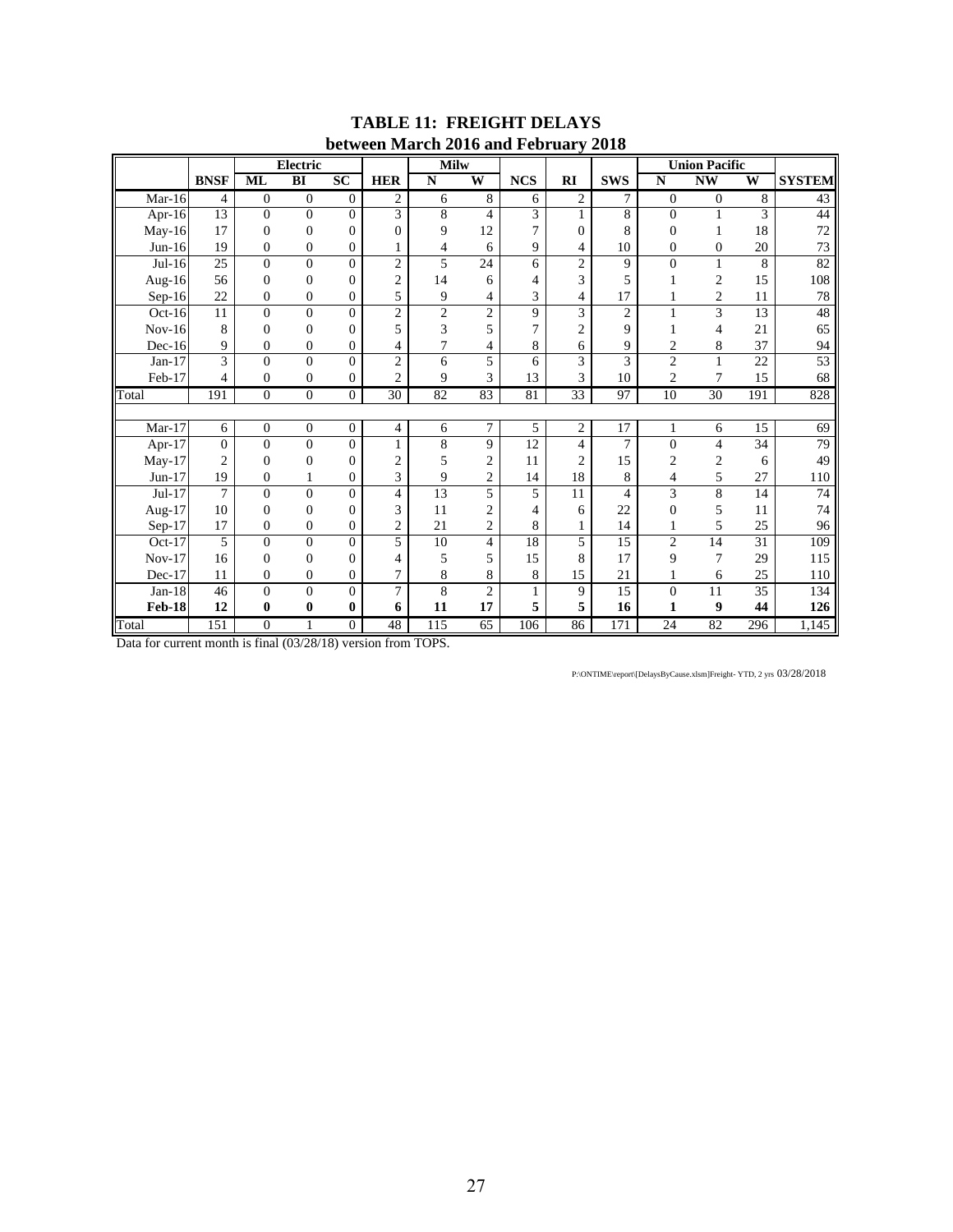|                          |                  |                  |     |             | 2018 |     |         |     |     |     |                                     |                                           |
|--------------------------|------------------|------------------|-----|-------------|------|-----|---------|-----|-----|-----|-------------------------------------|-------------------------------------------|
| <b>LINE</b>              | Jan              | Feb              | Mar | Apr May Jun |      | Jul | Aug Sep | Oct | Nov | Dec | Lift<br><b>Delays</b><br><b>YTD</b> | $%$ of All<br><b>Delays</b><br><b>YTD</b> |
| <b>BNSF</b>              | $\overline{2}$   | 5                |     |             |      |     |         |     |     |     | 7                                   | 1.72%                                     |
| Electric ML              | $\theta$         | $\mathbf{0}$     |     |             |      |     |         |     |     |     | $\mathbf{0}$                        | 0.00%                                     |
| Electric BI              | $\boldsymbol{0}$ | $\boldsymbol{0}$ |     |             |      |     |         |     |     |     | 0                                   | 0.00%                                     |
| Electric SC              | $\overline{0}$   | $\overline{0}$   |     |             |      |     |         |     |     |     | $\theta$                            | 0.00%                                     |
| <b>HER</b>               | $\theta$         | $\mathbf{0}$     |     |             |      |     |         |     |     |     | $\boldsymbol{0}$                    | 0.00%                                     |
| Milw <sub>N</sub>        | 5                | 3                |     |             |      |     |         |     |     |     | 8                                   | 2.95%                                     |
| Milw W                   | 7                | 5                |     |             |      |     |         |     |     |     | 12                                  | 6.22%                                     |
| <b>NCS</b>               | $\theta$         | $\mathbf{0}$     |     |             |      |     |         |     |     |     | $\theta$                            | 0.00%                                     |
| RI                       | $\overline{c}$   | 3                |     |             |      |     |         |     |     |     | 5                                   | 1.69%                                     |
| <b>SWS</b>               | $\boldsymbol{0}$ |                  |     |             |      |     |         |     |     |     |                                     | 0.99%                                     |
| UP <sub>N</sub>          |                  |                  |     |             |      |     |         |     |     |     | 2                                   | 1.52%                                     |
| <b>UP NW</b>             | 2                | 4                |     |             |      |     |         |     |     |     | 6                                   | 2.94%                                     |
| <b>UPW</b>               | 5                | 5                |     |             |      |     |         |     |     |     | 10                                  | 3.86%                                     |
| <b>Total Lift Delays</b> | 24               | 27               |     |             |      |     |         |     |     |     | 51                                  | 2.34%                                     |
| <b>ALL DELAYS</b>        |                  |                  |     |             |      |     |         |     |     |     |                                     | 2,177                                     |

# **TABLES 12.a & 12.b: FREQUENCY OF LIFT-DEPLOYMENT TRAIN DELAYS BY LINE & MONTH**

Data for current month is final (03/28/18) version from TOPS.

|                          |                  |                    |                  |                  |                  |                  |                  |                  |                  |                  |                  |                  | Lift<br><b>Delays</b> | % of All<br><b>Delays</b> |
|--------------------------|------------------|--------------------|------------------|------------------|------------------|------------------|------------------|------------------|------------------|------------------|------------------|------------------|-----------------------|---------------------------|
| <b>LINE</b>              | Jan              | Feb                | <b>Mar</b>       | Apr              | <b>May</b>       | Jun              | Jul              | Aug              | Sep              | Oct              | <b>Nov</b>       | <b>Dec</b>       |                       | <b>All Year All Year</b>  |
| <b>BNSF</b>              |                  | 1                  | $\Omega$         | $\theta$         | 4                | 5                | 2                | 1                | 4                | 2                | $\overline{4}$   | 13               | 37                    | 2.55%                     |
| Electric ML              | $\theta$         | $\boldsymbol{0}$   | $\theta$         | $\overline{0}$   | 1                | $\overline{2}$   | 1                | $\boldsymbol{0}$ | $\mathbf{0}$     | $\mathbf{0}$     | $\mathbf{0}$     | $\Omega$         | $\overline{4}$        | 0.81%                     |
| Electric BI              | $\overline{0}$   | $\theta$           | $\Omega$         | 0                | $\theta$         | $\overline{0}$   | 0                | $\boldsymbol{0}$ | $\theta$         | $\overline{0}$   | $\mathbf{0}$     | $\Omega$         | $\mathbf{0}$          | 0.00%                     |
| Electric SC              | $\theta$         | 1                  | $\theta$         | 0                | $\boldsymbol{0}$ | $\boldsymbol{0}$ | $\mathbf{0}$     | $\boldsymbol{0}$ | $\mathbf{0}$     | $\theta$         | $\mathbf{0}$     | $\theta$         | 1                     | 0.36%                     |
| <b>HER</b>               | $\overline{0}$   | $\Omega$           | $\mathbf{0}$     | $\overline{0}$   | $\boldsymbol{0}$ | $\boldsymbol{0}$ | $\boldsymbol{0}$ | $\mathbf{0}$     | $\boldsymbol{0}$ | $\boldsymbol{0}$ | $\boldsymbol{0}$ | $\boldsymbol{0}$ | $\mathbf{0}$          | 0.00%                     |
| Milw <sub>N</sub>        | 3                | $\overline{2}$     | T                |                  | 4                | 12               | 14               | 10               | 9                | 3                | $\overline{4}$   | 3                | 66                    | 6.06%                     |
| Milw W                   | 3                | $\theta$           | 2                | 1                | $\boldsymbol{0}$ | $\boldsymbol{0}$ | $\boldsymbol{0}$ | 4                | $\mathbf{1}$     | 1                | 3                | $\mathfrak{2}$   | 17                    | 2.23%                     |
| <b>NCS</b>               | $\mathbf{0}$     | $\boldsymbol{0}$   | $\boldsymbol{0}$ | $\overline{0}$   | $\boldsymbol{0}$ | $\boldsymbol{0}$ | $\mathbf{1}$     | $\mathbf{0}$     | $\mathbf{0}$     | $\overline{2}$   | $\boldsymbol{0}$ | $\mathbf{0}$     | 3                     | 0.90%                     |
| RI                       | $\mathfrak{2}$   | 1                  | $\mathbf{0}$     | 2                | 4                | 8                | 4                | 3                | $\mathbf{1}$     | 3                | 6                |                  | 35                    | 3.70%                     |
| <b>SWS</b>               | $\boldsymbol{0}$ | $\Omega$           | $\boldsymbol{0}$ | $\boldsymbol{0}$ | $\boldsymbol{0}$ | $\boldsymbol{0}$ | $\boldsymbol{0}$ | $\boldsymbol{0}$ | $\boldsymbol{0}$ | $\boldsymbol{0}$ | $\overline{0}$   | $\boldsymbol{0}$ | $\Omega$              | 0.00%                     |
| <b>UPN</b>               | 2                |                    |                  | $\boldsymbol{0}$ | 4                | $\mathbf{0}$     | $\overline{2}$   | $\boldsymbol{2}$ | $\overline{2}$   | $\theta$         | $\overline{2}$   | $\overline{2}$   | 18                    | 3.15%                     |
| <b>UP NW</b>             | 2                |                    | $\theta$         | 6                | 3                | 2                | $\overline{2}$   | $\overline{2}$   | 4                |                  | $\overline{4}$   | 4                | 31                    | 3.43%                     |
| <b>UPW</b>               | 4                |                    | 4                | 3                | 3                | 2                | 3                | 1                | 4                | 3                | 5                | 3                | 36                    | 3.55%                     |
| <b>Total Lift Delays</b> | $\overline{17}$  | $\overline{\bf 8}$ | 8                | $\overline{13}$  | 23               | $\overline{31}$  | $\overline{29}$  | $\overline{23}$  | $\overline{25}$  | $\overline{15}$  | 28               | 28               | 248                   | 2.90%                     |
| <b>ALL DELAYS</b>        |                  |                    |                  |                  |                  |                  |                  |                  |                  |                  |                  |                  |                       | 8,541                     |

**2017**

P:\ONTIME\report\[DelaysByCause.xlsm]LiftUseByLine&Month 03/28/2018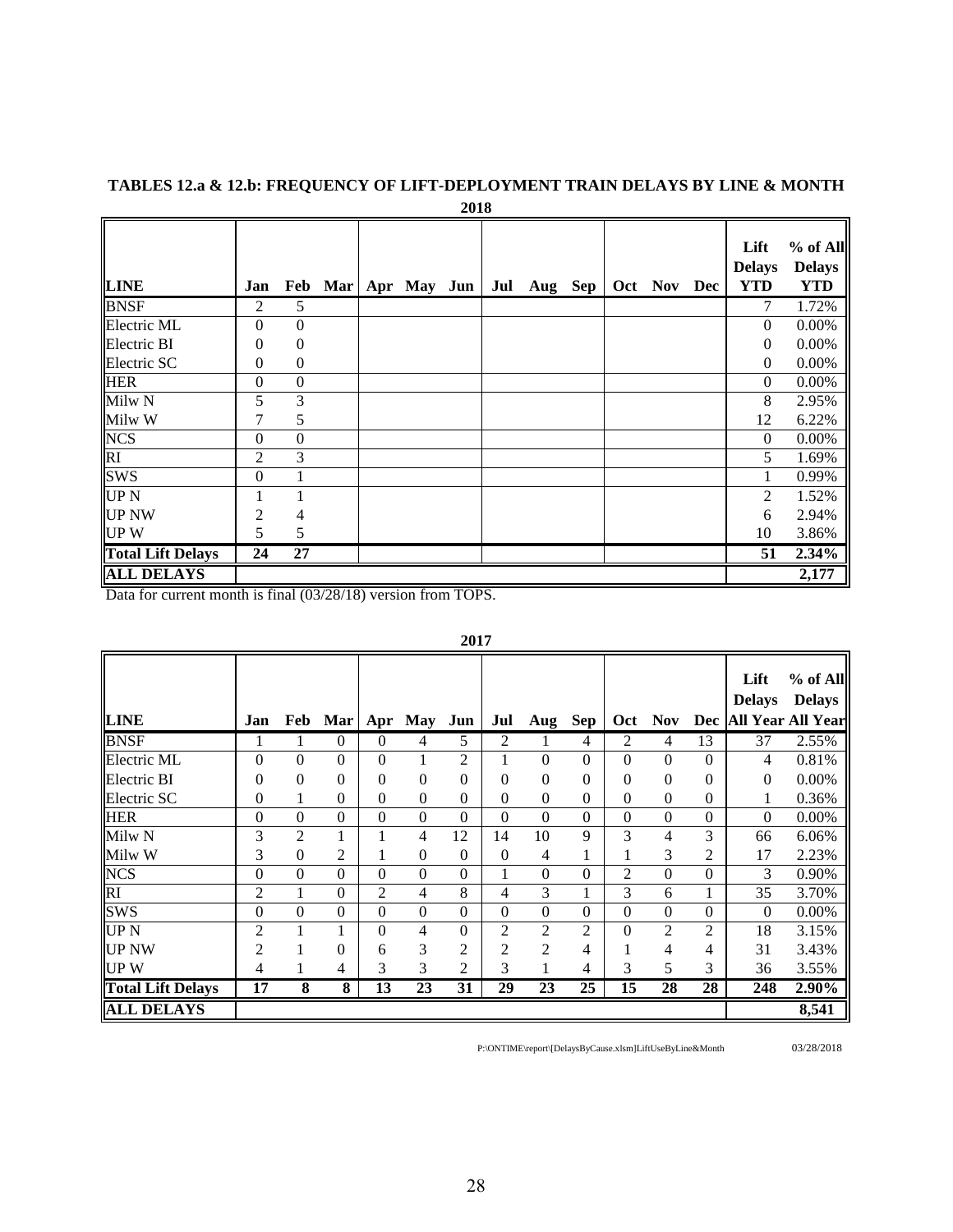|                                      |                |                |                                                    |                 |                  |                       | r coruary 2010 |                |                        |                |                |                                           |                 |               |
|--------------------------------------|----------------|----------------|----------------------------------------------------|-----------------|------------------|-----------------------|----------------|----------------|------------------------|----------------|----------------|-------------------------------------------|-----------------|---------------|
| <b>Minutes</b>                       | <b>BNSF</b>    | <b>ML</b>      | Electric<br>BI                                     | SC              | Her              | <b>Milwaukee</b><br>N | W              | <b>NCS</b>     | $\overline{\text{RI}}$ | <b>SWS</b>     | $\mathbf N$    | $\overline{UP}$<br>$\overline{\text{NW}}$ | W               | <b>System</b> |
|                                      |                |                |                                                    |                 |                  |                       |                |                |                        |                |                |                                           |                 |               |
| Peak <sup>*</sup>                    |                |                |                                                    |                 |                  |                       |                |                |                        |                |                |                                           |                 |               |
| $6 - 10$                             | 58             | 15             | 11                                                 | 4               | 3                | 23                    | 24             | 11             | 42                     | 13             | $\tau$         | 35                                        | 37              | 283           |
| $11 - 15$                            | 27             | 10             | $\overline{c}$                                     | $\mathbf{1}$    | $\sqrt{2}$       | 8                     | 16             | $\overline{4}$ | 17                     | 5              | $\overline{7}$ | 18                                        | 9               | 126           |
| $16 - 20$                            | 18             | 3              | 1                                                  | $\mathbf{1}$    | 3                | 7                     | 11             | 6              | 9                      | 3              | 6              | 10                                        | 7               | 85            |
| $21+$                                | 15             | $\overline{c}$ | $\overline{0}$                                     | $\overline{c}$  | 1                | 13                    | 10             | 6              | 9                      | 6              | 22             | 21                                        | 6               | 113           |
| Annulled                             | $\overline{2}$ | $\sqrt{2}$     | $\overline{0}$                                     | $\mathbf 1$     | $\overline{0}$   | $\overline{1}$        | $\overline{1}$ | 1              | $\overline{2}$         | $\overline{0}$ | $\mathbf 1$    | $\overline{1}$                            | 3               | 15            |
| Sub-Total                            | 120            | 32             | 14                                                 | 9               | 9                | 52                    | 62             | 28             | 79                     | 27             | 43             | 85                                        | 62              | 622           |
| Off-Peak **                          |                |                |                                                    |                 |                  |                       |                |                |                        |                |                |                                           |                 |               |
| $6 - 10$                             | 29             | 10             | 10                                                 | 9               | $\boldsymbol{0}$ | 49                    | 23             | 11             | 50                     | 14             | 16             | 14                                        | 34              | 269           |
| $11 - 15$                            | 10             | $\overline{4}$ | 3                                                  | $\overline{c}$  | $\overline{c}$   | 17                    | 10             | 3              | 13                     | 7              | 10             | 11                                        | 19              | 111           |
| $16-20$                              | 3              | 1              | 1                                                  | $\mathbf{1}$    | 1                | 4                     | $\overline{4}$ | 1              | 5                      | 3              | 7              | 9                                         | 8               | 48            |
| $21+$                                | 9              | $\mathfrak{2}$ | $\boldsymbol{0}$                                   | $\overline{c}$  | 1                | 22                    | 13             | 10             | 7                      | 8              | 11             | 15                                        | 17              | 117           |
| Annulled                             | 1              | $\mathbf 1$    | $\overline{0}$                                     | $\overline{1}$  | $\overline{0}$   | $\overline{2}$        | $\overline{4}$ | $\overline{2}$ | $\mathbf 1$            | $\overline{0}$ | $\overline{4}$ | $\overline{1}$                            | 6               | 23            |
| Sub-Total                            | 52             | 18             | 14                                                 | 15              | 4                | 94                    | 54             | 27             | 76                     | 32             | 48             | 50                                        | 84              | 568           |
| February 2018 Total                  |                |                |                                                    |                 |                  |                       |                |                |                        |                |                |                                           |                 |               |
|                                      |                | 25             |                                                    |                 |                  | 72                    | 47             | 22             | 92                     | 27             | 23             | 49                                        |                 |               |
| $6 - 10$<br>$11 - 15$                | 87<br>37       | 14             | 21                                                 | 13              | 3                | 25                    |                | 7              | 30                     |                | 17             | 29                                        | 71              | 552<br>237    |
|                                      |                |                | 5                                                  | 3               | 4                |                       | 26             |                |                        | 12             |                |                                           | 28              |               |
| 16-20                                | 21             | 4              | 2                                                  | $\overline{c}$  | 4                | 11                    | 15             | 7              | 14                     | 6              | 13             | 19                                        | 15              | 133           |
| $21+$                                | 24             | 4              | $\boldsymbol{0}$                                   | $\overline{4}$  | $\overline{c}$   | 35                    | 23             | 16             | 16                     | 14             | 33             | 36                                        | 23              | 230           |
| Annulled                             | $\overline{3}$ | $\overline{3}$ | $\overline{0}$                                     | $\overline{2}$  | $\underline{0}$  | $\overline{3}$        | $\overline{5}$ | $\overline{3}$ | $\overline{3}$         | $\overline{0}$ | $\overline{5}$ | $\overline{2}$                            | 9               | 38            |
| <b>TOTAL</b>                         | 172            | 50             | 28                                                 | 24              | 13               | 146                   | 116            | 55             | 155                    | 59             | 91             | 135                                       | 146             | 1,190         |
| 2018 Year-to-Date                    |                |                |                                                    |                 |                  |                       |                |                |                        |                |                |                                           |                 |               |
| $6 - 10$                             | 185            | 44             | 32                                                 | 25              | 12               | 119                   | 79             | 39             | 162                    | 50             | 36             | 85                                        | 122             | 990           |
| 11-15                                | 89             | 19             | 8                                                  | 6               | 8                | 49                    | 50             | 11             | 55                     | 20             | 30             | 42                                        | 44              | 431           |
| 16-20                                | 49             | 5              | 4                                                  | 4               | 7                | 32                    | 21             | 14             | 22                     | 8              | 18             | 24                                        | 37              | 245           |
| $21+$                                | 69             | 13             | 5                                                  | 10              | 7                | 60                    | 33             | 19             | 47                     | 22             | 39             | 50                                        | 45              | 419           |
| Annulled                             | <u>16</u>      | $\overline{7}$ | $\overline{2}$                                     | $\overline{1}$  | $\overline{0}$   | 11                    | 10             | $\overline{5}$ | 10                     | $\overline{1}$ | $\overline{9}$ | 3                                         | $\overline{11}$ | 92            |
| <b>TOTAL</b>                         | 408            | 88             | 51                                                 | 52              | 34               | 271                   | 193            | 88             | 296                    | 101            | 132            | 204                                       | 259             | 2,177         |
|                                      |                |                |                                                    |                 |                  |                       |                |                |                        |                |                |                                           |                 |               |
|                                      |                |                | PERCENT COMPOSITION OF DELAYS BY RANGE OF DURATION |                 |                  |                       |                |                |                        |                |                |                                           |                 |               |
|                                      |                |                |                                                    |                 |                  |                       |                |                |                        | <b>SWS</b>     |                |                                           |                 |               |
| <b>Minutes</b>                       | <b>BNSF</b>    | ML             | Electric<br>BI                                     | $\overline{SC}$ | Her              | <b>Milwaukee</b><br>N | W              | <b>NCS</b>     | $\mathbf{R}$           |                | ${\bf N}$      | UP<br>$\overline{\text{NW}}$              | W               | <b>System</b> |
|                                      |                |                |                                                    |                 |                  |                       |                |                |                        |                |                |                                           |                 |               |
| <b>February 2018 Total</b>           |                |                |                                                    |                 |                  |                       |                |                |                        |                |                |                                           |                 |               |
| $6-10$                               | 50.6%          | 50.0%          | 75.0%                                              | 54.2%           | 23.1%            | 49.3%                 | 40.5%          | 40.0%          | 59.4%                  | 45.8%          | 25.3%          | 36.3%                                     | 48.6%           | 46.4%         |
| $11 - 15$                            | 21.5%          | 28.0%          | 17.9%                                              | 12.5%           | 30.8%            | 17.1%                 | 22.4%          | 12.7%          | 19.4%                  | 20.3%          | 18.7%          | 21.5%                                     | 19.2%           | 19.9%         |
| 16-20                                | 12.2%          | 8.0%           | 7.1%                                               | 8.3%            | 30.8%            | 7.5%                  | 12.9%          | 12.7%          | 9.0%                   | 10.2%          | 14.3%          | 14.1%                                     | 10.3%           | 11.2%         |
| $21+$                                | 14.0%          | 8.0%           | 0.0%                                               | 16.7%           | 15.4%            | 24.0%                 | 19.8%          | 29.1%          | 10.3%                  | 23.7%          | 36.3%          | 26.7%                                     | 15.8%           | 19.3%         |
| Annulled                             | 1.7%           | 6.0%           | 0.0%                                               | 8.3%            | 0.0%             | 2.1%                  | 4.3%           | 5.5%           | 1.9%                   | 0.0%           | 5.5%           | 1.5%                                      | 6.2%            | 3.2%          |
| <b>TOTAL</b>                         | 100.0%         |                | 100.0% 100.0% 100.0%                               |                 | 100.0%           | 100.0%                |                | 100.0% 100.0%  | 100.0%                 | 100.0%         | 100.0%         | 100.0%                                    | 100.0%          | 100.0%        |
| 2018 Year-to-Date Delays By Duration |                |                |                                                    |                 |                  |                       |                |                |                        |                |                |                                           |                 |               |
| $6 - 10$                             | 45.3%          | 50.0%          | 62.7%                                              | 48.1%           | 35.3%            | 43.9%                 | 40.9%          | 44.3%          | 54.7%                  | 49.5%          | 27.3%          | 41.7%                                     | 47.1%           | 45.5%         |
| $11 - 15$                            | 21.8%          | 21.6%          | 15.7%                                              | 11.5%           | 23.5%            | 18.1%                 | 25.9%          | 12.5%          | 18.6%                  | 19.8%          | 22.7%          | 20.6%                                     | 17.0%           | 19.8%         |
| 16-20                                | 12.0%          | 5.7%           | 7.8%                                               | 7.7%            | 20.6%            | 11.8%                 | 10.9%          | 15.9%          | 7.4%                   | 7.9%           | 13.6%          | 11.8%                                     | 14.3%           | 11.3%         |
| $21+$                                | 16.9%          | 14.8%          | 9.8%                                               | 19.2%           | 20.6%            | 22.1%                 | 17.1%          | 21.6%          | 15.9%                  | 21.8%          | 29.5%          | 24.5%                                     | 17.4%           | 19.2%         |
| Annulled                             | 3.9%           | 8.0%           | 3.9%                                               | 13.5%           | 0.0%             | 4.1%                  | 5.2%           | 5.7%           | 3.4%                   | 1.0%           | 6.8%           | 1.5%                                      | 4.2%            | 4.2%          |

#### **TABLE 13: FREQUENCY OF TRAIN DELAYS BY DURATION February 2018**

\*Includes peak direction trains operating during weekday peak periods. \*\*Includes all other weekday and weekend trains.

Data for most recent month is final (03/28/18) version from TOPS.

TOTAL 100.0% 100.0% 100.0% 100.0% 100.0% 100.0% 100.0% 100.0% 100.0% 100.0% 100.0% 100.0% 100.0% 100.0%